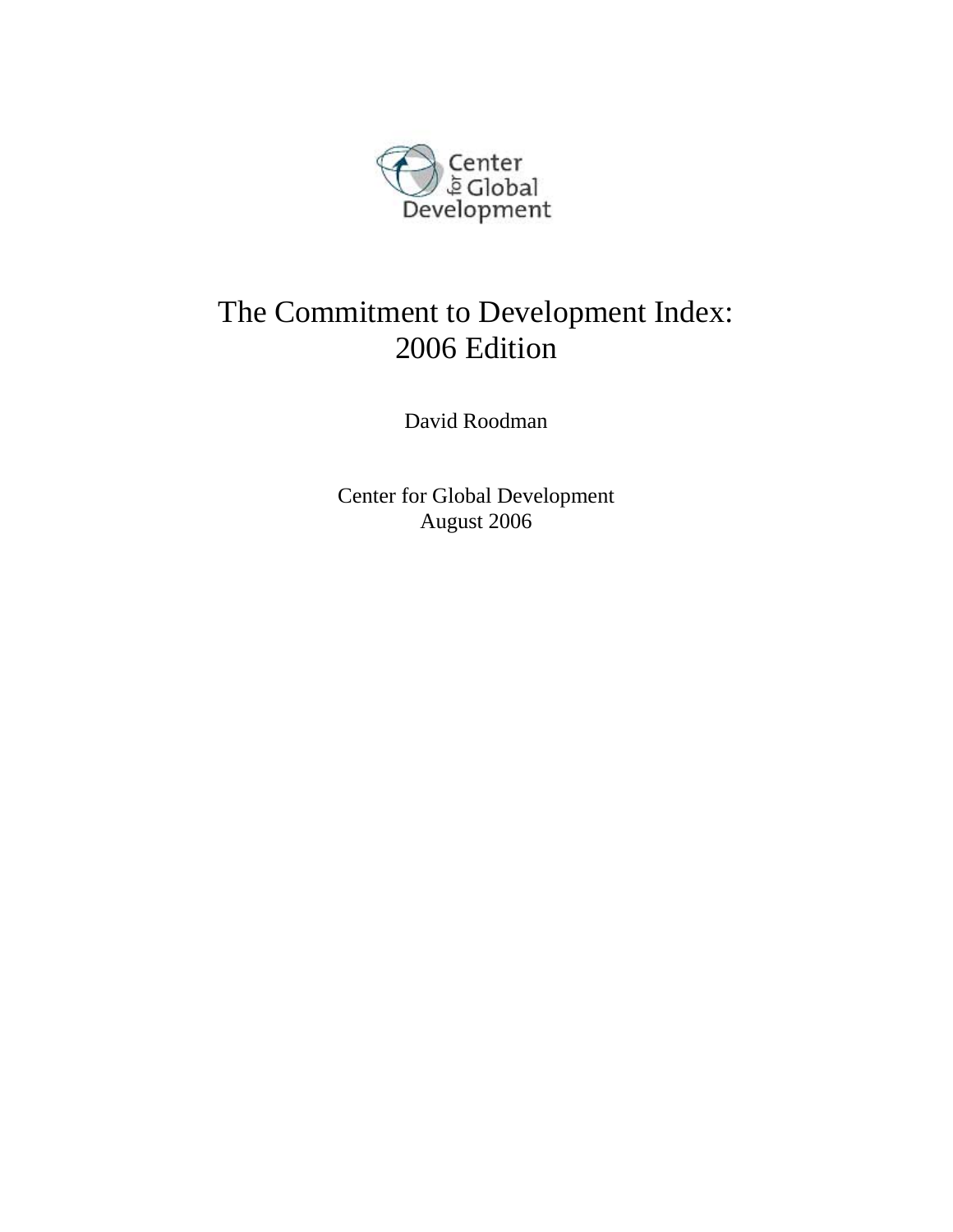# **Contents**

# **Tables and figures**

| Table 4. Quality-adjusted aid quantity with multilateral aid allocated back to bilaterals 18             |    |
|----------------------------------------------------------------------------------------------------------|----|
| Table 5. Estimated uniform ad valorem tariff-equivalents of tariff regimes against agricultural          |    |
|                                                                                                          |    |
| Table 6. Calculations of production-distorting agricultural subsidies for CDI and of Total Support       |    |
|                                                                                                          |    |
|                                                                                                          |    |
|                                                                                                          |    |
|                                                                                                          |    |
|                                                                                                          |    |
|                                                                                                          |    |
|                                                                                                          |    |
|                                                                                                          |    |
| Table 14. Non-U.N.-run military operations counted in CDI security component  43                         |    |
| Table 15. Summary of measurement of contributions to peacekeeping and forcible humanitarian              |    |
|                                                                                                          |    |
|                                                                                                          |    |
| Table 17. Arms transfer penalty weight for those recipients for which it is not zero 46                  |    |
| Table 18. Summary of penalty for arms exports to undemocratic nations that spend heavily on the military |    |
|                                                                                                          |    |
|                                                                                                          |    |
|                                                                                                          |    |
|                                                                                                          |    |
|                                                                                                          |    |
|                                                                                                          |    |
|                                                                                                          |    |
| Table 25. Commitment to Development Index: 2003-06 scores using 2006 methodology 57                      |    |
| $E_{\text{GUPA}}$ 1. A remain sine weight in CDI versue exempts leg aid activity commitment. 2002        | 15 |

|  | Figure 1. Average size weight in CDI versus average log aid activity commitment, 2003 15         |  |
|--|--------------------------------------------------------------------------------------------------|--|
|  | Figure 2. Correlation of standard CDI with versions with higher weight placed on one component58 |  |
|  | Figure 3. Average absolute change in CDI rank when higher weight placed on one component 59      |  |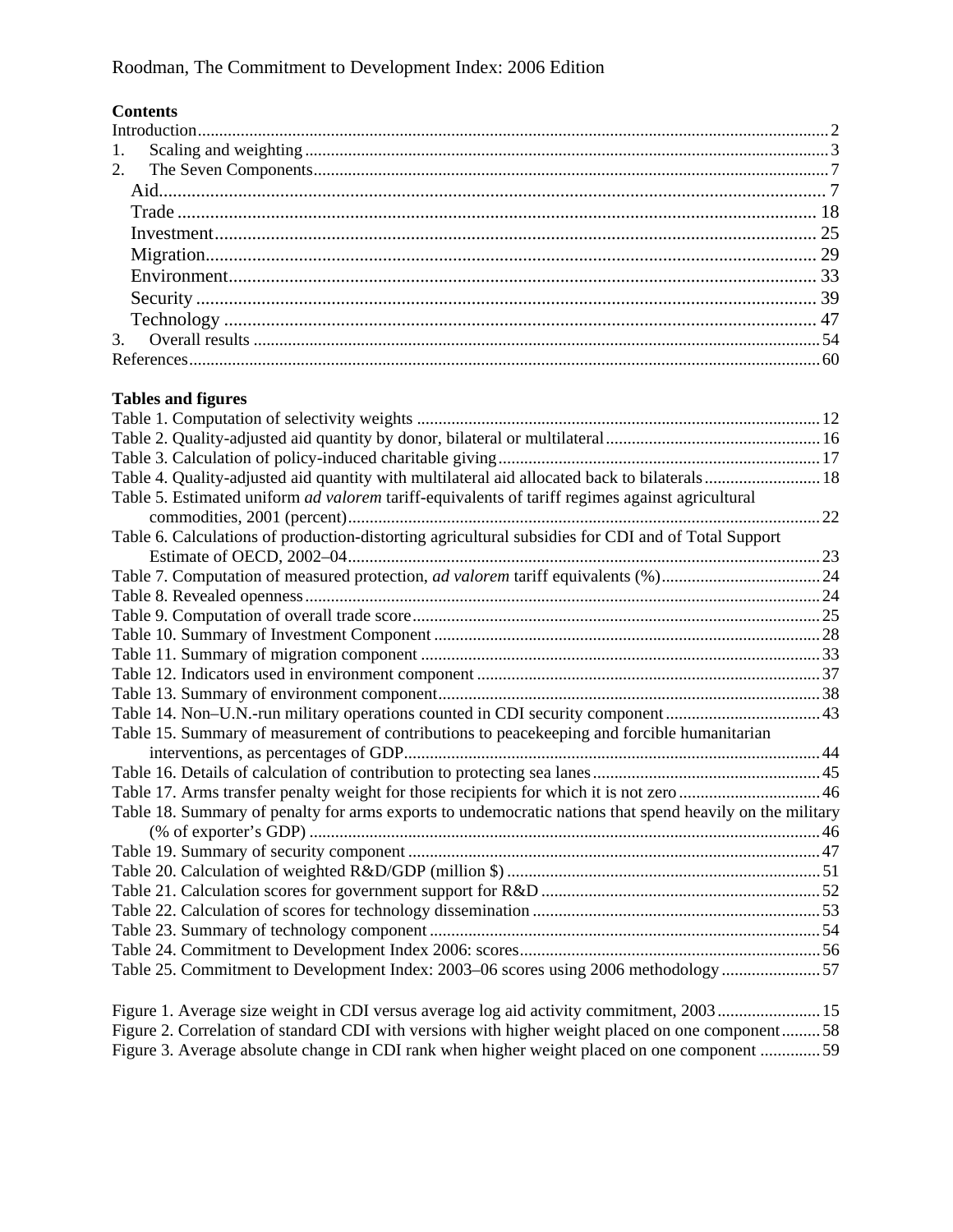#### **Introduction**

 $\overline{a}$ 

Three years ago, the Center for Global Development and *Foreign Policy* magazine introduced the Commitment to Development Index (Birdsall and Roodman 2003; CGD and *FP* 2003).<sup>1</sup> The immediate purpose was and is to rate rich countries based on how much their government policies facilitate development in poorer countries. But "ranking the rich" is a means to other ends: to draw media attention to the many ways that rich-country governments affect development, to provoke debate on which policies matter and how to measure them, to highlight gaps in current knowledge, to stimulate data collection and other research, to educate the public and policymakers, and, ultimately, to prod policy reform.

For this, the fourth edition, the index has once more been revised and updated. However, the design changes this year are minimal, for the first time. Clearly the CDI has entered a new phase. The years of rapid development are over, and now the value of design stability is coming to the fore. The design will probably continue to evolve in response to new data sources and thinking, but slowly. As a result, the 2006 CDI embodies intellectual contributions from collaborators over the last few years, including Theodore Moran of the Georgetown University School of Foreign Service (on investment); Kimberly Hamilton and Jeanne Batalova of the Migration Policy Institute (migration); B. Lindsay Lowell and Valerie Edwards Carro of Georgetown University (also migration); Michael O'Hanlon and Adriana Lins de Albuquerque of the Brookings Institution (security); Amy Cassara and Daniel Prager of the World Resources Institute (environment); and Keith Maskus of the University of Colorado at Boulder (technology). As always, the final design departs in places from the recommendations of background paper authors. Ultimate responsibility for it rests solely with CGD.

One thing that has not changed is the conceptual framework of the CDI. It still ranks 21 countries: all the members of the Development Assistance Committee (DAC) save Luxembourg. The policy domains are aid, trade, investment, migration, environment, security, and technology. A country's overall score is the average of its seven component scores. The CDI aims to assess policies *today*. In practice, because of lags in official data, most information used is for 2004. And it rates countries in ways that allow normative comparisons, which usually means adjusting for size. Denmark cannot be expected to give as much foreign aid as Japan, which has an economy 25 times as big, but Japan could be asked to give as much as Denmark as a share of its gross domestic product, and that is how the index gauges aid quantity. Switzerland cannot be expect to import as much from developing countries as the Unite States, but it could have trade barriers as low, which is what the trade component looks for.

This paper describes the CDI methodology for 2006. Section 1 confronts some overarching design issues having to do with scaling and weighting of scores. Section 2 reviews the index component by component. It builds on background research done for each of the seven policy areas (Roodman 2005, 2006c; Cline 2004; Moran 2006b; Grieco and Hamilton 2004; Lowell and Carro 2006; O'Hanlon and de Albuquerque 2003; Maskus 2005; Cassara and Prager 2005), while making explicit where the final CDI departs from their recommendations. Section 3 presents the overall re-

 $1$  The Commitment to Development Index is a collective effort. I am grateful to the collaborators for technical work on components; to Kim Hamilton, John McHale, Demetri Papademetriou, and Lant Pritchett for comments the draft migration component design this year; to CGD President Nancy Birdsall for guidance, to the Rockefeller Foundation for its support; and to the governments that have joined the CDI Consortium, namely those of Australia, Canada, Denmark, Finland, France, the Netherlands, Norway, Sweden, Switzerland, the United Kingdom, and the United States.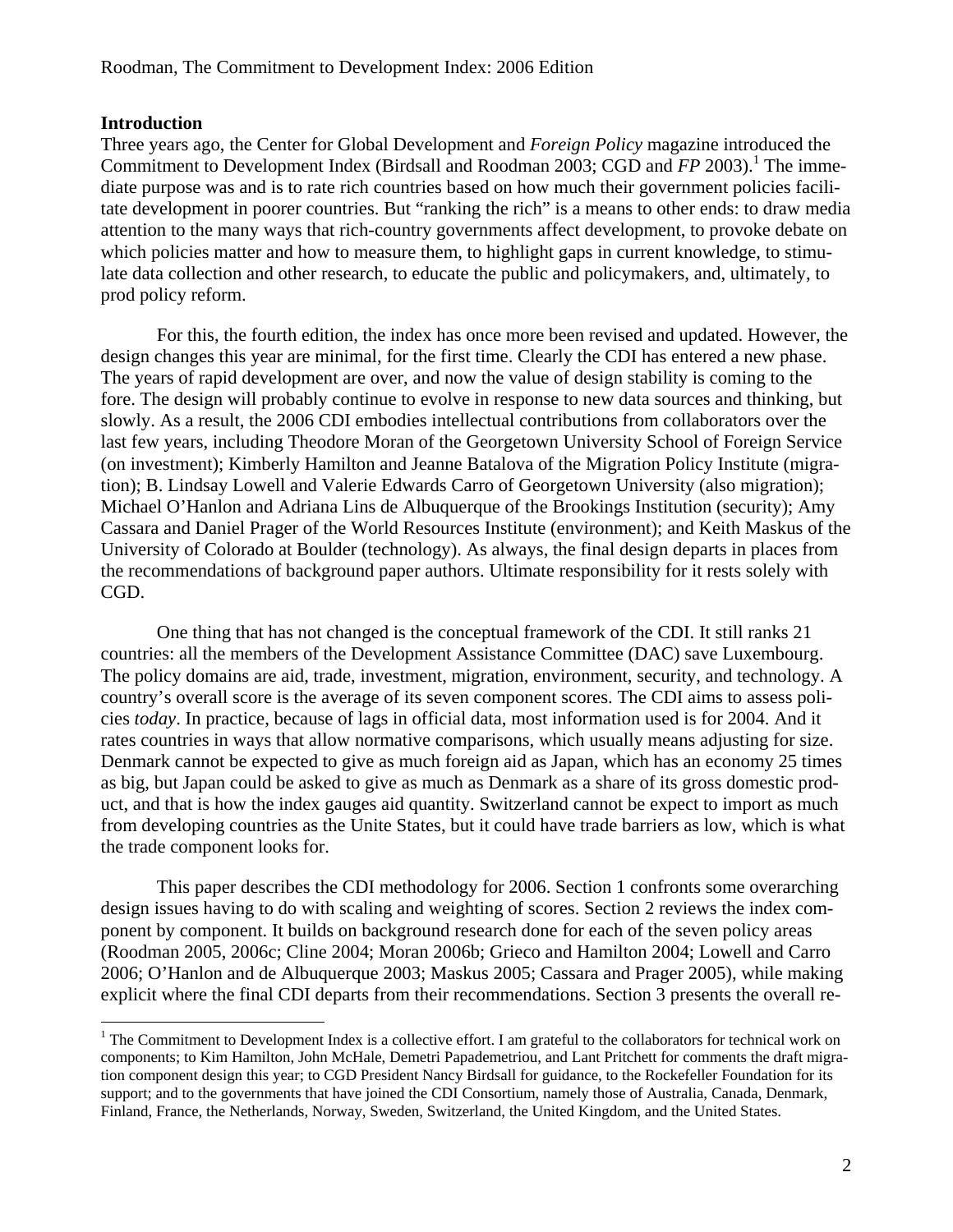sults, back-calculates the 2006 methodology to 2003–05, and analyzes the sensitivity to changes in component weights. Most of the calculations described are embedded in a single spreadsheet, available at www.cgdev.org/cdi.

# **1. Scaling and weighting**

The CDI combines readings on dozens of indicators. Since the indicators are not perfectly correlated, countries' standings on the final results are affected by the relative importance the formulas give to the various indicators. In mathematical terms, the results are affected by choices of both functional form and parameters. Both the CDI designers and commentators have naturally asked whether the CDI makes the best choices.

In some parts of the CDI, the way in which indicators are combined is grounded in a clear conceptual framework and calibrated to available evidence. For example, the aid component combines donors' aid-giving totals with information on the extent to which they tie their aid (requiring recipients to spend it on donor-country goods and services) by referring to a finding that tying raises project costs 15–30%. Tied aid is discounted 20% (I detail the rationale below), and the result is a figure, tying-discounted aid, that still has real-world meaning. Other examples are the theorygrounded method used to express agricultural subsidies in tariff-equivalent terms, which allows them to be combined with actual tariffs; and the reasonable but coarse assumption that the marginal cost of deploying personnel in international security operations is \$10,000/month/person, which allows personnel and financial contributions to such operations to be combined in dollar terms. All these techniques use theory and evidence to reduce arbitrariness in the CDI design.

But where theory and evidence are thinner, we have not found such solid ways to reduce arbitrariness. When we needed to combine indicators in a sort of conceptual vacuum, we restricted ourselves to taking linear combinations, as a first step toward managing the complexity. This happened in all components but the aid component, and in each of these cases the CDI designers chose to weight some indicators more than others. The weights are of course open to challenge, but are backed by years of experience in the relevant fields.

At the top level of the CDI hierarchy, however, where the seven CDI components merge into a single index, the components are equally weighted. Because of the prominence of this choice and its potential importance for the final results (section 3 quantifies its importance), this decision has provoked many challenges. I will focus on it for the rest of the section.

Intuitively, taking linear combinations happens in two steps: mapping each variable to be combined onto a standard scale, which may involve scaling and translation (shifting up or down); then taking a weighted average. Both steps—standardizing and weighting—raise tough conceptual questions. Consider the challenges of standardizing first. To prepare the scores on the seven CDI components combination into an overall score, the standardizing system should arguably have the following properties:

- 1. Standardized scores should fall within some intuitive scale, say 0–10.
- 2. For components that measure "goods" (aid, investment, migration, security, and technology), zero should map to zero. That is, if a country gives no aid (more precisely, if its aid program is deemed valueless after adjusting for quality), its final aid score should be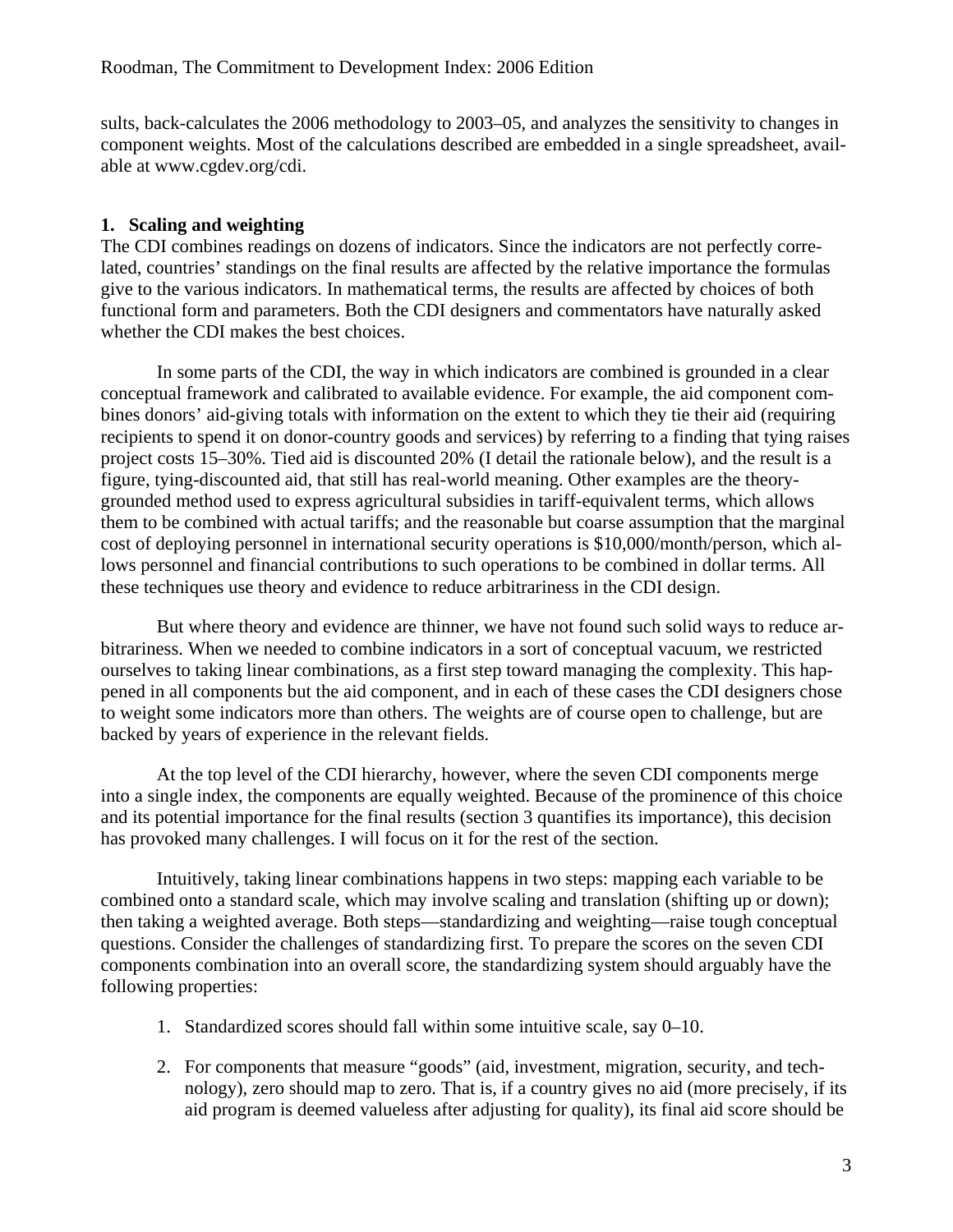$0$ —not  $-2$  or  $+2$ . For components that measure "bads" (environment and trade, which mainly assess environmental harm and trade barriers) a perfect absence of the thing assessed should translate into an intuitive maximum score, such as 10.

 All this is nearly equivalent to requiring that the coefficient of variation (standard deviation divided by the mean) be preserved. For the "good" components, it also means that the transformation should be a simple rescaling, with no translation.

- 3. The standardized averages on each component, at least in some base year, should be the same—say, 5. Then one can immediately tell by looking at a country's aid, environment, or other score whether it is above or below the base-year average. And one can tell whether a country's score in one component is better than its score in another by the standards of its peers. The first edition's scoring system did not have this property. The average trade score (6.4) was twice the average aid score (3.2). As a result, when Switzerland scored 4.0 on trade and 3.3 on aid, it appeared to a lay reader to be better on trade than aid when in fact it was below average on trade and above average on aid.
- 4. The variance of standardized scores should be the same for each component—as they would be if they were *z* scores (number of standard deviations from the mean). In other words, countries should be "graded on a curve" for each component. If they are not—if, instead, standardized scores on one component are relatively clustered—this effectively under-weights that component because differences between countries on the component will have relatively little effect on the overall results.

Since we have restricted ourselves to linear transformations, two free parameters—slope and intercept—determine how the results from each component are standardized. With seven components, that yields 14 degrees of freedom. The above constraints together would consume far more than 14 degrees of freedom. The first imposes what we can call 14 inequalities<sup>2</sup>, and the other three impose 6 equalities each, for a total of 18. Thus only by luck could all four conditions be satisfied. If one drops the requirement that standard deviations are equal, there is more hope (12 equalities and 14 inequalities imposed on 14 parameters), but it still would take luck.

Luck has not been with the CDI designers. As a result, we have faced trade-offs, trade-offs that are tricky because they involve mathematical principles, our (limited) understanding of rich world-poor world linkages, and the imperatives of effective mass communication. For example, in the index's first year, standardized investment scores averaged 3.0. Forcing those scores to average 5 instead might have required adding 2 to every country's standardized investment score, which would have raised Portugal to 11 and given a "no investment support" country 2 points out of 10. Or it could have required multiplying all the scores by 5/3, which would have raised Portugal to 15. Thus, enforcing condition 3 would have led to violations of condition 1 and perhaps 2.

The current system, adopted in 2004, gives up on condition 1 in favor of condition 3. Scores on each component now average 5 in the base year by fiat; as a result, so do the overall CDI scores. But the boundaries of 0 and 10 are no longer inviolable. Countries whose aid programs, say, are deemed more than twice as good as average score above 10. And countries with trade barriers or

<sup>&</sup>lt;sup>2</sup> Technically the first condition imposes  $21\times7\times2=294$  inequalities: each country's score on each component should be ≥0 and ≤10. The "14 inequalities" apply to the maximum and minimum scores on each component.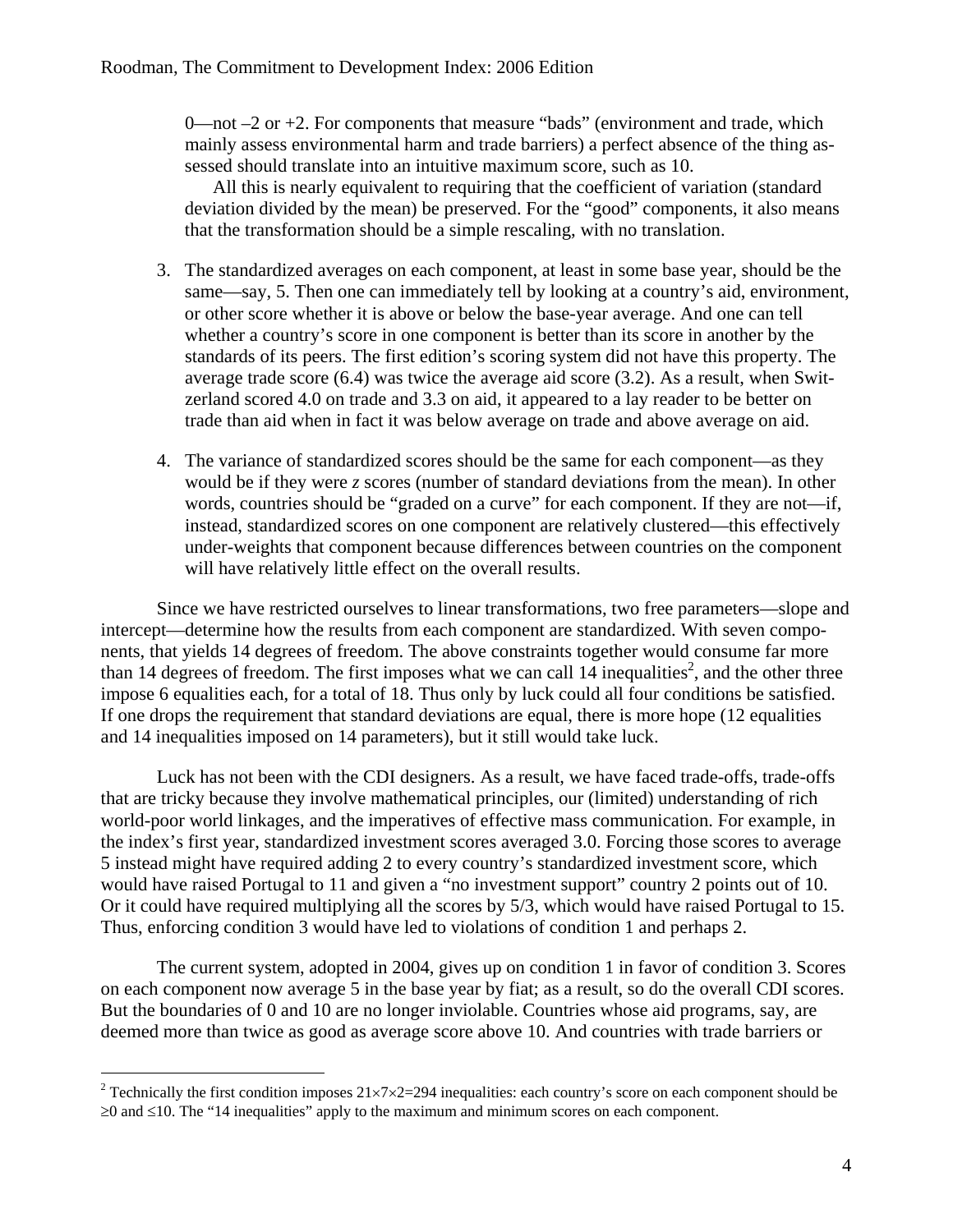rates of environmental harm more than twice the average score below 0. In fact, in 2006, just one of the 147 component scores is negative; and one more exceeds 10. These few transgression of the intuitive range seem worth the greater ease of comparison within and across components. For example, Switzerland now scores higher on aid than trade—4.8 versus 3.1—which makes more sense for a country that is near the average of its peers on aid and well below it on trade. The parameters of the standardization transformations are calibrated to the benchmark year of 2003, the CDI's first year, and then held constant over time to allow inter-temporal comparisons of scores. Thus in subsequent years, average scores are not precisely 5. This allows proper comparison over time.

An astute reader will have noticed in the discussion of condition 4, which demands equal standard deviations, that *weighting* crept into the discussion of *scaling*. Using a linear transformation to double the range or standard deviation of a component has exactly the same effect on overall standings as doubling its weight.

Nevertheless, for the lay reader, weighting is a distinct concept, and raises distinct concerns. Indeed, one criticisms of the CDI is that it is "equal weighted," even though some policy domains, it is argued, may very well matter more than others (Picciotto 2003; Chowdhury and Squire 2003). The accusation of equal weighting is true in that a country's overall CDI score is the simple average of its component scores.

Before examining the criticism, it is worth noting that "equal weighting" is a not a welldefined concept. Consider that allowing trade scores to range more widely in 2004 happened to increase the effective weight on trade. Yet the CDI was still "equal weighted." Under which system is trade really "equal weighted"? Both, and neither. There are several reasonable ways to scale scores—characterized in part by which of the above conditions are enforced—thus several possible rankings resulting from "equal weighting." So in choosing "equal weighting" for the CDI, we are not claiming to truly give aid, trade, etc., equal weight. That would be meaningless. Rather, both this year and last year, we have opted for what seems least arbitrary in the face of uncertainty.

Still, I agree with the attacks on "equal weighting" in the sense that the CDI certainly does not have the following property: *any two CDI-measured policy changes in a given country that have an equal effect on development have an equal effect on the CDI.* We have not striven for that ideal, out of several considerations. First, achieving it does not seem essential for the CDI as a communications strategy and a goad to research, and it must be remembered that such are the ultimate goals of the project, not scientific measurement. The CDI broadcasts the basic message that many policy areas matter and that all countries have major room for improvement as is. The success of the project so far in spotlighting issues is reassuring.

Second, a survey of expert opinion suggests that "equal weighting" is not unreasonable. Shyamal Chowdhury and Lyn Squire (2003) surveyed members of the Global Development Network, who are researchers in both rich and poor countries working on development issues. Of the 200 solicited respondents in the stratified random sample, 105 completed the questionnaire. They were asked to assign their own weights to each of the major issue areas then in the CDI.<sup>3</sup> For four of the six components covered by their survey, the mean weight was statistically different from the

 $3$  The survey was based on the first draft of the first edition of the CDI, in which anti-corruption was a separate, seventh component rather than being folded in to investment as it eventually was. On the other hand, after the survey, the CDI gained a seventh component, on technology.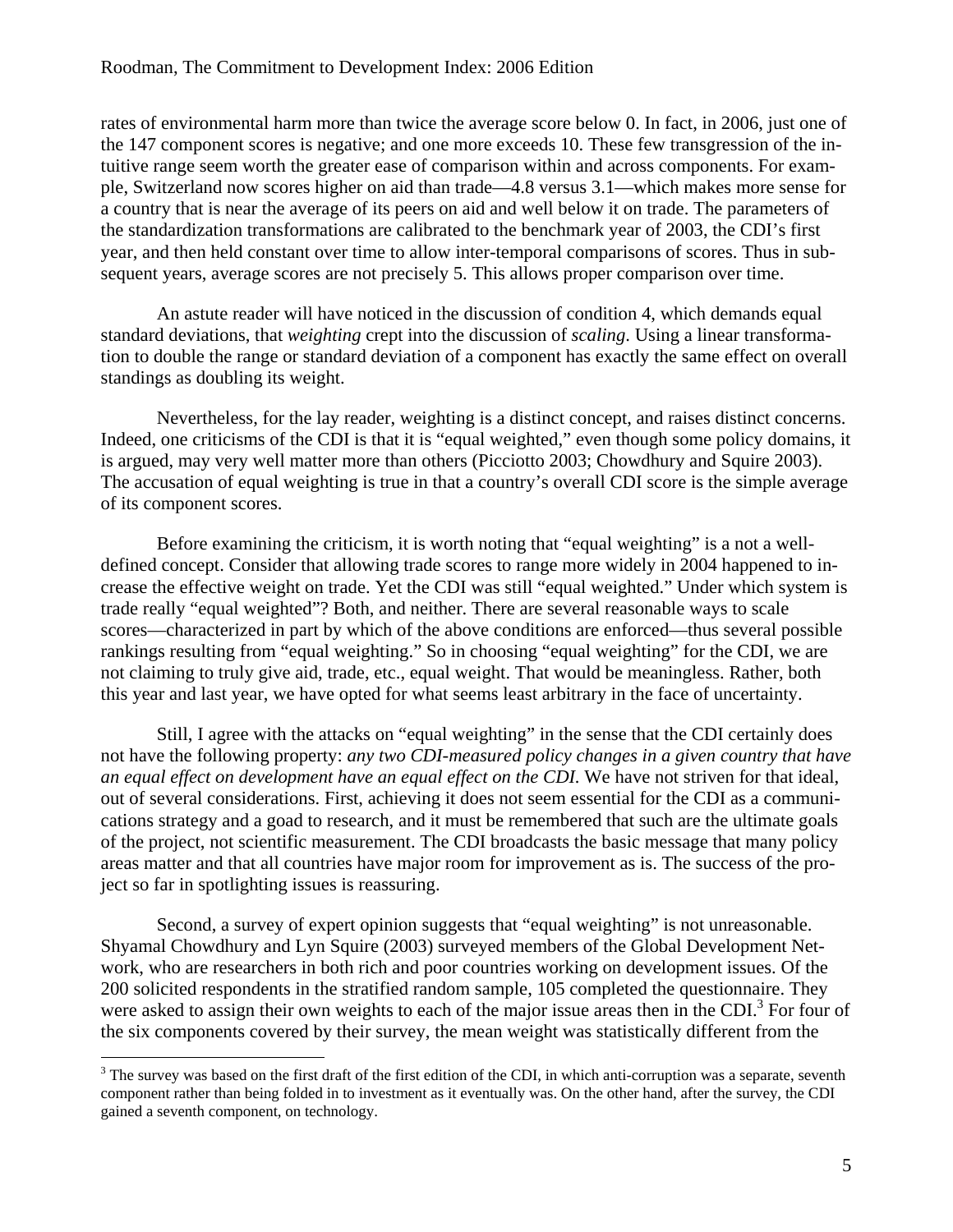#### Roodman, The Commitment to Development Index: 2006 Edition

"equal weight" of one-sixth.<sup>4</sup> Trade and investment were high (with weights of 0.20 and 0.19 respectively) and aid and migration were low  $(0.14 \text{ and } 0.13)$ . However the significance of these weight differences for the index results—as distinct from their statistical significance—is small. There was no consensus for anything as extreme as, say, aid and trade alone getting two-thirds of the total weight. As a result, Chowdury and Squire find that reweighting the 2003 CDI using their survey results produces overall scores that are correlated 0.98 with the original, and rank-correlated 0.99. On balance, the study corroborates my own experience. Of the seven current CDI policy areas, all but one has been nominated to me for extra weight by someone with a decade or more of experience in development.<sup>5</sup>

There are other reasons to be cautious about departing from "equal weighting." One phrase in the ideal property enunciated above, "equal effect on development," is, like "equal weighting," not well defined. Different policies have different effects on people in different times and places. Moral and philosophical conundrums arise about how one should compare effects on people with different levels of poverty and opportunities; about which discount rate to use; and about whether development is a something that happens to people or countries.<sup>6</sup> Huge uncertainties also loom about the actual long-term effects of trade barriers, greenhouse gas policies, government R&D spending, humanitarian interventions, migration, etc.

Finally, it cannot be assumed that the proper mathematical form for combining the components into an overall score is linear. Especially for large donor nations, the policy areas may interact significantly. For example, Thomas Hertel, head of the Global Trade Analysis Project, has called for simultaneous computable general equilibrium modeling of trade and migration.<sup>7</sup> To the extent policy areas interact, there can be no right weights in a linear framework.

It may still be possible in light of current knowledge, or especially with more research, to stick with the linear approach and yet find unequal weights that would command a broader consensus than equal weighting does. One starting point might be estimates of global dollar flows of aid, trade, investment, remittances, and so on. Greenhouse gases could be converted to the same dollar units via a fixed rate per ton, based on estimates of the harm climate change could do to developing country economies. Picciotto (2003) suggests an approach along these lines.<sup>8</sup>

But from the point of view of the CDI, flows are merely intermediaries between rich-country policies on the one hand and poor-country development on the other, and it is the linkages between these variables that should determine ideal weights. In some areas, these relationships are reasonably well understood. For example, several studies have estimated the economic effects of richcountry trade policies on poor-country development. (e.g., World Bank 2001; Cline 2004) Cline estimates that complete rich-country liberalization would, after a 15-year adjustment, increase income

<sup>&</sup>lt;sup>4</sup> This contradicts my characterization of their work last year, which reflects improvements in their own analysis in successive drafts of this paper.

<sup>&</sup>lt;sup>5</sup> The exception is environment—and that is probably only because hardly any environmental experts have commented. Surely it can be argued that tinkering with the planet's biogeochemical cycles is an issue of the first rank. 6

 $6$  This last distinction is important for migration. If someone moves permanently from a poor to a rich country, quadruples her income, and sends back no remittances, is that development?

 $^7$  Private communication between Thomas Hertel and Michael Clemens, CGD, October 2002.

 $8$  But for trade, Picciotto suggests using estimates of the benefits, in producer surpluses, of complete rich-country liberalization rather than current earnings on exports from developing to developed countries. This is not parallel to current total aid, remittance, or investment flows.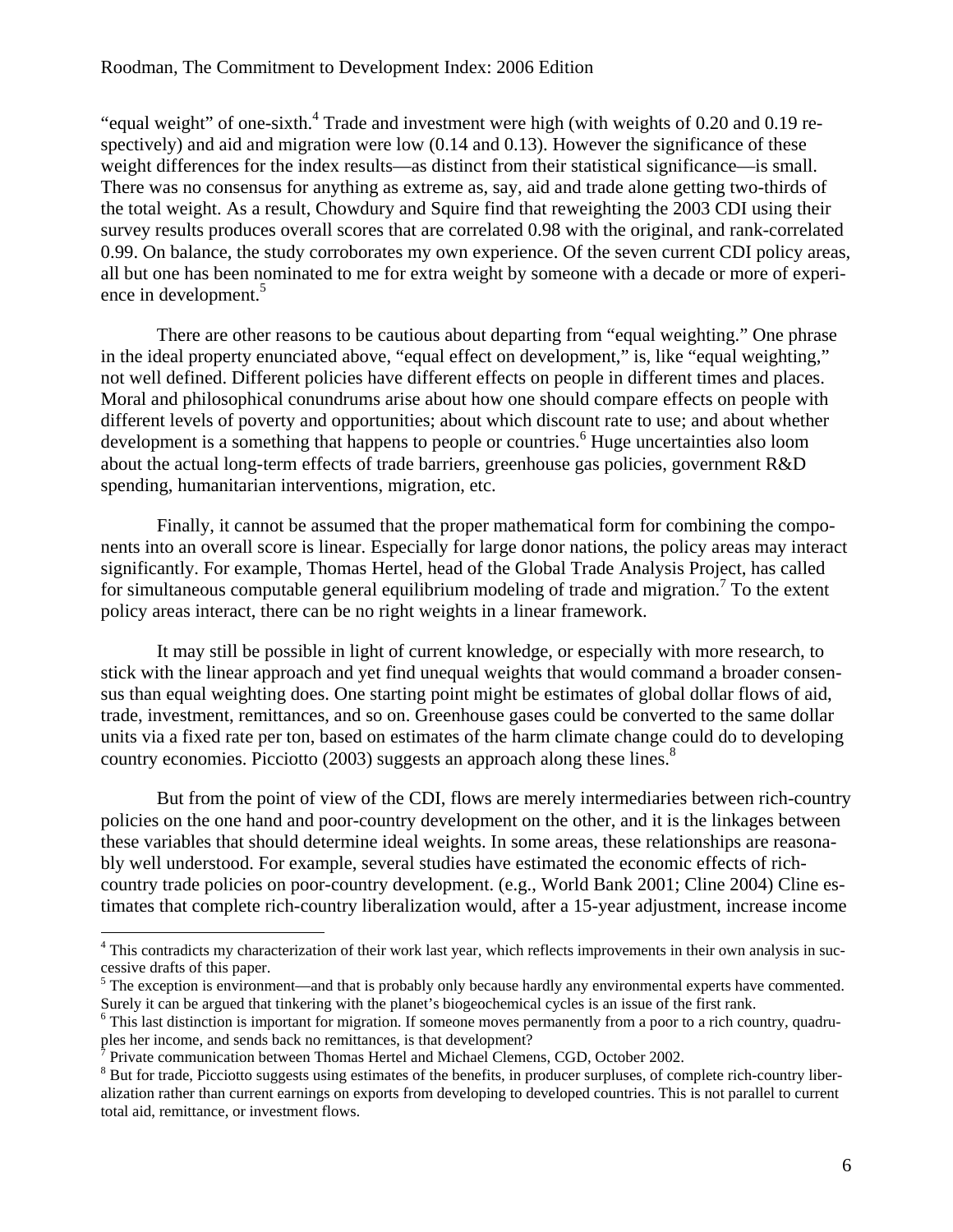in developing countries by \$100 billion per year, which is approximately twice current aid flows. Similar work is now being done on migration liberalization. CGE modeling by Walmsley and Winters (2003) suggests that an if rich countries increased their temporary migrant worker stocks by an amount equal to just 3% of their labor forces, global income would increase \$150 billion, with most of that accruing to the temporary workers themselves. Complete liberalization could generate vastly larger gains for temporary workers.<sup>9</sup>

The trouble with unequal weighting is that one cannot do it halfway. As soon as one, say, doubles trade's weight relative to aid, one needs equally sound rationales for the choice of weights for every other component. The links between policy and development in other policy domains are more uncertain or controversial. There is little evidence on how investment-relevant policies in rich countries affect developing countries. And it is far from clear how to weigh in security interventions and rich-country public R&D investment.

For the time being then, we have stood by the humble choice of "equal weights." We hope that the CDI will increasingly spur research to speed the day when unequal weighting will be more defensible. Meantime, "equal weighting" serves.

# **2. The Seven Components**

#### *Aid*

 $\overline{a}$ 

The aid component of Roodman (2006c) is a slightly revised from last year's. It starts with a measure of aid quantity, then discounts it to reflect several quality concerns, namely, tying, selectivity, and project proliferation. And it factors in private charitable giving to developing countries to the extent this can be credited to government fiscal policy. The component is built largely on data from the Development Assistance Committee (DAC).

The calculations run as follows:

• The starting point is gross disbursements of grants and concessional (low-interest) loans for each donor (bilateral or multilateral) and recipient. The data are the latest available, for 2004.10 Included here is what DAC terms Official Development Assistance (ODA) and Official Assistance  $(OA)$ <sup>11</sup> Unlike in standard DAC accounting, cancellation of old, nonconcessional loans ("Other Official Finance" or "OOF" loans) is not considered current aid. OOF loans tend to be less motivated by development concerns than ODA (they include export credits and subsidized loans for arms sales). And to the extent that cancellation is associated with transfers of funds, the transfers have typically occurred long ago, and are not

 $9$  This does not automatically imply, however, that the migration component is currently underweighted relative to, say, trade. On the current scale, conceivably, a country that completely liberalized temporary migration might earn a score of 50 or 100—a score so high that it might actually exaggerate the benefits of migration. In other words, it is possible with the current scaling that a 1-point increase in trade score still corresponds to more benefit than a 1-point increase on migration.<br><sup>10</sup> Preliminary 2005 data available at this writing are too incomplete for use in the CDI.

<sup>&</sup>lt;sup>11</sup> OA is like ODA except that it goes to "Part II" countries, which include most European states that emerged out of the Soviet bloc and richer non-DAC members such as Israel and Singapore. DAC excludes OA from its most frequently cited statistic (net ODA), but I include it the quality-adjusted aid measure because many Part II countries are in need and receiving aid. Some, such as Ukraine, are poorer than many Part I countries. Aid to relatively rich countries, such as Israel, is heavily discounted in a subsequent step.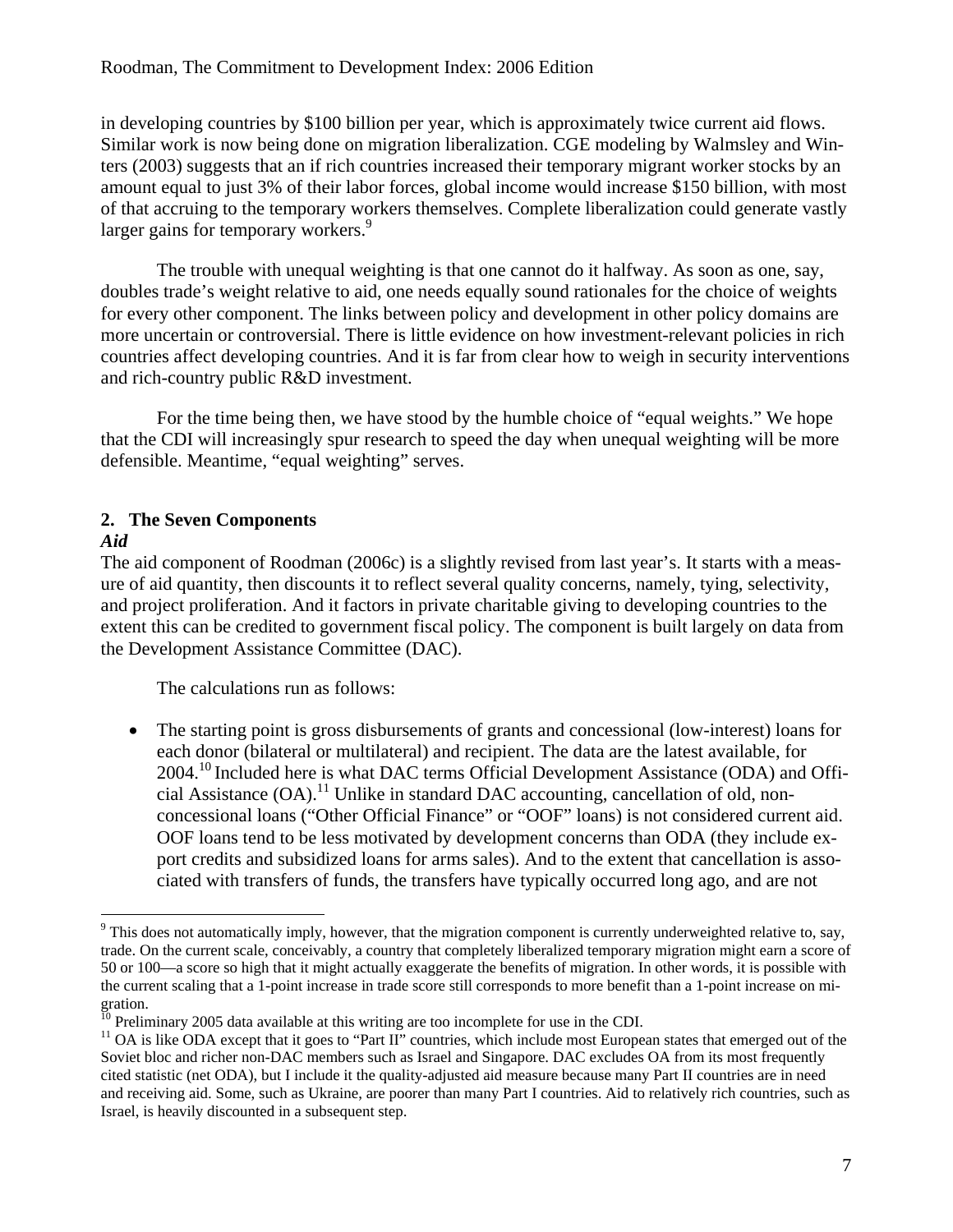primarily a credit to current policy. If a Carter Administration export credit to Zaire went bad in the early 1980s, and was finally written off in 2003, is the cancellation a transfer of funds in 2003? In fact, Zaire (now the Democratic Republic of Congo) did receive more than \$5 billion in gross ODA in 2003 according to DAC accounting, but some \$4.5 billion of this resulted from a Paris Club agreement to write off old debts that were uncollectible and worthless. Policy action was taken in 2003, but it was essentially a matter of changes in accounting. The first two data columns of Table 2 show that this change particularly affects France and the United Kingdom for 2004.

- Tied aid is discounted 20%. Studies suggest that tying raises aid project costs 15–30% (Jepma 1991), which translates into a reduction in aid *value* of  $13-23\%$ <sup>12</sup> 20% is a round figure toward the top of this range. "Partially untied"<sup>13</sup> aid is discounted 10%. The tying figures come from project-level data in DAC's Creditor Reporting System database. Since tying data are for aid commitments rather than disbursements, rates of tying are assumed to be the same for commitments and disbursements. Technical assistance is only treated as tied if reported as such. $^{14}$
- Principal and interest payments are netted out, to more closely reflect net transfers to recipients. DAC's standard "net ODA" statistic is net of principal payments only. The DAC approach reflects the influence of the traditional capital flow concept. Only return of capital is netted out of net foreign direct investment (FDI), not repatriation of earnings. Similarly, only amortization is netted out of standard net ODA, not interest, which can be seen as the donors' "earnings" on aid investment. I find the capital flow concept inapt. In the case of FDI, return of capital can be expected to reduce the host country's capital stock much more than repatriation of profits. But when the government of Ghana writes a check to the government of Japan for \$1 million, it should hardly matter for either whether it says "interest" or "principal" in the check's memo field. It seems unlikely that interest and principal payments have different effects on Ghana's development investments. For this reason, the CDI treats debt service uniformly.
- For each donor-recipient pair, the tying-discounted net transfer is multiplied by a "selectivity" weight" that is meant to reflect the country's appropriateness for aid, the idea being that the poorer and better-governed it is, the more appropriate for aid. The selectivity weight is the product of two factors. The first is linearly related to the country's Kaufmann-Kraay composite governance score, which captures information on six aspects of governance: voice and accountability, political stability, government efficiency, regulatory quality, rule of law, and control of corruption. The Kaufmann-Kraay composite score, like the CDI, is a simple average of scores for each of these components (Kaufmann, Kraay, and Mastruzzi 2005). The Democratic Republic of Congo, the country with the lowest governance score in 2000, which is used as a reference year for the CDI scaling, defines the bottom of that range, getting a 0 in 2000. Chile anchors the top for 2000, with a weight of 1.0. (Because both coun-

<sup>&</sup>lt;sup>12</sup> A 15-percent cost increase lowers the purchasing power of aid by  $1-1/1.15 = 13\%$ . Similarly, a 30% cost increase cuts aid value 23%.

<sup>&</sup>lt;sup>13</sup> Aid that must be spent on goods and services from the donor nation *or* developing countries; or aid that must be spent on goods and services from developing countries only.

<sup>&</sup>lt;sup>14</sup> Technical assistance may deserve a discount far higher than 20% since foreign experts are often an order of magnitude more expensive than local ones. Most studies of the costs of tying have looked at tied goods rather than services.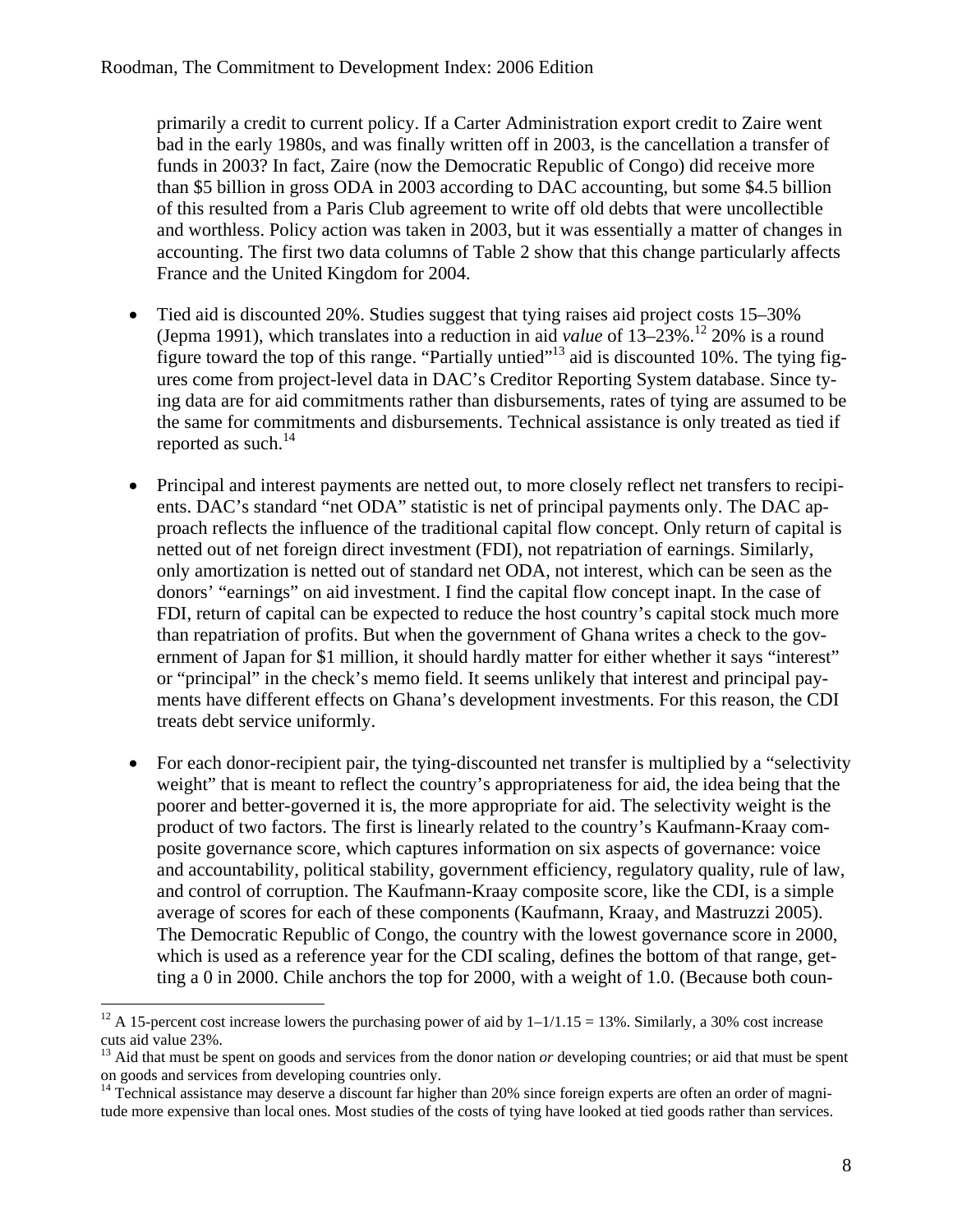tries' governance scores have improved since 2000, neither gets exactly a 0 or 1 for later years.)

 The second selectivity multiplier reflects the country's poverty. It is linearly related to the country's log GDP/capita, with the United Arab Emirates (GDP/capita of \$28,750 on an exchange rate basis in 2001), getting a 0 for 2001, the reference year, and DRC, the poorest country with data (GDP/capita of just \$91 in 2001), getting a 1.84. The latter number was chosen so that the maximum combined selectivity factor (poverty factor  $\times$  governance factor) for any country in the reference year of 2001 is 1.0. (Since Kaufmann and Kraay have only computed their variables for even-numbered years since 1996, scores for oddnumbered years are assumed to be the same as for the year before. This is why 2000 is used as a reference year for governance and 2001 for GDP/capita.) Table 1 shows the resulting weights.

 New this year is an exemption from the governance discount—the first discount factor—for aid that is meant to *improve* governance, broadly defined. Since it seemed perverse to penalize donors for trying to improve governance where it is low, this sort of aid now receives a uniform governance discount of 50%—compared to the 75% discount it would otherwise get in, say, the DRC or Afghanistan or Liberia. This exception supplements the longstanding exemption for emergency aid from both poverty and selectivity discounting. Governance aid is defined as that assigned a code in the 15000's in DAC's Creditor Reporting System database. The headings for these 15 codes are: Government and civil society, general; Economic & development policy/planning; Public sector financial management; Legal and judicial development; Government administration; Strengthening civil society; Elections; Human rights; Free flow of information; Security system management and reform; Civilian peace-building; Conflict prevention and resolution; Post-conflict peace-building (UN); Demobilisation; Land mine clearance; and Child soldiers (prevention and demobilisation). $15,16$ 

• For each donor-recipient pair, selectivity-weighted aid is multiplied by a final factor that reflects concerns about the problem of project proliferation. Project proliferation is thought to overburden recipient governments with administrative and reporting responsibilities, and lure the most talented workers out of government and into the employ of the donors, thus undermining the effectiveness of aid projects, and government administration in general. (Cassen 1994; Brown et al., 2001; Knack and Rahman 2004; Roodman 2006a, 2006b).

 The idea of the adjustment is to weight the aid going to each aid activity based on the size of dollar commitment of which it is part. Roodman (2006c) provides the details. The approach is theoretically capable of penalizing large projects, especially in poorly governed countries, but because certain parameter choices for the CDI bias the results in favor of large projects, few large projects are actually discounted much. As a result, there is a strong correlation between a donor's average log project size across all recipients and its average discount for project proliferation in the CDI. (See Figure 1.) For example, the World Bank's concessional lending arm, the International Development Association (IDA), disburses in large chunks compared to other donors in countries where it operates, so its size weight is 0.94, meaning only a 6% discount, for minimal project proliferation. Table 2 shows the overall size weight for each donor.

<sup>&</sup>lt;sup>15</sup> The full CRS purpose classification is at  $\frac{http://www.oecd.org/dataoecd/40/23/34384375.doc}{16}$ . I think Terry O'Brien for comments that led to this change.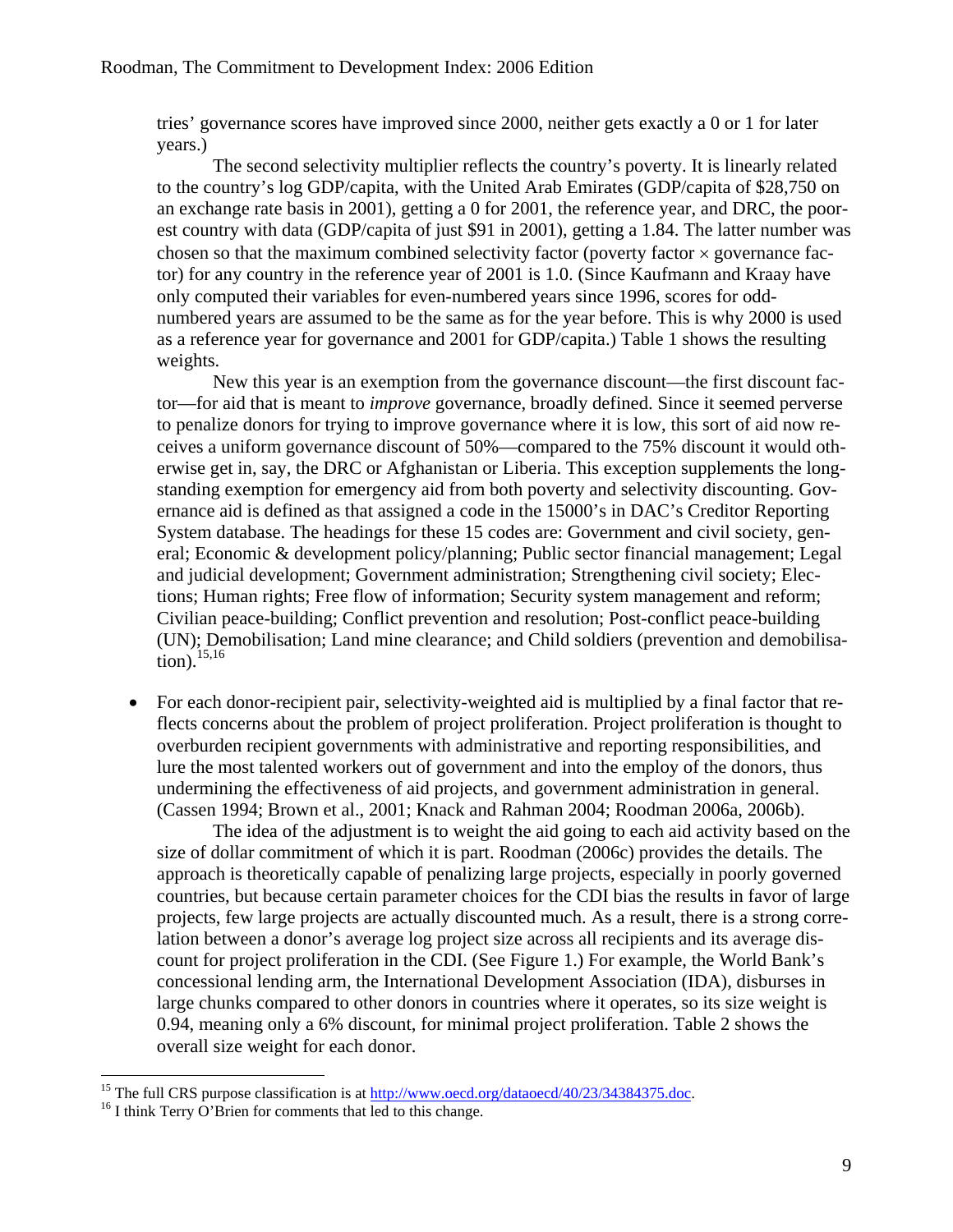- For each bilateral and multilateral donor, the resulting tying-, selectivity-, and size-weighted aid figures are summed across recipients to obtain a single figure for each donor, whether bilateral or multilateral. (See Table 2.)
- The result is a "quality-adjusted aid quantity" for each bilateral or multilateral donor. The quality-adjusted aid totals of multilaterals are then allocated back to bilaterals in proportion to the bilaterals' net contributions to the multilaterals during the year in question. For example, since Germany accounted for 19.90% of net contributions to the IDA during 2004, it receives credit for 19.90% of the IDA's quality-adjusted aid of \$3.338 billion, or \$664 million.
- The final performance measure for government aid is bilaterals' total quality-adjusted aid as a share of GDP. (See Table 4.)

The aid component also rewards policies that encourage private charitable giving to development organizations. Private giving is encouraged by specific tax incentives that lower the "price" of giving. And it is encouraged by a low tax/GDP ratio, which leaves citizens and corporations with more after-tax income to spend on charitable giving. The approach taken in the CDI is to estimate the proportional increase in giving caused by each country's fiscal policies, compare that to actual giving, then work backwards to estimate how much actual giving is a credit to policy. (See Table 3.) Specifically:

- An estimate is made of the increase in charitable giving to developing countries brought about by tax incentives for charity. The CDI distinguishes between deductions and credits, and takes account of limits on the amount of giving that can earn the tax incentive. Twelve CDI countries offer income tax deductions for charitable giving, including overseas giving. Of the remaining nine, six—Canada, France, Italy, New Zealand, Portugal, and Spain—offer tax credits instead, while three—Austria, Finland, and Sweden—offer no incentive. Drawing on results of a survey of all CDI countries (Roodman and Standley 2006), we estimate the "price" of giving in each country. For example, in France, which offers a 60% tax credit, the price of giving for the giver is 40 cents on the euro. For deductions, the price is based on a representative marginal tax rate, namely the marginal income tax rate faced by single individuals at 167% of the income level of the average production worker. For countries that cap deductions or credits, we use the simple average of the below- and above-cap prices. Based on a survey of the academic literature, we set the price elasticity of charitable giving at –0.5. In the United States, where the representative marginal tax rate is 31.4% for 2003, the latest year with data, this implies that income tax incentives increase charitable giving by 20.8%.<sup>17</sup>
- An estimate is also made of how much having lower taxes increases giving. The benchmark against which "lowness" is measured is Sweden's tax revenue/GDP ratio of 53.8% in 2000 (the reference year), the highest among the 21 countries. The United States, to continue the example, is treated as having reduced its total tax burden from this 53.8% to the actual 25.6% in 2004. This raises the privately claimed share of GDP from 46.2% to 74.4%, an in-

 $\overline{a}$ <sup>17</sup> The calculation is  $(1 - 0.314)^{-0.5} - 1 = 0.208$ .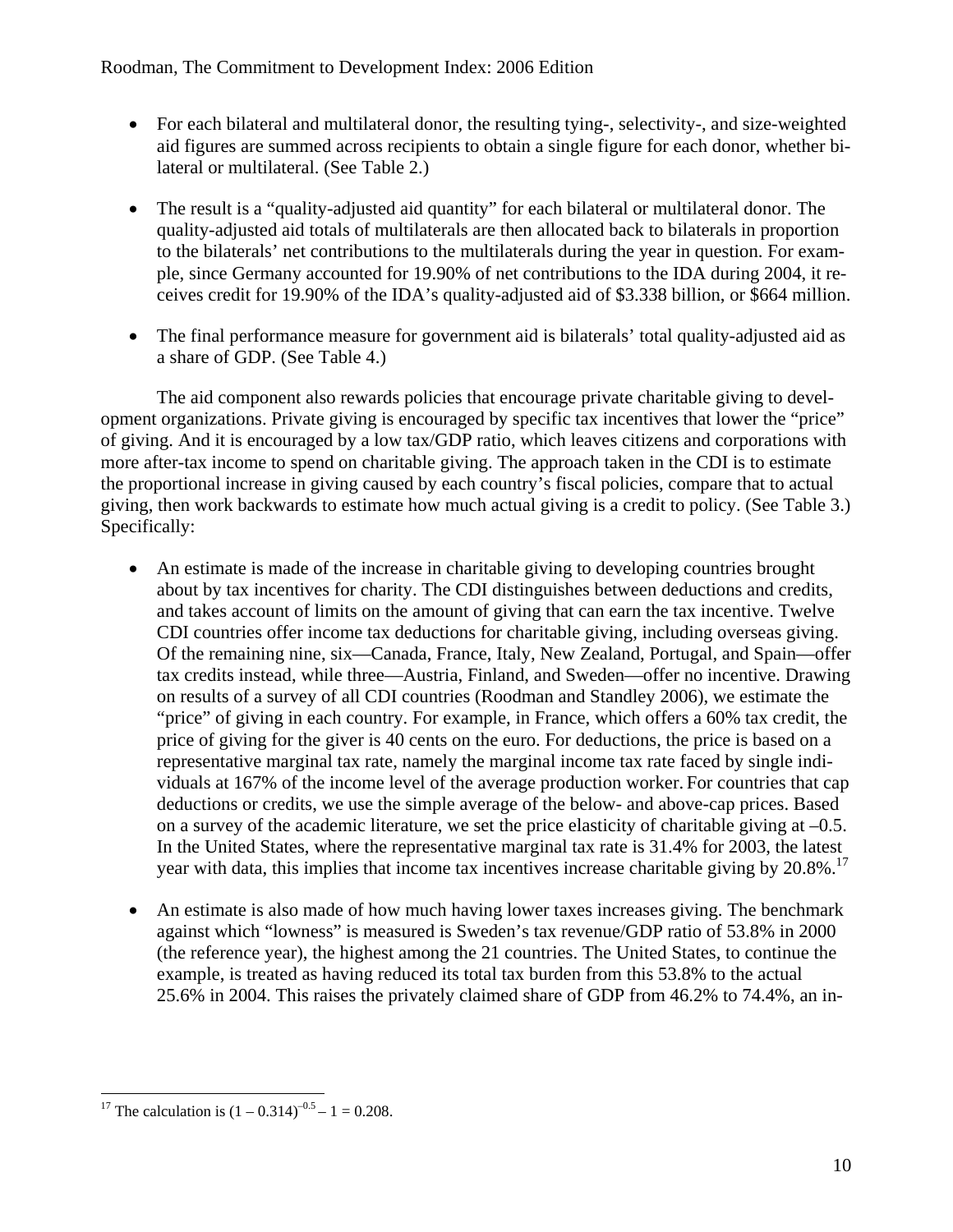crease of  $61.0\%$  over the base.<sup>18</sup> Again drawing on the literature, we take the income elasticity of giving to be 1.1: charitable giving increases somewhat more than proportionally with private income. As a result, the lower U.S. tax burden is estimated to raise charity 68.9%.<sup>19</sup>

- The price and income effects are then combined. For the United States in 2004, the 20.8% and 68.9% increases compound to a 104.0% increase.<sup>20</sup>
- DAC data on actual private giving to developing countries is then used to estimate what giving would have been in the absence of these policies, thus what credit should be given to the policies. This statistic counts all giving by individuals and foundations to non-DAC countries, including "Part II" countries (former Soviet nations, Israel, and some other relatively rich non-DAC nations)<sup>21</sup>, but leaves out government aid that is channeled through NGOs. In the U.S. case, charitable giving is reported at \$10.369 billion for 2004. The CDI estimates this would have been \$5.084 billion before the policy-induced 104.0% increase, and attributes the \$5.285 billion difference to public policy.
- The policy-induced increases in charitable giving are then discounted for quality so that they can be compared and added to the quality-adjusted official aid quantities. Private giving too can go to countries that are more or less appropriate for aid, and can contribute to the problems of project proliferation, for example by siphoning off talented administrators from government service. As a rough adjustment, the CDI discounts policy-induced private giving by the simple average of the quality discounts for bilaterals' own aid programs, which is 64%. To complete the U.S. example, we credit the country for \$5.285 billion  $\times (1-64\%) = $1.909$ billion in quality adjusted aid. Added to its \$7.418 billion in official quality-adjusted aid, this raises its CDI aid score to 2.2, from what would be 1.8 were charitable contributions not considered.

The treatment of charitable giving involves a number of coarse assumptions. It models taxpayers with a single representative agent, simplifies complex tax provisions, uses rough but ready approximations for the appropriate tax rates, assumes certain fixed elasticities, and assumes that the elasticities are the same for charitable giving to developing countries as they are for charitable giving in general. Its methodological sophistication, such as it is, should not be confused with precision. Nevertheless, it suffices to suggest that conventional aid programs are still the dominant government-induced aid channel developing countries. On the other hand, the \$7.688 billion in policyinduced charitable giving across all donors nearly matches aid transfers from France, Germany, or the United Kingdom. Were this giving a country in some sense, it would be one of the world's largest donors.

Overall, despite the quality adjustments and the incorporation of private giving, what most distinguishes donors from each other in the CDI is still the quantity of official aid they disburse. Denmark, the Netherlands, Norway, Sweden are large donors by DAC's quantity measure (net

 $\overline{a}$  $18$  Some share of the revenue funds transfer payments, which increase recipients' disposable income and should therefore increase charitable giving. However, the transfer payments going to the high-income people that appear to account for most charity are probably relatively small.

<sup>&</sup>lt;sup>19</sup> The calculation is  $((1 – 0.256)/(1 – 0.538))^{1.1} – 1 = 0.689$ .<br><sup>20</sup> (1+0.208)(1+0.689)–1=1.040.

 $21$  This is an improvement since last year, when only giving to Part I countries was counted.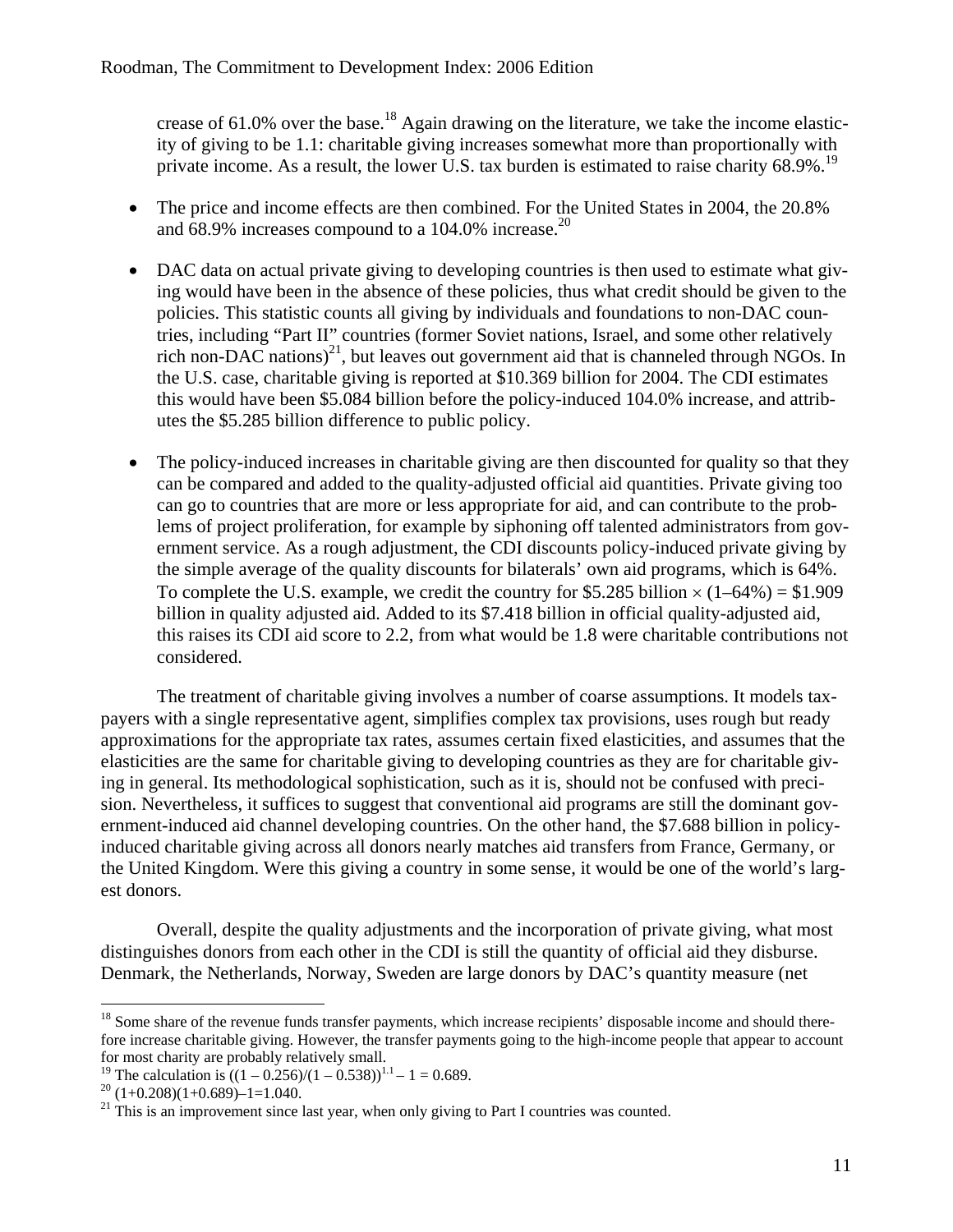ODA), and they score highest on the CDI aid measure too. The nearly sevenfold gap between the most generous donors (Denmark and Norway, with net aid transfers at 0.89% of GDP in 2004) and the least generous (Japan, at 0.14%) dominates differences in quality, which does not vary nearly as much according the CDI metric, nor, most likely, in actuality. The official aid results also dominate private giving. That said, the adjustments in the CDI do have some interesting effects. Italy's small projects and heavy tying of aid, combined with the relatively high amounts of giving credited to U.S. tax policy, pull the country below the United States. The combination of the exclusion of OOF loan forgiveness, high debt service received, including more than \$2 billion in interest that DAC does not net out, and relatively low project size pull Japan into last place. Ireland appears to have the highest-quality aid program (final column of Table 4).

|                              | A. Exchange |                                  |                  | D. Kaufmann-    |                    |                    |
|------------------------------|-------------|----------------------------------|------------------|-----------------|--------------------|--------------------|
|                              | rate        |                                  |                  | Kraay composite | E. Governance      | F. Combined        |
|                              | GDP/capita, | B. Log exchange C. GDP selectiv- |                  | qovernance      | selectivity multi- | selectivity multi- |
| Country name                 | $2003($ \$) | rate GDP/capita                  | ity multiplier   | score, 2004     | plier              | plier              |
|                              |             |                                  | (linear map of B |                 | (linear map of B   |                    |
|                              |             |                                  | onto standard    |                 | onto standard      |                    |
| Formula:                     |             | Log A                            | scale)           |                 | scale)             | $C \times E$       |
| <b>Bhutan</b>                | 308         | 5.73                             | 1.45             | 0.08            | 0.67               | 0.98               |
| Madagascar                   | 249         | 5.52                             | 1.52             | $-0.12$         | 0.61               | 0.93               |
| Ghana                        | 401         | 5.99                             | 1.36             | $-0.08$         | 0.63               | 0.86               |
| Kiribati                     | 614         | 6.42                             | 1.23             | 0.13            | 0.69               | 0.85               |
| Mongolia                     | 556         | 6.32                             | 1.26             | 0.06            | 0.67               | 0.84               |
| Gambia, The                  | 268         | 5.59                             | 1.49             | $-0.30$         | 0.56               | 0.84               |
| Malawi                       | 146         | 4.98                             | 1.69             | $-0.55$         | 0.49               | 0.82               |
| Mali                         | 437         | 6.08                             | 1.34             | $-0.17$         | 0.60               | 0.80               |
| Sao Tome and Principe        | 343         | 5.84                             | 1.41             | $-0.32$         | 0.56               | 0.79               |
| Mozambique                   | 290         | 5.67                             | 1.47             | $-0.39$         | 0.53               | 0.78               |
| Mauritania                   | 454         | 6.12                             | 1.33             | $-0.21$         | 0.59               | 0.78               |
| Lesotho                      | 677         | 6.52                             | 1.20             | $-0.02$         | 0.64               | 0.77               |
| Tanzania                     | 302         | 5.71                             | 1.46             | $-0.45$         | 0.52               | 0.75               |
| <b>Burkina Faso</b>          | 368         | 5.91                             | 1.39             | $-0.41$         | 0.53               | 0.74               |
| Senegal                      | 671         | 6.51                             | 1.20             | $-0.18$         | 0.60               | 0.72               |
| Benin                        | 549         | 6.31                             | 1.26             | $-0.29$         | 0.56               | 0.71               |
| Uganda                       | 259         | 5.56                             | 1.50             | $-0.63$         | 0.46               | 0.70               |
| India                        | 650         | 6.48                             | 1.21             | $-0.26$         | 0.57               | 0.69               |
| Niger                        | 261         | 5.56                             | 1.50             | $-0.66$         | 0.45               | 0.68               |
| Rwanda                       | 225         | 5.41                             | 1.55             | $-0.71$         | 0.44               | 0.68               |
| Zambia                       | 489         | 6.19                             | 1.30             | $-0.52$         | 0.50               | 0.65               |
| Guyana                       | 1,030       | 6.94                             | 1.06             | $-0.18$         | 0.60               | 0.64               |
| Nicaragua                    | 812         | 6.70                             | 1.14             | $-0.32$         | 0.56               | 0.63               |
| Sri Lanka                    | 1,010       | 6.92                             | 1.07             | $-0.24$         | 0.58               | 0.62               |
| Guinea-Bissau                | 202         | 5.31                             | 1.58             | $-0.87$         | 0.39               | 0.62               |
| Ethiopia                     | 113         | 4.73                             | 1.77             | $-1.01$         | 0.35               | 0.62               |
| Sierra Leone                 | 188         | 5.24                             | 1.61             | $-0.90$         | 0.38               | 0.61               |
| Micronesia, Fed. Sts.        | 2,090       | 7.64                             | 0.84             | 0.27            | 0.73               | 0.61               |
| Cape Verde                   | 2,283       | 7.73                             | 0.81             | 0.35            | 0.76               | 0.61               |
| Cambodia                     | 343         | 5.84                             | 1.41             | $-0.76$         | 0.42               | 0.60               |
| Vietnam                      | 547         | 6.30                             | 1.27             | $-0.60$         | 0.47               | 0.60               |
| Vanuatu                      | 1,560       | 7.35                             | 0.93             | $-0.06$         | 0.63               | 0.59               |
| St. Vincent & the Grenadines | 3,439       | 8.14                             | 0.68             | 0.68            | 0.85               | 0.58               |
| Moldova                      | 582         | 6.37                             | 1.25             | $-0.64$         | 0.46               | 0.57               |
| Namibia                      | 2,711       | 7.91                             | 0.75             | 0.35            | 0.76               | 0.57               |
| Eritrea                      | 203         | 5.31                             | 1.58             | $-0.98$         | 0.36               | 0.57               |
| Philippines                  | 1,002       | 6.91                             | 1.07             | $-0.41$         | 0.53               | 0.57               |
| Kenya                        | 473         | 6.16                             | 1.31             | $-0.74$         | 0.43               | 0.56               |
| Jordan                       | 1,996       | 7.60                             | 0.85             | 0.03            | 0.66               | 0.56               |
| Nepal                        | 248         | 5.51                             | 1.52             | $-0.94$         | 0.37               | 0.56               |
| Marshall Islands             | 1.871       | 7.53                             | 0.87             | $-0.03$         | 0.64               | 0.56               |

# **Table 1. Computation of selectivity weights**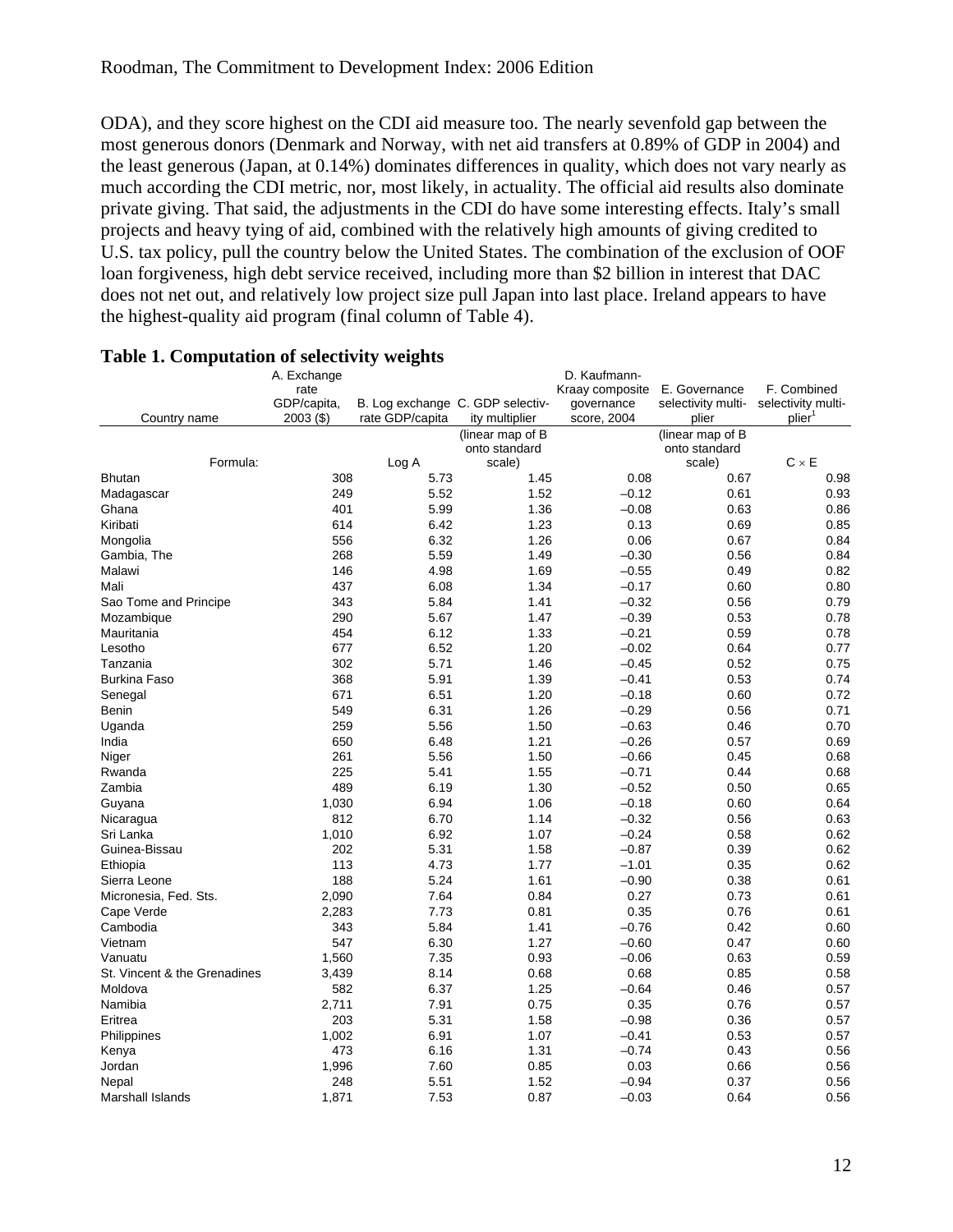# Roodman, The Commitment to Development Index: 2006 Edition

|                        | A. Exchange<br>rate        |                                                     |                | D. Kaufmann-<br>Kraay composite | E. Governance               | F. Combined                              |
|------------------------|----------------------------|-----------------------------------------------------|----------------|---------------------------------|-----------------------------|------------------------------------------|
| Country name           | GDP/capita,<br>$2003($ \$) | B. Log exchange C. GDP selectiv-<br>rate GDP/capita | ity multiplier | governance<br>score, 2004       | selectivity multi-<br>plier | selectivity multi-<br>plier <sup>1</sup> |
| Bolivia                | 1,005                      | 6.91                                                | 1.07           | $-0.43$                         | 0.52                        | 0.56                                     |
| Morocco                | 1,555                      | 7.35                                                | 0.93           | $-0.19$                         | 0.59                        | 0.55                                     |
| Egypt, Arab Rep.       | 987                        | 6.89                                                | 1.08           | $-0.46$                         | 0.51                        | 0.55                                     |
| Kyrgyz Republic        | 435                        | 6.08                                                | 1.34           | $-0.80$                         | 0.41                        | 0.55                                     |
| Dominica               | 3,883                      | 8.26                                                | 0.64           | 0.68                            | 0.85                        | 0.55                                     |
| Armenia                | 1,187                      | 7.08                                                | 1.02           | $-0.43$                         | 0.52                        | 0.53                                     |
| Honduras               | 1,052                      | 6.96                                                | 1.06           | $-0.51$                         | 0.50                        | 0.53                                     |
| Maldives               | 2,219                      | 7.70                                                | 0.82           | $-0.04$                         | 0.64                        | 0.52                                     |
| Uruguay                | 3,854                      | 8.26                                                | 0.64           | 0.54                            | 0.81                        | 0.52                                     |
| Suriname               | 2,540                      | 7.84                                                | 0.78           | 0.05                            | 0.67                        | 0.52                                     |
| Chile                  | 5,947                      | 8.69                                                | 0.50           | 1.25                            | 1.02                        | 0.52                                     |
| Papua New Guinea       | 721                        | 6.58                                                | 1.18           | $-0.72$                         | 0.44                        | 0.51                                     |
| Costa Rica             | 4,651                      | 8.44                                                | 0.58           | 0.77                            | 0.88                        | 0.51                                     |
| Thailand               | 2,558                      | 7.85                                                | 0.77           | 0.03                            | 0.66                        | 0.51                                     |
| St. Lucia              | 4,439                      | 8.40                                                | 0.60           | 0.68                            | 0.85                        | 0.51                                     |
| Comoros                | 563                        | 6.33                                                | 1.26           | $-0.83$                         | 0.40                        | 0.51                                     |
| China                  | 1,270                      | 7.15                                                | 1.00           | $-0.49$                         | 0.50                        | 0.50                                     |
| El Salvador            | 2,398                      | 7.78                                                | 0.79           | $-0.06$                         | 0.63                        | 0.50                                     |
| <b>Bulgaria</b>        | 3,206                      | 8.07                                                | 0.70           | 0.21                            | 0.71                        | 0.50                                     |
| Togo                   | 392                        | 5.97                                                | 1.37           | $-0.96$                         | 0.36                        | 0.50                                     |
| Guinea                 | 380                        | 5.94                                                | 1.38           | $-0.97$                         | 0.36                        | 0.50                                     |
| Bangladesh             | 402                        | 6.00                                                | 1.36           | $-0.96$                         | 0.36                        | 0.50                                     |
| Tonga                  | 1,932                      | 7.57                                                | 0.86           | $-0.26$                         | 0.57                        | 0.49                                     |
| Dominican Republic     | 2,097                      | 7.65                                                | 0.84           | $-0.25$                         | 0.58                        | 0.48                                     |
| <b>Botswana</b>        | 5,283                      | 8.57                                                | 0.54           | 0.80                            | 0.89                        | 0.48                                     |
| <b>Belize</b>          | 3,972                      | 8.29                                                | 0.63           | 0.37                            | 0.76                        | 0.48                                     |
| Tunisia                | 2,827                      | 7.95                                                | 0.74           | $-0.01$                         | 0.65                        | 0.48                                     |
| Mauritius              | 4,965                      | 8.51                                                | 0.56           | 0.66                            | 0.85                        | 0.48                                     |
| Jamaica                | 2,961                      | 7.99                                                | 0.73           | $-0.05$                         | 0.64                        | 0.46                                     |
| Grenada                | 4,879                      | 8.49                                                | 0.57           | 0.54                            | 0.81                        | 0.46                                     |
| Tajikistan             | 297                        | 5.69                                                | 1.46           | $-1.13$                         | 0.31                        | 0.46                                     |
| Indonesia              | 1,082                      | 6.99                                                | 1.05           | $-0.73$                         | 0.43                        | 0.45                                     |
| Solomon Islands        | 462                        | 6.14                                                | 1.32           | $-1.03$                         | 0.34                        | 0.45                                     |
| Brazil                 | 3,286                      | 8.10                                                | 0.69           | 0.01                            | 0.65                        | 0.45                                     |
| Romania                | 3,274                      | 8.09                                                | 0.69           | $-0.01$                         | 0.65                        | 0.45                                     |
| Ukraine                | 1,376                      | 7.23                                                | 0.97           | $-0.63$                         | 0.46                        | 0.45                                     |
| South Africa           | 4,792                      | 8.47                                                | 0.57           | 0.43                            | 0.78                        | 0.45<br>0.44                             |
| Latvia<br>Cameroon     | 5,897<br>884               | 8.68<br>6.78                                        | 0.51<br>1.11   | 0.71<br>$-0.87$                 | 0.86<br>0.39                | 0.44                                     |
|                        | 2,986                      | 8.00                                                | 0.72           | $-0.17$                         | 0.60                        | 0.43                                     |
| Fiji<br>Lithuania      | 6,181                      | 8.73                                                | 0.49           | 0.77                            | 0.88                        | 0.43                                     |
| Georgia                | 1,084                      | 6.99                                                | 1.05           | $-0.80$                         | 0.41                        | 0.43                                     |
| Burundi                | 87                         | 4.47                                                | 1.85           | $-1.40$                         | 0.23                        | 0.43                                     |
| Paraguay               | 1,152                      | 7.05                                                | 1.03           | $-0.78$                         | 0.42                        | 0.43                                     |
| Peru                   | 2,483                      | 7.82                                                | 0.78           | $-0.35$                         | 0.55                        | 0.43                                     |
| Malaysia               | 5,016                      | 8.52                                                | 0.56           | 0.38                            | 0.76                        | 0.43                                     |
| Pakistan               | 604                        | 6.40                                                | 1.23           | $-1.03$                         | 0.34                        | 0.42                                     |
| Albania                | 2,141                      | 7.67                                                | 0.83           | $-0.48$                         | 0.51                        | 0.42                                     |
| Chad                   | 457                        | 6.13                                                | 1.32           | $-1.12$                         | 0.32                        | 0.42                                     |
| Bosnia and Herzegovina | 1,869                      | 7.53                                                | 0.87           | $-0.58$                         | 0.48                        | 0.42                                     |
| Lao PDR                | 397                        | 5.98                                                | 1.37           | $-1.16$                         | 0.30                        | 0.42                                     |
| Djibouti               | 1,420                      | 7.26                                                | 0.96           | $-0.73$                         | 0.43                        | 0.42                                     |
| Panama                 | 4,467                      | 8.40                                                | 0.59           | 0.16                            | 0.70                        | 0.42                                     |
| Macedonia, FYR         | 2,573                      | 7.85                                                | 0.77           | $-0.39$                         | 0.53                        | 0.41                                     |
| Yemen, Rep.            | 639                        | 6.46                                                | 1.22           | $-1.05$                         | 0.34                        | 0.41                                     |
| Poland                 | 6,273                      | 8.74                                                | 0.49           | 0.54                            | 0.81                        | 0.39                                     |
| Estonia                | 8,050                      | 8.99                                                | 0.41           | 1.06                            | 0.97                        | 0.39                                     |
| Colombia               | 2,302                      | 7.74                                                | 0.81           | $-0.55$                         | 0.49                        | 0.39                                     |
| Azerbaijan             | 1,083                      | 6.99                                                | 1.05           | $-0.96$                         | 0.36                        | 0.38                                     |
| Syrian Arab Republic   | 1,282                      | 7.16                                                | 0.99           | $-0.91$                         | 0.38                        | 0.38                                     |
| Swaziland              | 2,117                      | 7.66                                                | 0.83           | $-0.68$                         | 0.45                        | 0.37                                     |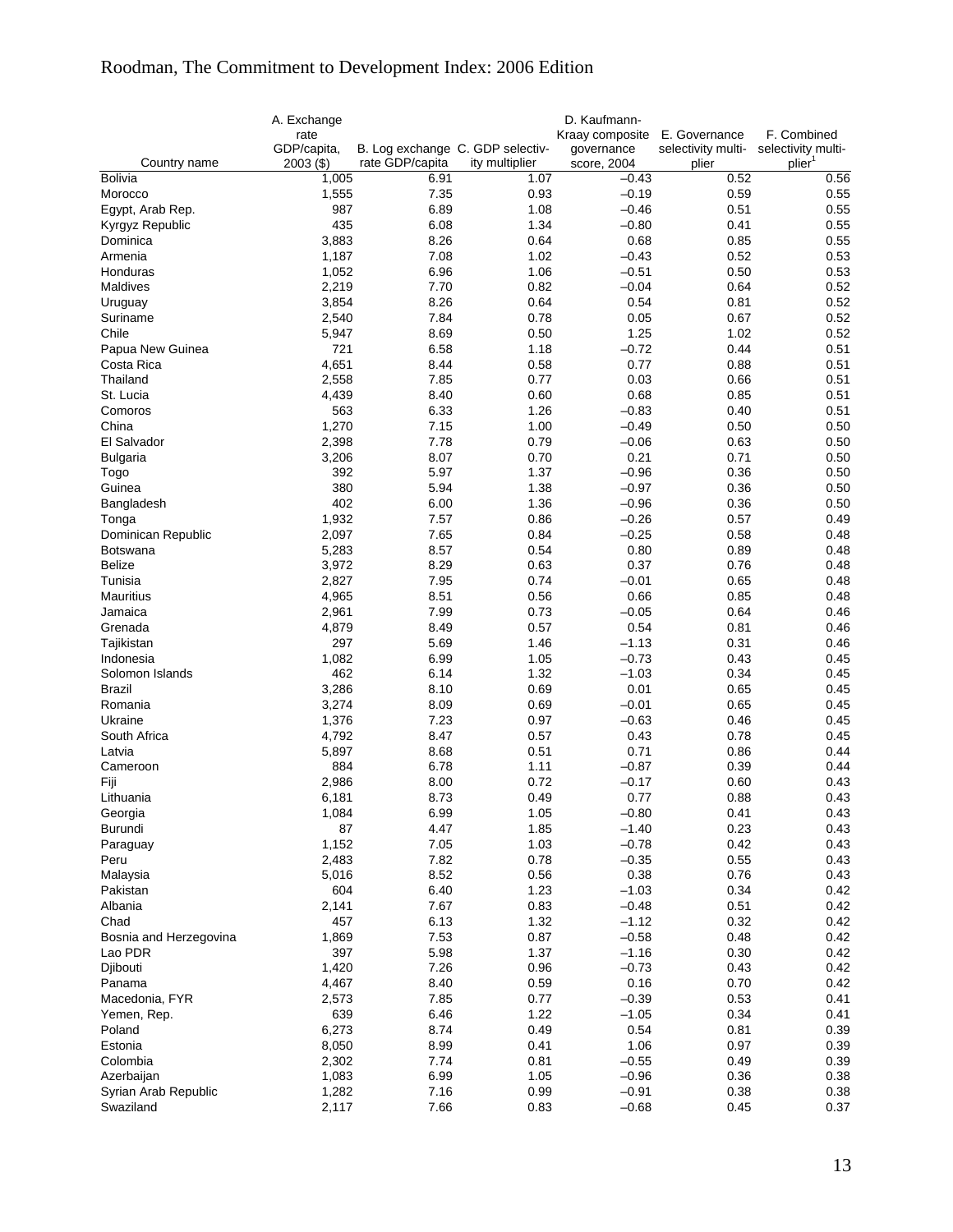# Roodman, The Commitment to Development Index: 2006 Edition

|                                                                                                                                            | A. Exchange<br>rate        |                                                     |                | D. Kaufmann-<br>Kraay composite E. Governance |                             | F. Combined                              |
|--------------------------------------------------------------------------------------------------------------------------------------------|----------------------------|-----------------------------------------------------|----------------|-----------------------------------------------|-----------------------------|------------------------------------------|
| Country name                                                                                                                               | GDP/capita,<br>$2003($ \$) | B. Log exchange C. GDP selectiv-<br>rate GDP/capita | ity multiplier | governance<br>score, 2004                     | selectivity multi-<br>plier | selectivity multi-<br>plier <sup>1</sup> |
| Slovak Republic                                                                                                                            | 7,578                      | 8.93                                                | 0.43           | 0.74                                          | 0.87                        | 0.37                                     |
| Ecuador                                                                                                                                    | 2,293                      | 7.74                                                | 0.81           | $-0.65$                                       | 0.46                        | 0.37                                     |
| Guatemala                                                                                                                                  | 2,344                      | 7.76                                                | 0.80           | $-0.65$                                       | 0.46                        | 0.37                                     |
| Nigeria                                                                                                                                    | 573                        | 6.35                                                | 1.25           | $-1.21$                                       | 0.29                        | 0.36                                     |
| Turkey                                                                                                                                     | 4,384                      | 8.39                                                | 0.60           | $-0.17$                                       | 0.60                        | 0.36                                     |
| Argentina                                                                                                                                  | 3,883                      | 8.26                                                | 0.64           | $-0.34$                                       | 0.55                        | 0.35                                     |
| Central African Republic                                                                                                                   | 319                        | 5.76                                                | 1.44           | $-1.39$                                       | 0.24                        | 0.34                                     |
| <b>Barbados</b>                                                                                                                            | 10,079                     | 9.22                                                | 0.33           | 1.13                                          | 0.99                        | 0.33                                     |
| Congo, Rep.                                                                                                                                | 1,251                      | 7.13                                                | 1.00           | $-1.12$                                       | 0.32                        | 0.32                                     |
| Mexico                                                                                                                                     | 6,441                      | 8.77                                                | 0.48           | 0.04                                          | 0.66                        | 0.32                                     |
| Oman                                                                                                                                       | 8,370                      | 9.03                                                | 0.39           | 0.49                                          | 0.80                        | 0.31                                     |
| Hungary                                                                                                                                    | 9,938                      | 9.20                                                | 0.34           | 0.90                                          | 0.92                        | 0.31                                     |
| Algeria                                                                                                                                    | 2,633                      | 7.88                                                | 0.76           | $-0.82$                                       | 0.41                        | 0.31                                     |
| Kazakhstan                                                                                                                                 | 2,688                      | 7.90                                                | 0.76           | $-0.82$                                       | 0.41                        | 0.31                                     |
| Croatia                                                                                                                                    | 7,605                      | 8.94                                                | 0.42           | 0.24                                          | 0.72                        | 0.31                                     |
| Iran, Islamic Rep.                                                                                                                         | 2,415                      | 7.79                                                | 0.79           | $-0.94$                                       | 0.37                        | 0.29                                     |
| <b>Russian Federation</b>                                                                                                                  | 4,042                      | 8.30                                                | 0.63           | $-0.63$                                       | 0.46                        | 0.29                                     |
| Uzbekistan                                                                                                                                 | 454                        | 6.12                                                | 1.33           | $-1.46$                                       | 0.21                        | 0.28                                     |
|                                                                                                                                            |                            |                                                     |                | 0.74                                          |                             |                                          |
| <b>Czech Republic</b>                                                                                                                      | 10,443                     | 9.25<br>8.58                                        | 0.32           | $-0.47$                                       | 0.87                        | 0.28                                     |
| Gabon                                                                                                                                      | 5,304                      |                                                     | 0.54           | $-1.16$                                       | 0.51                        | 0.28<br>0.27                             |
| Angola                                                                                                                                     | 1,745<br>160               | 7.46                                                | 0.90<br>1.66   | $-1.63$                                       | 0.30                        |                                          |
| Liberia                                                                                                                                    |                            | 5.07                                                |                |                                               | 0.16                        | 0.27                                     |
| St. Kitts and Nevis                                                                                                                        | 10,222                     | 9.23                                                | 0.33           | 0.58                                          | 0.82                        | 0.27                                     |
| Cote d'Ivoire                                                                                                                              | 903                        | 6.81                                                | 1.11           | $-1.38$                                       | 0.24                        | 0.26                                     |
| Zimbabwe                                                                                                                                   | 389                        | 5.96                                                | 1.37           | $-1.54$                                       | 0.19                        | 0.26                                     |
| <b>Belarus</b>                                                                                                                             | 2,211                      | 7.70                                                | 0.82           | $-1.12$                                       | 0.32                        | 0.26                                     |
| Afghanistan                                                                                                                                | 202                        | 5.31                                                | 1.58           | $-1.64$                                       | 0.16                        | 0.26                                     |
| Sudan                                                                                                                                      | 501                        | 6.22                                                | 1.29           | $-1.52$                                       | 0.20                        | 0.25                                     |
| Congo, Dem. Rep.                                                                                                                           | 112                        | 4.71                                                | 1.77           | $-1.70$                                       | 0.14                        | 0.25                                     |
| Antigua and Barbuda                                                                                                                        | 11,754                     | 9.37                                                | 0.29           | 0.77                                          | 0.88                        | 0.25                                     |
| Lebanon                                                                                                                                    | 5,771                      | 8.66                                                | 0.51           | $-0.55$                                       | 0.49                        | 0.25                                     |
| Malta                                                                                                                                      | 13,582                     | 9.52                                                | 0.24           | 1.25                                          | 1.02                        | 0.25                                     |
| Haiti                                                                                                                                      | 446                        | 6.10                                                | 1.33           | $-1.59$                                       | 0.18                        | 0.23                                     |
| Seychelles                                                                                                                                 | 8,709                      | 9.07                                                | 0.38           | $-0.15$                                       | 0.61                        | 0.23                                     |
| Venezuela, RB                                                                                                                              | 4,357                      | 8.38                                                | 0.60           | $-0.97$                                       | 0.36                        | 0.22                                     |
| <b>Trinidad and Tobago</b>                                                                                                                 | 11,529                     | 9.35                                                | 0.29           | 0.30                                          | 0.74                        | 0.22                                     |
| Libya                                                                                                                                      | 5,167                      | 8.55                                                | 0.55           | $-0.94$                                       | 0.37                        | 0.20                                     |
| Turkmenistan                                                                                                                               | 1,269                      | 7.15                                                | 1.00           | $-1.53$                                       | 0.19                        | 0.19                                     |
| Korea, Rep.                                                                                                                                | 14,042                     | 9.55                                                | 0.23           | 0.61                                          | 0.83                        | 0.19                                     |
| Saudi Arabia                                                                                                                               | 9,730                      | 9.18                                                | 0.35           | $-0.38$                                       | 0.54                        | 0.19                                     |
| Slovenia                                                                                                                                   | 16,008                     | 9.68                                                | 0.19           | 0.99                                          | 0.95                        | 0.18                                     |
| <b>Equatorial Guinea</b>                                                                                                                   | 6,236                      | 8.74                                                | 0.49           | $-1.15$                                       | 0.31                        | 0.15                                     |
| Bahrain                                                                                                                                    | 16,227                     | 9.69                                                | 0.18           | 0.38                                          | 0.76                        | 0.14                                     |
| Cyprus                                                                                                                                     | 19,847                     | 9.90                                                | 0.12           | 0.87                                          | 0.91                        | 0.11                                     |
| Israel                                                                                                                                     | 19,035                     | 9.85                                                | 0.13           | 0.45                                          | 0.79                        | 0.10                                     |
| Iraq                                                                                                                                       | 1,025                      | 6.93                                                | 1.07           | $-1.88$                                       | 0.09                        | 0.10                                     |
| Hong Kong, China                                                                                                                           | 23,778                     | 10.08                                               | 0.06           | 1.31                                          | 1.04                        | 0.06                                     |
| Singapore                                                                                                                                  | 24,576                     | 10.11                                               | 0.05           | 1.62                                          | 1.13                        | 0.06                                     |
| Kuwait                                                                                                                                     | 24,673                     | 10.11                                               | 0.05           | 0.30                                          | 0.74                        | 0.04                                     |
| To allow comparisons over time, the linear maps are designed so that selectivity weights fit exactly in the 0-1 range in a fixed reference |                            |                                                     |                |                                               |                             |                                          |

year, 2001. In other years, weights can exceed these bounds.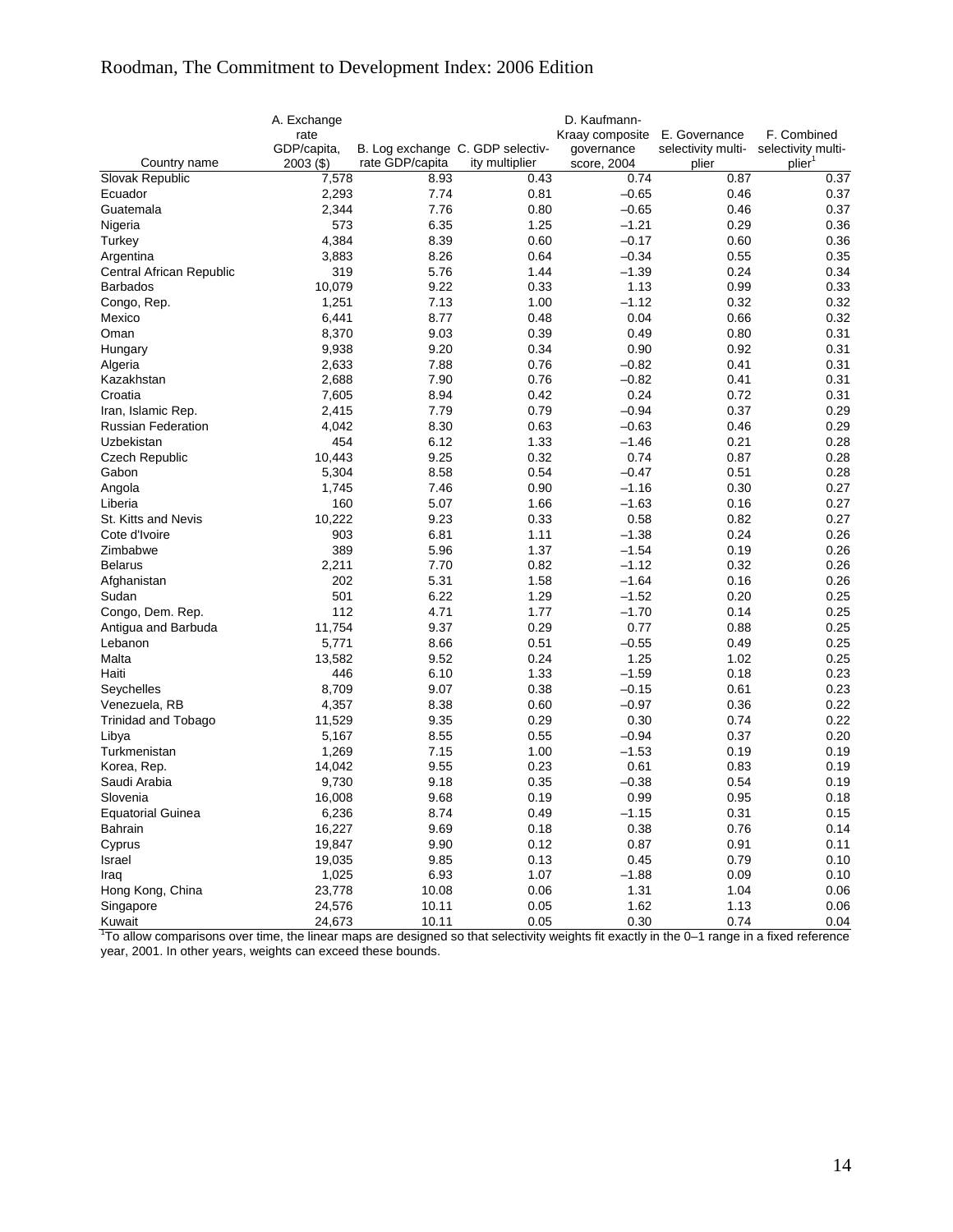

**Figure 1. Average size weight in CDI versus average log aid activity commitment, 2003**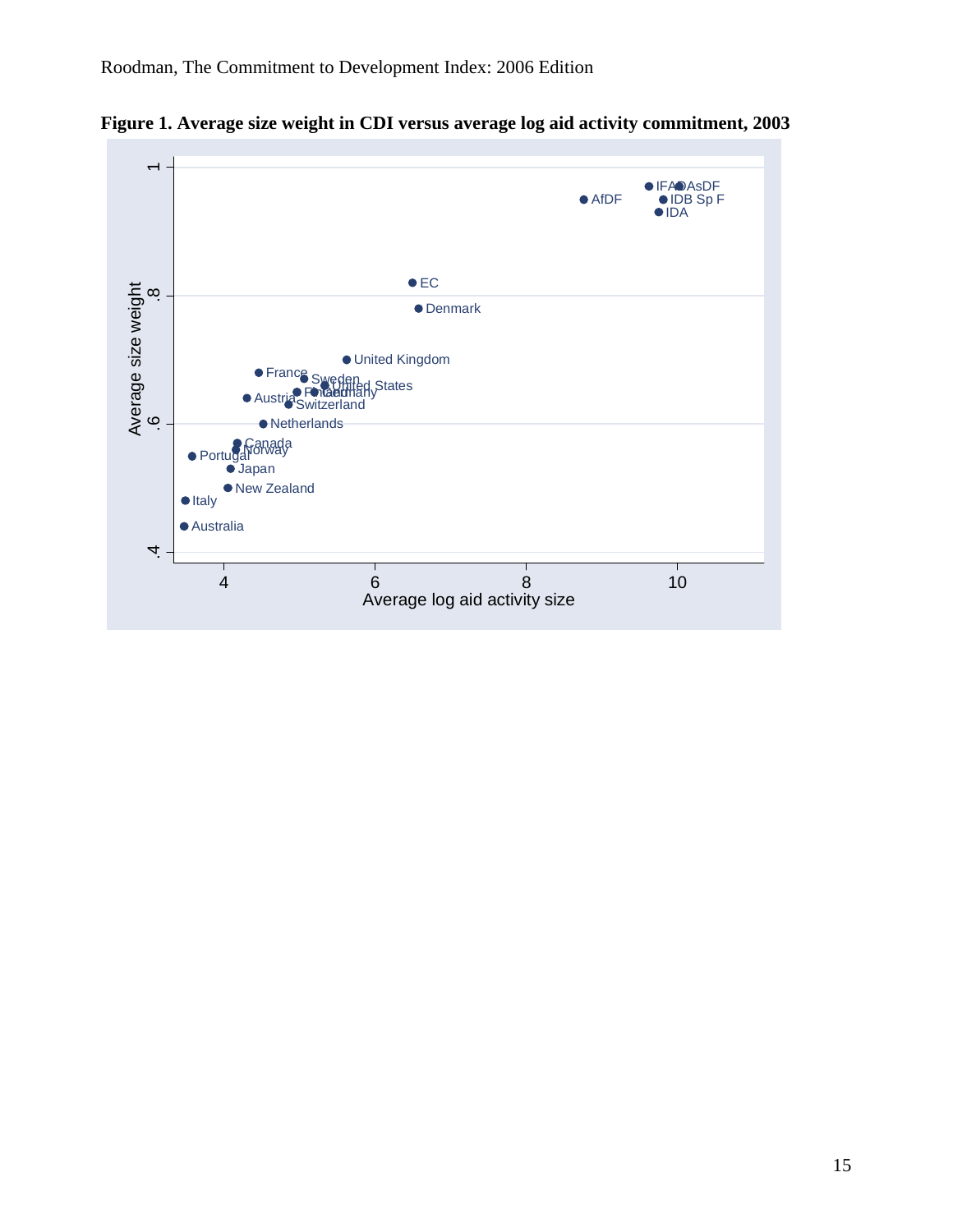|                          |                         | Gross aid   |                       |       |          |                |             |        |             |
|--------------------------|-------------------------|-------------|-----------------------|-------|----------|----------------|-------------|--------|-------------|
|                          |                         | excluding   |                       |       |          |                |             |        |             |
|                          |                         | forgiveness |                       |       |          |                |             |        |             |
|                          | Gross aid               | of non-     |                       |       |          |                |             |        | Quality-    |
|                          | (according concessional |             |                       |       |          | Tying          | Selectivity | Size   | adjusted    |
| Donor                    | to DAC)                 | loans       | Amortization Interest |       | Net aid  | cost           | weight      | weight | aid         |
| Arab Agencies            | 636                     | 636         | 254                   | 0     | 382      | 0              | 0.63        | 0.79   | 178         |
| <b>Arab Countries</b>    | 4,336                   | 4,336       | 586                   | 0     | 3,750    | 0              | 0.43        | 0.75   | 1,245       |
| Australia                | 1,195                   | 1,185       | 0                     | 0     | 1,185    | 32             | 0.50        | 0.48   | 332         |
| Austria                  | 514                     | 345         | $\overline{4}$        | 1     | 340      | 30             | 0.45        | 0.53   | 96          |
| <b>Belgium</b>           | 972                     | 766         | 74                    | 4     | 688      | 4              | 0.35        | 0.76   | 322         |
| Canada                   | 2,115                   | 1,993       | 31                    | 2     | 1,959    | 130            | 0.54        | 0.67   | 784         |
| <b>Czech Republic</b>    | 74                      | 63          | 0                     | 0     | 63       | 0              | 0.43        | 0.73   | 24          |
| Denmark                  | 1,331                   | 1,312       | 86                    | 18    | 1,207    | 34             | 0.63        | 0.71   | 543         |
| Finland                  | 407                     | 407         | 0                     | 0     | 407      | $\overline{7}$ | 0.54        | 0.66   | 159         |
| France                   | 8,073                   | 6,098       | 943                   | 341   | 4,815    | 105            | 0.43        | 0.64   | 1,474       |
| Germany                  | 5,531                   | 4,964       | 1,233                 | 358   | 3,373    | 123            | 0.52        | 0.64   | 1,078       |
| Greece                   | 354                     | 354         | 0                     | 0     | 354      | 43             | 0.41        | 0.79   | 110         |
| Hungary                  | 30                      | 30          | 0                     | 0     | 30       | 0              | 0.42        | 0.74   | 9           |
| Iceland                  | 16                      | 16          | 0                     | 0     | 16       | 0              | 0.73        | 0.78   | 9           |
| Ireland                  | 413                     | 413         | 0                     | 0     | 413      | 0              | 0.64        | 0.78   | 221         |
|                          | 1,005                   | 888         | 288                   | 0     | 600      | 0              | 0.51        | 0.50   | 137         |
| Italy                    | 11,114                  | 10,847      | 5,136                 | 2,327 | 3,385    | 126            | 0.51        | 0.58   | 791         |
| Japan<br>Korea           |                         |             | 20                    | 23    | 310      |                | 0.48        | 0.72   | 91          |
|                          | 353                     | 353         |                       |       |          | 62             |             |        |             |
| Lithuania                | 2<br>174                | 2<br>174    | 0                     | 0     | 2<br>174 | 0              | 0.34        | 0.72   | $\mathbf 0$ |
| Luxembourg               |                         |             | 0                     | 0     |          | $\mathbf 0$    | 0.58        | 0.75   | 80          |
| Netherlands              | 3,266                   | 3,050       | 544                   | 42    | 2,465    | 110            | 0.61        | 0.67   | 982         |
| New Zealand              | 160                     | 160         | 0                     | 0     | 160      | 10             | 0.52        | 0.56   | 51          |
| Norway                   | 1,587                   | 1,587       | 6                     | 0     | 1,582    | 0              | 0.53        | 0.59   | 584         |
| <b>Other Donors</b>      | 104                     | 104         | 0                     | 0     | 104      | 0              | 0.44        | 0.73   | 33          |
| Poland                   | 40                      | 40          | 0                     | 0     | 40       | 0              | 0.43        | 0.74   | 13          |
| Portugal                 | 878                     | 175         | 5                     | 1     | 170      | 2              | 0.57        | 0.48   | 50          |
| Slovak Republic          | 14                      | 14          | 0                     | 0     | 14       | $\mathbf 0$    | 0.44        | 0.76   | 5           |
| Spain                    | 1,595                   | 1,456       | 180                   | 0     | 1,276    | 44             | 0.49        | 0.73   | 471         |
| Sweden                   | 2,199                   | 2,172       | 0                     | 0     | 2,172    | 32             | 0.55        | 0.76   | 1,034       |
| Switzerland              | 1,286                   | 1,277       | 10                    | 0     | 1,267    | 8              | 0.55        | 0.50   | 423         |
| Turkey                   | 392                     | 392         | 0                     | 0     | 392      | 0              | 0.37        | 0.76   | 131         |
| United Kingdom           | 5,684                   | 4,929       | 275                   | 0     | 4,653    | 0              | 0.58        | 0.77   | 2,280       |
| <b>United States</b>     | 18,812                  | 18,639      | 1,027                 | 433   | 17,178   | 2,074          | 0.48        | 0.65   | 5,692       |
| AfDF                     | 1,057                   | 1,057       | 137                   | 95    | 824      | 0              | 0.69        | 0.96   | 591         |
| AsDF                     | 1,084                   | 1,084       | 390                   | 196   | 498      | 0              | 0.56        | 0.96   | 332         |
| CarDB                    | 60                      | 60          | 21                    | 9     | 30       | 0              | 0.55        | 0.62   | 10          |
| <b>EBRD</b>              | 86                      | 86          | 0                     | 0     | 86       | 0              | 0.43        | 0.72   | 27          |
| EC                       | 12,577                  | 12,577      | 276                   | 85    | 12,216   | 0              | 0.47        | 0.72   | 4,607       |
| <b>GEF</b>               | 150                     | 150         | 0                     | 0     | 150      | 0              | 0.49        | 0.68   | 50          |
| <b>IDA</b>               | 8,842                   | 8,801       | 1,546                 | 938   | 6,317    | 0              | 0.60        | 0.94   | 3,338       |
| IDB Sp F                 | 560                     | 560         | 299                   | 137   | 124      | 0              | 0.67        | 0.95   | 98          |
| <b>IFAD</b>              | 283                     | 283         | 117                   | 40    | 126      | 0              | 0.64        | 0.96   | 90          |
| <b>Montreal Protocol</b> | 60                      | 60          | 0                     | 0     | 60       | 0              | 0.51        | 0.60   | 18          |
| Nordic Dev.Fund          | 74                      | 74          | 4                     | 5     | 65       | 0              | 0.68        | 0.78   | 34          |
| Other UN                 | 274                     | 274         | 0                     | 0     | 274      | 0              | 0.43        | 0.69   | 81          |
| SAF+ESAF(IMF)            | 1,204                   | 1,204       | 1,383                 | 0     | $-179$   | 0              |             | 0.82   | $-80$       |
| <b>UNDP</b>              | 389                     | 389         | 0                     | 0     | 389      | 0              | 0.52        | 0.77   | 157         |
| <b>UNFPA</b>             | 314                     | 314         | 0                     | 0     | 314      | 0              | 0.53        | 0.76   | 127         |
| <b>UNHCR</b>             | 367                     | 367         | 0                     | 0     | 367      | 0              |             | 0.79   |             |
| <b>UNICEF</b>            | 655                     | 655         | 0                     | 0     | 655      | 0              | 0.52        | 0.77   | 253         |
| <b>UNRWA</b>             | 449                     | 449         | 0                     | 0     | 449      | 0              |             | 0.67   |             |
| <b>UNTA</b>              | 444                     | 444         | 0                     | 0     | 444      | 0              | 0.49        | 0.75   | 165         |
| <b>WFP</b>               | 270                     | 270         | 0                     | 0     | 270      | 0              | 0.53        | 0.79   | 113         |

#### **Table 2. Quality-adjusted aid quantity by donor, bilateral or multilateral**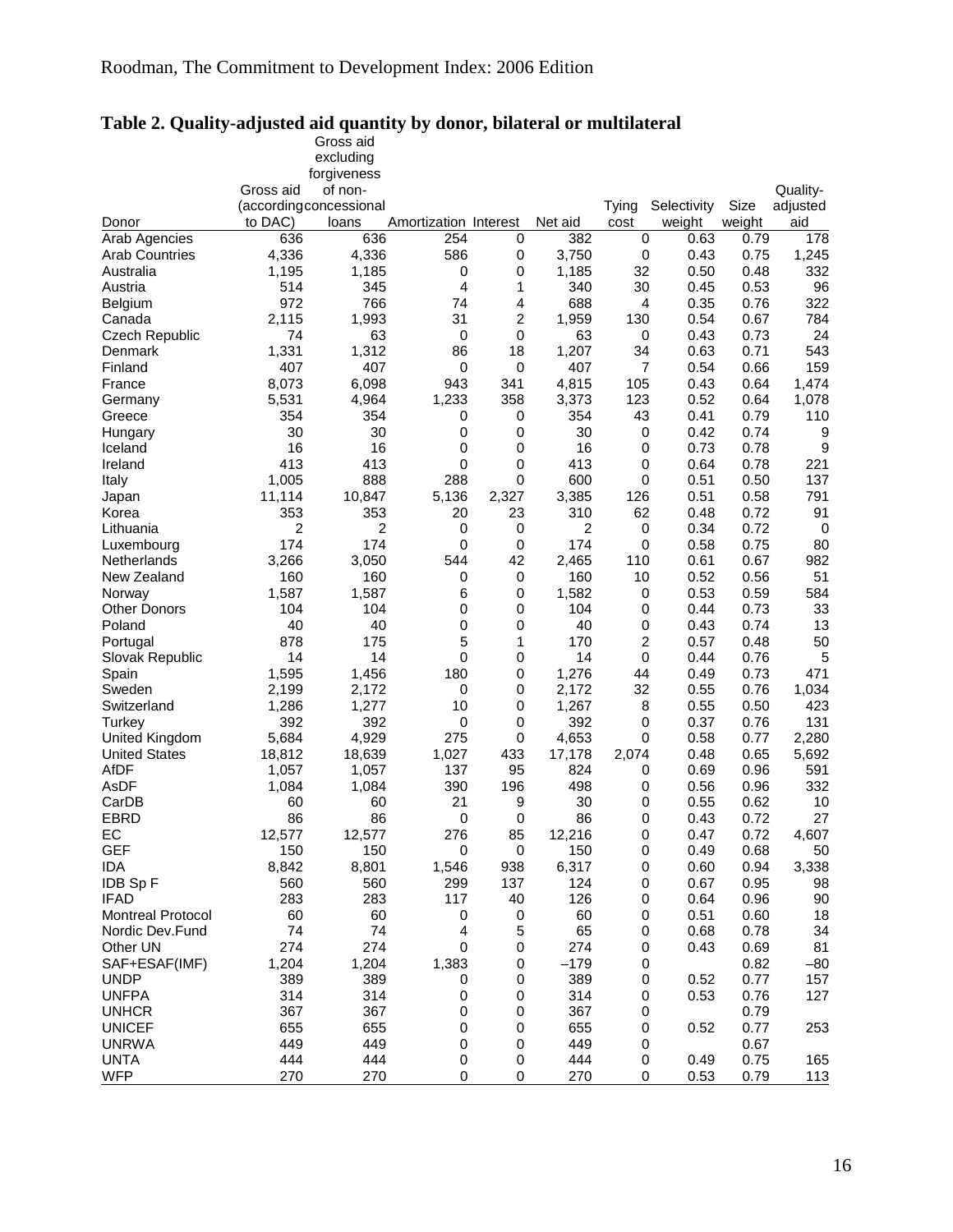|           |        |              |             |                          |           |                            | G. Tax      |                           |                |          |                            |                |
|-----------|--------|--------------|-------------|--------------------------|-----------|----------------------------|-------------|---------------------------|----------------|----------|----------------------------|----------------|
|           |        | B. Mar-      |             |                          |           |                            | reve-       | H. Giving                 |                |          |                            | Giving         |
|           |        | ginal        |             | D. De-                   |           | F. Increase                | nue/        | increase                  | I. Com-        |          | J. Grants K. Giving in     | attrib-        |
|           | A. Tax | income       |             | C. Tax duction or E. Tax |           | in giving                  | GDP.        | because of                | bined          |          | by NGOs absence of uted to |                |
|           | deduc- | tax rate,    | credit      | credit                   | incentive | with incen-                | 2002        | smaller                   | increase       | (million | favorable                  | tax            |
| Country   | tion?  | $2004^{1,2}$ | (% )        | capped?                  | $(\%)^3$  | tive $(\%)$                | (%)         | gov't (%)                 | $(\%)$         | $$)^2$   | tax policies policies      |                |
|           |        |              |             |                          |           |                            |             | $((1-G)/(1 -$             |                |          |                            |                |
|           |        |              |             |                          |           |                            |             | $53.8\%)$ <sup>^</sup>    |                |          |                            |                |
| Formula:  |        |              |             |                          |           | $(1-E)$ <sup>o</sup> price |             | income                    | $(1+F) \times$ |          |                            |                |
|           |        |              |             |                          |           | elasticity $-14$           |             | elasticity-1 <sup>5</sup> | $(1+H)-1$      |          | $J/(1+I)$                  | J-K            |
| Australia | Yes    | 48.5%        | 0.0%        | No                       | 48.5%     |                            | 39.3% 31.6% | 54.0%                     | 114.6%         | 489      | 228                        | 261            |
| Austria   | No     | 31.7%        | 0.0%        | No                       | 0.0%      |                            | 0.0% 43.1%  | 25.8%                     | 25.8%          | 101      | 80                         | 21             |
| Belgium   | Yes    | 45.1%        | 0.0%        | No                       | 45.1%     |                            | 35.0% 45.4% | 20.2%                     | 62.2%          | 181      | 111                        | 69             |
| Canada    | No     |              | 35.4% 29.0% | No                       | 29.0%     |                            | 18.7% 33.8% | 48.5%                     | 76.3%          | 639      | 362                        | 276            |
| Denmark   | Yes    | 54.9%        | 0.0%        | Yes                      | 27.5%     |                            | 17.4% 48.3% | 13.2%                     | 32.9%          | 64       | 48                         | 16             |
| Finland   | No     | 43.7%        | 0.0%        | No                       | 0.0%      |                            | 0.0% 44.8%  | 21.6%                     | 21.6%          | 14       | 11                         | $\overline{2}$ |
| France    | No     |              | 24.9% 60.0% | No                       | 60.0%     |                            | 58.1% 43.4% | 25.0%                     | 97.7%          | 280      | 142                        | 138            |
| Germany   | Yes    | 47.5%        | 0.0%        | No                       | 47.5%     |                            | 38.0% 35.5% | 44.3%                     | 99.2%          | 1,148    | 576                        | 572            |
| Greece    | Yes    | 25.2%        | 0.0%        | No                       | 20.2%     |                            | 11.9% 35.7% | 43.9%                     | 61.0%          | 19       | 12                         | $\overline{7}$ |
| Ireland   | Yes    | 42.0%        | 0.0%        | No                       | 42.0%     |                            | 31.3% 29.7% | 58.7%                     | 108.4%         | 234      | 112                        | 122            |
| Italy     | No     | 36.4%        | 19.0%       | No                       | 19.0%     |                            | 11.1% 43.1% | 25.8%                     | 39.7%          | 49       | 35                         | 14             |
| Japan     | Yes    | 20.4%        | 0.0%        | No                       | 20.4%     |                            | 12.1% 25.3% | 69.6%                     | 90.1%          | 425      | 223                        | 201            |
| Nether-   |        |              |             |                          |           |                            |             |                           |                |          |                            |                |
| lands     | Yes    | 52.0%        | $0.0\%$     | No                       | 52.0%     |                            | 44.3% 38.8% | 36.2%                     | 96.7%          | 412      | 209                        | 202            |
| N. Zea-   |        |              |             |                          |           |                            |             |                           |                |          |                            |                |
| land      | No     |              | 39.0% 33.3% | Yes                      | 16.7%     |                            | 9.5% 34.9%  | 45.8%                     | 59.7%          | 29       | 18                         | 11             |
| Norway    | Yes    | 41.5%        | $0.0\%$     | Yes                      | 20.7%     |                            | 12.3% 43.4% | 25.0%                     | 40.4%          | 452      | 322                        | 130            |
| Portugal  | No     |              | 24.0% 25.0% | <b>No</b>                | 25.0%     |                            | 15.5% 37.1% | 40.4%                     | 62.1%          | 3        | 2                          | 1              |
| Spain     | No     |              | 26.2% 25.0% | No                       | 25.0%     |                            | 15.5% 34.9% | 45.8%                     | 68.4%          | 133      | 79                         | 54             |
| Sweden    | No     | 51.5%        | $0.0\%$     | No                       | 0.0%      |                            | 0.0% 50.6%  | 7.6%                      | 7.6%           | 31       | 28                         | $\overline{2}$ |
| Switzer-  |        |              |             |                          |           |                            |             |                           |                |          |                            |                |
| land      | Yes    | 25.1%        | 0.0%        | No                       | 25.1%     |                            | 15.6% 29.5% | 59.2%                     | 83.9%          | 329      | 179                        | 150            |
| U.K.      | Yes    | 22.0%        | 0.0%        | No                       | 22.0%     |                            | 13.2% 35.6% | 44.1%                     | 63.2%          | 394      | 242                        | 153            |
| U.S.      | Yes    | 31.4%        | 0.0%        | No                       | 31.4%     |                            | 20.8% 25.6% | 68.9%                     | 104.0%         | 10,369   | 5,084                      | 5,285          |

# **Table 3. Calculation of policy-induced charitable giving**

<sup>1</sup>Marginal income tax rate for single individual at 167% of income level of the average production worker. <sup>2</sup>Data for latest available<br>year. <sup>3</sup> Uniquely, Greece gives full deductibility up to a certain amount (2,950 eur tions above the threshold. In general, for deductions or credits that are capped, the average of below- and above-cap incentives<br>is used. <sup>4</sup>Price elasticity of giving taken to be –0.5. <sup>5</sup>Income elasticity of giving taken observed, in Sweden, in the reference year of 2000.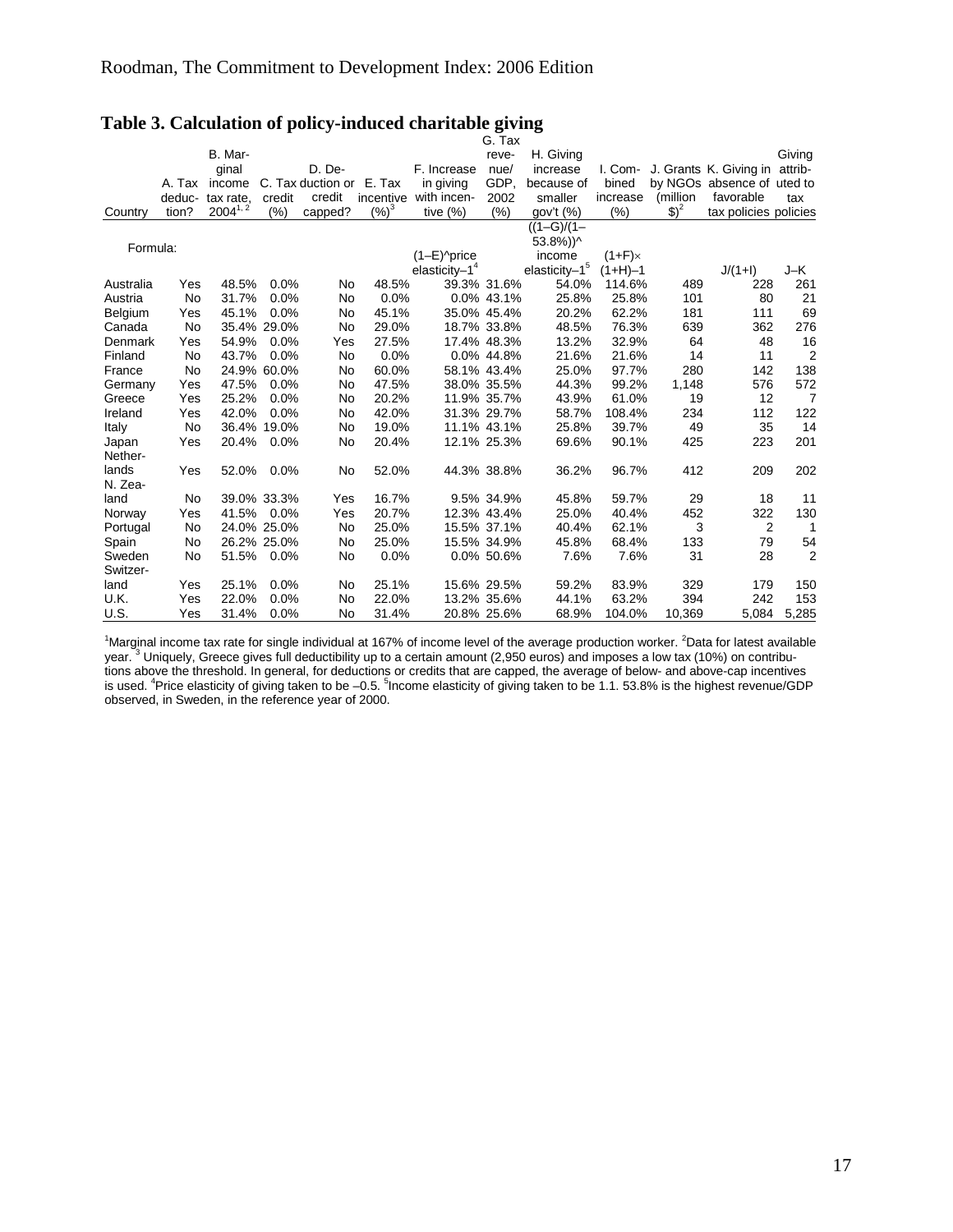|                      | <b>Bilateral</b> | Quality-                                    | Total    | Policy-        | Quality-    |                 |                    |
|----------------------|------------------|---------------------------------------------|----------|----------------|-------------|-----------------|--------------------|
|                      | quality-         | adjusted aid                                | quality- | induced        | adjusted    | Adjusted        | Memo: Official aid |
|                      |                  | adjusted allocated from adjusted charitable |          |                | charitable  | (aid+charitable | quality (Adjusted  |
| Country              | aid <sup>1</sup> | multilaterals official aid                  |          | giving         | giving      | giving)/GDP     | aid/net transfers) |
| Australia            | 332              | 116                                         | 448      | 261            | 94          | 0.09%           | 31%                |
| Austria              | 96               | 176                                         | 272      | 21             | 7           | 0.10%           | 36%                |
| Belgium              | 322              | 310                                         | 633      | 69             | 25          | 0.18%           | 44%                |
| Canada               | 784              | 275                                         | 1,060    | 276            | 100         | 0.12%           | 41%                |
| Denmark              | 543              | 311                                         | 854      | 16             | 6           | 0.36%           | 40%                |
| Finland              | 159              | 100                                         | 259      | $\overline{2}$ | 1           | 0.14%           | 35%                |
| France               | 1,474            | 1,530                                       | 3,004    | 138            | 50          | 0.15%           | 35%                |
| Germany              | 1,078            | 1,950                                       | 3,028    | 572            | 207         | 0.12%           | 38%                |
| Greece               | 110              | 85                                          | 196      | 7              | 3           | 0.10%           | 33%                |
| Ireland              | 221              | 65                                          | 287      | 122            | 44          | 0.21%           | 47%                |
| Italy                | 137              | 822                                         | 959      | 14             | 5           | 0.06%           | 32%                |
| Japan                | 791              | 1,031                                       | 1,822    | 201            | 73          | 0.04%           | 28%                |
| Netherlands          | 982              | 683                                         | 1,665    | 202            | 73          | 0.30%           | 40%                |
| New Zealand          | 51               | 18                                          | 69       | 11             | 4           | 0.08%           | 32%                |
| Norway               | 584              | 211                                         | 795      | 130            | 47          | 0.33%           | 35%                |
| Portugal             | 50               | 86                                          | 136      | 1              | $\mathbf 0$ | 0.08%           | 35%                |
| Spain                | 471              | 430                                         | 901      | 54             | 20          | 0.09%           | 39%                |
| Sweden               | 1,034            | 196                                         | 1,231    | $\overline{2}$ | 1           | 0.35%           | 44%                |
| Switzerland          | 423              | 177                                         | 600      | 150            | 54          | 0.17%           | 37%                |
| United Kingdom       | 2,280            | 1,247                                       | 3,527    | 153            | 55          | 0.16%           | 44%                |
| <b>United States</b> | 5,692            | 1,726                                       | 7,418    | 5,285          | 1,909       | 0.08%           | 36%                |

#### **Table 4. Quality-adjusted aid quantity with multilateral aid allocated back to bilaterals**

<sup>1</sup>From Table 2.

### *Trade*

The focus of the trade component is a measure of barriers in rich-counties to goods exports from poorer ones. The index has two major parts. The first, getting 75% weight, is an aggregate measure of protection (AMP), which estimates the combined effect of tariffs, non-tariff measures, and domestic production subsidies on an *ad valorem* tariff-equivalent basis. Out of concern that unmeasured (tacit) barriers may be an important factor in reducing access of developing countries to rich country markets, especially in Japan, the remaining 25% weight goes to an indicator of "revealed openness," which is essentially imports from developing countries as a share of importer's GDP. William Cline (2002; 2004, ch. 3) develops the original trade index.

 Starting in 2005, Roodman (2005) preserves the structure while substantially improving the underlying calculations of border measures (tariffs and quotas) by switching to a different dataset and refining some of the calculations. It takes advantage of the Market Access Map (MAcMap) data set of the Centre d'Etudes Prospectives et d'Informations Internationales (CEPII) (Bouët et al. 2004). The latest MAcMap data available for the 2006 CDI are for 2001. The data set has several strengths, including fairly good coverage of "preferences" for least-developed countries (special low tariffs for their exports), such as under the EU's Everything But Arms program and the U.S. Africa Growth and Opportunity Act. This is made possible by the high detail in the 35 million–row dataset: one protection estimate for each importer, exporter, and six-digit line in the Harmonized System (HS6) classification of traded goods.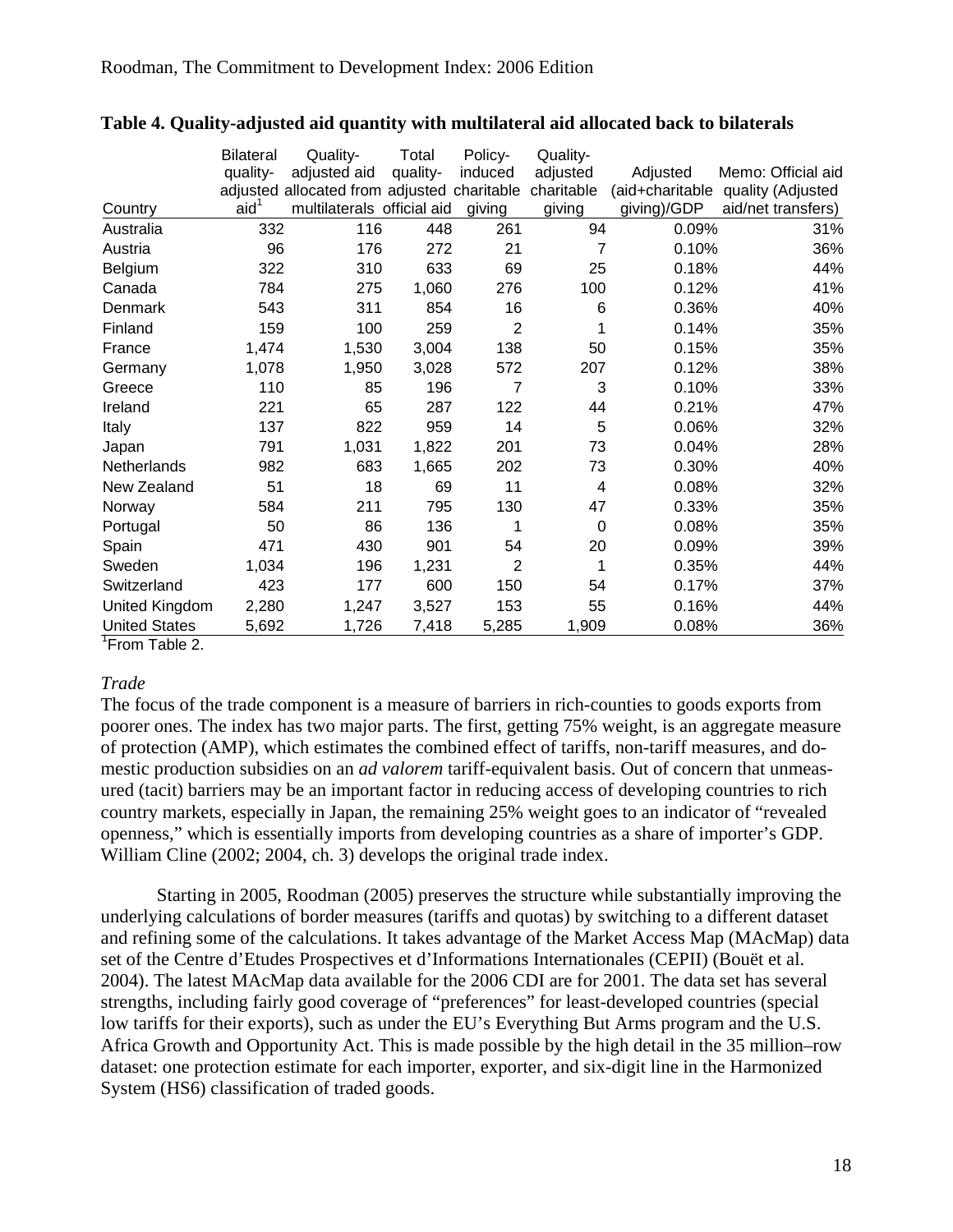#### Roodman, The Commitment to Development Index: 2006 Edition

 MAcMap embodies a particular approach to the problem of the perennial problem of the endogeneity of import-based weights, whereby the highest tariffs can get the least weight because the country imposing the tariffs imports hardly any of the goods in question. The CEPII authors cluster importing countries into reference groups. The weight for a given trade barrier is imports not just of the country imposing the barrier but of all countries in its group. However, it appears that MAcMap weights do not solve the endogeneity problem, at least for purposes of aggregating across major product groups as in the CDI (Roodman 2005). For example, using MAcMap weights, border measures in Japan were equivalent to a 4.1% across the board *ad valorem* tariff for middle-income nations and 2.0% for least-developed countries (Bouët et al. 2004; these figures exclude quotas on textiles and apparel, as well as agricultural subsidies). Numbers for other rich countries are similarly low, and seem to imply that rich-country trade barriers hardly affect developing countries. But this contradicts most of the rest of the literature (Cline 2004; World Bank 2005, ch. 4).

For this reason, the CDI uses detailed MAcMap protection data while eschewing MAcMap weights where possible.<sup>22</sup> Instead, it weights trade barriers as much as possible by the value of exporter's production (in dollar terms), which is less endogenous than exports to protection faced. Production is not a perfect indicator of propensity to export—thus of the welfare cost of barriers against such exports—but in areas such as agriculture where the barriers are quite high, it seems more meaningful. Thailand's share of world rice production seems a better predictor of what its share of world rice exports to Japan would be in a free-trade world than actual exports to Japan, which are greatly suppressed by tariffs.

The data on production by country and product come from the GTAP 6.0 database.<sup>23</sup> GTAP 6.0 divides the world into 87 countries or regions and organizes products and services into 57 groups (oil, wood products, etc.). The production data used for weights are at this resolution. So to incorporate them, the CDI first aggregates from HS 6 lines to GTAP product categories using MAcMap-weighted averages, and across countries within GTAP country/regions based on their exchange rate GDPs. Table 5 displays some of the intermediate results of particular interest, on richcountry agricultural protection.

Before aggregating all the way to the level of the rich country, two other kinds of information are integrated in the protection data. The first is on textile and apparel quotas that were imposed by Canada, the European Union, and the United States until the beginning of this year. The 2005 and 2006 CDIs do not count them, but back-calculated versions to 2003 and 2004, discussed in section 3, do. In these cases, estimates of the export tax equivalents of the quotas are taken from Francois and Spinanger (2004)—separately for textiles and apparel—and chained with the corresponding tariff levels derived from MAcMap. $^{24}$ 

The second source of additional data is on agricultural subsidies, which are not included in MAcMap but do obstruct developing-country exports. It is often said that OECD governments spend \$300 billion a year subsidizing agricultural production. Although aid to rich-country farmers is copious, the \$300 billion "fact" is wrong, so phrased. Rather, OECD farmers and food buyers receive support by virtue of government policy that is *equivalent* to \$300 billion in subsidies, as

 $22$  William Cline guided this approach.

 $^{23}$  I thank Betina Dimaranan for her assistance with the data.

<sup>&</sup>lt;sup>24</sup> The CDI uses the estimates from the version of Francois and Spinanger's model that is free of some restrictions otherwise imposed for consistency with GTAP 6.0.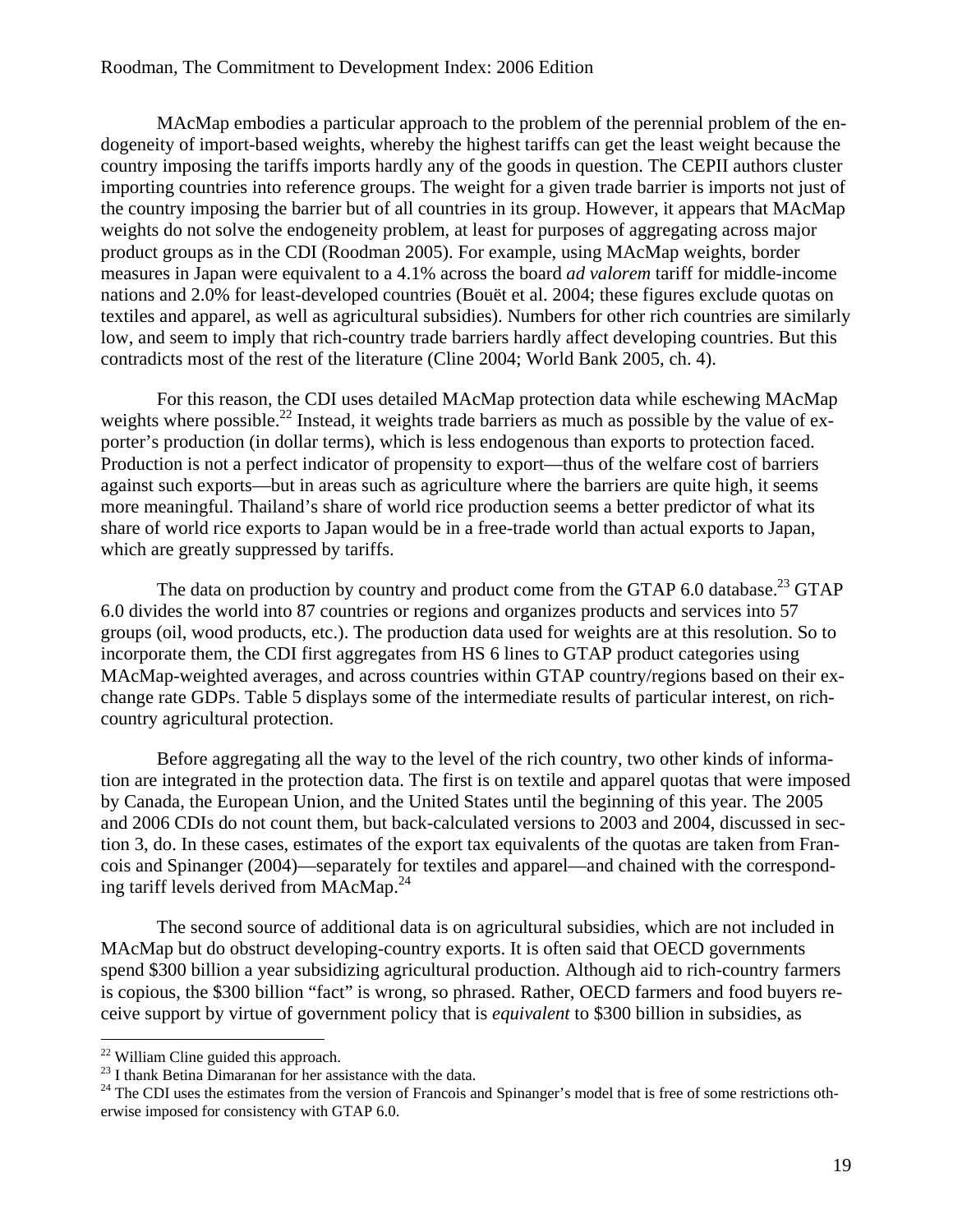measured by the OECD's Total Support Estimate (TSE). Much of this benefit is actually delivered to farmers in the form of tariffs, which the OECD converts to subsidy equivalents. Much of the rest includes "general services" such as agricultural education and R&D, transfers to consumers rather than producers, and transfers to producers in ways that create little incentive for additional production, thus little trade distortion.

Since the CDI aims to measure trade distortions, and handles tariffs separately, it uses a narrower definition of subsidy, while still drawing on the OECD (2005a) subsidy data. Table 6 shows the full OECD agricultural subsidy typology, and how the TSE and the CDI subsidy totals are arrived at. The OECD lists three major kinds of support: support to producers, general services such as agricultural extension and inspection services, and support to consumers. The first major subcategory of producer support is Market Price Support (MPS, row B of the table), which is the additional income accruing to producers because their farmgate prices are higher than world prices. Governments maintain these price differentials with two kinds of border measures: barriers to imports (tariffs) and subsidies for exports. Import barriers account for the lion's share of MPS in OECD countries and, because they generate transfers from domestic consumers to domestic producers, they also show up as negative entries under consumer support (row T). Spending on export subsidies can be inferred by taking the algebraic sum of MPS and transfers from consumers to producers, which carry a negative sign (see rows Y and AC). The other subcategories of OECD producer support are in fact subsidies in the sense of government expenditure.

The OECD's TSE counts all producer support, including MPS, as well as general services and taxpayers subsidies to consumers—\$303 billion/year average in 2002–04 for the 21 CDI countries (row AB). In contrast, the subsidy measure in the CDI consists only of certain subcategories of producer support, those that are true government expenditures that distort production (rows AC and AD). From the MPS it takes only export subsidies. It excludes payments based on overall farming income since these should not distort production decisions. It also discounts payments based on historical entitlements by half. In theory, these subsidies too are decoupled from present production and shouldn't distort it, but they are often administered in ways that stimulate production. For example, the U.S. formally decoupled many support payments in 1996—but then disbursed an extra \$8.6 billion/year in "emergency assistance" during 1998–2001, and in 2002 allowed farmers to update the base figures for their "decoupled" subsidies. And some EU payments are decoupled only at the national or regional level. Allocation within regions is still based on actual production (de Gorter, Ingco, and Ignacio 2003).

Throughout, averages for 2002–04 are used because subsidy levels are sensitive to volatile world prices. For the 21 scored countries, total trade-distorting subsidies are estimated at \$83.0 billion/year for 2002–04.

Although agricultural subsidies among EU members are largely unified under the Common Agricultural Policy, many members do offer additional subsidies to their farmers outside the CAP. In past years, the CDI counted these, using data gleaned from the annual OECD reviews of agricultural policy. However, the 2006 CDI does not. The data have become harder to find in the reports and incorporating them complicated the computations without changing the results much.

The agricultural subsidy totals having been arrived at, they are then converted to *ad valorem* tariff equivalents. The methodology is summarized in Cline (2004, ch. 3). These tariff equivalents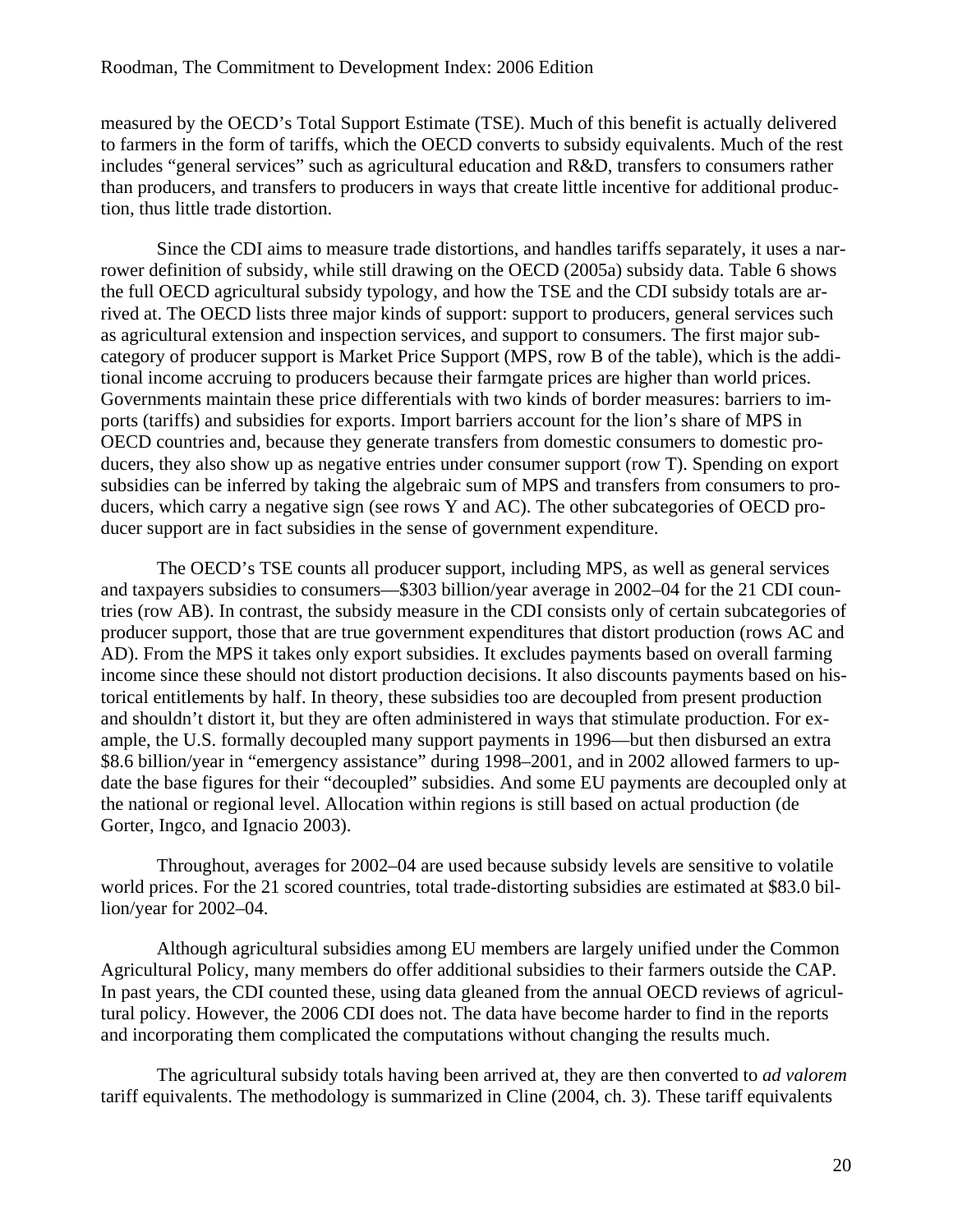are then chained with the actual tariff levels derived from MAcMap to reach overall levels of protection for agriculture. These in turn are averaged with protection in other sectors, weighting by the value of production in non-CDI countries, to produce estimates of overall levels of protection. (See Table 7.)

These estimates may still miss important but less formal barriers to trade. So the CDI trade component gives 25% weight to a direct measure of imports from non-DAC countries as a share of importer's GDP, called "revealed openness," based on data from the United Nations Commodity Trade Statistics Database database. Imports from the least developed countries (LDCs) are doubleweighted to reflect the extra potential for trade to reduce poverty in countries where it is highest. Imports of manufactures too are double-weighted because they seem more likely than, say, oil imports, to be subject to the tacit barriers this component tries to detect (Cline 2004). As a result, manufactures imports from LDCs are quadruple-weighted. All EU members are assigned the same revealed openness score.<sup>25</sup> Notably, revealed openness corresponds well with measured protection. The three countries with the highest measured protection levels, Japan, Norway, and Switzerland, have the lowest revealed openness. (See Table 8.)

These two top-level indicators—measured protection and revealed openness—have opposite senses: lower measured protection and higher openness should be rewarded. Because they are in effect separate estimates of the same underlying variable, the true level of protection, they are combined in a way that is unique within the CDI. The revealed openness scores are linearly transformed to have the same mean, standard deviation, and sign sense as the measured protection results (higher being worse). Once the two indicators are on the same scales, they are combined in a 75/25 ratio. (See Table 9.)

Agricultural tariffs are the dominant source of inter-country variation, giving Japan and Norway very low scores, and Switzerland a low one as well. The sources of the very high numbers for Norway, Switzerland, and Japan are agricultural tariff-rate quotas (TRQs), which were enacted under the Uruguay Round agreement of the World Trade Organization to replace actual quotas. They are pairs of tariffs, a low one that applies to imports of some product up to some level and a high one that applies to imports above the level. That said, in the remaining countries, which represent the lion's share of the rich-country agricultural market, the protective effect of agricultural subsidies is of the same order of magnitude as the tariffs, and exceeds it in Australia and the United States.

<sup>&</sup>lt;sup>25</sup> We experimented with computing revealed openness separately for each EU member, but found that it gave the Netherlands and Belgium outsized scores, probably because they have small economies and are ports of entry for the continent. The two probably ship a good share of their reported imports from developing countries on to other nations.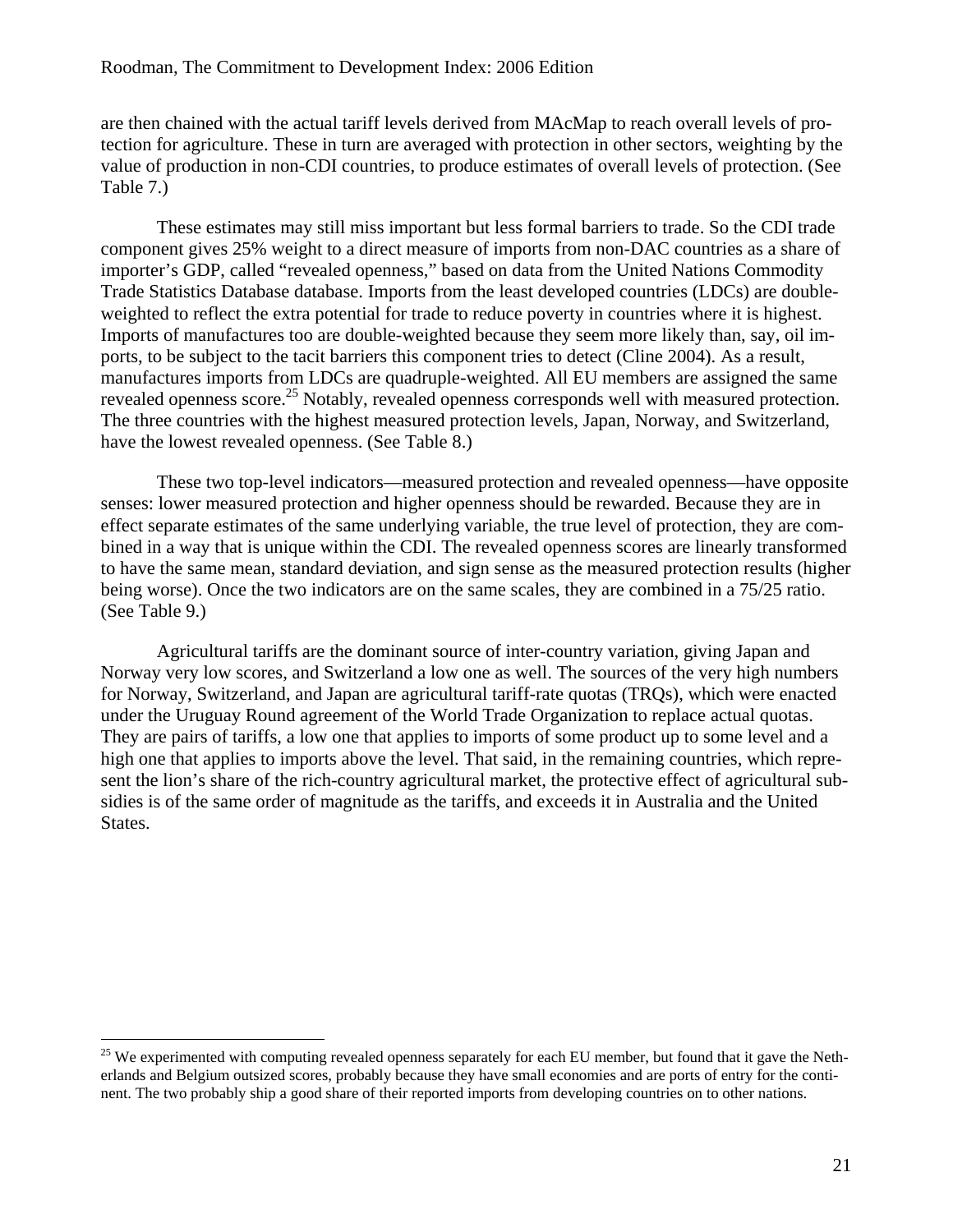# Roodman, The Commitment to Development Index: 2006 Edition

|                                                                                                                |                        | Bever-                 |                            |                       |                                  |                |                       |                        |                        |                      |                |                           |                        |                     |                |                           |
|----------------------------------------------------------------------------------------------------------------|------------------------|------------------------|----------------------------|-----------------------|----------------------------------|----------------|-----------------------|------------------------|------------------------|----------------------|----------------|---------------------------|------------------------|---------------------|----------------|---------------------------|
|                                                                                                                | Animal                 | ages<br>and<br>ុ       | Bovine<br>sheep<br>cattle, | Bovine                |                                  |                |                       | Food                   | Meat                   |                      |                |                           |                        | Vege-<br>table      |                | Overall                   |
|                                                                                                                | prod-<br>other<br>ucts | bacco<br>pod-<br>ucts  | horses<br>goats,<br>and    | prod-<br>meat<br>ucts | <b>grains</b><br>Cereal<br>other | Crops<br>other | pod-<br>Dairy<br>ucts | other<br>pood-<br>ucts | pood-<br>other<br>ucts | seeds<br>$\subseteq$ | Paddy<br>Fice  | based<br>Plant-<br>€<br>ā | besse<br>Proc-<br>Lice | and<br>slis<br>fats | Wheat          | weighte<br>d aver-<br>age |
| Australia                                                                                                      | $\overline{O}$         | 15.8                   | 0.0                        | 0.0                   | 0.0                              | $\overline{0}$ | 0.9                   | $\frac{1}{8}$          | $\overline{C}$         | $\frac{0}{8}$        | 0.0            | o.o                       | 0.0                    | $\vec{C}$           | $\overline{0}$ | 2.7                       |
| Austria                                                                                                        | 4.8                    | 10.5                   | 15.4                       | 75.9                  | 16.8                             | 2.1            | 38.1                  | $\frac{8}{5}$          | 15.2                   | 0.0                  | 76.6           | °0                        | 137.2                  | 4.9                 | $\overline{C}$ | 22.8                      |
| Belgium                                                                                                        | 4.8                    | 10.5                   | 15.4                       | 75.9                  | 16.8                             | 2.1            | 38.1                  | $\frac{8}{2}$          | 15.2                   | $\overline{0}$       | 76.6           | °0                        | 137.2                  | 4.9                 | 0.7            | 22.8                      |
| Canada                                                                                                         | ο.<br>Ο                | 6.9                    | 0.0                        | 8.4                   | Ο.<br>Ω                          | $\overline{c}$ | Z.75                  | 4.4                    | 39.5                   | $\overline{0}$       | 0.0            | °0                        | 0.0                    | 2.2                 | 2.6            | 2.7                       |
| Denmark                                                                                                        | 4.8                    | 10.5                   | 15.4                       | 5.9                   | 16.8                             | $\tilde{z}$    | 38.1                  | $\frac{8}{2}$          | 15.2                   | $\overline{0}$       | 76.6           | °ט                        | 137.2                  | 4.9                 | $\overline{C}$ | 22.8                      |
| Finland                                                                                                        | 4.8                    | 10.5                   | 15.4                       | 75.9                  | 16.8                             | Ņ              | 38.1                  | $\frac{8}{2}$          | 15.2                   | 0.0                  | 76.6           | $\frac{1}{2}$             | 137.2                  | 4.9                 | $\overline{C}$ | 22.8                      |
| France                                                                                                         | 4.8                    | $\overrightarrow{0.5}$ | 15.4                       | 75.9                  | 16.8                             | 2.1            | 38.1                  | $\frac{8}{2}$          | 15.2                   | $\overline{0}$       | 76.6           | $\overline{0}$            | 137.2                  | 4.9                 | $\overline{C}$ | 22.8                      |
| Germany                                                                                                        | 4.8                    | 10.5                   | 15.4                       | 75.9                  | 16.8                             | Ņ              | 38.1                  | $\frac{8}{2}$          | 15.2                   | 0.0                  | 76.6           | $\overline{0}$            | 137.2                  | 4.9                 | $\overline{C}$ | 22.8                      |
| Greece                                                                                                         | 4.8                    | 10.5                   | 15.4                       | 75.9                  | 6.8                              | 2.1            | 38.1                  | $\frac{8}{2}$          | 15.2                   | $\overline{0}$       | 76.6           | 0.0                       | 137.2                  | 4.9                 | $\overline{C}$ | 22.8                      |
| Ireland                                                                                                        | 4.8                    | 10.5                   | 15.4                       | 75.9                  | 16.8                             | 2.1            | 38.1                  | $\frac{8}{2}$          | 15.2                   | $\overline{0}$       | 76.6           | 0.0                       | 137.2                  | 4.9                 | $\overline{C}$ | 22.8                      |
| kialy                                                                                                          | 4.8                    | 10.5                   | 15.4                       | 5.9                   | 16.8                             | 2.1            | 38.1                  | $\frac{8}{2}$          | 15.2                   | 0.0                  | 76.6           | 0.0                       | 137.2                  | 4.9                 | $\overline{2}$ | 22.8                      |
| Japan                                                                                                          | 11.0                   | 16.4                   | 53.6                       | 38.2                  | 53.2                             | بن<br>3        | 82.4                  | 12.1                   | 36.5                   | $\vec{e}$            | 44.4           | 0.0                       | 5016                   | 4.8                 | 214.4          | 117.2                     |
| Netherlands                                                                                                    | 4.8                    | 10.5                   | 15.4                       | 75.9                  | 16.8                             | 2.1            | 18.1                  | $\frac{8}{2}$          | 15.2                   | 0.0                  | 76.6           | 0.0                       | 137.2                  | 4.9                 | $\overline{C}$ | 22.8                      |
| New Zealand                                                                                                    | 0.4                    | 16.3                   | 0.0                        | 0.0                   | 0.0                              | 0.4            | د<br>ما               | $\vec{e}$              | 2.7                    | 0.0                  | 0.0            | 0.0                       | 0.0                    | 0.4                 | 0.0            | 2.9                       |
| Norway                                                                                                         | 1.88                   | 22.3                   | 106.2                      | 222.7                 | 114.8                            | 9.5            | 134.0                 | <b>29.0</b>            | 224.3                  | 48.6                 | 31.8           | 0.0                       | 27.1                   | 49.1                | 208.4          | 73.9                      |
|                                                                                                                | 4.8                    | 10.5                   | 15.4                       | 5.9                   | 16.8                             | 2.1            | 18.1                  | $\frac{8}{2}$          | 15.2                   | $\overline{0}$       | 76.6           | $\overline{0}$            | 137.2                  | 4.9                 | $\overline{2}$ | 22.8                      |
| $\begin{bmatrix} \text{percent} \\ \text{green} \\ \text{green} \\ \text{green} \\ \text{green} \end{bmatrix}$ | 4.8                    | 10.5                   | 15.4                       | 5.9                   | 16.8                             | 2.1            | 38.1                  | 8.2                    | 15.2                   | $\overline{0}$       | 76.6           | 0.0                       | 137.2                  | 4.9                 | Ο.             | 22.8                      |
| Sweden                                                                                                         | 4.8                    | 10.5                   | 15.4                       | 75.9                  | 16.8                             | 2.1            | 38.1                  | $\frac{8}{2}$          | 15.2                   | $\overline{0.0}$     | 76.6           | 0.0                       | 137.2                  | 4.9                 | $\overline{C}$ | 22.8                      |
| <b>NOVER</b><br>SAMPLE<br>ON SAMPLE<br>ON SAMPLE                                                               | $\overline{L}$         | 16.2                   | 4.1                        | 168.2                 | 77.7                             | 8.2            | 106.8                 | 14.0                   | 111.3                  | 212                  | 5.8            | 0.0                       | $\overline{2}$         | 26.6                | 131.6          | 36.5                      |
| odities,<br>$\frac{C}{\frac{1}{\pi}} \sum_{\pi}^{\infty}$                                                      | 4.8                    | io.s                   | 5.4                        | 74.2                  | 23.4                             | 2.1            | 37.2                  | $\frac{8}{5}$          | 15.4                   | 0.0                  | 76.6           | °0                        | 137.2                  | 4.9                 | $\overline{2}$ | 23.0                      |
| <b>United States</b>                                                                                           | 0.4                    | 2.7                    | °.                         | 2.6                   | 0.9                              | 2.7            | 16.7                  | $\frac{1}{2}$          | α<br>ვ                 | $\frac{8}{1}$        | s:2            | $\overline{5}$            | 5.2                    | 3.0                 | 3:2            | 3.4                       |
| Production in<br>non-CDI                                                                                       |                        |                        |                            |                       |                                  |                |                       |                        |                        |                      |                |                           |                        |                     |                |                           |
| countries (\$)                                                                                                 | 205                    | 241                    | 2                          | $\approx$             | 29                               | $\frac{1}{10}$ | S                     | 399                    | 114                    | ပ္ပ                  | $\overline{8}$ | SS                        | 89                     | 64                  | $\overline{c}$ |                           |
|                                                                                                                |                        |                        |                            |                       |                                  |                |                       |                        |                        |                      |                |                           |                        |                     |                |                           |

#### **Table 5. Estimated uniform** *ad valorem* **tariff-equivalents of tariff regimes against agricultural commodities, 2001 (percent)**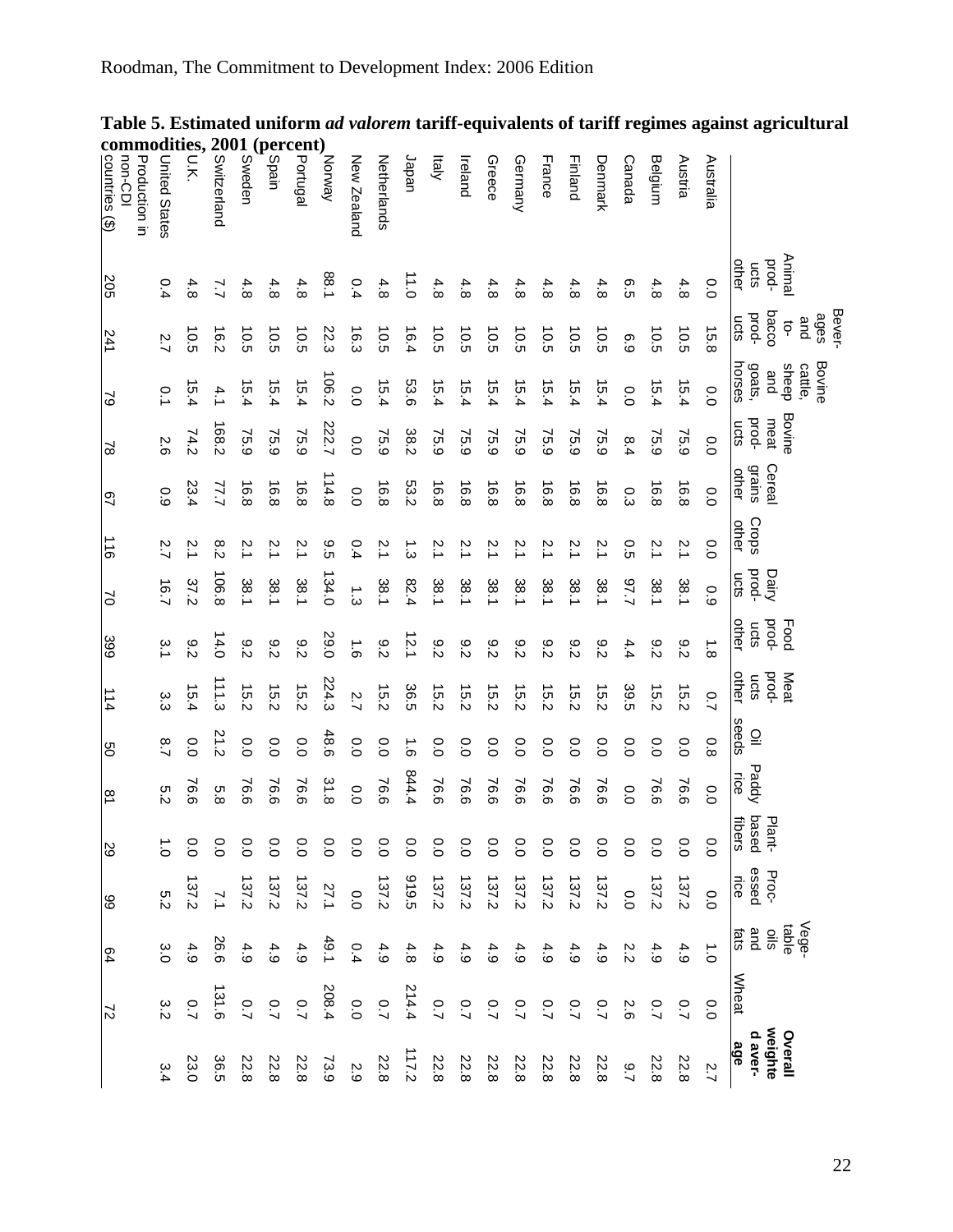| Australia Canada EU-15<br><b>States</b><br>Total $(\$)$<br>Japan<br>land<br>Norway<br>land<br><b>National currency figures</b><br>Producer Support Estimate (PSE)<br>А.<br>1,689<br>7,816<br>103,050<br>5,456<br>318<br>21,064<br>7,339<br>40,409<br>В.<br>Market Price Support (MPS)<br>13<br>3,737<br>56,230<br>4,915<br>262<br>9,912<br>14,272<br>4,085<br>Payments based on output<br>C.<br>0<br>345<br>3,630<br>173<br>0<br>1,961<br>4,093<br>348<br>Payments based on area<br>D.<br>planted/animal numbers<br>37<br>825<br>28,715<br>3,721<br>936<br>2,494<br>0<br>0<br>"Counter cyclical payments"<br>Ε.<br>$\mathbf 0$<br>0<br>0<br>0<br>0<br>0<br>2,703<br>F.<br>Payments based on historical<br>entitlements<br>0<br>5,961<br>183<br>1,026<br>1,188<br>24<br>1,128<br>1,307<br>Payments based on input use<br>G.<br>1,284<br>402<br>8,457<br>179<br>55<br>3,367<br>332<br>7,118<br>Η.<br>Payments based on input<br>constraints<br>0<br>5<br>164<br>437<br>1,959<br>4,961<br>0<br>141<br>Payments based on overall<br>I.<br>farming income<br>171<br>1,362<br>0<br>$\overline{c}$<br>537<br>2,079<br>10<br>0<br>114<br>0<br>$\mathbf 0$<br>Miscellaneous payments<br>0<br>$-142$<br>0<br>191<br>0<br>J.<br><b>General Services Support Estimate</b><br>K.<br>(GSSE)<br>891<br>2,291<br>9,117<br>1,386<br>207<br>30,635<br>1,638<br>518<br>Research and development<br>607<br>460<br>1,569<br>87<br>99<br>675<br>91<br>2,691<br>L.<br>Agricultural schools<br>252<br>924<br>21<br>13<br>М.<br>0<br>0<br>20<br>0<br>N.<br>422<br>66<br>12<br>779<br>Inspection services<br>86<br>617<br>9<br>308<br>439<br>336<br>4,973<br>O.<br>Infrastructure<br>173<br>2,105<br>1,102<br>29<br>196<br>Ρ.<br>523<br>3,048<br>27<br>98<br>19,769<br>Marketing and promotion<br>8<br>0<br>63<br>907<br>33<br>9<br>Q.<br>Public stockholding<br>0<br>0<br>0<br>45<br>248<br>Miscellaneous<br>R.<br>16<br>0<br>141<br>107<br>1<br>213<br>191<br>2,174<br>Consumer Support Estimate (CSE)<br>S.<br>$-490$<br>$-3,514$<br>$-254 - 10,296$<br>$-4,877$<br>9,725<br>$-51,480 -6,848$<br>Т.<br>Transfers to producers from<br>$-494$<br>consumers<br>$-3,338$<br>$-55,366 -4,914$<br>$-254 - 10,515$<br>$-4,103$<br>$-14,272$<br>U.<br>Other transfers from consumers<br>0<br>$-217$<br>$-1,011 -1,899$<br>0<br>$-1,048$<br>$-1,931$<br>-446<br>V.<br>Transfers to consumers from<br>28<br>3,708<br>0<br>130<br>25,928<br>taxpayers<br>4<br>6<br>162<br>W.<br>Excess feed cost<br>0<br>12<br>$\mathbf 0$<br>535<br>1,190<br>6<br>113<br>0<br>X. OECD Total Support Estimate<br>10,135 115,875 6,848<br>525 22,832<br>8,019<br>96,972<br>2,365<br>$(A+K+V)$<br>$-481$<br>399<br>1<br>8<br>$-603$<br>864<br>$-18$<br>0<br>Y. Export subsidies (B+T)<br>Z. Other direct trade-distorting<br>subsidies (C+D+E+F/2+G+H)<br>528<br>1,413<br>2,090<br>46,357<br>55 10,050<br>2,411<br>21,348<br>1.58<br>1.29<br>7.26<br>1.00<br>AA. Exchange rate/\$<br>0.90<br>0.12<br>1.71<br>1.37<br><b>Dollar figures</b><br>AB. OECD Total Support Estimate<br>(X/AA)<br>1,497<br>7,887<br>128,496 58,896<br>307<br>3,146<br>5,838<br>96,972<br>303,038<br>AC. Export subsidies (Y/AA)<br>$-304$<br>310<br>958<br>5<br>$-83$<br>$-13$<br>881<br>9<br>0<br>AD. Other trade-distorting subsidies<br>(Z/AA)<br>894<br>1,626<br>82,987<br>51,406<br>4,541<br>32<br>1,385<br>1,755<br>21,348<br>Total trade-distorting subsidies<br>1,302<br>590<br>1,937<br>52,364 4,550<br>37<br>1,742<br>83,868<br>(AC+AD)<br>21,348 |  |  |  | N. Zea- | Switzer- | United |  |
|-----------------------------------------------------------------------------------------------------------------------------------------------------------------------------------------------------------------------------------------------------------------------------------------------------------------------------------------------------------------------------------------------------------------------------------------------------------------------------------------------------------------------------------------------------------------------------------------------------------------------------------------------------------------------------------------------------------------------------------------------------------------------------------------------------------------------------------------------------------------------------------------------------------------------------------------------------------------------------------------------------------------------------------------------------------------------------------------------------------------------------------------------------------------------------------------------------------------------------------------------------------------------------------------------------------------------------------------------------------------------------------------------------------------------------------------------------------------------------------------------------------------------------------------------------------------------------------------------------------------------------------------------------------------------------------------------------------------------------------------------------------------------------------------------------------------------------------------------------------------------------------------------------------------------------------------------------------------------------------------------------------------------------------------------------------------------------------------------------------------------------------------------------------------------------------------------------------------------------------------------------------------------------------------------------------------------------------------------------------------------------------------------------------------------------------------------------------------------------------------------------------------------------------------------------------------------------------------------------------------------------------------------------------------------------------------------------------------------------------------------------------------------------------------------------------------------------------------------------------------------------------------------------------------------------------------------------------------------------------------------------------------------------------------------------------------------------------------------------------------------------------------------------------------------------------------------------------------------------------------------------------------------------------------------------------------------------------------------------------------------------------------------------------------------------------------------------------------------------------|--|--|--|---------|----------|--------|--|
|                                                                                                                                                                                                                                                                                                                                                                                                                                                                                                                                                                                                                                                                                                                                                                                                                                                                                                                                                                                                                                                                                                                                                                                                                                                                                                                                                                                                                                                                                                                                                                                                                                                                                                                                                                                                                                                                                                                                                                                                                                                                                                                                                                                                                                                                                                                                                                                                                                                                                                                                                                                                                                                                                                                                                                                                                                                                                                                                                                                                                                                                                                                                                                                                                                                                                                                                                                                                                                                                                   |  |  |  |         |          |        |  |
|                                                                                                                                                                                                                                                                                                                                                                                                                                                                                                                                                                                                                                                                                                                                                                                                                                                                                                                                                                                                                                                                                                                                                                                                                                                                                                                                                                                                                                                                                                                                                                                                                                                                                                                                                                                                                                                                                                                                                                                                                                                                                                                                                                                                                                                                                                                                                                                                                                                                                                                                                                                                                                                                                                                                                                                                                                                                                                                                                                                                                                                                                                                                                                                                                                                                                                                                                                                                                                                                                   |  |  |  |         |          |        |  |
|                                                                                                                                                                                                                                                                                                                                                                                                                                                                                                                                                                                                                                                                                                                                                                                                                                                                                                                                                                                                                                                                                                                                                                                                                                                                                                                                                                                                                                                                                                                                                                                                                                                                                                                                                                                                                                                                                                                                                                                                                                                                                                                                                                                                                                                                                                                                                                                                                                                                                                                                                                                                                                                                                                                                                                                                                                                                                                                                                                                                                                                                                                                                                                                                                                                                                                                                                                                                                                                                                   |  |  |  |         |          |        |  |
|                                                                                                                                                                                                                                                                                                                                                                                                                                                                                                                                                                                                                                                                                                                                                                                                                                                                                                                                                                                                                                                                                                                                                                                                                                                                                                                                                                                                                                                                                                                                                                                                                                                                                                                                                                                                                                                                                                                                                                                                                                                                                                                                                                                                                                                                                                                                                                                                                                                                                                                                                                                                                                                                                                                                                                                                                                                                                                                                                                                                                                                                                                                                                                                                                                                                                                                                                                                                                                                                                   |  |  |  |         |          |        |  |
|                                                                                                                                                                                                                                                                                                                                                                                                                                                                                                                                                                                                                                                                                                                                                                                                                                                                                                                                                                                                                                                                                                                                                                                                                                                                                                                                                                                                                                                                                                                                                                                                                                                                                                                                                                                                                                                                                                                                                                                                                                                                                                                                                                                                                                                                                                                                                                                                                                                                                                                                                                                                                                                                                                                                                                                                                                                                                                                                                                                                                                                                                                                                                                                                                                                                                                                                                                                                                                                                                   |  |  |  |         |          |        |  |
|                                                                                                                                                                                                                                                                                                                                                                                                                                                                                                                                                                                                                                                                                                                                                                                                                                                                                                                                                                                                                                                                                                                                                                                                                                                                                                                                                                                                                                                                                                                                                                                                                                                                                                                                                                                                                                                                                                                                                                                                                                                                                                                                                                                                                                                                                                                                                                                                                                                                                                                                                                                                                                                                                                                                                                                                                                                                                                                                                                                                                                                                                                                                                                                                                                                                                                                                                                                                                                                                                   |  |  |  |         |          |        |  |
|                                                                                                                                                                                                                                                                                                                                                                                                                                                                                                                                                                                                                                                                                                                                                                                                                                                                                                                                                                                                                                                                                                                                                                                                                                                                                                                                                                                                                                                                                                                                                                                                                                                                                                                                                                                                                                                                                                                                                                                                                                                                                                                                                                                                                                                                                                                                                                                                                                                                                                                                                                                                                                                                                                                                                                                                                                                                                                                                                                                                                                                                                                                                                                                                                                                                                                                                                                                                                                                                                   |  |  |  |         |          |        |  |
|                                                                                                                                                                                                                                                                                                                                                                                                                                                                                                                                                                                                                                                                                                                                                                                                                                                                                                                                                                                                                                                                                                                                                                                                                                                                                                                                                                                                                                                                                                                                                                                                                                                                                                                                                                                                                                                                                                                                                                                                                                                                                                                                                                                                                                                                                                                                                                                                                                                                                                                                                                                                                                                                                                                                                                                                                                                                                                                                                                                                                                                                                                                                                                                                                                                                                                                                                                                                                                                                                   |  |  |  |         |          |        |  |
|                                                                                                                                                                                                                                                                                                                                                                                                                                                                                                                                                                                                                                                                                                                                                                                                                                                                                                                                                                                                                                                                                                                                                                                                                                                                                                                                                                                                                                                                                                                                                                                                                                                                                                                                                                                                                                                                                                                                                                                                                                                                                                                                                                                                                                                                                                                                                                                                                                                                                                                                                                                                                                                                                                                                                                                                                                                                                                                                                                                                                                                                                                                                                                                                                                                                                                                                                                                                                                                                                   |  |  |  |         |          |        |  |
|                                                                                                                                                                                                                                                                                                                                                                                                                                                                                                                                                                                                                                                                                                                                                                                                                                                                                                                                                                                                                                                                                                                                                                                                                                                                                                                                                                                                                                                                                                                                                                                                                                                                                                                                                                                                                                                                                                                                                                                                                                                                                                                                                                                                                                                                                                                                                                                                                                                                                                                                                                                                                                                                                                                                                                                                                                                                                                                                                                                                                                                                                                                                                                                                                                                                                                                                                                                                                                                                                   |  |  |  |         |          |        |  |
|                                                                                                                                                                                                                                                                                                                                                                                                                                                                                                                                                                                                                                                                                                                                                                                                                                                                                                                                                                                                                                                                                                                                                                                                                                                                                                                                                                                                                                                                                                                                                                                                                                                                                                                                                                                                                                                                                                                                                                                                                                                                                                                                                                                                                                                                                                                                                                                                                                                                                                                                                                                                                                                                                                                                                                                                                                                                                                                                                                                                                                                                                                                                                                                                                                                                                                                                                                                                                                                                                   |  |  |  |         |          |        |  |
|                                                                                                                                                                                                                                                                                                                                                                                                                                                                                                                                                                                                                                                                                                                                                                                                                                                                                                                                                                                                                                                                                                                                                                                                                                                                                                                                                                                                                                                                                                                                                                                                                                                                                                                                                                                                                                                                                                                                                                                                                                                                                                                                                                                                                                                                                                                                                                                                                                                                                                                                                                                                                                                                                                                                                                                                                                                                                                                                                                                                                                                                                                                                                                                                                                                                                                                                                                                                                                                                                   |  |  |  |         |          |        |  |
|                                                                                                                                                                                                                                                                                                                                                                                                                                                                                                                                                                                                                                                                                                                                                                                                                                                                                                                                                                                                                                                                                                                                                                                                                                                                                                                                                                                                                                                                                                                                                                                                                                                                                                                                                                                                                                                                                                                                                                                                                                                                                                                                                                                                                                                                                                                                                                                                                                                                                                                                                                                                                                                                                                                                                                                                                                                                                                                                                                                                                                                                                                                                                                                                                                                                                                                                                                                                                                                                                   |  |  |  |         |          |        |  |
|                                                                                                                                                                                                                                                                                                                                                                                                                                                                                                                                                                                                                                                                                                                                                                                                                                                                                                                                                                                                                                                                                                                                                                                                                                                                                                                                                                                                                                                                                                                                                                                                                                                                                                                                                                                                                                                                                                                                                                                                                                                                                                                                                                                                                                                                                                                                                                                                                                                                                                                                                                                                                                                                                                                                                                                                                                                                                                                                                                                                                                                                                                                                                                                                                                                                                                                                                                                                                                                                                   |  |  |  |         |          |        |  |
|                                                                                                                                                                                                                                                                                                                                                                                                                                                                                                                                                                                                                                                                                                                                                                                                                                                                                                                                                                                                                                                                                                                                                                                                                                                                                                                                                                                                                                                                                                                                                                                                                                                                                                                                                                                                                                                                                                                                                                                                                                                                                                                                                                                                                                                                                                                                                                                                                                                                                                                                                                                                                                                                                                                                                                                                                                                                                                                                                                                                                                                                                                                                                                                                                                                                                                                                                                                                                                                                                   |  |  |  |         |          |        |  |
|                                                                                                                                                                                                                                                                                                                                                                                                                                                                                                                                                                                                                                                                                                                                                                                                                                                                                                                                                                                                                                                                                                                                                                                                                                                                                                                                                                                                                                                                                                                                                                                                                                                                                                                                                                                                                                                                                                                                                                                                                                                                                                                                                                                                                                                                                                                                                                                                                                                                                                                                                                                                                                                                                                                                                                                                                                                                                                                                                                                                                                                                                                                                                                                                                                                                                                                                                                                                                                                                                   |  |  |  |         |          |        |  |
|                                                                                                                                                                                                                                                                                                                                                                                                                                                                                                                                                                                                                                                                                                                                                                                                                                                                                                                                                                                                                                                                                                                                                                                                                                                                                                                                                                                                                                                                                                                                                                                                                                                                                                                                                                                                                                                                                                                                                                                                                                                                                                                                                                                                                                                                                                                                                                                                                                                                                                                                                                                                                                                                                                                                                                                                                                                                                                                                                                                                                                                                                                                                                                                                                                                                                                                                                                                                                                                                                   |  |  |  |         |          |        |  |
|                                                                                                                                                                                                                                                                                                                                                                                                                                                                                                                                                                                                                                                                                                                                                                                                                                                                                                                                                                                                                                                                                                                                                                                                                                                                                                                                                                                                                                                                                                                                                                                                                                                                                                                                                                                                                                                                                                                                                                                                                                                                                                                                                                                                                                                                                                                                                                                                                                                                                                                                                                                                                                                                                                                                                                                                                                                                                                                                                                                                                                                                                                                                                                                                                                                                                                                                                                                                                                                                                   |  |  |  |         |          |        |  |
|                                                                                                                                                                                                                                                                                                                                                                                                                                                                                                                                                                                                                                                                                                                                                                                                                                                                                                                                                                                                                                                                                                                                                                                                                                                                                                                                                                                                                                                                                                                                                                                                                                                                                                                                                                                                                                                                                                                                                                                                                                                                                                                                                                                                                                                                                                                                                                                                                                                                                                                                                                                                                                                                                                                                                                                                                                                                                                                                                                                                                                                                                                                                                                                                                                                                                                                                                                                                                                                                                   |  |  |  |         |          |        |  |
|                                                                                                                                                                                                                                                                                                                                                                                                                                                                                                                                                                                                                                                                                                                                                                                                                                                                                                                                                                                                                                                                                                                                                                                                                                                                                                                                                                                                                                                                                                                                                                                                                                                                                                                                                                                                                                                                                                                                                                                                                                                                                                                                                                                                                                                                                                                                                                                                                                                                                                                                                                                                                                                                                                                                                                                                                                                                                                                                                                                                                                                                                                                                                                                                                                                                                                                                                                                                                                                                                   |  |  |  |         |          |        |  |
|                                                                                                                                                                                                                                                                                                                                                                                                                                                                                                                                                                                                                                                                                                                                                                                                                                                                                                                                                                                                                                                                                                                                                                                                                                                                                                                                                                                                                                                                                                                                                                                                                                                                                                                                                                                                                                                                                                                                                                                                                                                                                                                                                                                                                                                                                                                                                                                                                                                                                                                                                                                                                                                                                                                                                                                                                                                                                                                                                                                                                                                                                                                                                                                                                                                                                                                                                                                                                                                                                   |  |  |  |         |          |        |  |
|                                                                                                                                                                                                                                                                                                                                                                                                                                                                                                                                                                                                                                                                                                                                                                                                                                                                                                                                                                                                                                                                                                                                                                                                                                                                                                                                                                                                                                                                                                                                                                                                                                                                                                                                                                                                                                                                                                                                                                                                                                                                                                                                                                                                                                                                                                                                                                                                                                                                                                                                                                                                                                                                                                                                                                                                                                                                                                                                                                                                                                                                                                                                                                                                                                                                                                                                                                                                                                                                                   |  |  |  |         |          |        |  |
|                                                                                                                                                                                                                                                                                                                                                                                                                                                                                                                                                                                                                                                                                                                                                                                                                                                                                                                                                                                                                                                                                                                                                                                                                                                                                                                                                                                                                                                                                                                                                                                                                                                                                                                                                                                                                                                                                                                                                                                                                                                                                                                                                                                                                                                                                                                                                                                                                                                                                                                                                                                                                                                                                                                                                                                                                                                                                                                                                                                                                                                                                                                                                                                                                                                                                                                                                                                                                                                                                   |  |  |  |         |          |        |  |
|                                                                                                                                                                                                                                                                                                                                                                                                                                                                                                                                                                                                                                                                                                                                                                                                                                                                                                                                                                                                                                                                                                                                                                                                                                                                                                                                                                                                                                                                                                                                                                                                                                                                                                                                                                                                                                                                                                                                                                                                                                                                                                                                                                                                                                                                                                                                                                                                                                                                                                                                                                                                                                                                                                                                                                                                                                                                                                                                                                                                                                                                                                                                                                                                                                                                                                                                                                                                                                                                                   |  |  |  |         |          |        |  |
|                                                                                                                                                                                                                                                                                                                                                                                                                                                                                                                                                                                                                                                                                                                                                                                                                                                                                                                                                                                                                                                                                                                                                                                                                                                                                                                                                                                                                                                                                                                                                                                                                                                                                                                                                                                                                                                                                                                                                                                                                                                                                                                                                                                                                                                                                                                                                                                                                                                                                                                                                                                                                                                                                                                                                                                                                                                                                                                                                                                                                                                                                                                                                                                                                                                                                                                                                                                                                                                                                   |  |  |  |         |          |        |  |
|                                                                                                                                                                                                                                                                                                                                                                                                                                                                                                                                                                                                                                                                                                                                                                                                                                                                                                                                                                                                                                                                                                                                                                                                                                                                                                                                                                                                                                                                                                                                                                                                                                                                                                                                                                                                                                                                                                                                                                                                                                                                                                                                                                                                                                                                                                                                                                                                                                                                                                                                                                                                                                                                                                                                                                                                                                                                                                                                                                                                                                                                                                                                                                                                                                                                                                                                                                                                                                                                                   |  |  |  |         |          |        |  |
|                                                                                                                                                                                                                                                                                                                                                                                                                                                                                                                                                                                                                                                                                                                                                                                                                                                                                                                                                                                                                                                                                                                                                                                                                                                                                                                                                                                                                                                                                                                                                                                                                                                                                                                                                                                                                                                                                                                                                                                                                                                                                                                                                                                                                                                                                                                                                                                                                                                                                                                                                                                                                                                                                                                                                                                                                                                                                                                                                                                                                                                                                                                                                                                                                                                                                                                                                                                                                                                                                   |  |  |  |         |          |        |  |
|                                                                                                                                                                                                                                                                                                                                                                                                                                                                                                                                                                                                                                                                                                                                                                                                                                                                                                                                                                                                                                                                                                                                                                                                                                                                                                                                                                                                                                                                                                                                                                                                                                                                                                                                                                                                                                                                                                                                                                                                                                                                                                                                                                                                                                                                                                                                                                                                                                                                                                                                                                                                                                                                                                                                                                                                                                                                                                                                                                                                                                                                                                                                                                                                                                                                                                                                                                                                                                                                                   |  |  |  |         |          |        |  |
|                                                                                                                                                                                                                                                                                                                                                                                                                                                                                                                                                                                                                                                                                                                                                                                                                                                                                                                                                                                                                                                                                                                                                                                                                                                                                                                                                                                                                                                                                                                                                                                                                                                                                                                                                                                                                                                                                                                                                                                                                                                                                                                                                                                                                                                                                                                                                                                                                                                                                                                                                                                                                                                                                                                                                                                                                                                                                                                                                                                                                                                                                                                                                                                                                                                                                                                                                                                                                                                                                   |  |  |  |         |          |        |  |
|                                                                                                                                                                                                                                                                                                                                                                                                                                                                                                                                                                                                                                                                                                                                                                                                                                                                                                                                                                                                                                                                                                                                                                                                                                                                                                                                                                                                                                                                                                                                                                                                                                                                                                                                                                                                                                                                                                                                                                                                                                                                                                                                                                                                                                                                                                                                                                                                                                                                                                                                                                                                                                                                                                                                                                                                                                                                                                                                                                                                                                                                                                                                                                                                                                                                                                                                                                                                                                                                                   |  |  |  |         |          |        |  |
|                                                                                                                                                                                                                                                                                                                                                                                                                                                                                                                                                                                                                                                                                                                                                                                                                                                                                                                                                                                                                                                                                                                                                                                                                                                                                                                                                                                                                                                                                                                                                                                                                                                                                                                                                                                                                                                                                                                                                                                                                                                                                                                                                                                                                                                                                                                                                                                                                                                                                                                                                                                                                                                                                                                                                                                                                                                                                                                                                                                                                                                                                                                                                                                                                                                                                                                                                                                                                                                                                   |  |  |  |         |          |        |  |
|                                                                                                                                                                                                                                                                                                                                                                                                                                                                                                                                                                                                                                                                                                                                                                                                                                                                                                                                                                                                                                                                                                                                                                                                                                                                                                                                                                                                                                                                                                                                                                                                                                                                                                                                                                                                                                                                                                                                                                                                                                                                                                                                                                                                                                                                                                                                                                                                                                                                                                                                                                                                                                                                                                                                                                                                                                                                                                                                                                                                                                                                                                                                                                                                                                                                                                                                                                                                                                                                                   |  |  |  |         |          |        |  |
|                                                                                                                                                                                                                                                                                                                                                                                                                                                                                                                                                                                                                                                                                                                                                                                                                                                                                                                                                                                                                                                                                                                                                                                                                                                                                                                                                                                                                                                                                                                                                                                                                                                                                                                                                                                                                                                                                                                                                                                                                                                                                                                                                                                                                                                                                                                                                                                                                                                                                                                                                                                                                                                                                                                                                                                                                                                                                                                                                                                                                                                                                                                                                                                                                                                                                                                                                                                                                                                                                   |  |  |  |         |          |        |  |
|                                                                                                                                                                                                                                                                                                                                                                                                                                                                                                                                                                                                                                                                                                                                                                                                                                                                                                                                                                                                                                                                                                                                                                                                                                                                                                                                                                                                                                                                                                                                                                                                                                                                                                                                                                                                                                                                                                                                                                                                                                                                                                                                                                                                                                                                                                                                                                                                                                                                                                                                                                                                                                                                                                                                                                                                                                                                                                                                                                                                                                                                                                                                                                                                                                                                                                                                                                                                                                                                                   |  |  |  |         |          |        |  |
|                                                                                                                                                                                                                                                                                                                                                                                                                                                                                                                                                                                                                                                                                                                                                                                                                                                                                                                                                                                                                                                                                                                                                                                                                                                                                                                                                                                                                                                                                                                                                                                                                                                                                                                                                                                                                                                                                                                                                                                                                                                                                                                                                                                                                                                                                                                                                                                                                                                                                                                                                                                                                                                                                                                                                                                                                                                                                                                                                                                                                                                                                                                                                                                                                                                                                                                                                                                                                                                                                   |  |  |  |         |          |        |  |
|                                                                                                                                                                                                                                                                                                                                                                                                                                                                                                                                                                                                                                                                                                                                                                                                                                                                                                                                                                                                                                                                                                                                                                                                                                                                                                                                                                                                                                                                                                                                                                                                                                                                                                                                                                                                                                                                                                                                                                                                                                                                                                                                                                                                                                                                                                                                                                                                                                                                                                                                                                                                                                                                                                                                                                                                                                                                                                                                                                                                                                                                                                                                                                                                                                                                                                                                                                                                                                                                                   |  |  |  |         |          |        |  |
|                                                                                                                                                                                                                                                                                                                                                                                                                                                                                                                                                                                                                                                                                                                                                                                                                                                                                                                                                                                                                                                                                                                                                                                                                                                                                                                                                                                                                                                                                                                                                                                                                                                                                                                                                                                                                                                                                                                                                                                                                                                                                                                                                                                                                                                                                                                                                                                                                                                                                                                                                                                                                                                                                                                                                                                                                                                                                                                                                                                                                                                                                                                                                                                                                                                                                                                                                                                                                                                                                   |  |  |  |         |          |        |  |
|                                                                                                                                                                                                                                                                                                                                                                                                                                                                                                                                                                                                                                                                                                                                                                                                                                                                                                                                                                                                                                                                                                                                                                                                                                                                                                                                                                                                                                                                                                                                                                                                                                                                                                                                                                                                                                                                                                                                                                                                                                                                                                                                                                                                                                                                                                                                                                                                                                                                                                                                                                                                                                                                                                                                                                                                                                                                                                                                                                                                                                                                                                                                                                                                                                                                                                                                                                                                                                                                                   |  |  |  |         |          |        |  |
|                                                                                                                                                                                                                                                                                                                                                                                                                                                                                                                                                                                                                                                                                                                                                                                                                                                                                                                                                                                                                                                                                                                                                                                                                                                                                                                                                                                                                                                                                                                                                                                                                                                                                                                                                                                                                                                                                                                                                                                                                                                                                                                                                                                                                                                                                                                                                                                                                                                                                                                                                                                                                                                                                                                                                                                                                                                                                                                                                                                                                                                                                                                                                                                                                                                                                                                                                                                                                                                                                   |  |  |  |         |          |        |  |
|                                                                                                                                                                                                                                                                                                                                                                                                                                                                                                                                                                                                                                                                                                                                                                                                                                                                                                                                                                                                                                                                                                                                                                                                                                                                                                                                                                                                                                                                                                                                                                                                                                                                                                                                                                                                                                                                                                                                                                                                                                                                                                                                                                                                                                                                                                                                                                                                                                                                                                                                                                                                                                                                                                                                                                                                                                                                                                                                                                                                                                                                                                                                                                                                                                                                                                                                                                                                                                                                                   |  |  |  |         |          |        |  |
|                                                                                                                                                                                                                                                                                                                                                                                                                                                                                                                                                                                                                                                                                                                                                                                                                                                                                                                                                                                                                                                                                                                                                                                                                                                                                                                                                                                                                                                                                                                                                                                                                                                                                                                                                                                                                                                                                                                                                                                                                                                                                                                                                                                                                                                                                                                                                                                                                                                                                                                                                                                                                                                                                                                                                                                                                                                                                                                                                                                                                                                                                                                                                                                                                                                                                                                                                                                                                                                                                   |  |  |  |         |          |        |  |
|                                                                                                                                                                                                                                                                                                                                                                                                                                                                                                                                                                                                                                                                                                                                                                                                                                                                                                                                                                                                                                                                                                                                                                                                                                                                                                                                                                                                                                                                                                                                                                                                                                                                                                                                                                                                                                                                                                                                                                                                                                                                                                                                                                                                                                                                                                                                                                                                                                                                                                                                                                                                                                                                                                                                                                                                                                                                                                                                                                                                                                                                                                                                                                                                                                                                                                                                                                                                                                                                                   |  |  |  |         |          |        |  |
|                                                                                                                                                                                                                                                                                                                                                                                                                                                                                                                                                                                                                                                                                                                                                                                                                                                                                                                                                                                                                                                                                                                                                                                                                                                                                                                                                                                                                                                                                                                                                                                                                                                                                                                                                                                                                                                                                                                                                                                                                                                                                                                                                                                                                                                                                                                                                                                                                                                                                                                                                                                                                                                                                                                                                                                                                                                                                                                                                                                                                                                                                                                                                                                                                                                                                                                                                                                                                                                                                   |  |  |  |         |          |        |  |
|                                                                                                                                                                                                                                                                                                                                                                                                                                                                                                                                                                                                                                                                                                                                                                                                                                                                                                                                                                                                                                                                                                                                                                                                                                                                                                                                                                                                                                                                                                                                                                                                                                                                                                                                                                                                                                                                                                                                                                                                                                                                                                                                                                                                                                                                                                                                                                                                                                                                                                                                                                                                                                                                                                                                                                                                                                                                                                                                                                                                                                                                                                                                                                                                                                                                                                                                                                                                                                                                                   |  |  |  |         |          |        |  |
|                                                                                                                                                                                                                                                                                                                                                                                                                                                                                                                                                                                                                                                                                                                                                                                                                                                                                                                                                                                                                                                                                                                                                                                                                                                                                                                                                                                                                                                                                                                                                                                                                                                                                                                                                                                                                                                                                                                                                                                                                                                                                                                                                                                                                                                                                                                                                                                                                                                                                                                                                                                                                                                                                                                                                                                                                                                                                                                                                                                                                                                                                                                                                                                                                                                                                                                                                                                                                                                                                   |  |  |  |         |          |        |  |
|                                                                                                                                                                                                                                                                                                                                                                                                                                                                                                                                                                                                                                                                                                                                                                                                                                                                                                                                                                                                                                                                                                                                                                                                                                                                                                                                                                                                                                                                                                                                                                                                                                                                                                                                                                                                                                                                                                                                                                                                                                                                                                                                                                                                                                                                                                                                                                                                                                                                                                                                                                                                                                                                                                                                                                                                                                                                                                                                                                                                                                                                                                                                                                                                                                                                                                                                                                                                                                                                                   |  |  |  |         |          |        |  |
|                                                                                                                                                                                                                                                                                                                                                                                                                                                                                                                                                                                                                                                                                                                                                                                                                                                                                                                                                                                                                                                                                                                                                                                                                                                                                                                                                                                                                                                                                                                                                                                                                                                                                                                                                                                                                                                                                                                                                                                                                                                                                                                                                                                                                                                                                                                                                                                                                                                                                                                                                                                                                                                                                                                                                                                                                                                                                                                                                                                                                                                                                                                                                                                                                                                                                                                                                                                                                                                                                   |  |  |  |         |          |        |  |
|                                                                                                                                                                                                                                                                                                                                                                                                                                                                                                                                                                                                                                                                                                                                                                                                                                                                                                                                                                                                                                                                                                                                                                                                                                                                                                                                                                                                                                                                                                                                                                                                                                                                                                                                                                                                                                                                                                                                                                                                                                                                                                                                                                                                                                                                                                                                                                                                                                                                                                                                                                                                                                                                                                                                                                                                                                                                                                                                                                                                                                                                                                                                                                                                                                                                                                                                                                                                                                                                                   |  |  |  |         |          |        |  |
|                                                                                                                                                                                                                                                                                                                                                                                                                                                                                                                                                                                                                                                                                                                                                                                                                                                                                                                                                                                                                                                                                                                                                                                                                                                                                                                                                                                                                                                                                                                                                                                                                                                                                                                                                                                                                                                                                                                                                                                                                                                                                                                                                                                                                                                                                                                                                                                                                                                                                                                                                                                                                                                                                                                                                                                                                                                                                                                                                                                                                                                                                                                                                                                                                                                                                                                                                                                                                                                                                   |  |  |  |         |          |        |  |
|                                                                                                                                                                                                                                                                                                                                                                                                                                                                                                                                                                                                                                                                                                                                                                                                                                                                                                                                                                                                                                                                                                                                                                                                                                                                                                                                                                                                                                                                                                                                                                                                                                                                                                                                                                                                                                                                                                                                                                                                                                                                                                                                                                                                                                                                                                                                                                                                                                                                                                                                                                                                                                                                                                                                                                                                                                                                                                                                                                                                                                                                                                                                                                                                                                                                                                                                                                                                                                                                                   |  |  |  |         |          |        |  |
|                                                                                                                                                                                                                                                                                                                                                                                                                                                                                                                                                                                                                                                                                                                                                                                                                                                                                                                                                                                                                                                                                                                                                                                                                                                                                                                                                                                                                                                                                                                                                                                                                                                                                                                                                                                                                                                                                                                                                                                                                                                                                                                                                                                                                                                                                                                                                                                                                                                                                                                                                                                                                                                                                                                                                                                                                                                                                                                                                                                                                                                                                                                                                                                                                                                                                                                                                                                                                                                                                   |  |  |  |         |          |        |  |
|                                                                                                                                                                                                                                                                                                                                                                                                                                                                                                                                                                                                                                                                                                                                                                                                                                                                                                                                                                                                                                                                                                                                                                                                                                                                                                                                                                                                                                                                                                                                                                                                                                                                                                                                                                                                                                                                                                                                                                                                                                                                                                                                                                                                                                                                                                                                                                                                                                                                                                                                                                                                                                                                                                                                                                                                                                                                                                                                                                                                                                                                                                                                                                                                                                                                                                                                                                                                                                                                                   |  |  |  |         |          |        |  |
|                                                                                                                                                                                                                                                                                                                                                                                                                                                                                                                                                                                                                                                                                                                                                                                                                                                                                                                                                                                                                                                                                                                                                                                                                                                                                                                                                                                                                                                                                                                                                                                                                                                                                                                                                                                                                                                                                                                                                                                                                                                                                                                                                                                                                                                                                                                                                                                                                                                                                                                                                                                                                                                                                                                                                                                                                                                                                                                                                                                                                                                                                                                                                                                                                                                                                                                                                                                                                                                                                   |  |  |  |         |          |        |  |
|                                                                                                                                                                                                                                                                                                                                                                                                                                                                                                                                                                                                                                                                                                                                                                                                                                                                                                                                                                                                                                                                                                                                                                                                                                                                                                                                                                                                                                                                                                                                                                                                                                                                                                                                                                                                                                                                                                                                                                                                                                                                                                                                                                                                                                                                                                                                                                                                                                                                                                                                                                                                                                                                                                                                                                                                                                                                                                                                                                                                                                                                                                                                                                                                                                                                                                                                                                                                                                                                                   |  |  |  |         |          |        |  |

# **Table 6. Calculations of production-distorting agricultural subsidies for CDI and of Total Support Estimate of OECD, 2002–04**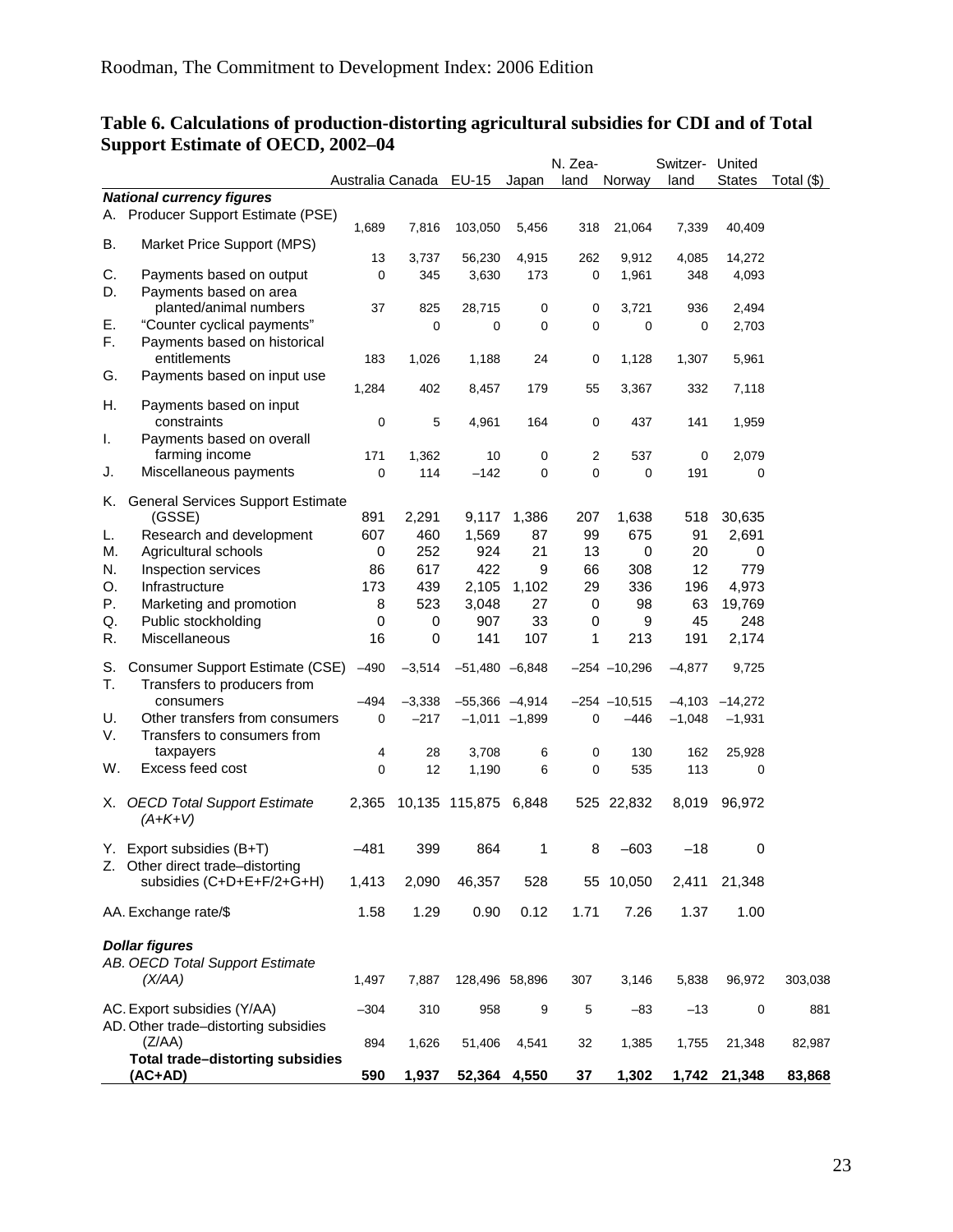|                                     |                | Agricultural commodities<br>Subsi- |       | Other<br>goods: | Weighted |
|-------------------------------------|----------------|------------------------------------|-------|-----------------|----------|
|                                     | <b>Tariffs</b> | dies                               | Total | <b>Tariffs</b>  | average  |
| Australia                           | 2.6            | 11.8                               | 14.7  | 4.6             | 6.6      |
| Austria                             | 22.5           | 14.4                               | 40.1  | 3.4             | 10.6     |
| Belgium                             | 22.5           | 15.2                               | 41.1  | 3.4             | 10.8     |
| Canada                              | 9.5            | 14.1                               | 24.9  | 2.3             | 6.7      |
| Denmark                             | 22.5           | 15.0                               | 40.9  | 3.4             | 10.8     |
| Finland                             | 22.5           | 12.2                               | 37.4  | 3.4             | 10.1     |
| France                              | 22.5           | 13.8                               | 39.5  | 3.4             | 10.5     |
| Germany                             | 22.5           | 14.4                               | 40.2  | 3.4             | 10.6     |
| Greece                              | 22.5           | 14.5                               | 40.2  | 3.4             | 10.6     |
| Ireland                             | 22.5           | 17.2                               | 43.6  | 3.4             | 11.3     |
| Italy                               | 22.5           | 11.6                               | 36.7  | 3.4             | 10.0     |
| Japan                               | 115.8          | 3.7                                | 123.7 | 4.4             | 27.8     |
| Netherlands                         | 22.5           | 10.0                               | 34.8  | 3.4             | 9.6      |
| New Zealand                         | 3.0            | 2.3                                | 5.3   | 2.3             | 2.9      |
| Norway                              | 73.0           | 15.2                               | 99.3  | 2.3             | 21.4     |
| Portugal                            | 22.5           | 12.0                               | 37.2  | 3.4             | 10.1     |
| Spain                               | 22.5           | 13.6                               | 39.1  | 3.4             | 10.4     |
| Sweden                              | 22.5           | 12.3                               | 37.6  | 3.4             | 10.1     |
| Switzerland                         | 35.9           | 13.1                               | 53.7  | 4.3             | 14.0     |
| U.K.                                | 22.7           | 14.5                               | 40.6  | 3.4             | 10.7     |
| <b>United States</b>                | 3.2            | 12.9                               | 16.5  | 2.5             | 5.2      |
| Weight: value of production in non- |                |                                    |       |                 |          |
| CDI countries (billion \$)          |                |                                    | 1,765 | 7,225           |          |

Table 7. Computation of measured protection, *ad valorem* tariff equivalents (%)

# **Table 8. Revealed openness**

|                      |                 |         | Imports (billion \$) |         |           |        |          |
|----------------------|-----------------|---------|----------------------|---------|-----------|--------|----------|
|                      | А               | B       | С                    | D       |           |        |          |
|                      | Least developed |         | All low and middle   |         |           |        |          |
|                      | countries only  |         | income               |         | Weighted  |        | Weighted |
|                      | Manu-           | Total   | Manu-                | Total   | total     |        | imports/ |
|                      | factures        | imports | factures             | imports | (A+B+C+D) | GDP    | GDP (%)  |
| Australia            | 0.06            | 0.15    | 23.73                | 28.63   | 52.57     | 631    | 8.3      |
| Canada               | 0.58            | 0.90    | 40.90                | 50.75   | 93.13     | 980    | 9.5      |
| EU                   | 11.02           | 17.30   | 516.11               | 726.85  | 1,271.28  | 12,059 | 10.5     |
| Japan                | 0.48            | 2.42    | 136.34               | 207.73  | 346.96    | 4,620  | 7.5      |
| New Zealand          | 0.01            | 0.12    | 3.85                 | 4.55    | 8.52      | 100    | 8.5      |
| Norway               | 0.11            | 0.12    | 7.32                 | 8.58    | 16.12     | 250    | 6.4      |
| Switzerland          | 0.10            | 0.13    | 8.15                 | 10.37   | 18.75     | 359    | 5.2      |
| <b>United States</b> | 5.58            | 13.30   | 497.31               | 670.53  | 1.186.71  | 11,700 | 10.1     |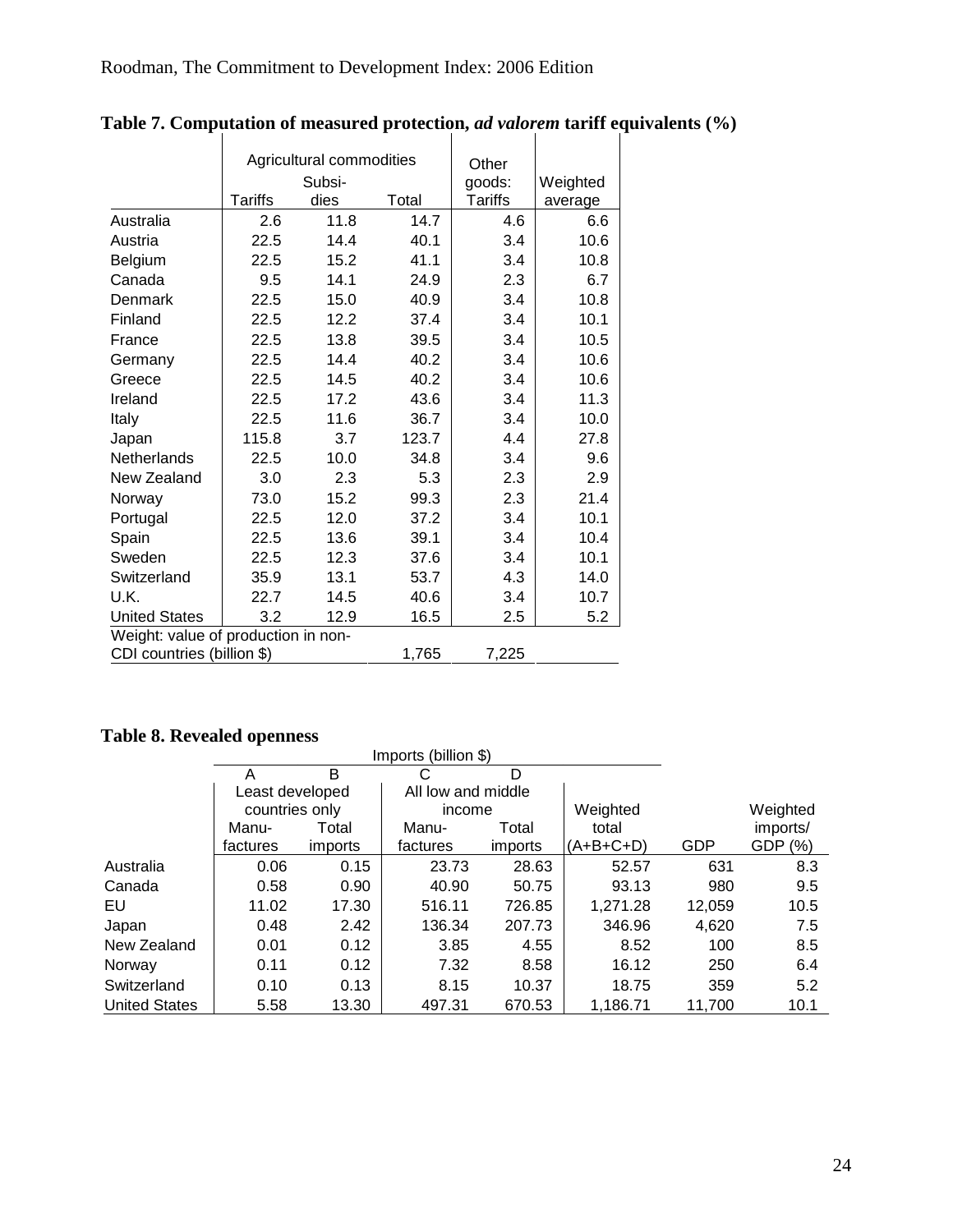|                      | Measured   |      | Revealed openness                   |      |        |
|----------------------|------------|------|-------------------------------------|------|--------|
|                      | protection |      | (25% of score)                      |      |        |
|                      | (75% of    |      | Transformed to Compos- Standardized |      |        |
|                      | score)     |      | Raw value protection scale          | ite  | score  |
|                      |            |      | - (%)-                              |      |        |
| Australia            | 6.6        | 8.3  | 15.5                                | 8.8  | 6.4    |
| Austria              | 10.6       | 10.5 | 8.1                                 | 10.0 | 5.9    |
| Belgium              | 10.8       | 10.5 | 8.1                                 | 10.1 | 5.9    |
| Canada               | 6.7        | 9.5  | 11.6                                | 7.9  | 6.8    |
| Denmark              | 10.8       | 10.5 | 8.1                                 | 10.1 | 5.9    |
| Finland              | 10.1       | 10.5 | 8.1                                 | 9.6  | 6.1    |
| France               | 10.5       | 10.5 | 8.1                                 | 9.9  | 6.0    |
| Germany              | 10.6       | 10.5 | 8.1                                 | 10.0 | 5.9    |
| Greece               | 10.6       | 10.5 | 8.1                                 | 10.0 | 5.9    |
| Ireland              | 11.3       | 10.5 | 8.1                                 | 10.5 | 5.7    |
| Italy                | 10.0       | 10.5 | 8.1                                 | 9.5  | 6.1    |
| Japan                | 27.8       | 7.5  | 18.2                                | 25.4 | $-0.4$ |
| Netherlands          | 9.6        | 10.5 | 8.1                                 | 9.2  | 6.2    |
| New Zealand          | 2.9        | 8.5  | 14.8                                | 5.9  | 7.6    |
| Norway               | 21.4       | 6.4  | 21.8                                | 21.5 | 1.2    |
| Portugal             | 10.1       | 10.5 | 8.1                                 | 9.6  | 6.1    |
| Spain                | 10.4       | 10.5 | 8.1                                 | 9.9  | 6.0    |
| Sweden               | 10.1       | 10.5 | 8.1                                 | 9.6  | 6.1    |
| Switzerland          | 14.0       | 5.2  | 25.9                                | 17.0 | 3.1    |
| United Kingdom       | 10.7       | 10.5 | 8.1                                 | 10.1 | 5.9    |
| <b>United States</b> | 5.2        | 10.1 | 9.5                                 | 6.3  | 7.4    |
| Average              | 11.0       | 9.7  | 11.0                                | 12.3 |        |
| Standard deviation   | 5.1        | 1.5  | 5.1                                 |      |        |

#### **Table 9. Computation of overall trade score**

### *Investment*

Investment flows from abroad have long played a major role in economic development—from the  $19<sup>th</sup>$  century in the United States to the  $21<sup>st</sup>$  century in China. Source-country policies can affect capital flows, and given the magnitude of the capital flows—net foreign direct investment from DAC to non-DAC countries was \$104 billion in 2002 (DAC 2004)—relatively small policy changes on the source side could make a significant difference for countries on the receiving side.

But incorporating investment into the CDI is difficult for two reasons. First, not all investment is good for development, or at least is not as good as it should be. Prime examples include oil industry ventures in Nigeria and Angola, and foreign-financed factories with inhumane working conditions.

Second, the role of rich-country policies in stimulating and guiding investment is subtle and difficult to quantify. Theodore Moran has designed the investment component of the CDI since 2004. Moran's approach , adopted without modification, is based on a survey of government policies using a checklist approach. Countries can gain or lose points based on the answers to 22 distinct questions. A perfect score would be 100. For example, countries get 15 points for having pro-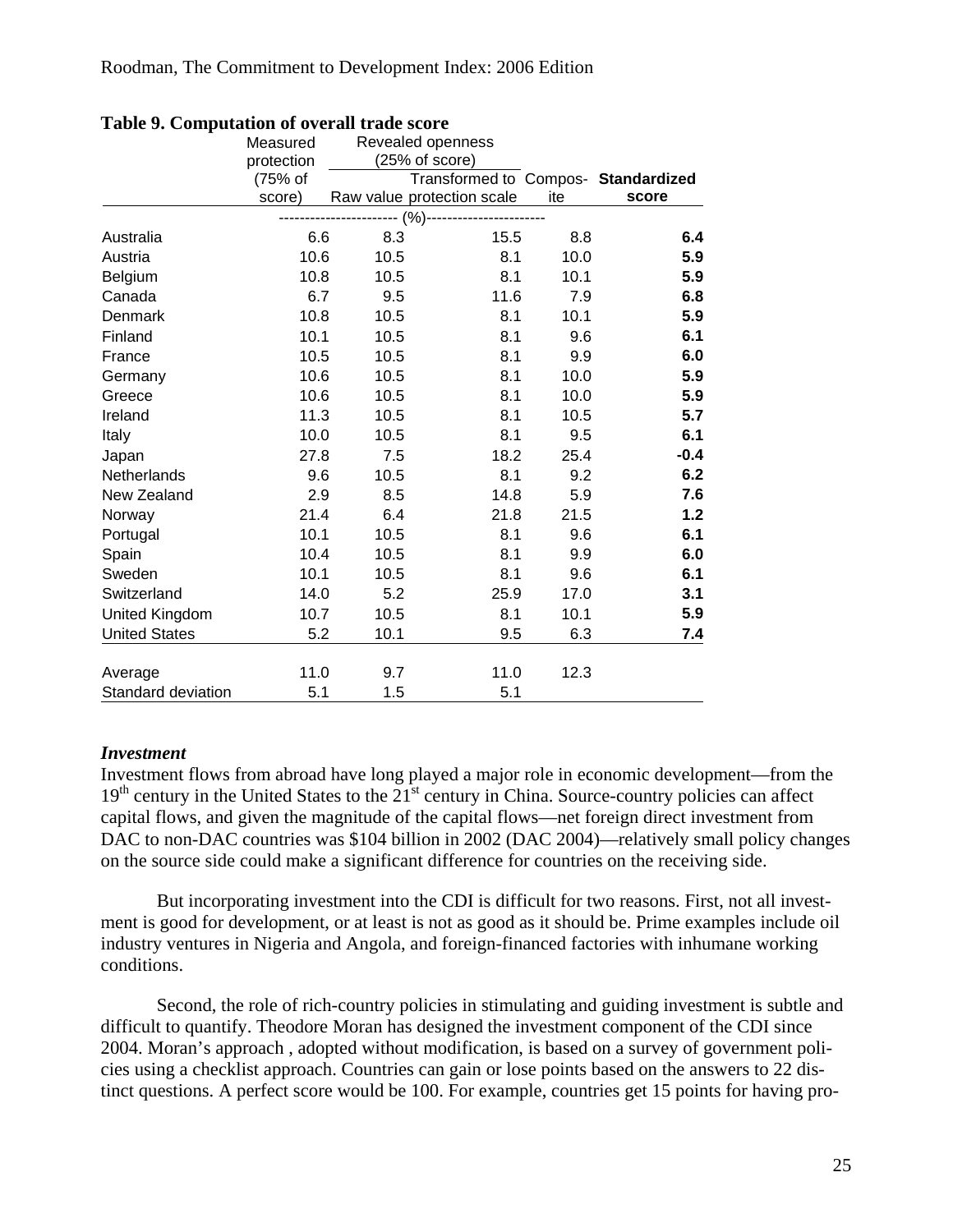grams to insure nationals against political risks for investment in developing countries. But they lose 4 if they do not screen for and monitor environmental, labor, and human rights problems.

The 22 questions fit into five categories. Two in category 3, on preventing bribery, are new in 2006. The full list is:

- 1) Official provision of political risk insurance, which protects investors against such risks as the host country government nationalizing their factories (25 points)
	- a) Is the country a member of the Multilateral Investment Guarantee Agency (5 points) and the International Finance Corporation (3), both part of the World Bank Group, and regional development banks (2)? All provide political risk insurance.
	- b) Does the country have a national political risk insurance agency (15)?
	- c) Does the national agency fail to screen for environmental, labor standards, and human rights issues  $(-4)$ ?
	- d) Does the agency have a history of covering inefficient projects that make financial sense thanks only to subsidies and import protection, for example, to subsidized sugar projects  $(-2)?$
	- e) Does the agency avoid projects in "sensitive" sectors that could threaten certain sourcecountry commercial interests (–2)?
	- f) Does the agency impose inappropriate national economic interest tests for eligibility, such as that the project would not cost a single job at home  $(-2)$ ?
	- g) Does the agency offer coverage to firms majority-owned by nationals, as opposed to any firm with a significant presence in the home economy  $(-2)$ ?
- 2) Procedures to prevent double taxation of profits earned abroad—taxation, that is, in both source and receiving countries (20 points)
	- a) Does the county have tax sparing agreements with developing countries, whereby the government allows investors to pay taxes only under the (potentially favorable) tax code of the receiving country (20)? Or does the country at least offer a tax credit for foreign taxes paid so that there is no double taxation (18)?
	- b) Does the developed country deny investors the benefits from favorable tax treatment in developing countries  $(-6)$ ?
	- c) Does it treat foreign taxes paid as a deductible expense rather than providing a full credit  $(-10)$ ?
- 3) Actions to prevent bribery and other corrupt practices abroad (30 points)
	- a) How has the country progressed in implementing the OECD Convention against Bribery of Foreign Public Officials in International Business Transactions? Has it begun Phase II monitoring to evaluate whether it is effectively implementing the Convention in its own laws (6)? Did it complete Phase II by the end of 2004 (4)?
	- b) Do the country's laws make it easy for domestic corporations to circumvent the intent of the OECD convention, for example by entering Enron-like partnerships with relatives of foreign officials, as documented in Moran (2006a) (–2 points)? This question is new in 2006 and all countries receive the penalty.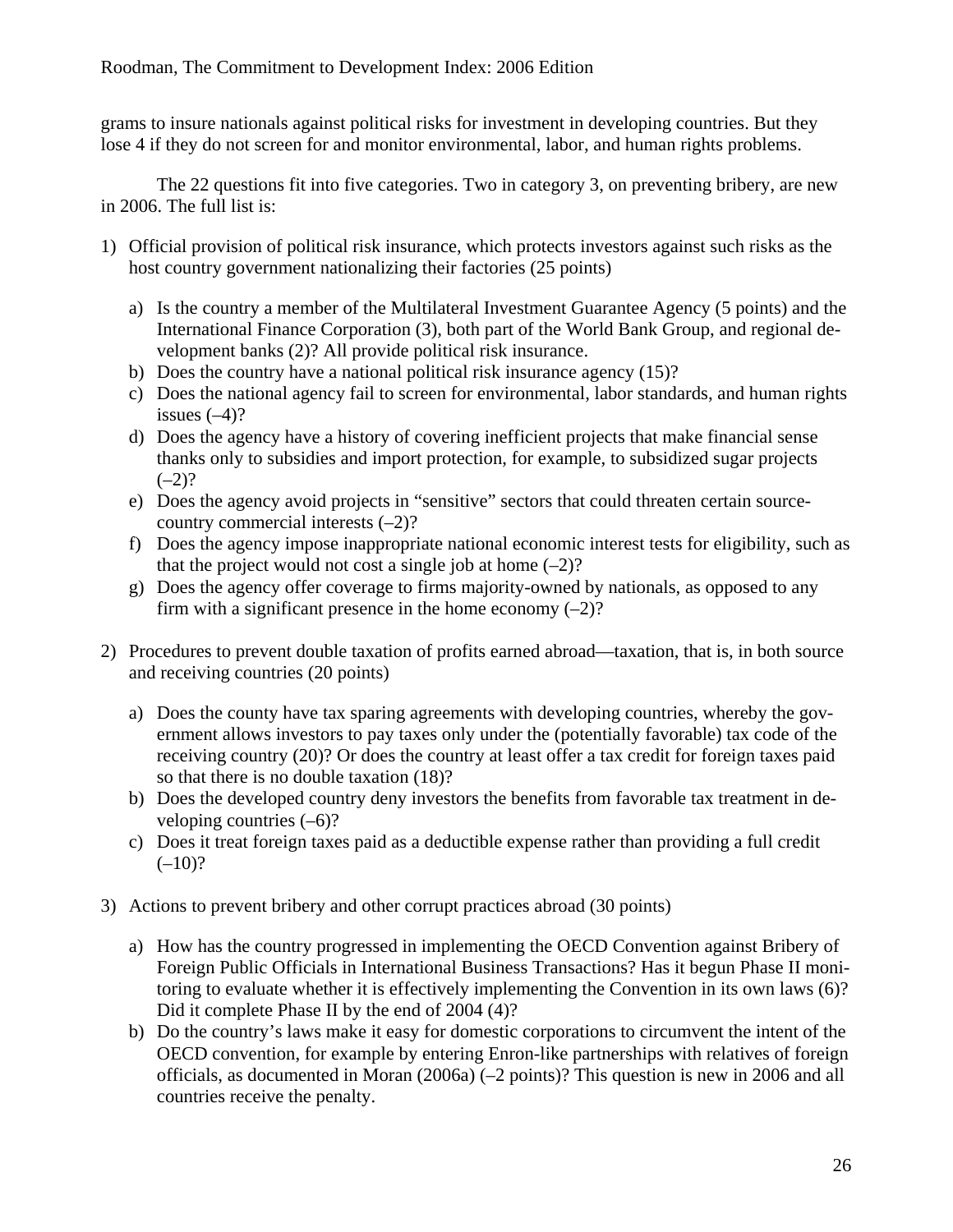- c) Has it participated in "publish what you pay" initiatives to promote transparency in payments, taxes, receipts, and expenditures that its multinationals pay to foreign governments (up to 16 points). Examples: the Extractive Industries Transparency Initiative (EITI), the G– 8 Anti-Corruption and Transparency Action Plan, the Kimberly Process to control trade in "blood diamonds," and the World Bank trust fund to combat bribery.
- d) Has the country shown real leadership on such issues (bonus up to 6 points)? For example, Norway has been a leader of the EITI effort, has made its national oil company, Statoil, a model, has helped convince several least-developed countries to join, and is one of four contributors to the World Bank–administered Multi-Donor Trust Fund for the EITI. This item too is new for 2006.
- e) Score on Transparency International's Bribe Payers' Index, which measures the perceived propensity of nationals to bribe abroad: 5 minus the country's score quintile, with countries excluded from the survey receiving 2 (4 points maximum).
- f) Other policies that greatly encourage or discourage bribery abroad  $(\pm 3)$ .
- 4) Other measures to support foreign direct investors in developing countries (5 points)
	- a) Does the country assist its firms in identifying investment opportunities (2)?
	- b) Does it give official assistance to developing-country investment promotion agencies (3)?
	- c) Does it advocate against receiving countries applying labor, environmental, or human rights standards to FDI  $(-5)$ ?
- 5) Policies that affect portfolio flows (20 points)
	- a) Does the country support developing countries designing securities institutions and regulations  $(4)$ ?
	- b) Does it provide support for support for portfolio flows, for example by lending start-up capital to mutual funds investing in developing countries (4)?
	- c) Does the country eschew restrictions on portfolio investments in developing countries by home country pension funds, beyond the "prudent man" fiduciary rule on diversification  $(12)?$

The first four categories, worth a total of 80 points, pertain to foreign direct investment. The last, with 20 points, obviously relates to portfolio flows. (See Table 10 for the results.)

Ireland stands out at the bottom end of the ranking with 28 points. Perhaps because until recently it had viewed itself as lagging economically within Europe, its policies are strongly oriented toward keeping capital at home.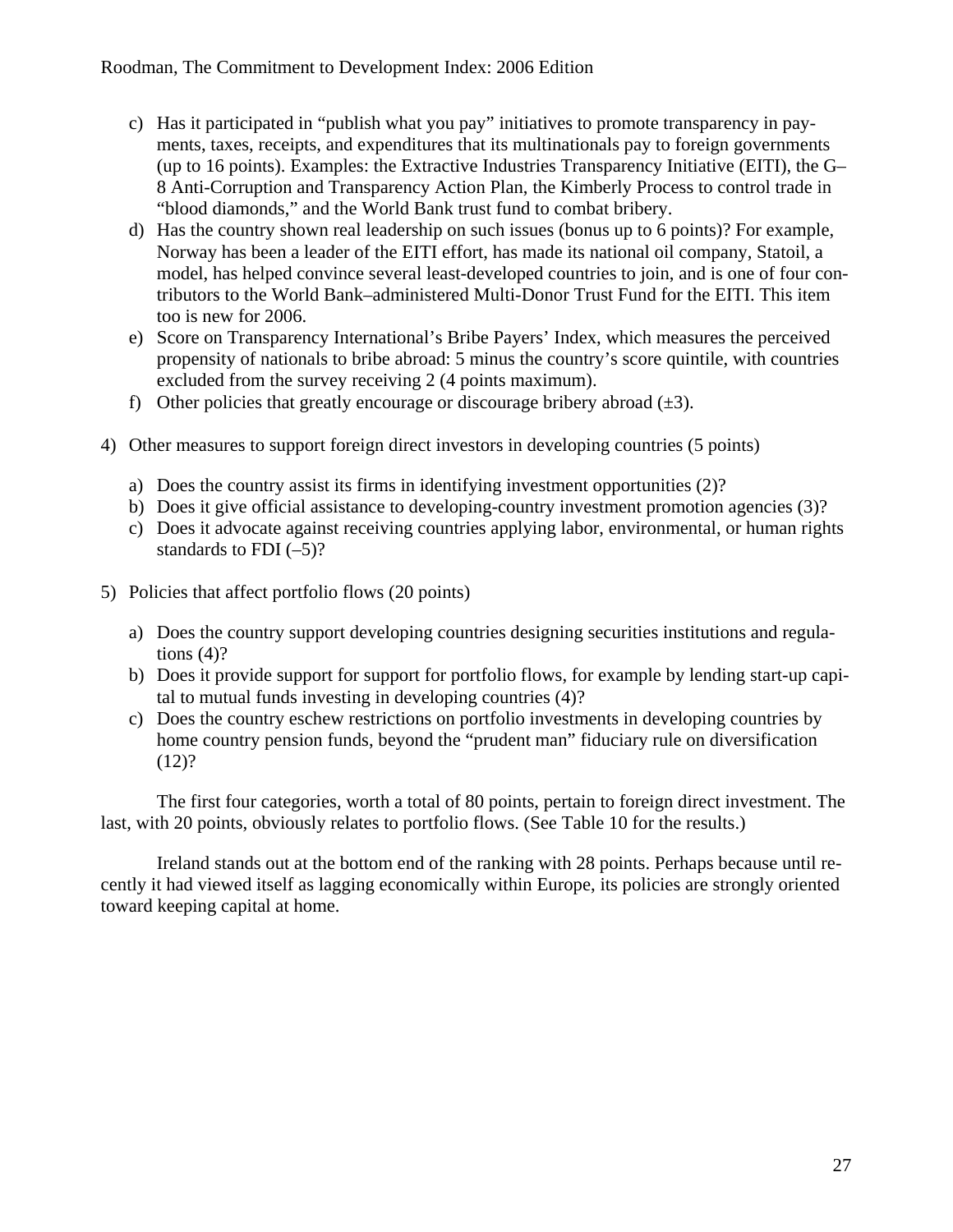| Total           |                              | Portfolio                                        |                                                                   |                      |                 |                               | Other FDI                                               |                                                   | Corrupt practices          |                                       |                            |                           |                                           |                              |                            |                                       | Double taxation                 |                         |                                                                                     | Political                                                                                     |                                                         |                                    | risk insurance                                      |                           |                         |                  |
|-----------------|------------------------------|--------------------------------------------------|-------------------------------------------------------------------|----------------------|-----------------|-------------------------------|---------------------------------------------------------|---------------------------------------------------|----------------------------|---------------------------------------|----------------------------|---------------------------|-------------------------------------------|------------------------------|----------------------------|---------------------------------------|---------------------------------|-------------------------|-------------------------------------------------------------------------------------|-----------------------------------------------------------------------------------------------|---------------------------------------------------------|------------------------------------|-----------------------------------------------------|---------------------------|-------------------------|------------------|
|                 | Support for portfolio flows? | No restrictions<br>mvestment?<br>on pension fund | Support for design of securities<br>institutions and regulations? | "Kegative advocacy"? | tion agencies?  | Help set up investment promo- | Official assistance in resolving<br>investment disputes | Punish bribe payers or negli-<br>gent about this? | Strong leadership on EITI? | <b>Bribe</b><br>Payers Index Quintile | EITI or other initiatives? | -aws make avoidance easy? | OECD convention-participa-<br>tion level? | ductible rather than credit? | reats foreign taxes as de- | tives?<br>veloping country tax incen- | Doesn't let investors enjoy de- | Avoids double taxation? | International companies with a<br>significant presence in this<br>country eligible? | Restrict extending coverage<br>projects?<br>inefficient import-substituting<br>$\overline{5}$ | No inappropriate national eco-<br>nomic interest tests? | Investors in all sectors eligible? | Agency monitor environment/<br>labor/ human rights? | Official national agency? | Multilateral Insurance? | Factor           |
| 2               | 5                            | $\circ$                                          | 4                                                                 |                      | ဝ ယ             |                               | N                                                       | Ň                                                 | 0                          | 4                                     | $\circ$                    | Ň                         | တ                                         | 0                            |                            | Ň                                     |                                 | 20                      | $\circ$                                                                             | よ                                                                                             | 0                                                       | 0                                  | 0                                                   | $\overline{c}$            | $\vec{0}$               | Australia        |
| ္ထ              | 0 0                          |                                                  | 0                                                                 |                      | ဝ ယ             |                               | N                                                       | 0                                                 | 0                          | 4                                     | 0                          | Ň                         | $\circ$                                   | ਠੋ                           |                            | თ                                     |                                 | $\vec{\infty}$          | 0                                                                                   | ή                                                                                             | ή                                                       | ή                                  | 0                                                   | $\vec{q}$                 | $\vec{o}$               | Austria          |
| 74              | $\sim$                       | $\overline{1}$                                   | 0                                                                 |                      | 00              |                               | 0                                                       | 0                                                 | 0                          | ω                                     | ∞                          |                           | $\circ$                                   | 0                            |                            | 0                                     |                                 | $\infty$                | 0                                                                                   | Ň                                                                                             | 0                                                       | 0                                  | Ň                                                   | $\vec{5}$                 | $\vec{o}$               | Belgium          |
| 88              | ನ                            | $\circ$                                          | 4                                                                 |                      | ဝ ယ             |                               | N                                                       | Ņ                                                 | N                          | 4                                     | ನ                          | Ň                         | ਠੋ                                        | 0                            |                            | 0                                     |                                 | 20                      | 0                                                                                   | ή                                                                                             | 0                                                       | 0                                  | 0                                                   | ີຕ                        | $\vec{0}$               | Canada           |
| ဇွ              | $\frac{1}{\circ}$            |                                                  | 0                                                                 |                      | ဝ ယ             |                               | N                                                       | 0                                                 | 0                          | N                                     | 4                          | N                         | တ                                         | 0                            |                            | Ġ                                     |                                 | $\infty$                | 0                                                                                   | Y                                                                                             | 0                                                       | 0                                  | r,                                                  | $\vec{c}$                 | $\vec{o}$               | Denmark          |
| 5               | $\circ$ N                    |                                                  | 4                                                                 |                      | ဝ ယ             |                               | N                                                       | 0                                                 | 0                          | N                                     | 4                          | Ň                         | $\vec{0}$                                 | 0                            |                            | 4                                     |                                 | $\vec{\infty}$          | $\circ$                                                                             | Y                                                                                             | $\circ$                                                 | 0                                  | Y                                                   | $\vec{\sigma}$            | $\vec{0}$               | Finland          |
| 2               | 00                           |                                                  | 0                                                                 |                      | 00              |                               | 0                                                       | ή                                                 |                            | 10 N                                  | $\vec{0}$                  | N                         | $\vec{0}$                                 | 0                            |                            | 0                                     |                                 | 2O                      | 0                                                                                   | よ                                                                                             | 0                                                       | 0                                  | Ň                                                   | $\vec{c}$                 | $\vec{o}$               | France           |
| 4               | ನ                            | $\circ$                                          | 0                                                                 |                      | ဝ ယ             |                               | N                                                       | 4                                                 | 0                          | ယ                                     | ਠੋ                         | r,                        | ਠੋ                                        | 0                            |                            | 0                                     |                                 | 20                      | $\circ$                                                                             | ☆                                                                                             | 0                                                       | 0                                  | 0                                                   | $\vec{\sigma}$            | $\vec{0}$               | Germany          |
| 45              | $4\circ$                     |                                                  | 0                                                                 |                      | 00              |                               | N                                                       | 0                                                 | 0                          | N                                     | 0                          | Ň                         | $\circ$                                   | 0                            |                            | Ò                                     |                                 | $\vec{\infty}$          | Ň                                                                                   | Y                                                                                             | ß                                                       | ή                                  | 0                                                   | $\vec{c}$                 | $\vec{0}$               | Greece           |
| 28              | 5                            | $\circ$                                          | 0                                                                 |                      | 00              |                               | 0                                                       | 0                                                 | 0                          | N                                     | 0                          |                           | တ                                         | 0                            |                            | 0                                     |                                 | $\circ$                 | 0                                                                                   | 0                                                                                             | 0                                                       | 0                                  | 0                                                   | $\circ$                   | $\vec{o}$               | Ireland          |
| ဥ               | $\vec{z}$                    | $\circ$                                          | 0                                                                 |                      | ဝ ယ             |                               | N                                                       | 0                                                 | 0                          |                                       |                            |                           | Ó                                         | $\circ$                      |                            | 4                                     |                                 | $\vec{\infty}$          | 0                                                                                   | ☆                                                                                             | 0                                                       | 0                                  | O                                                   | $\vec{c}$                 | $\vec{o}$               | Italy            |
| 54              | 0                            | 4                                                | 0                                                                 |                      | ဝ ယ             |                               | N                                                       | රා                                                | 0                          | $\sim$                                | $\circ$                    | Ň                         | ਠੋ                                        | 0                            |                            | 0                                     |                                 | $\infty$                | 0                                                                                   | ή                                                                                             | 0                                                       | 0                                  | 0                                                   | Cη                        | $\vec{0}$               | Japan<br>Nether- |
| 89              | $\vec{z}$                    | $\overline{1}$                                   | 4                                                                 |                      | ဝ ယ             |                               | N                                                       | 0                                                 | $\mathsf{N}$               | ω                                     | ಕ                          | N                         | တ                                         | 0                            |                            | ņ                                     |                                 | $\vec{\infty}$          | 0                                                                                   | Y                                                                                             | $\circ$                                                 | 0                                  | $\circ$                                             | $\vec{q}$                 | $\vec{0}$               | lands<br>New     |
| $\frac{42}{5}$  | $\vec{v}$                    | $\overline{1}$                                   | 0                                                                 |                      | ೦ N             |                               | $\circ$                                                 | 0                                                 |                            | ೦ N                                   | ∞                          | Ň                         | თ                                         | $\circ$                      |                            | 0                                     |                                 | c                       | $\circ$                                                                             | 0                                                                                             | 0                                                       | 0                                  | 0                                                   | 0                         | Cη                      | Zealand          |
| $\frac{1}{2}$   |                              |                                                  | 4                                                                 |                      | $\circ$ $\circ$ |                               | N                                                       | 0                                                 |                            | ၈ N                                   | る や                        |                           | $\vec{0}$                                 | $\circ$                      |                            | $\circ$                               |                                 | $\vec{\infty}$          | $\circ$                                                                             | ή                                                                                             | $\circ$                                                 | $\circ$                            | $\circ$                                             | $\vec{\sigma}$            | $\vec{o}$               | Norway           |
| $rac{1}{2}$     |                              |                                                  | 4                                                                 |                      | ဝ ယ             |                               | N                                                       | 0                                                 |                            | O N                                   |                            | Ù 4                       | $\infty$                                  | $\circ$                      |                            | $\circ$                               |                                 | $\frac{1}{\infty}$      |                                                                                     | r<br>P                                                                                        | $\circ$                                                 | ¦^                                 | k,                                                  | $\vec{q}$                 | $\vec{0}$               | Portugal         |
| $\frac{51}{26}$ |                              |                                                  | 4                                                                 |                      | ဝ ယ             |                               | N                                                       | Ⴛ                                                 |                            | O N                                   |                            | ∞ స                       | $\vec{0}$                                 | $\circ$                      |                            | $\circ$                               |                                 | SO                      | $\circ$                                                                             | ή                                                                                             | $\circ$                                                 | $\circ$                            | $\circ$                                             | $\vec{\sigma}$            | $\vec{o}$               | Spain<br>Sweden  |
| 7               | $\frac{4}{9}$                |                                                  | 4                                                                 |                      | ဝ ယ             |                               | N                                                       | 0                                                 | $\sim$                     | $\overline{a}$                        | $\circ$                    |                           | တ                                         | $\circ$                      |                            | Ⴛ                                     |                                 | $\vec{\infty}$          | $\circ$                                                                             | $\circ$                                                                                       | $\circ$                                                 | $\circ$                            | Y                                                   | $\vec{q}$                 | $\vec{o}$               | Switzer-         |
| 83              | $rac{4}{5}$                  |                                                  | 4                                                                 |                      | ဝ ယ             |                               | N                                                       | 0                                                 |                            | $4^\circ$                             | 고 인                        |                           | ᅙ                                         | 0                            |                            | Ⴛ                                     |                                 | $\vec{\circ}$           | 心                                                                                   | 0                                                                                             | 0                                                       | 0                                  | $\circ$                                             | C                         | $\vec{o}$               | land<br>U.K.     |
| $rac{1}{28}$    |                              |                                                  | 4                                                                 |                      | ဝ ယ             |                               | N                                                       | 0                                                 |                            | စ လ                                   | ㅎ ド                        |                           | $\vec{0}$                                 | $\circ$                      |                            | $\circ$                               |                                 | $\vec{\infty}$          | Ņ                                                                                   | $\circ$                                                                                       | 0                                                       | 0                                  | $\circ$                                             | $\vec{\sigma}$            | $\vec{o}$               | U.S.             |
| $\frac{4}{5}$   |                              |                                                  |                                                                   |                      | ဝ ယ             |                               | $\circ$                                                 |                                                   | 4                          | $\mathbf{\mathsf{N}}$                 | $\vec{e}$                  | Ń                         | $\vec{o}$                                 | 0                            |                            | 0                                     |                                 | <u>ಹ ಸಿ</u>             |                                                                                     | ή                                                                                             |                                                         |                                    |                                                     | c                         | $\vec{o}$               |                  |

# **Table 10. Summary of Investment Component**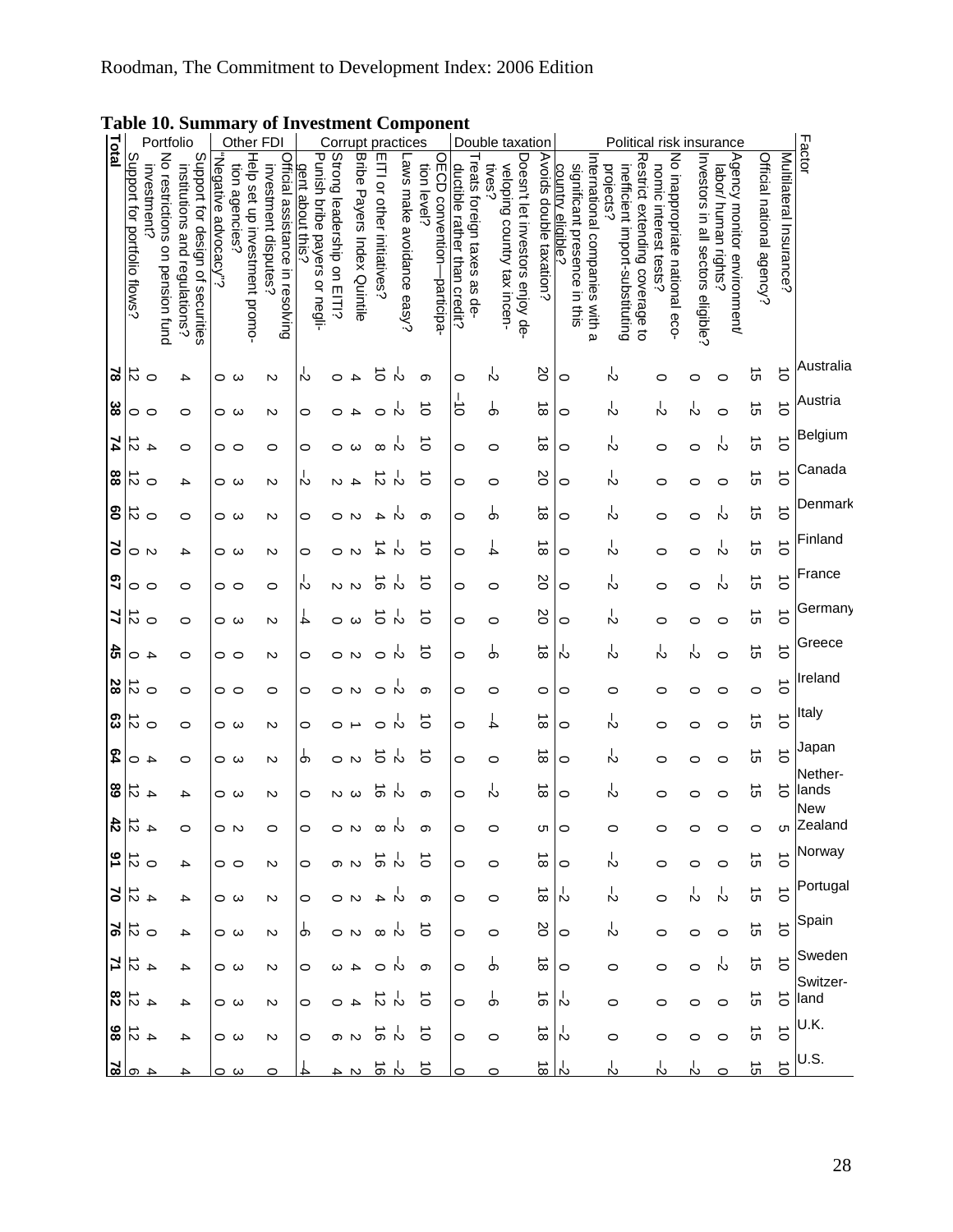# *Migration*

Migration is one of the thornier topics in the index. Though it is widely agreed that the effects of migration and migration policy on development are great, they have not been as extensively studied as those of aid and trade polices. There is no widely accepted analytical framework from the perspective of development, and little empirical evidence. In addition, there are data problems, including lack of comprehensive information on remittances and illegal immigration, and a paucity of internationally comparable information on rich countries' migration policies.

The CDI migration component is built on the conviction that migration advances development in source countries because it "provides immigrants with access to labor markets and higher wages which, in turn, increase the potential for individual immigrants to remit money or goods to the sending country…and enables migrants to establish migrant networks, which encourage continuous and expanding economic relations between sending and receiving countries." (Hamilton and Grieco, 2002)

In addition, freer flows of people, like freer flows of goods, should contribute to global convergence in factor markets. The easier it is for a Vietnamese woman to get a job in Japan, the more Nike will have to pay her to keep her sewing clothes in its Vietnam factories. And emigration of workers that are unskilled (by rich-world standards) should increase the wages of those who do not leave by reducing labor supply. It should be said that while freer migration may directly benefit rich countries too, it can lower pay for nationals facing more intense competition for their jobs. This is not a major consideration for the CDI, however, not because it doesn't worry us, but because the purpose of the CDI is to focus on effects on developing countries.

What happens when professionals leave developing countries—the so-called "brain drain" is more heavily debated. Some worry that, say, the U.K. health care industry is emptying Ghanaian clinics of nurses. Even here, however, the harm is not obvious. Factors besides the emigration opportunities draw health professionals away from serving the poor, including low pay and terrible working conditions in public clinics. Meanwhile, sometimes professionals gain skills abroad and then return home: Returned Indian expatriates are playing a big role in the software and services boom in Bangalore. Even when professionals remain abroad, they often retain links with industry and research at home. And they send home money.

The 2006 migration component is descended from a design by Grieco and Hamilton (2004). They proposed taking a weighted average of six indicators:

- 1) gross non-DAC immigrant inflow/receiving-country population;
- 2) gross non-DAC immigrant inflow/total immigrant inflow;
- 3) net migrant inflow over five years/receiving-country population—this includes inflows from DAC countries too for lack of resolution in the data;
- 4) the difference between the unemployment rates for natives and immigrants, which is supposed to reflect barriers to immigrants entering the work force;
- 5) the share of foreign students that are from non-DAC countries; and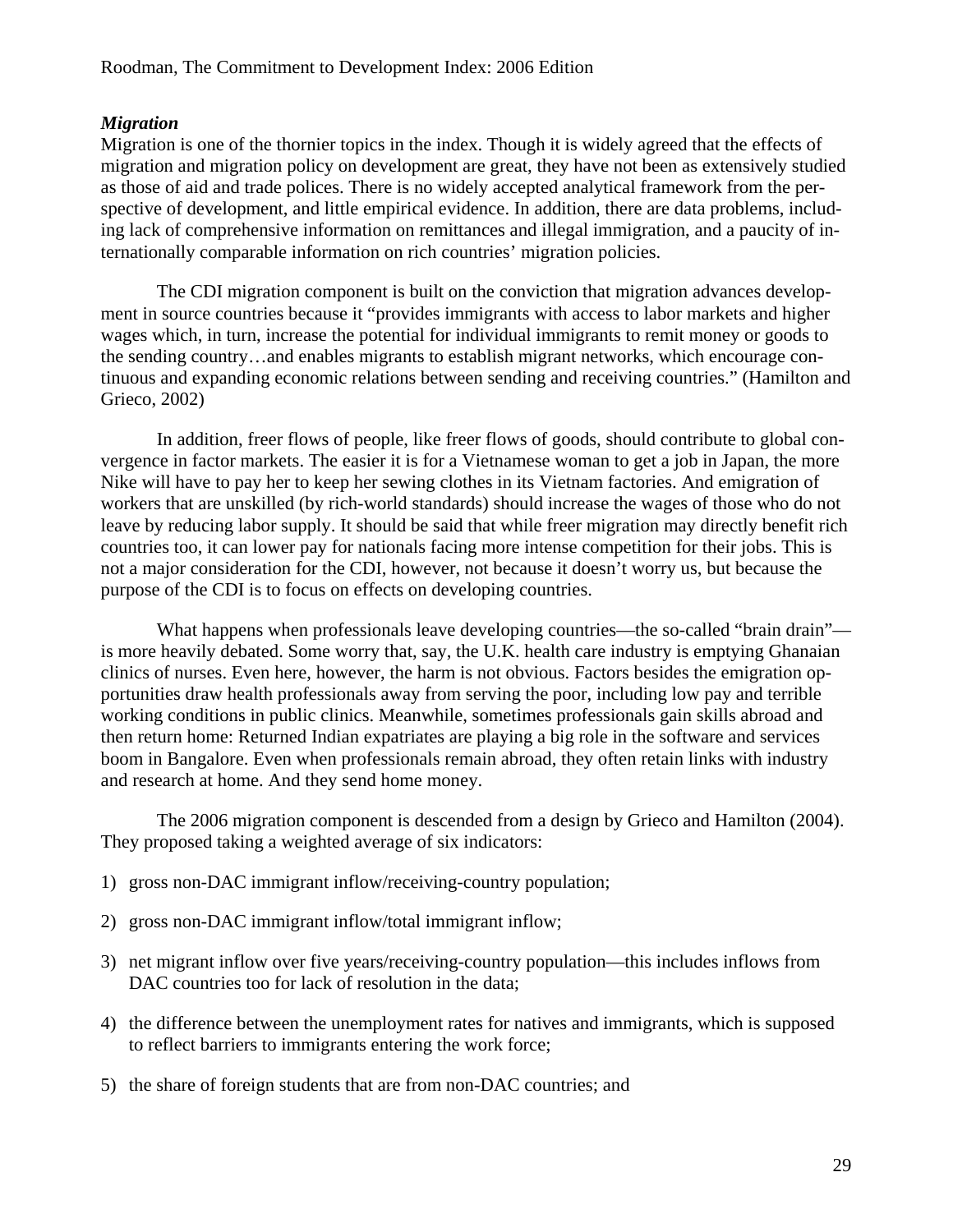6) an index from the United Nations High Commissioner for Refugees (UNHCR) measuring countries' contributions to aiding refugees and asylum seekers.

The CDI adopts these recommendations with some substantial changes. It drops the second indicator because of conceptual overlap with the first. In place of indicator 3, it uses a series from a data set by Docquier and Marfouk (2005), commissioned by the World Bank. They use 1990 and 2000 census data to estimate immigrant stocks by country of origin and skill level, providing one of the first glimpses of differences in the movement of skilled and unskilled workers. The series used in the CDI is the change in the stock of immigrants from developing countries who are unskilled, meaning having no tertiary education. As far as this indicator goes then, unskilled immigration is rewarded while skilled immigration is treated neutrally, as a reflection of theoretical and empirical uncertainty about the effect of skilled migration on the sending country. This measure can be expected to count illegal immigrants, but may undercount them. As a net stock change measure it differs from a flow measure in being net of immigrant deaths during the period.

The CDI also includes indicator 1, which Jeanne Batalova of the Migration Policy Institute maintains by contacting national statistical agencies. In contrast with the Docquier and Marfouk series, this is a flow rather than a stock measure; it is gross, not net of outflows; it includes skilled migrants; it probably counts few illegal immigrants, since it is based on migration rather than census data; and is for the most recent available year rather than the 1990s as a whole. Taken together, the two indicators can be seen as two imperfect snapshots of migration patterns, each with advantages and disadvantages, and both strongly determined by the limits of available data. The net stock change measure, for example, allows the distinction between skilled and unskilled, but is old, thus a poorer indicator of current policy. Note that overall, skilled immigration is still rewarded, but less than unskilled migration, since it is counted in one of the two indicators. The two each get 32.5% of the weight in the migration component, for a total of 65%.

The CDI leaves out Grieco and Hamilton's indicator 4, the unemployment rate difference. Higher unemployment among immigrants might actually reflect the *greater* attractiveness of a country's labor market to foreign workers. "Unemployment," after all, is the state of not having a job, yet being in the job market. If there are many immigrants "in the market for a job," this could reflect policy barriers to employment, which the CDI ought to penalize, or policies that facilitate entrance to the market, which the CDI ought to reward. Because of this ambiguity in sign, it seemed appropriate to leave this indicator aside until there is more evidence to validate it one way or the other.

The CDI adopts Grieco and Hamilton's indicator 5, the share of the foreign student population that is non-DAC, without change. This deserves comment since it could be misleading. A country could host almost no non-DAC students, yet have a high non-DAC *ratio* if it hosts even fewer DAC students. Japan is a case in point. Its 2001 non-DAC student body was 60,687, which was 95% of its total foreign student body, the highest in the sample. But that was only 0.05% of Japan's population, which is barely above the 0.03% of Italy and Portugal, which are lowest on this measure, and far behind Australia's 0.47%. The essential question is, which indicator is more likely to capture differences in *policy*—non-DAC students/total foreign students or non-DAC students/total population? For students much more than unskilled workers, language is likely to be a major nonpolicy barrier, and probably does much to explain Japan's low foreign student numbers across the board. It seems more meaningful, then, to abstract from the predominantly non-policy factors that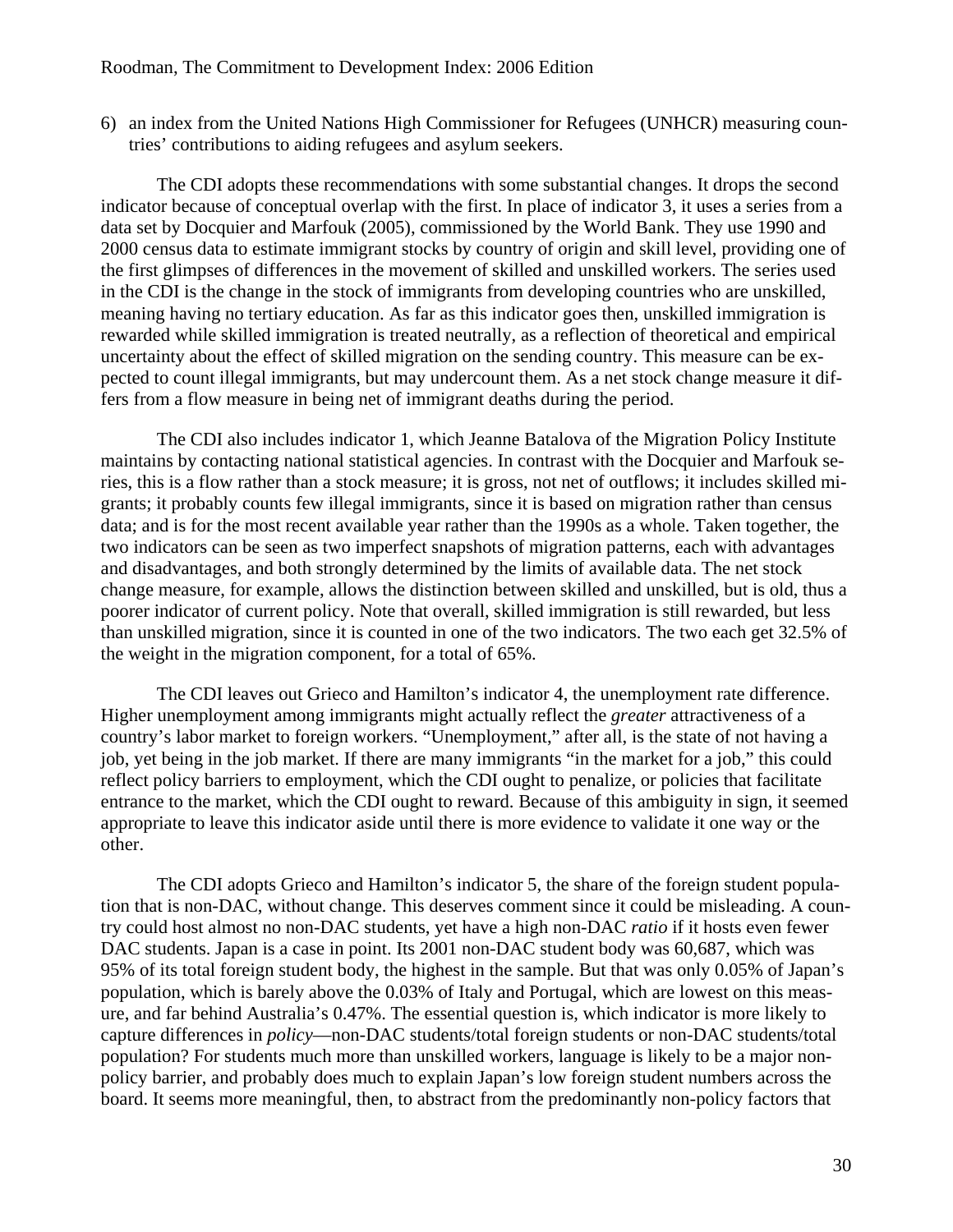#### Roodman, The Commitment to Development Index: 2006 Edition

reduce the foreign student body altogether, by taking foreign student population as the denominator. The data are from the OECD (2005b).

The CDI also uses a simplified version of the UNHCR index. The CGD version is computed as total of three quantities, all taken over receiving-country GDP: the number of refugees hosted domestically; the number of other people "of concern" to UNHCR, such as those internally displaced; and the number of asylum applications taken.<sup>26</sup>

In 2006, B. Lindsay Lowell and Valerie Edwards Carro of the Institute for the Study of International Migration at Georgetown University took on the difficult task of developing additional indicators for the component (Lowell and Carro 2006). They proposed the following for consideration:

- 1) Financial contributions to the International Organization for Migration and UNHCR.
- 2) Membership in various U.N. and International Labour Organization (ILO) conventions. Namely: the ILO Migration for Employment Convention (number C97, 1949), Equality of Treatment (Social Security) Convention (C118, 1962), Migrations in Abusive Conditions (C143, 1975), Maintenance of Social Security Rights (C157, 1982); and the U.N. Convention Relating to the Status of Refugees (1951), Protocol Relating to the Status of Refugees (1967), ICPMW (1990), Convention against Transnational Organized Crime (2000), Trafficking Protocol (2000), and Smuggling Protocol (2000).
- 3) An indicator of whether foreigners pay higher tuition at a country's universities, this being penalized.
- 4) The number of resident foreign-born people with tertiary education, low being rewarded.
- 5) An indicator of the government's intentions, reported by knowledgeable officials to a particular U.N. agency, about whether it plans to increase, hold steady, or decrease skilled immigration flows, prospective decreases being rewarded.
- 6) A pair of similar indicators of prospective changes in openness to unskilled immigrants and inducements for them to return, both being rewarded.
- 7) An indicator of how much a donor's aid goes to the countries its immigrants come from.

In the end, only indicator 3 made it into the CDI. Nevertheless, Lowell and Carro's work is valuable in demonstrating that we have for now hit diminishing returns to design effort on the migration component, which highlights the need for researchers and governments to improve collective understanding of the issues and improve the data.

The concern with indicator 1 is that it is already counted as aid, thus factored into the aid component; and it is not clear that the ILO and UNHCR represent a particularly high-value use of aid or are nearly as important to most migrants as the donors' own immigration policies. As for in-

 $26$  The UNHCR ranks all countries—not just rich countries—on the three indicators, averages the ranks, then reorders the countries and assigns final ranks.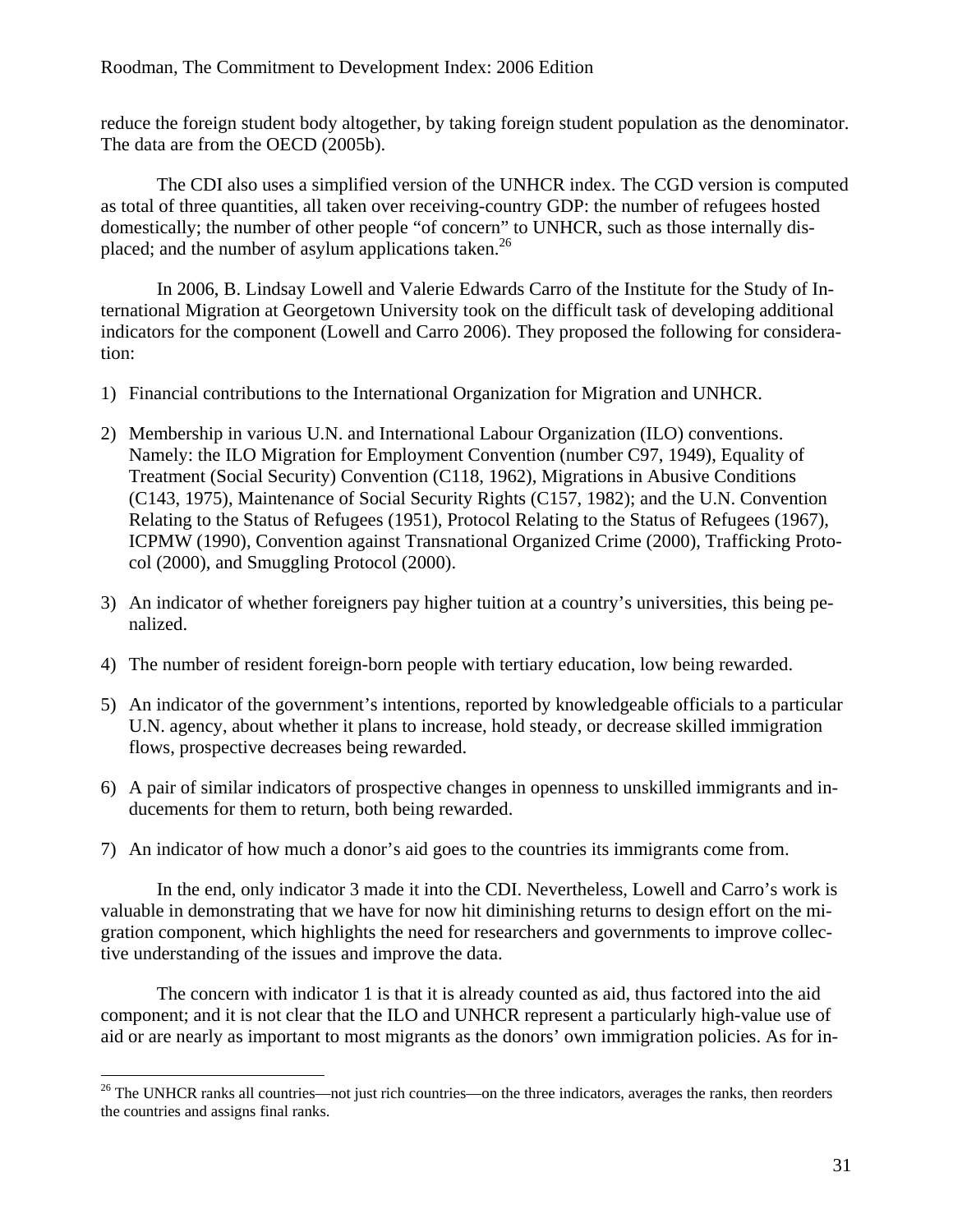#### Roodman, The Commitment to Development Index: 2006 Edition

dicator 2, Lowell and Carro doubted the practical importance of these treaties and gave them little weight. Indicator 4 penalizes brain drain but the CDI historically has not done so. Forthcoming work by CGD fellow Michael Clemens is likely to strongly question the seeming worst-case example of brain drain, the departure of health professionals from Africa. As suggested above, emigration appears to be a minor factor in the lack of access among poor Africans to good health care. Indicators 5 and 6 are based on *predictions* of future policy *changes* rather than *evidence* of past policy *states* and therefore are not consistent with the CDI construct. Finally, indicator 7 overlaps with the CDI aid component. In addition, it is premised on the debatable argument that countries where people are hostile to the influx of migrants ought to be proactive about improving conditions back home for would-be migrants, so they feel less compelled to leave. But to avoid complicated normative debates—do Guatemalan villagers deserve aid more than those in Benin because it is relatively practical for them to come to the United States?—the CDI strives for utilitarianism, simply asking where aid will do the most good. Thus the pertinent question is whether there is an *interaction* that makes aid more valuable in countries that are major sources of a donor's immigrants. There appears to be no evidence of this.

Indicator 3, however, offers a nice complement to Grieco and Hamilton's statistic on foreign-born students since it is a more direct measure of policy. The OECD (2005b) reports on whether foreign students in general, or, for some European countries, non-European students, pay higher or the same tuition as nationals at public universities—or get in free, along with nationals. The three possibilities are translated into a 3-point scale.

Accepting the considered judgment of Grieco and Hamilton (2004), openness to foreign students, now comprising two indicators, gets 15% weight; and the modified UNHCR index gets 20%. The 15% for foreign students is now split between the outcome indicator, the share of foreign students who are from developing countries, and the policy indicator, on tuition levels. The remaining weight goes to the indicators of migration flows. Before combining the various measures, each is rescaled so that the back-calculated scores for 2003, the CDI's first year, average 5.0. Table 11 shows the calculations. Austria and Switzerland emerge on top. The major reason appears to be their acceptance of immigrants form the nearby the former Yugoslavia, which many people fled in the 1990s.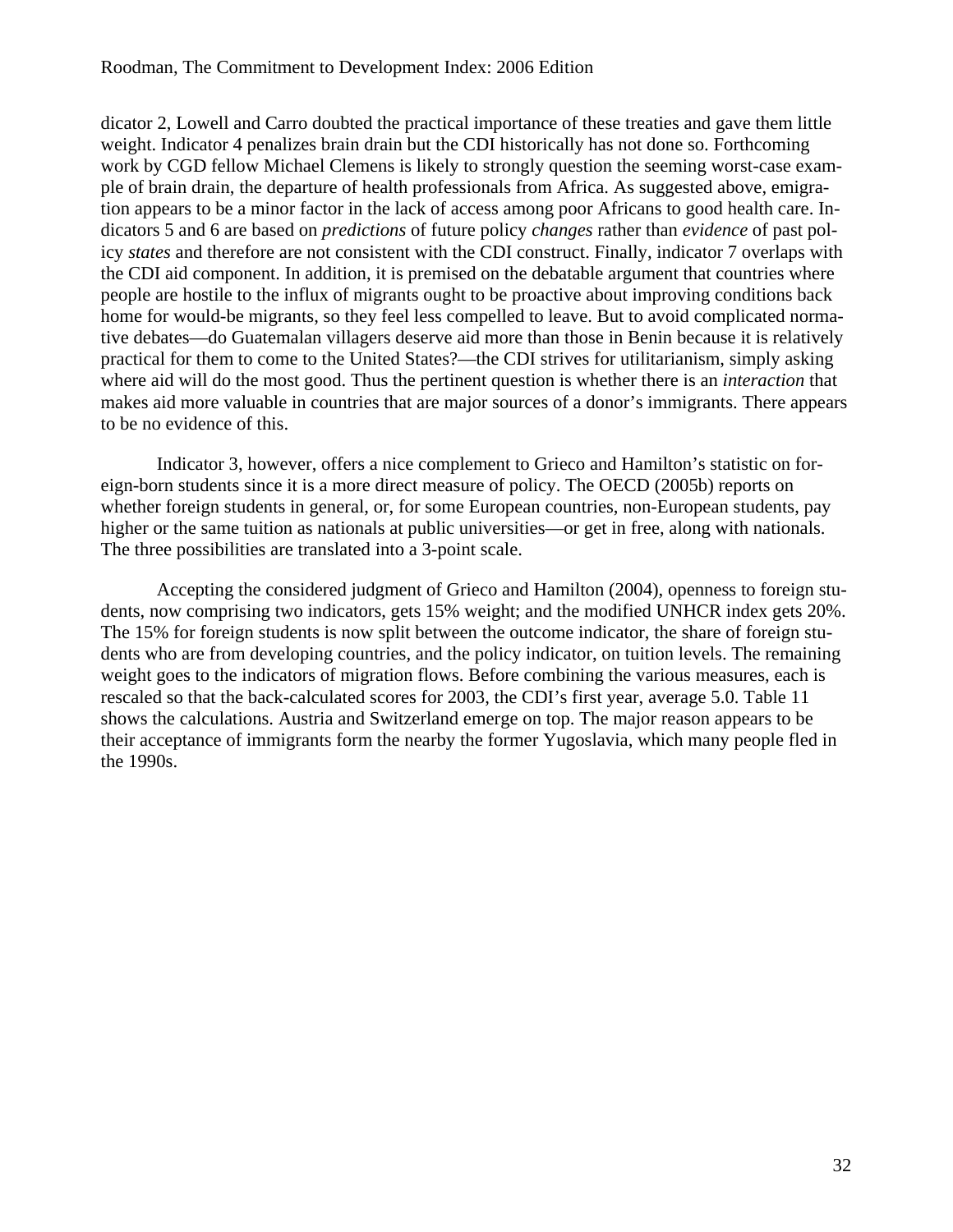|                       | Non-DAC immi-   |       | Net stock change,                 |               |                           |              |                         |             | Refugee popula-       |       |                |
|-----------------------|-----------------|-------|-----------------------------------|---------------|---------------------------|--------------|-------------------------|-------------|-----------------------|-------|----------------|
|                       | grant gross in- |       | unskilled non-                    |               |                           |              |                         |             | $tion1 + asylum$      |       |                |
|                       |                 |       | flow, most recent DAC immigrants, |               | Non-DAC                   |              |                         | Tuition for | applications,         |       |                |
|                       | available year  |       | 1990-2000                         |               | students                  |              |                         | foreigners  | 2004                  |       |                |
|                       |                 |       |                                   |               | % of                      |              |                         |             |                       |       |                |
|                       |                 | Stan- |                                   | Stan-         | foreign                   | Stan-        |                         | Stan-       | Per bil-              | Stan- |                |
|                       | % of            | dard- | % of                              | dard-         | stu-                      | dard-        |                         | dard-       | lion \$<br><b>PPP</b> | dard- |                |
|                       | popula-<br>tion | ized  | popula-<br>tion                   | ized          | dents,<br>$\sqrt{2003^2}$ | ized         |                         | ized        | <b>GDP</b>            | ized  | <b>Overall</b> |
| Australia             | 0.41            | score | 2.9                               | score<br>11.6 | 83                        | score<br>6.7 | Points score            | 2.8         | 118.2                 | score |                |
|                       |                 | 3.9   |                                   |               |                           |              | 1                       |             |                       | 2.5   | 6.4            |
| Austria               | 1.05            | 10.2  | 4.1                               | 16.1          | 52                        | 4.2          | 1                       | 2.8         | 311.0                 | 6.7   | 10.5           |
| Belgium               | 0.34            | 3.3   | 0.2                               | 0.8           | 49                        | 3.9          | 1                       | 2.8         | 176.9                 | 3.8   | 2.6            |
| Canada                | 0.66            | 6.3   | 0.9                               | 3.6           | 63                        | 5.1          | 1                       | 2.8         | 193.9                 | 4.2   | 4.7            |
| Denmark               | 0.29            | 2.8   | 1.0                               | 4.1           | 73                        | 5.9          | 3                       | 8.5         | 402.2                 | 8.6   | 5.0            |
| Finland               | 0.18            | 1.7   | 0.6                               | 2.3           | 72                        | 5.8          | 3                       | 8.5         | 95.0                  | 2.0   | 2.7            |
| France                | 0.22            | 2.1   | 0.3                               | 1.1           | 82                        | 6.6          | $\overline{c}$          | 5.7         | 146.6                 | 3.1   | 2.6            |
| Germany               | 0.64            | 6.2   | 1.0                               | 4.1           | 76                        | 6.1          | 3                       | 8.5         | 433.7                 | 9.3   | 6.2            |
| Greece                | 0.08            | 0.8   | 0.1                               | 0.2           | 99                        | 7.9          | $\overline{c}$          | 5.7         | 72.3                  | 1.6   | 1.7            |
| Ireland               | 0.89            | 8.6   | 0.6                               | 2.4           | 37                        | 3.0          | 1                       | 2.8         | 142.8                 | 3.1   | 4.6            |
| Italy                 | 0.50            | 4.9   | 0.6                               | 2.4           | 65                        | 5.2          | $\overline{\mathbf{c}}$ | 5.7         | 14.9                  | 0.3   | 3.2            |
| Japan                 | 0.25            | 2.4   | $-0.1$                            | $-0.3$        | 96                        | 7.7          | $\overline{2}$          | 5.7         | 0.8                   | 0.0   | 1.7            |
| Netherlands           | 0.31            | 3.0   | 1.5                               | 5.8           | 48                        | 3.8          | 1                       | 2.8         | 325.1                 | 7.0   | 4.8            |
| New Zealand           | 0.72            | 7.0   | 2.7                               | 10.7          | 88                        | 7.1          | 1                       | 2.8         | 69.6                  | 1.5   | 6.9            |
| Norway                | 0.40            | 3.9   | 0.9                               | 3.7           | 51                        | 4.1          | 3                       | 8.5         | 297.3                 | 6.4   | 4.6            |
| Portugal              | 0.12            | 1.2   | 0.1                               | 0.3           | 79                        | 6.3          | $\overline{c}$          | 5.7         | 2.4                   | 0.1   | 1.4            |
| Spain                 | 0.90            | 8.7   | 1.3                               | 5.0           | 47                        | 3.8          | $\overline{c}$          | 5.7         | 10.3                  | 0.2   | 5.2            |
| Sweden                | 0.38            | 3.7   | 0.8                               | 3.0           | 36                        | 2.9          | 3                       | 8.5         | 456.3                 | 9.8   | 4.8            |
| Switzerland           | 0.45            | 4.4   | 4.7                               | 18.5          | 37                        | 2.9          | 1                       | 2.8         | 372.9                 | 8.0   | 9.5            |
| <b>United Kingdom</b> | 0.22            | 2.1   | 0.4                               | 1.7           | 53                        | 4.3          | 1                       | 2.8         | 198.9                 | 4.3   | 2.6            |
| <b>United States</b>  | 0.30            | 2.9   | 2.0                               | 8.0           | 79                        | 6.3          | 1                       | 2.8         | 62.5                  | 1.3   | 4.6            |
| Average $3$           | 0.52            |       | 1.27                              |               | 62                        |              | 1.8                     |             | 233.0                 |       |                |
| Weight                |                 | 32.5% |                                   | 32.5%         |                           | 7.5%         |                         | 7.5%        |                       | 20%   |                |

**Table 11. Summary of migration component** 

 $1$ <sup>n</sup> People of concern" to the U.N. High Commissioner for Refugees. <sup>2</sup> Canada data for 2000. <sup>3</sup> Average is based on the scores from the current methodology back-calculated to the 2003 CDI edition, i.e., based on data that would have been current in 2003.

### *Environment*

The environmental realm offers a wealth of potential indicators, but ones that are expressed in various units. Considerations run from treaty ratifications to dollar amounts of subsidies to rates of pollution. The approach taken in the component, as with migration, is to choose a set of indicators, translate each onto a standard scale, then combine them in a weighted average. Roodman (2003) set forth the original design. In 2005, Amy Cassara and Daniel Prager (2005) of the World Resources Institute proposed a revamping, dropping a few old indicators and adding a collection of new ones that deepened the component. The CDI version differs from their initial proposal in number of ways. Some of the changes the authors suggested in response to reviewers' comments; others CGD made.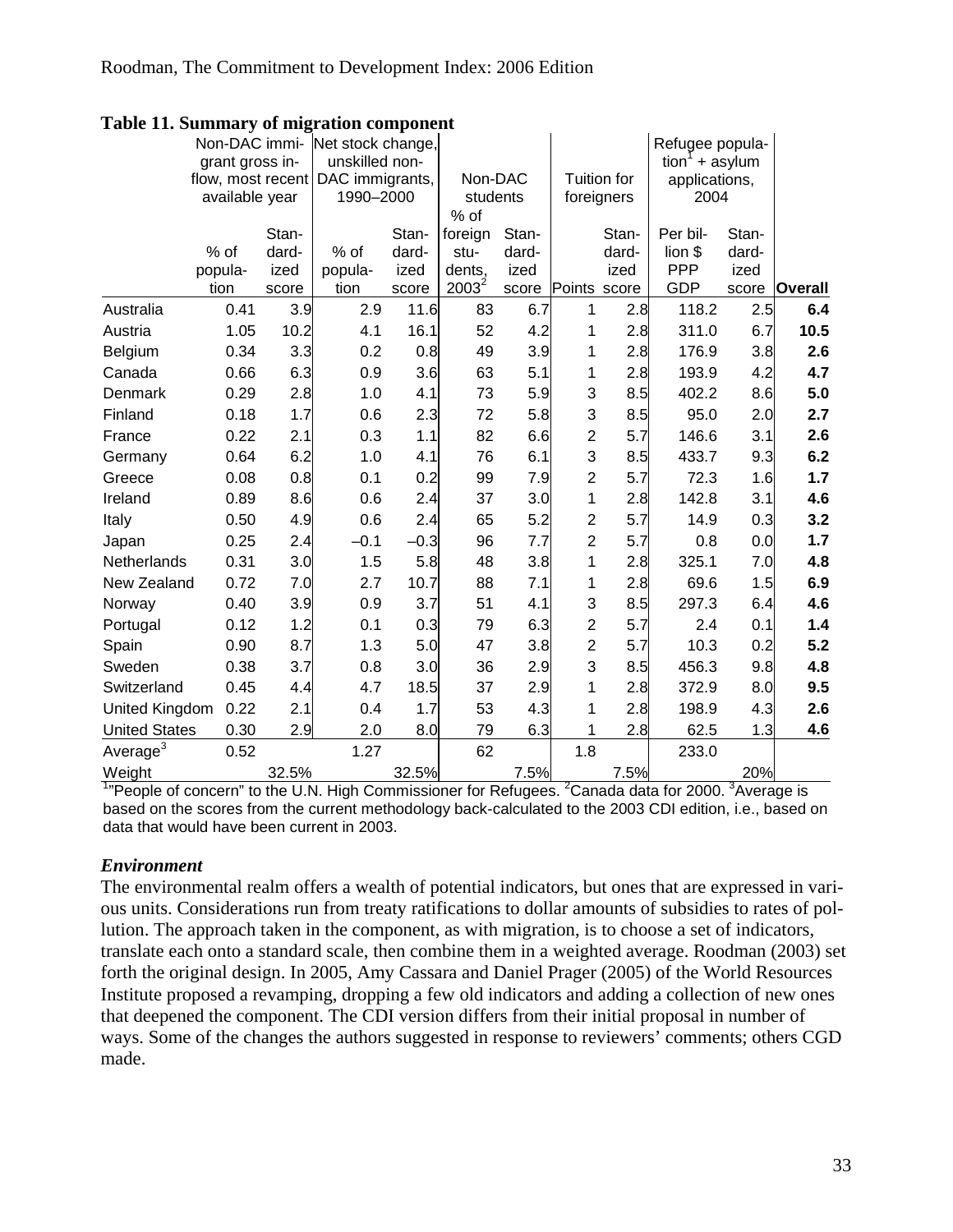#### Roodman, The Commitment to Development Index: 2006 Edition

In particular, the indicator on net coffee imports per capita, which was included last year at the recommendation of Cassara and Prager, was dropped this year. The rationale was that modern coffee is industrialized, typical occurring in ways that contribute deforestation and soil erosion. High coffee imports in rich countries were thus taken as a sign of their governments' failure to act responsibly. But coffee cultivation does good too. Around 100 million people depend on coffee for their livelihoods, which is why the trade component rewards coffee imports. Because of this ambiguity, it seemed best to drop the indicator. This necessitated adjusting weights on some indicators to keep the sum at 100%.

The CDI version contains indicators in three major areas: global climate, fisheries, and biodiversity and global ecosystems. Each indicator is assigned either 5%, 10%, or 15% weight in the whole. Most of the indicators are translated into standardized scores in the usual CDI way, such that 5 is average in the reference year of 2003 (meaning in the back-calculated 2003 edition of the current methodology, for which pre-2003 data would be used) while 0 indicates the complete absence of a good (such as gasoline taxes) or 10 indicates complete absence of a bad (such as greenhouse gas emissions). Exceptions are noted below. Table 12 shows results on all the indicators and Table 13 shows the standardized scores. The indicators are:

#### 1) Global climate (50% of total)

- a) Greenhouse gas emissions per capita (10%). The risks of climate change bear particularly on developing countries in part because they have less capacity to adapt. Climate change could affect agriculture and aid in the spread of diseases such as malaria and cholera (Gross 2002). The numerator includes many different gases converted to carbon dioxide–equivalent amounts. Population rather than GDP is the denominator in order to avoid sending the odd message that the richer a country is, the more acceptable it is for it to harm shared resources. Emissions, of course, are not a policy but an outcome. But policies ranging from land use planning to utility regulation do affect emissions, and are themselves hard to quantify.
- b) Average annual change in greenhouse gas emissions per unit GDP, last 10 years (10%). Most rich countries' economies are growing faster than their emissions, so that their greenhouse gas intensity (emissions/GDP) is falling. Their economic growth tends to take place in low-polluting industries such as information technology. But *differences* in the rate of decline may be a relatively good proxy for policy. Two countries where the decline has been fastest—indeed, where emissions have declined in absolute terms—are Denmark and the United Kingdom. The Danish government recently achieved a goal it set in the early 1990s to generate one-tenth of the country's electricity from wind. The United Kingdom's drop is thanks in no small part to rising gas taxes and subsidies for renewable energy sources. The rates in the CDI are "least squares" decline rates for the last 10 years of available data— 1994–2004 for the 2006 CDI. If decline rates were constant in percentage terms over time, then graphs of the log of emissions/GDP over time would be perfectly linear. In reality, the graphs are not perfectly linear, so log emissions/GDP is regressed on time to find the best fit, and the corresponding average decline rate. This least squares approach, in contrast to the more obvious approach of looking at the difference between 1994 and 2004 levels, reduces sensitivity to aberrations, such as a cold winter, in the end-point years. The GDP figures are converted to dollars on a purchasing power parity (PPP) basis.
- c) Gasoline taxes in PPP dollars per liter (10%). Gasoline taxes are indicative of motor fuel taxes in general (the other major fuel being diesel), which are collectively the major form of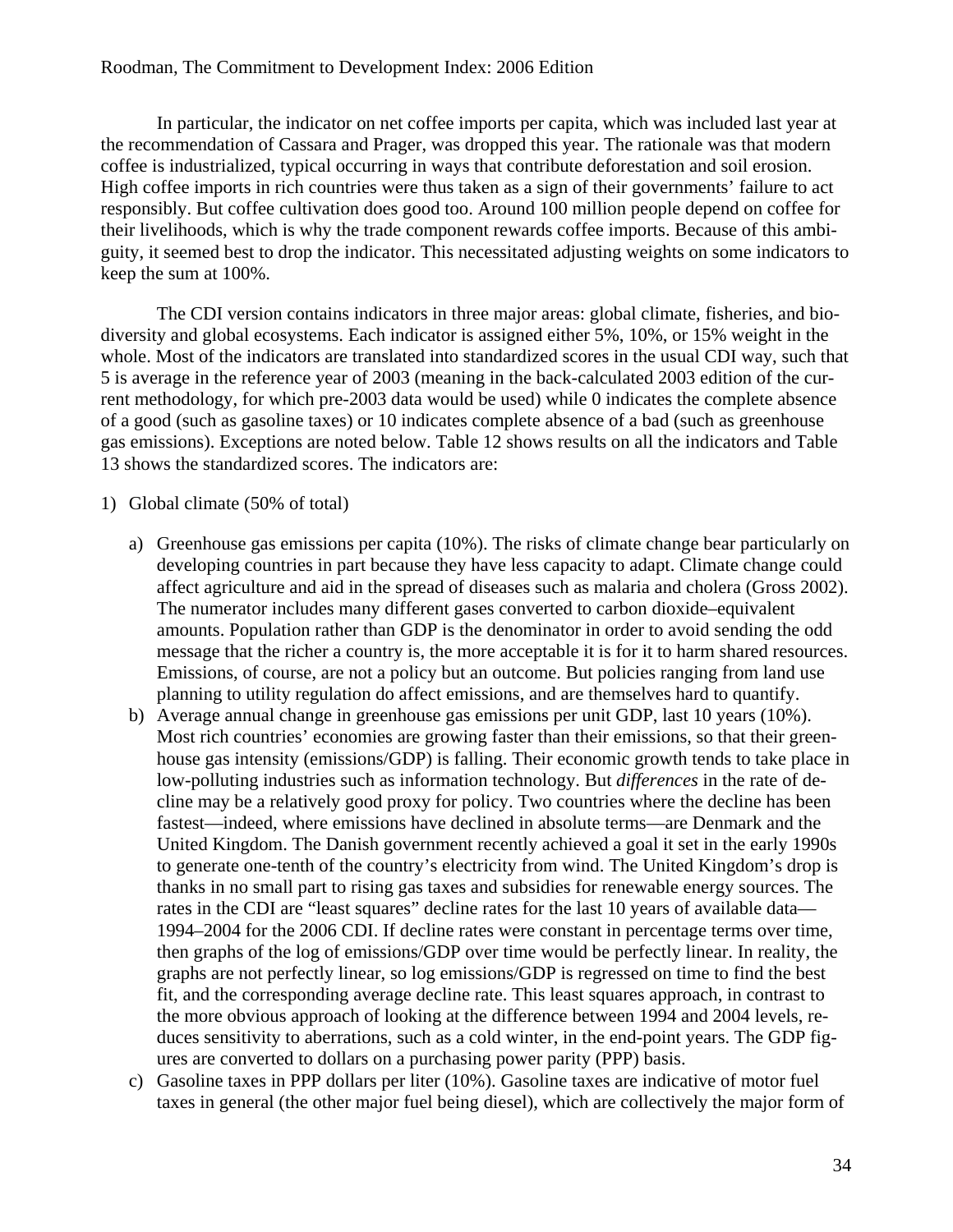energy taxation in most rich countries. And there is a clear negative correlation across CDI countries between motor fuel taxes and motor fuel use (Roodman 1998).

- d) Consumption of ozone-depleting substances per capita (10%). Pursuant to the Montreal Protocol on Substances that Deplete the Ozone Layer, rich countries have radically reduced their consumption and production of ozone-depleting substances since a hole was discovered in the ozone layer over the Arctic in the 1980s. And more reductions can be expected as countries comply with increasingly tight limits on the chemicals. The indicator used here is consumption of ozone-depleting substances on an ozone-depleting-potential (ODP) basis, for 2003, the latest year with complete data. ODP-tons are a unit analogous to  $CO<sub>2</sub>$ equivalent tons of greenhouse gas emissions, allowing comparison of several different chemicals. The total includes chlorfluorocarbons (CFCs), hydrochlorfluorocarbons (HCFCs), halons, other fully halogenated CFCs, methyl chloroform, and methyl bromide. As with greenhouse gases, consumption of ozone-depleting substances is divided by population. Since the European Union reports as a single country under the Montreal Protocol, all 14 EU members scored for this index receive the same mark on this indicator.
- e) Ratification of the Kyoto Protocol (10%). Finalized in 1997, this is the most important international effort to date to prevent climate change. It set important precedents by establishing emissions targets for industrial countries, and opening the way for international trading in emissions rights. Russia ratified the treaty in November 2004; as a result, it went into effect 90 days later, with Australia and the United States remaining outside the treaty. This is a rare indicator with both a clear minimum (no ratification) and clear maximum (ratification). So in a departure from the usual scaling rules, a country gets a simple 10 points for ratification, so that the averages score is 9 rather than 5.

# 2) Fisheries (10% of total)

- a) Fishing subsidies per capita (5%). Marine fisheries are most heavily exploited by rich countries, sometimes at the immediate expense of fishers from poorer countries. Half of all major marine fisheries are now fully exploited, and another quarter are overexploited, or have experienced a crash (FAO 2000). Most rich countries subsidize their fishing fleets. Landlocked Austria and Switzerland naturally do not. Dollar values for the subsidies are from OECD (2005). In a change from last year, they only include direct payments and cost-reducing transfers but exclude general services, such as funding for the coast guard, fisheries management, membership in international organizations, and infrastructure construction, since the latter do not obviously increase fishing effort in waters near developing countries.<sup>27</sup>
- b) Ratification of the United Nations Agreement for the Implementation of the Provisions of the United Nations Convention on the Law of the Sea relating to the Conservation and Management of Straddling Fish Stocks and Highly Migratory Fish Stocks (5%). The U.N. fisheries agreement is a treaty that helps nations coordinate management of fish stocks that migrate or are in international waters, including whales. It went into effect in 2001 and most rich countries have signed on to it—and most therefore get 10 points on this indicator.
- 3) Biodiversity and global ecosystems (40% of total)

 $\overline{a}$  $^{27}$  I thank Otto Gregussen for pointing us to this improvement.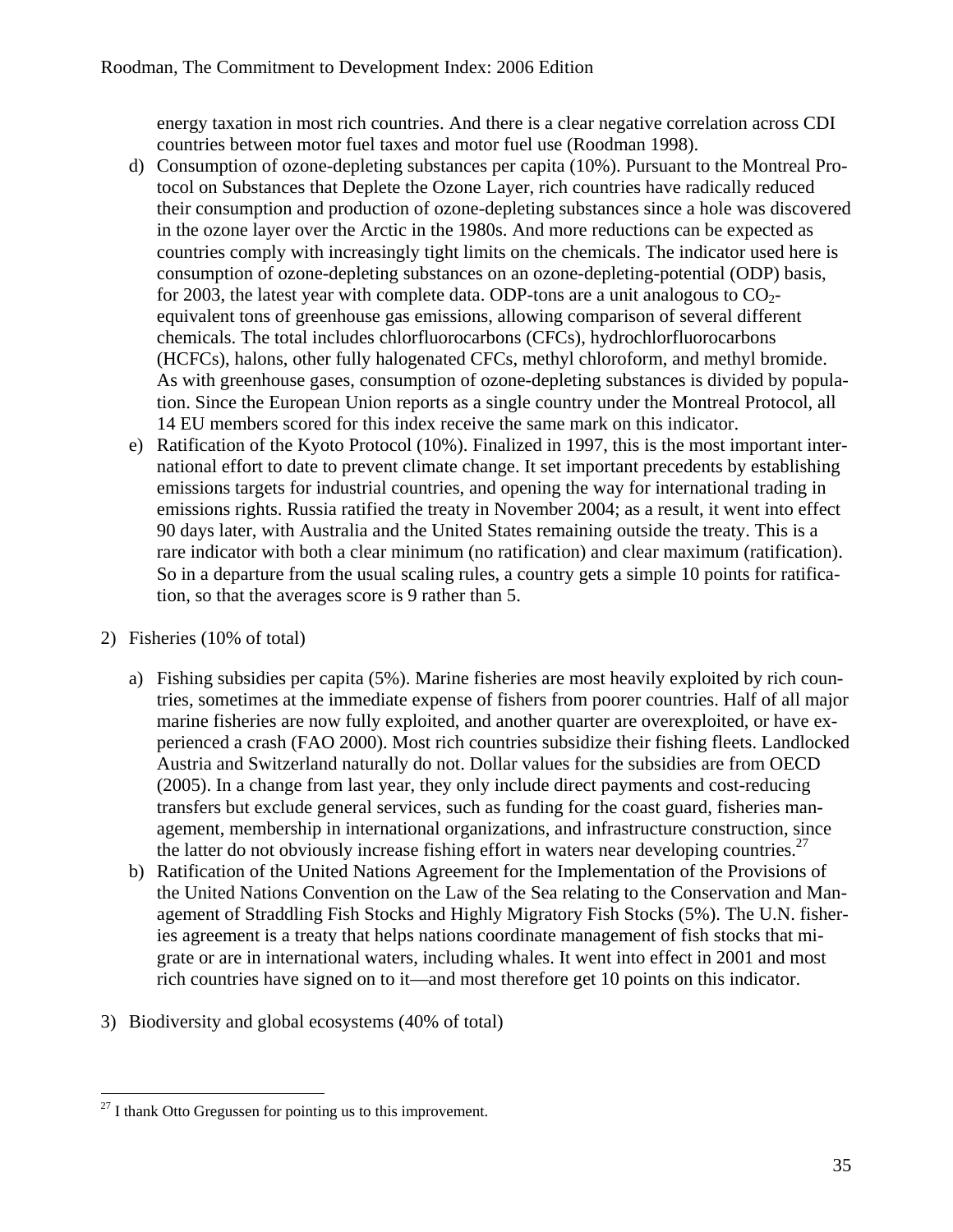- a) Imports per capita of selected threatened species under the Convention on International Trade in Endangered Species of Wild Flora and Fauna (10%). Counted are imports of seven indicator species: live parrots, live coral, live lizards, crocodile skins, cat skins, lizard skins, and snake skins. Importing endangered or controlled species heightens their risk of extinction and, due to unregulated harvesting, can further damage the ecosystems from which they are collected (Cassara and Prager 2005).
- b) Ratification of the Convention on Biodiversity (5%). The Convention on Biological Diversity was one contribution to international law from the 1992 "Earth Summit" in Rio de Janeiro. The convention takes a first step toward international cooperation to protect the diversity of life. "The CBD establishes three main goals: the conservation of biodiversity, sustainable use of the components of biodiversity, and sharing the benefits arising from the commercial and other utilization of genetic resources in a fair and equitable way. Nations that ratify the treaty agree to create national action plans that incorporate the preservation of biodiversity into numerous sectors such as forestry, agriculture, fisheries, and energy." (Cassara and Prager 2005) Like the other treaty indicators, this one gives a simple 10 points for ratification.
- c) Value of tropical timber imports per capita (15%). Perhaps no other commodity import from developing countries is associated with as much environmental destruction as tropical wood. Some 70,000–170,000 square kilometers of tropical forests disappear annually in Latin America, Africa, and Asia. Although there are short-term economic benefits for some in the exporting countries, the lion's share of the income goes to a small group of timber company owners and the government rent-seekers that control timber licenses, while harming those who harvest wood more sustainably or harvest non-timber forest products such as wicker. Timber imports are not obviously a proxy for policy, but Cassara and Prager argue that richcountry governments have a responsibility to the global environmental impact of their societies, so that high imports indicate a failure to act. Because tropical timber ships in many forms—various species, plywood, pulp—it is difficult to measure total imports in physical units. So the dollar value of imports is used.<sup>28</sup> Some small European countries have extremely high tropical timber imports per capita, probably because they are ports of entry for the entire continent. So all 16 scored European nations are assigned the same, averaged score. Imports data are from the United Nations Commodity Trade Statistics Database.
- d) Presence of explicit policy to regulate imports of illegally cut timber (5%). This is a more direct and qualitative policy indicator relating to tropical timber. More that half the timber felled in Southeast Asia and South America is harvested in ways that violate the countries' own laws. Some rich countries have adopted policies to limit imports of such wood; they get a full 10 points on the indicator. Countries get a 5 if such a policy is being developed. If it is not in process, they still get 2.5 points if they have signed agreements with some timber exporting nations to limit such exports.

The United Kingdom tops the environment standings with rapidly declining greenhouse gas emissions intensity, high gasoline taxes, active participation in global environmental governance, and a policy to regulate illegal timber imports. The United States is last because of high greenhouse gas emissions, low gas taxes, and refusal to sign environmental treaties.

 $2<sup>28</sup>$  Tropical timber is defined as all goods in Harmonized System 2-digit codes 44 and 45 coming from non-CDI countries.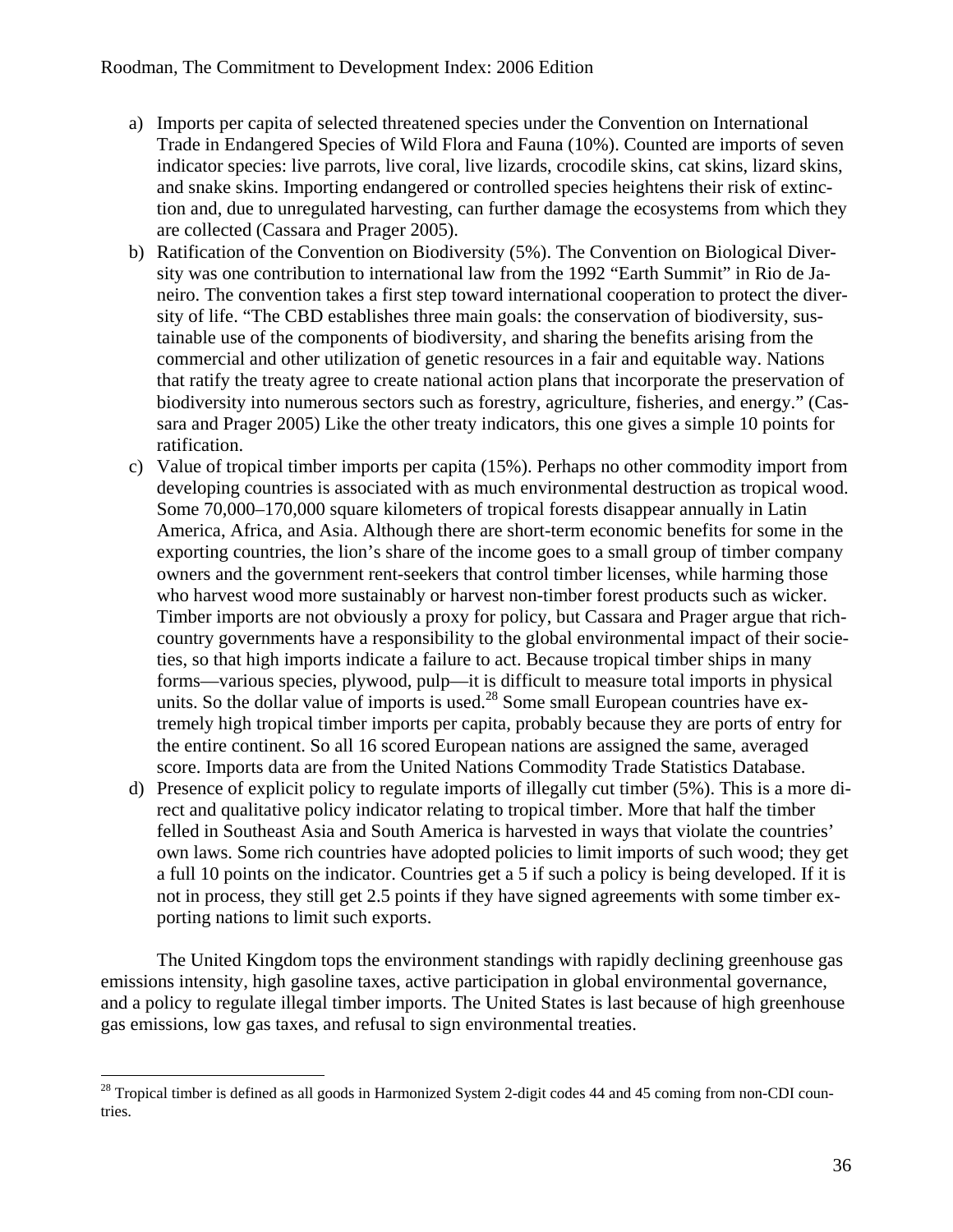|             |                                                            |                                   | Global climate     |                                       |                       |                       | Fisheries            |                   |                             | Biodiversity and global ecosystems |                                    |
|-------------|------------------------------------------------------------|-----------------------------------|--------------------|---------------------------------------|-----------------------|-----------------------|----------------------|-------------------|-----------------------------|------------------------------------|------------------------------------|
|             |                                                            |                                   |                    |                                       |                       |                       |                      |                   | Conven-                     |                                    |                                    |
|             | Greenhouse<br>gas emis-                                    | greenhouse<br>change in<br>Annual |                    | Consumption<br>ot ozone-<br>depleting | <b>Kyoto</b>          |                       | UN Fish-<br>eries    | Imports<br>of se- | diversity<br>uo uo:<br>Bio- | Fropica                            |                                    |
|             | sions/capita<br>2004 (tons                                 | sions/PPP<br>gas emis-            | Gasoline<br>taxes, | capita, 2003<br>substances/           | Protocol<br>ratifica- | subsidies/<br>Fishing | ment rati-<br>Agree- | species<br>lected | tion,<br>atifica-           | mports/<br>timber                  | regulate ille-<br>Policy to        |
|             | CO <sub>2</sub> equiva-                                    | GDP, 1994-                        | 2004 (PPP          | ODP metric                            | tion, end-            | capita,               | fication,            | capita,           | end-                        | capita,                            | gal timber,                        |
|             | lent)                                                      | 2004 (%)                          | / liter)           | tons)                                 | <b>2005</b>           | 2003 (\$)             | end-2005             | 2002              | 2004                        | 2003 (\$)                          | end-2005                           |
| Australia   | 28.5                                                       | ا<br>ما                           | 0.34               | 12.9                                  |                       | ε<br>Σ                |                      | 0.0               |                             | 13.4                               | ξ                                  |
| Austria     | 11.3                                                       | $\frac{1}{2}$                     | 0.64               | 39.6                                  |                       | $\overline{0}$        |                      |                   |                             | l3.2                               | In Process                         |
| Belgium     | 15.7                                                       | نہ<br>ن                           | <b>0.85</b>        | 39.6                                  |                       | o.1                   |                      |                   |                             | $\frac{3.2}{2}$                    | In Process                         |
| Canada      | 23.4                                                       | $\frac{1}{6}$                     | 0.24               | 25.9                                  |                       | $\frac{8}{1}$         |                      |                   |                             | 5.9                                | $\frac{2}{\sigma}$                 |
| Denmark     | 12.8                                                       | 4.0                               | 89.0               | 39.6                                  |                       | 8.5                   |                      | .<br>∞            |                             | <u>្លេ</u>                         | Yes                                |
| Finland     | 6.5                                                        | $-2.3$                            | <b>0.85</b>        | 39.6                                  |                       | 0.6                   |                      |                   |                             | $\overline{3.2}$                   | $\overline{5}$<br>Process          |
| France      | 9.5                                                        | $-2.4$                            | <b>0.85</b>        | 39.6                                  |                       | 90                    |                      |                   |                             | 13.2                               | Ξ<br>Process                       |
| Germany     | 12.4                                                       | $-2.4$                            | <b>78.0</b>        | 39.6                                  |                       | o.1                   |                      |                   |                             | 13.2                               | Yes                                |
| Greece      | 12.8                                                       | $-2.0$                            | 0.60               | 39.6                                  |                       | $\frac{6}{8}$         |                      | .<br>∞            |                             | 13.2                               | In Process                         |
| Ireland     | 17.4                                                       | $-7.0$                            | 0.60               | 39.6                                  |                       | $\vec{5}$             |                      | o.o               |                             | 13.2                               | Ξ<br>Process                       |
| Italy       | 66                                                         | $\frac{1}{5}$                     | 0.89               | 39.6                                  |                       | $\overline{L}$        |                      | $\vec{c}$         |                             | 13.2                               | Ξ<br>Process                       |
| Japan       | 6.9                                                        | $-5.7$                            | 0.45               | 28.5                                  |                       | ο.<br>ვ               |                      | 3<br>Σ            |                             | 26.7                               | ⋾<br>Process                       |
| Netherlands | 13.8                                                       | ၂၂<br>၁၁                          | 0.94               | 39.6                                  |                       | °0                    |                      |                   |                             | <u>្លេ</u>                         | Yes                                |
| N. Zealand  | 0.91                                                       | $-9.9$                            | 0.37               | 11.0                                  |                       | 0.0                   |                      | $\overline{c}$    |                             | 73                                 | ξ                                  |
| Norway      | 12.7                                                       | $-1.4$                            | 0.70               | 22.2                                  |                       | ب<br>د                |                      | 0.4               |                             | $\frac{13}{2}$                     | $\overline{\mathbf{z}}$<br>Process |
| Portugal    | 7.8                                                        | $-0.4$                            | 1.04               | 39.6                                  |                       | o.1                   |                      |                   |                             | 3.2                                | ⋾<br>Process                       |
| Spain       | $\frac{10}{6}$                                             | $-9.4$                            | <b>2.67</b>        | 39.6                                  |                       | $\tilde{c}$           |                      | 0.6               |                             | انع<br>2-2                         | ⋾<br>Process                       |
| Sweden      | $\frac{8}{0}$                                              | ပ်<br>တ                           | 0.73               | 39.6                                  |                       | o.6                   |                      | ب<br>ت            |                             | <u>្លេ</u>                         | ⋾<br>Process                       |
| Switzerland | $\sim$                                                     | $\frac{1}{5}$                     | 0.47               | 4.5                                   |                       | °0                    |                      | $\frac{8}{1}$     |                             | انع<br>2                           | $\overline{z}$<br>Process          |
| υ.κ         | 6.9                                                        | ပ္ပံ့                             | 96.0               | 39.6                                  |                       | $\overline{O}$        |                      |                   |                             | 13.2                               | Yes                                |
| ان<br>⊙     | 24.5                                                       | $-2.2$                            | 0.10               | 36.8                                  |                       | o.o                   | ↖                    | ς<br>Σ            |                             | 5.4                                | $\frac{2}{6}$                      |
|             | Does have agreements with individual developing countries. |                                   |                    |                                       |                       |                       |                      |                   |                             |                                    |                                    |

# **Table 12. Indicators used in environment component**

Roodman, The Commitment to Development Index: 2006 Edition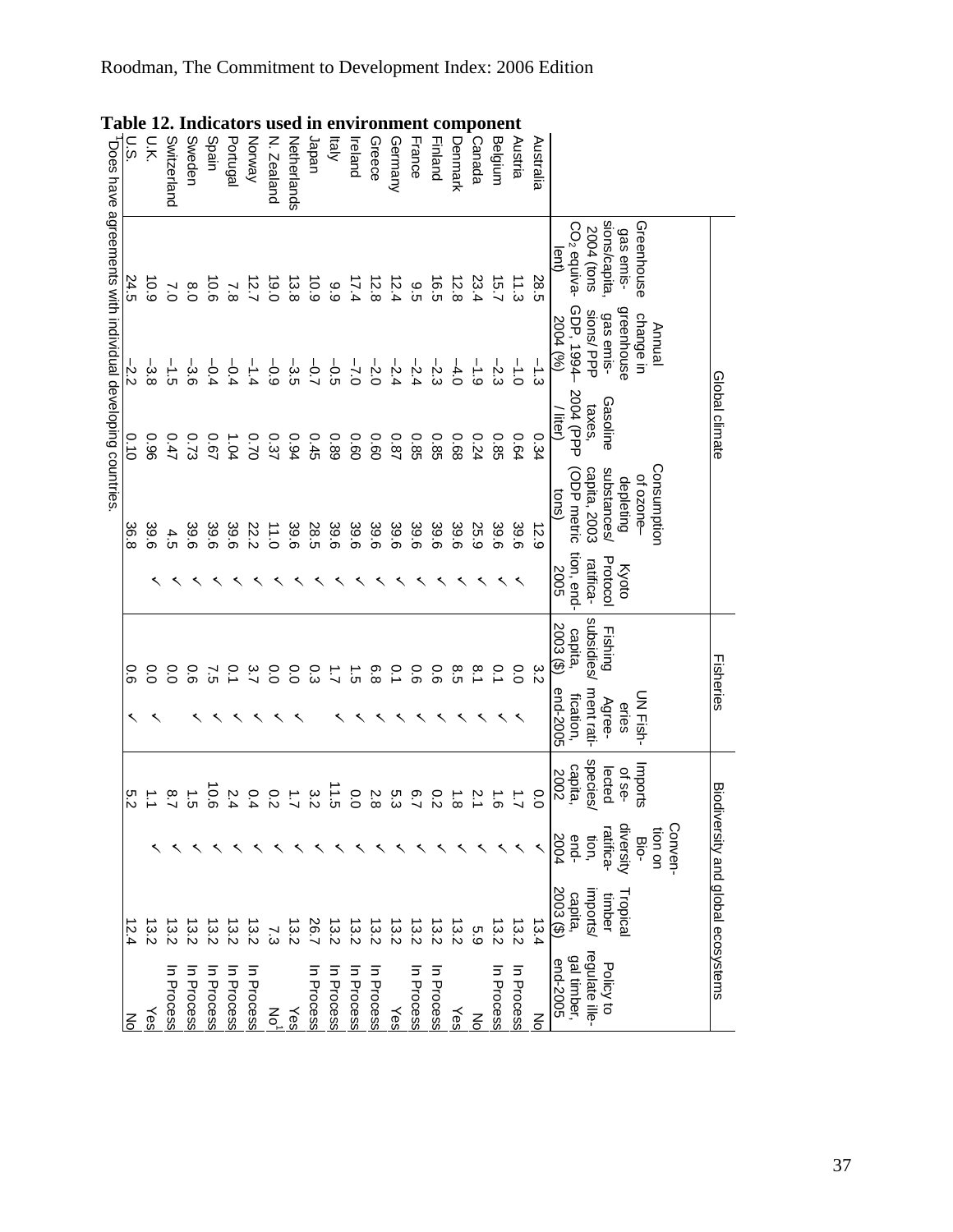| Weight | U.S.           | Ξ                | Switzerland   | Sweden        | Spain              | Portugal            | Vorway                           | V. Zealand       | <b>Netherlands</b> | Japan                | ltaly                                                                             | Ireland       | Greece  | Germany | France         | Finland         | <b>Denmark</b> | shada                | Belgium           | Austria          | Australia      |                        |           |           |          |                       |                                    |
|--------|----------------|------------------|---------------|---------------|--------------------|---------------------|----------------------------------|------------------|--------------------|----------------------|-----------------------------------------------------------------------------------|---------------|---------|---------|----------------|-----------------|----------------|----------------------|-------------------|------------------|----------------|------------------------|-----------|-----------|----------|-----------------------|------------------------------------|
| 10%    | بر<br>2        | <u>ာ</u>         |               | こ             | $\frac{6}{5}$      | $\frac{1}{2}$       |                                  | 3<br>2<br>3<br>4 | 5.1                | io<br>1              | 6.4                                                                               | $\frac{3}{7}$ | 5.4     | ο.<br>Θ | 9.6            | 4.1             | 5.4            | $\overrightarrow{5}$ | 4.4               | с.<br>С          | 5<br>2         | sions/<br>capita       | gas emis- | house     | Green-   |                       |                                    |
| 10%    | 9.9            | 96               |               | $\frac{6}{5}$ | $\vec{c}$          | 0.9                 | 3.4                              | 2.3              | 8.8                | $\overrightarrow{8}$ | $\vec{z}$                                                                         | 17.6          | 0.5     | 5.9     | 0.0            | 5.8             | 10.0           | 4.7                  | 5.8               | 3<br>3<br>5<br>5 |                | sions/<br>င်<br>၁၁     | gas emis- | house     | green-   | change in<br>Annual % |                                    |
| 10%    | 0.9            | $\frac{8}{2}$    |               |               |                    | $\frac{8}{1}$       | ო<br>ა                           |                  | ر<br>ن             | မ္မ<br>အ             | $\tilde{c}$                                                                       | 5.1           | is.1    | 73      | 72             | 7.1             | 5.7            | 2.0                  | $\frac{7}{2}$     | 5.4              | 2.9            | Gasoline<br>taxes      |           |           |          |                       |                                    |
| 10%    | 6.4            | $\overline{0}$   | 96            | 6.1           | $\overline{6}.1$   | $\overline{5}$      | $\sim$                           | 8.9              | $\overline{0}$     | 7ء<br>2              | $\overline{5}$                                                                    | ە<br>د        | ္       | °.      | $\overline{9}$ | °.              | 6.1            | $\tilde{c}$          | $\overline{0}$ .1 | $\overline{5}$   | $\frac{8}{1}$  | stances<br>-qns        | depleting | of ozone- | sumption | Con-                  |                                    |
| $-60%$ | 0.0            | 10.0             | 10.0          | 10.0          | 10.0               | 10.0                | 10.0                             | 10.0             | 10.0               | 10.0                 | 10.0                                                                              | 10.0          | 10.0    | 10.0    | 10.0           | 10.0            | 10.0           | 10.0                 | 10.0              | 0.0              | 0.0            | ratifica-<br>ion       | Protoco   | Kyoto     |          |                       | Global climate                     |
| %9     | 6.0            |                  | 10.0          | 8.2           | $\frac{9.7}{74.1}$ |                     |                                  |                  |                    | 8.9                  | $5.2$<br>4.4                                                                      |               | $-11.8$ | 8.8     | 0.8            | $^{8.2}$        | $-17.4$        | $-16.1$              | 2.7               | 10.0             | $-0.3$         | subsidies<br>Fishing   |           |           |          |                       |                                    |
| $5\%$  | 10.0           | 10.0             |               |               |                    |                     |                                  |                  |                    |                      |                                                                                   |               |         |         |                | $\frac{10}{10}$ |                |                      | 10.0              | 10.0             | 10.0           | ment rati-<br>fication | Agree-    | eries     | UN Fish- |                       | Fisheries                          |
| 10%    | 3.2            | 9.6              | $\frac{1}{2}$ | $\frac{1}{8}$ | $-3.7$             | 6.9                 | 9.4                              | 2.7              | $\overline{8}$     | 63                   | 4.9                                                                               | 0.0           | 6.4     | 3.2     | ب:<br>ت        | 2.7             | $\sim$         | $\frac{7}{2}$        | $\sim 9$          | $\sim$           | 0.0            | selected<br>species    | mports of |           |          |                       |                                    |
| $5\%$  | 0.0            | 10.0             | 10.0          | 10.0          |                    | $\frac{10.0}{10.0}$ | 0.01                             | 10.0             | 10.0               | 10.0                 | 10.0                                                                              | 10.0          | 10.0    | 0.01    |                | 10.0            | 10.0           | 10.0                 | 10.0              | 10.0             | $\frac{10}{2}$ | sity ratif<br>cation   | Biodiver- | tion on   | Conven-  |                       | Biodiversity and global ecosystems |
| 15%    | ပ္ပ<br>၁       |                  |               |               |                    |                     | 6 3 3<br>2 4 4                   |                  | 3.1                | $-4.0$               |                                                                                   | $\omega$      | بہ      | بہ      |                |                 | $\approx$      | 6.9                  | 3.1               | 3.1              | 3.O            | imports/<br>capita     | timber    | Tropical  |          |                       |                                    |
| 9601   | $\overline{0}$ | $\overline{0.0}$ | Ο.            |               |                    |                     | 5 2 3 9 9 9 9 9<br>0 9 9 9 9 9 9 |                  |                    | 0.5                  | 9<br>9<br>9<br>9<br>9<br>9<br>9<br>9<br>9<br>9<br>9<br>9<br>9<br>9<br>9<br>1<br>9 |               |         | 0.0     | 0.5            | 0.5             | 10.0           | 0.0                  | 0.5               | $\overline{0}$   | 0.0            | late illegal<br>timber | to regu-  | of policy | Presence |                       |                                    |
|        |                | $\sim$           |               | ະ             | ္ဗိ                |                     | ق.<br>-                          | e.4              | ς,                 | ‡،                   | $\frac{4}{8}$                                                                     | ີ<br>ຕ        |         |         |                | <u>ვ.</u>       | <u>ှ</u>       | 4.5                  | 9.9               | $\frac{6}{5}$    | း<br>၁         | Overall                |           |           |          |                       |                                    |

#### **Table 13. Summary of environment component**

Roodman, The Commitment to Development Index: 2006 Edition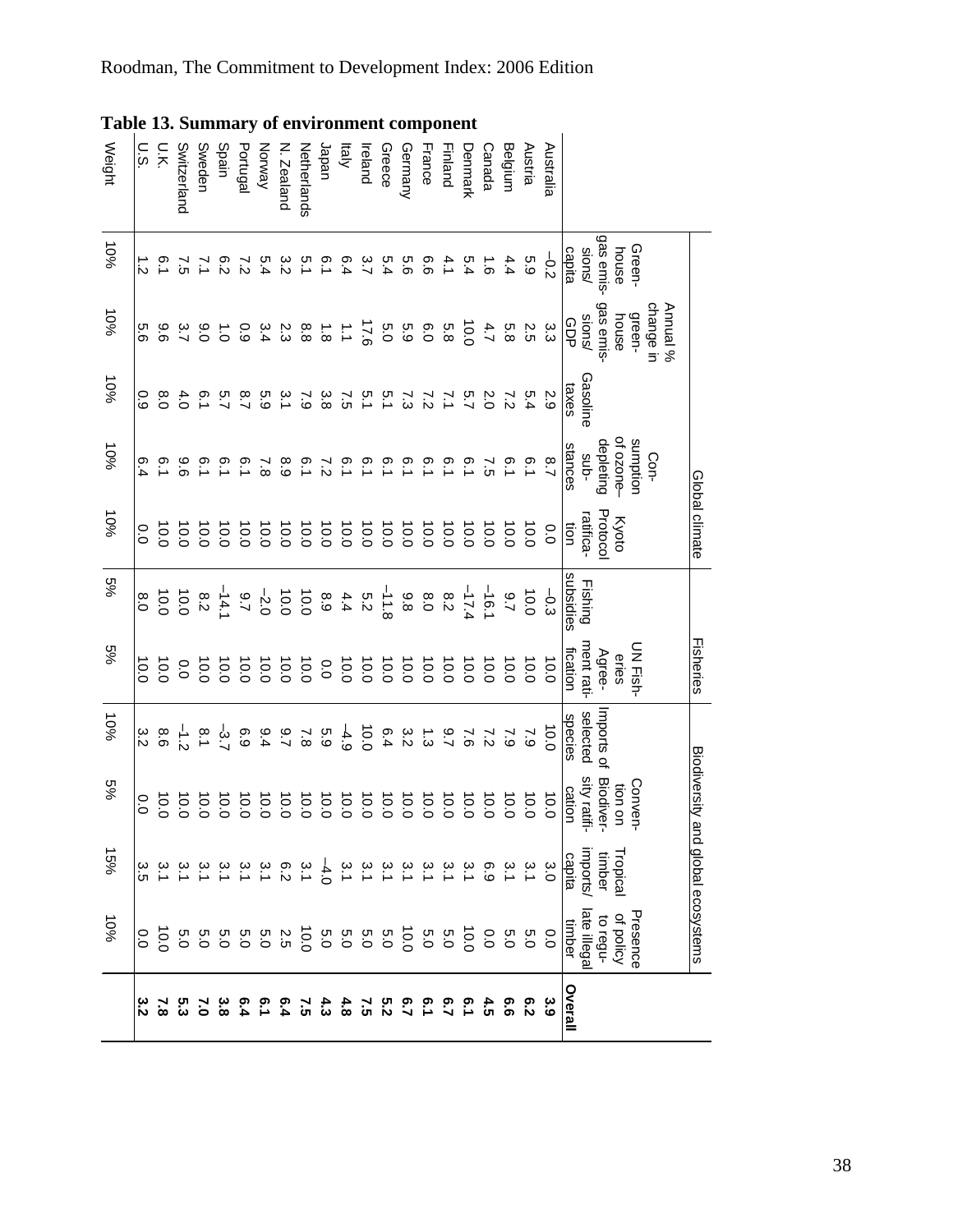# *Security*

 $\overline{a}$ 

Internal stability and freedom from fear of external attack are prerequisites for development. Sometimes a nation's security is enhanced by the actions of other nations. But as recent events have made obvious, one person's liberation is another's destructive intervention, so choosing what to reward or penalize in the CDI is inherently controversial.

The 2004 security component, done under the guidance of Michael O'Hanlon and Adriana Lins de Albuquerque of the Brookings Institution (2004), counted contributions to peacekeeping operations and forcible humanitarian interventions. The 2005 version—carried over unchanged to 2006—added two new sections to the component, on protection of sea lanes for global trade and on arms exports.

Peacekeeping and humanitarian interventions carry 50% weight in the component. Examples of operations counted include the Australian-led intervention in East Timor in 1999 to halt Indonesian repression after the territory had voted for independence, and the NATO-led war against the Serbian army in Kosovo. The component uses data from 1993 to 2004, the latest year with data. The rationale for this long period is that total government contributions to such operations is a particularly volatile variable—Kosovo's and East Timor's do not come along that often. A decade of history gives more insight than two years into a government's *current* capacity and willingness to intervene.

Because of the inherent controversy in choosing which rich-country interventions to reward, it seems essential for validity, in considering the universe of interventions over the last decade or so, to apply either a weighting system in counting interventions—analogous to the aid component's weighting based on recipient poverty and governance—or a filter, which is actually an extreme form of weighting. The CDI follows O'Hanlon and de Albuquerque's advice for a filter: it only counts operations that have been endorsed by an international body such as the U.N. Security Council, NATO, or the African Union. $^{29}$ 

To be precise, five costs of peacekeeping and humanitarian interventions are counted, all taken as a share of rich-country GDP:

- 1) Dollar contributions to the U.N. peacekeeping budget. These are averaged over 1998–2004. Data were not available for 1993–97.
- 2) The cost of *maintaining capacity* for contributing personnel to U.N.-run peacekeeping operations. To estimate this, a country's *peak* personnel contribution to such operations during 1993– 2004 as a share of its standing military forces is computed. This percentage is then applied to its military budget for the year.
- 3) The cost of *deploying* personnel in U.N.-run peacekeeping operations. This is estimated at \$9,000/person/month. (The full cost is estimated at \$10,000, but the U.N. reimburses contributing countries at the rate of about \$1,000/person/month.) This too is averaged over 1993–2004.

 $29$  The component excludes a pair of operations that technically make it through the filter: the U.S. and French peacekeeping interventions in Rwanda immediately after the genocide and revolution in 1994. These interventions were approved by the U.N. Security Council, but the overall behavior of rich countries with respect to Rwanda during the genocide was totally contrary to the spirit of this component.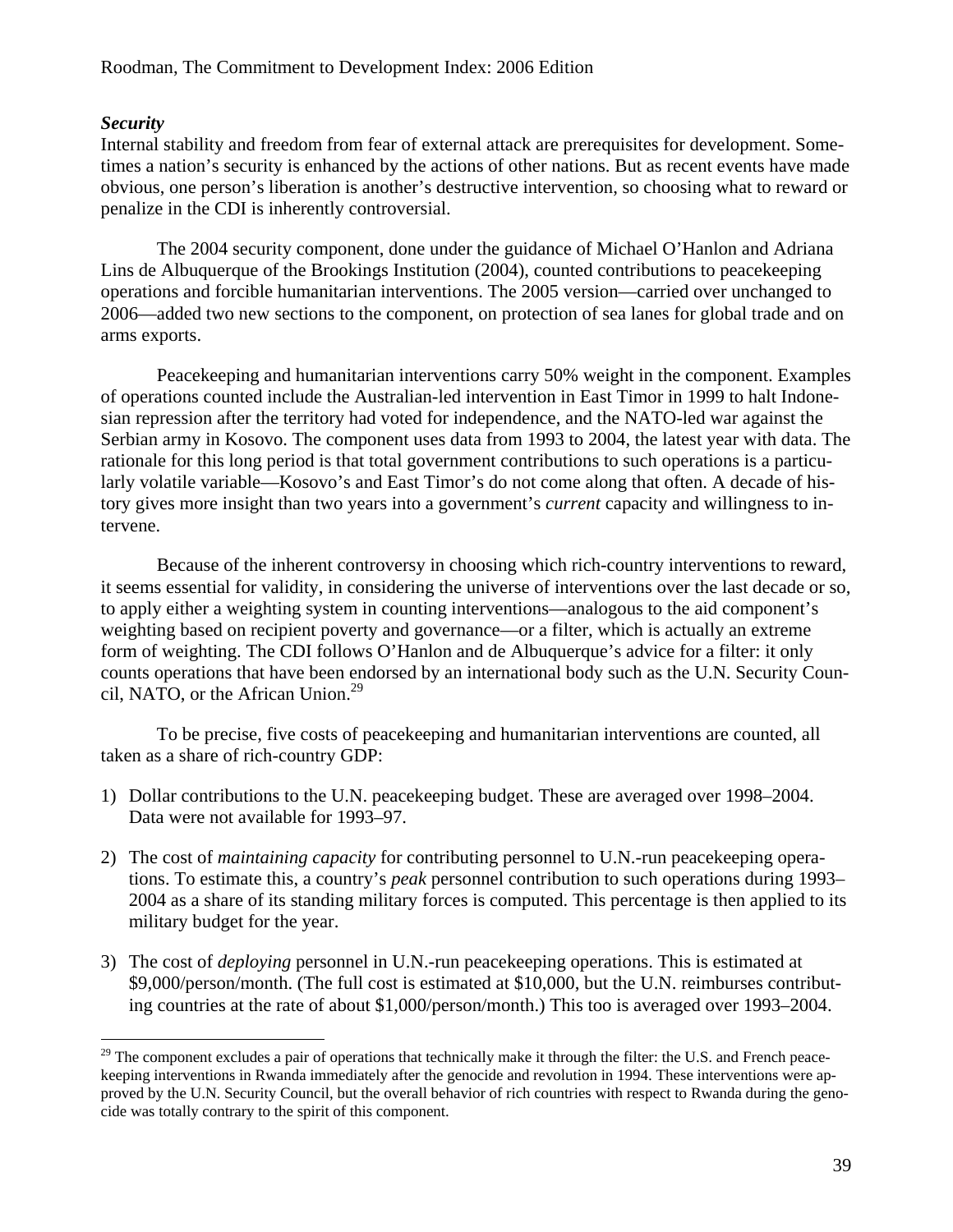- 4) The cost of maintaining capacity for contributing personnel to peacekeeping and forcible humanitarian operations that are *not* U.N.-run but receive international approval. This is calculated in the same way as item 2. (Table 14 lists operations counted.)
- 5) The cost of *deploying* personnel in such non-U.N. operations—calculated the same way as item 3, except using \$10,000/person/month.

Two aspects of the methodology need to be explained. First, in a departure from O'Hanlon and de Albuquerque, all the tabulations incorporate a discount rate of 7%/annum, equivalent to 50%/decade, on the grounds that a recent contribution is more indicative of present policy stance than an old one. Thus the averages described above are weighted averages, with each year getting 7% less weight than the next. And the peaks are discounted too. Absent the discounting, we would face each year a choice between dropping the oldest year's data as we shift the time frame forward, which could introduce unrealistic discontinuities, and expanding the time frame across which equal weighting occurs, a choice that, if perpetuated for many years, would create absurdities as ancient events received as much weight as current ones. The discounting allows us to formally expand the time frame while smoothly phasing out old data.

Second, neither the U.S.-led invasion of Iraq nor the "postwar" military presence approved by the U.N. Security Council on October 16, 2003 are counted. The invasion is left out because it lacked an international imprimatur. The later, U.N.-approved operations technically pass through the filter. However, including them would completely change the security component results and would go against the spirit of the filter, rewarding the United States, and, to a lesser extent, Britain, for spending hugely to continue a "job" that never won approval from the international community. Nevertheless, the exception here is large and problematic enough that the CDI spreadsheet has been constructed to allow users to investigate the effects of counting Iraq operations after October 16,  $2003.^{30,31}$ 

The security component also attempts to capture the contribution that global sea powers make by securing important international trading routes against piracy or threat from hostile governments. The approach, developed by O'Hanlon, is rough but ready. His short note describing it reads in substantial part:

Based on the premise that key ocean trading routes require some level of protection or presence, even today, to ensure their availability for global trade—a necessary feature of any development strategy—we estimate here the corresponding financial contributions (in dollar equivalent value) of the 21 CGD countries for this purpose. Deployments to the Mediterranean, Persian Gulf, Western Pacific including Northeast Asia and the Indonesian Straits, and Indian Ocean are all viewed as serving this purpose. (Deployments in the Caribbean are not, given the relatively benign character of those waters; the Mediterranean is a judgment call, but included here nonetheless.) The presence of ships in these waters can reduce and deter piracy, reduce the chances that countries in Southeast Asia will use force to compete for disputed resources in the South China Sea, and possibly lower the risks of terrorism against a merchant ship in key shipping lanes.

 $30$  O'Hanlon has argued for excluding all military and security operations in Iraq on the grounds that they are motivated primarily by national security rather than development interests.

 $31$  See cells K103 and K104 of the "Security 2006" sheet of the detailed index workbook, available under "Data & Graphs" at www.cgdev.org/cdi.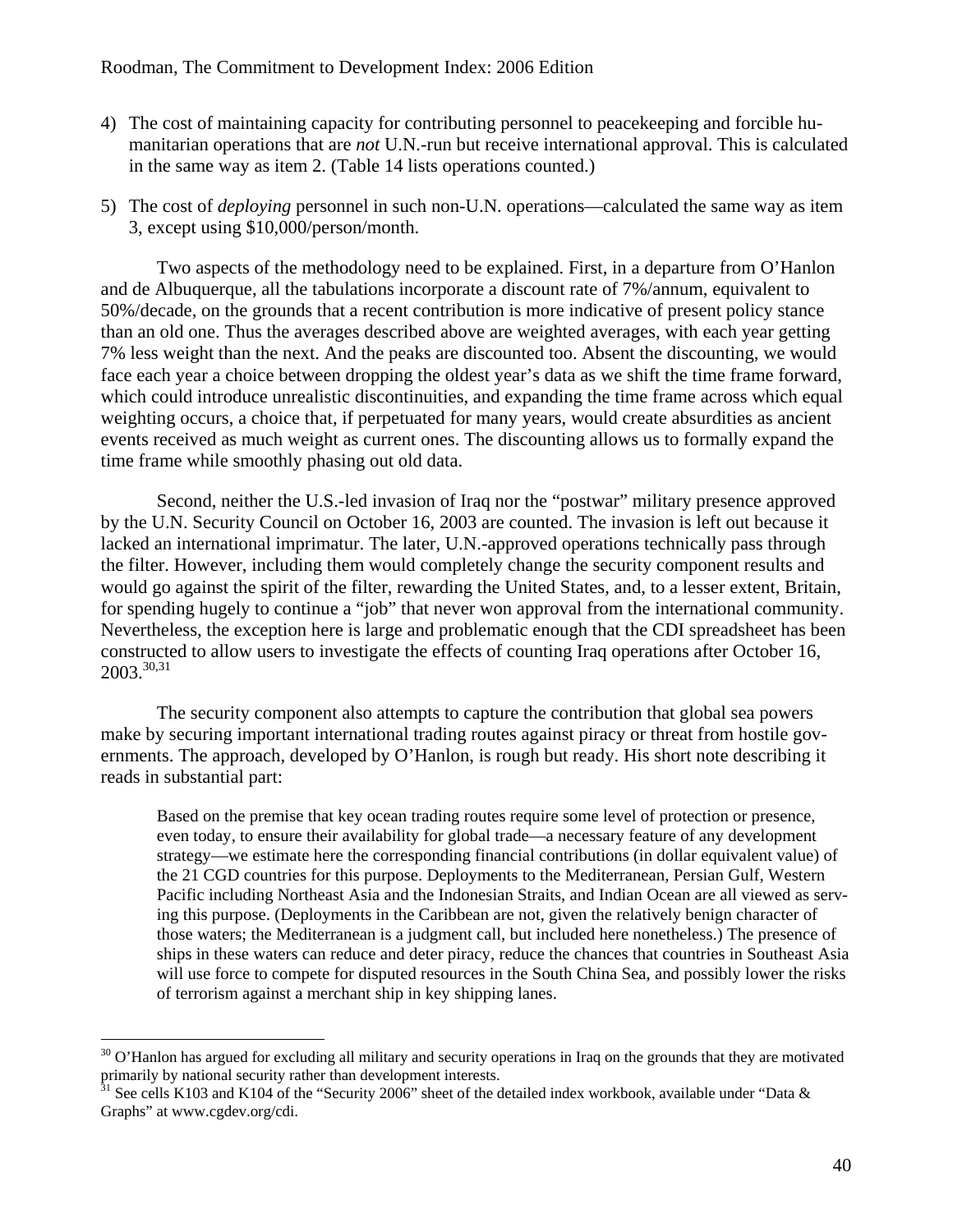The methodology is simple. The fraction of a country's Navy ships typically deployed for such purposes is calculated (using data from IISS's *Military Balance*), and multiplied by the country's Navy budget (or an estimate of it, where need be—assuming somewhat crudely that whatever the Navy's fraction of a country's total military manpower might be, that is also the fraction of its defense budget allocated to naval forces). This may understate a fair estimate of actual contributions, since ships cannot be continuously deployed (so it typically takes 3x or 4x ships in the fleet to keep x deployed). But it may also overstate, in some ways, given that those deployed ships clearly have other tasks besides defending sea lanes. Also, this approach implicitly assumes that aircraft and other naval assets are deployed roughly in comparable proportions to how ships are deployed.

The details of the calculations are in Table 16. The underlying data come from the Institute for International Strategic Studies (2006).

Finally, there is a penalty for certain arms exports, which was developed in consultation with O'Hanlon.<sup>32</sup> The question of how and whether to penalize arms exports to developing countries has been with the CDI project since the start, and the absence of any penalty in the first two editions was noted by commentators such as Picciotto (2003) and the U.K. House of Commons International Development Committee (2004). Certainly, putting weapons in the hands of despots can increase repression at home and the temptation for military adventures abroad. And when the weapons are sold instead of given, they siphon away money that could be better spent on teachers or transit systems. But arms exports are not always bad. Countries need guns as well as butter. Arming a police force can strengthen the rule of law. But it is not obvious how to develop a defensible system for deciding which exports to penalize and which not.

Since 2005, the CDI has contained what can be seen as an attempt at consensus on how to judge rich countries' overall policies on arms exports. It starts with a database maintained by the Stockholm International Peace Research Institute on transfers of major conventional weapons systems, broken down by importer-exporter pair.<sup>33</sup> The SIPRI database does not distinguish between market-price sales, subsidized sales, and outright grants. In fact, because the value of transfers is often difficult to determine from press reports and other sources, SIPRI uses standard conversion factors—say, \$100 million each for a certain class of fighter jet—to express transfers in dollar terms, yielding what it calls "trend indicator values."

The arms export penalty works from these data, weighting arms exports depending on which countries they go to. To be precise, three weights are applied multiplicatively. The first depends on how democratic the recipient is, according to the subcomponent of the Kaufmann-Kraay index on "voice and accountability." Sales to countries above average on this index (above 0) are zeroed out. Sales to those below average are multiplied by the recipient's (negative) voice and accountability score. Thus the CDI is neutral on arms exports to governments that are reasonably accountable to the governed and penalizes those to undemocratic governments. Second is a weight based on how heavily recipients spend on the military in general. Exports to those that spend below average for developing countries (2.4% of GDP for those countries with data in the World Bank's *World Development Indicators* for 2004) also get 0 weight. This is meant to acknowledge that military spending—and arms exports—can be appropriate up to some point in every country. Exports to the rest are weighted by the extent to which their spending exceeds the average. Last is a weight based on

<sup>&</sup>lt;sup>32</sup> Ethan Kapstein's advice was also critical.

<sup>&</sup>lt;sup>33</sup> I thank Michiko Yamashita for alerting us to this data set.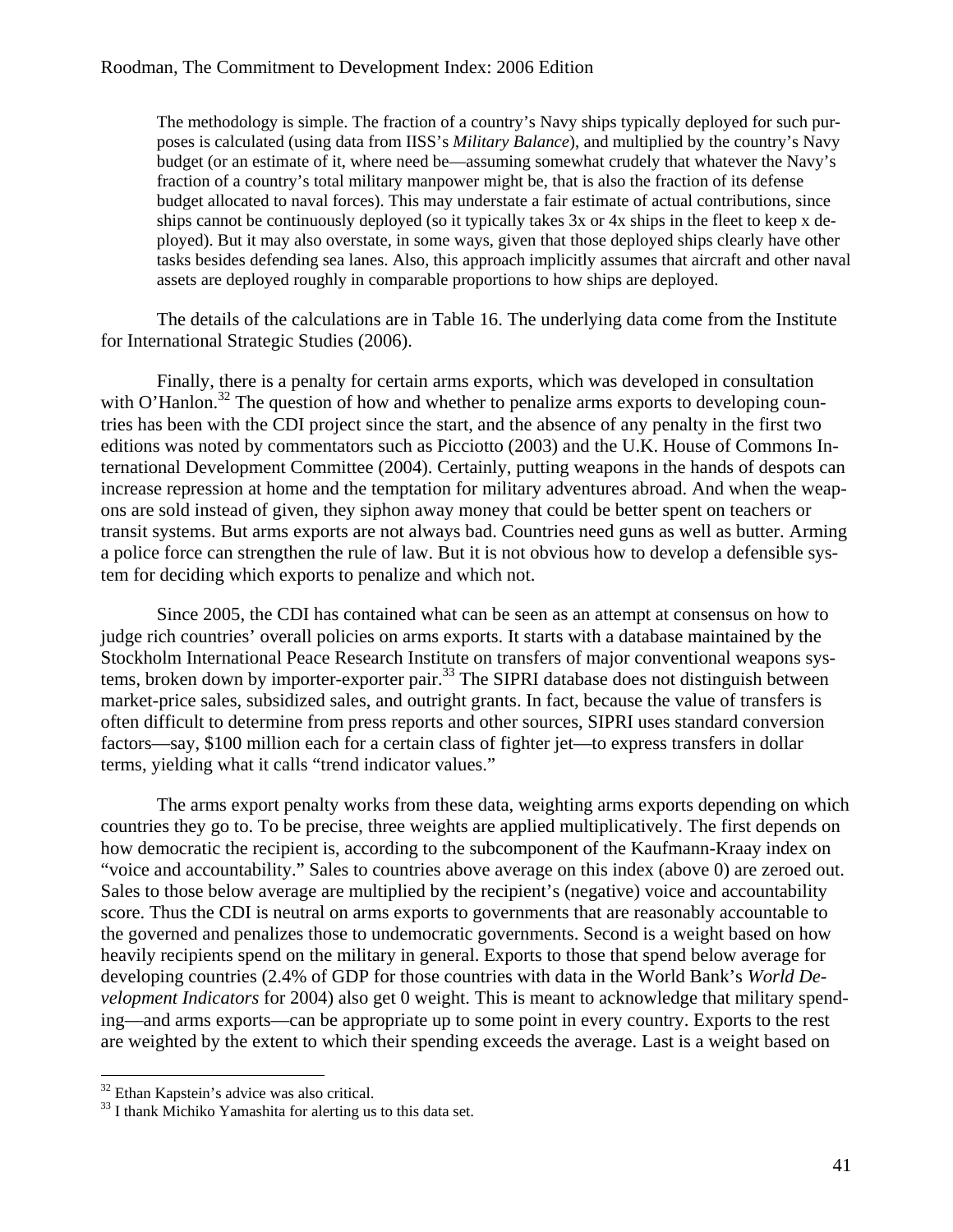the recipient's GDP/capita—the same as is used to weight aid in the selectivity calculation of the aid component. This is meant to capture the opportunity cost of giving arms to the poorest countries. Whether sold or granted, the resources used to arm the poorest countries have high opportunity cost if they come at the expense of meeting basic needs. Thus exports to the poorest countries, provided they are relatively unaccountable and heavy military spenders, are penalized more heavily. For lack of data, exports of machine guns and other small arms are not included in the SIPRI database, thus neither in the CDI.

The upshot of the first two factors is that exports to only 12 countries that received arms transfers from CDI countries according to SIPRI data are actually penalized. Table 17 shows the weight derivation for these countries and their total imports according to SIPRI. It is evident that exports to a handful of nations in the Middle East and South Asia drive the results. Because arms exports, like armed interventions, are volatile in quantity from year to year, here too multi-year discounted averages are taken. We use a discount rate of 13% per annum, so that sales five years ago matter half as much as today's. This rate is higher than that for armed interventions because arms exports policy is more changeable. Table 18 runs the arms exports numbers.

The three major sections of the security component are combined as follows. Since the final results for humanitarian interventions and sea lanes protection are both government spending as fractions of GDP, they are simply added together. The results are put on the standard mean-5 scale, as are those for arms exports, and the two are averaged in a 75/25 ratio.

Table 19 computes the overall security results for 2006. Despite the obvious willingness of the United States to spend heavily on overseas engagements, it scores about average on peacekeeping and humanitarian interventions since activities in Iraq are not counted, while those with U.N. or NATO backing in the former Yugloslavia (with relatively heavy European involvement) are. Switzerland and Japan score lowest in this department. Japan has a strong constitutional and cultural commitment to peaceful conflict resolution. And Switzerland has an ancient tradition of neutrality. It did not join the United Nations until 2002. On arms exports, France, the United Kingdom, and the United States are more than twice as bad as average, and so get negative scores. Meanwhile, seven countries, including Japan, had no reported exports to penalized countries during 1995–2004, and so get perfect 10's on this subcomponent. Overall, Australia and Norway tie for first in 2006.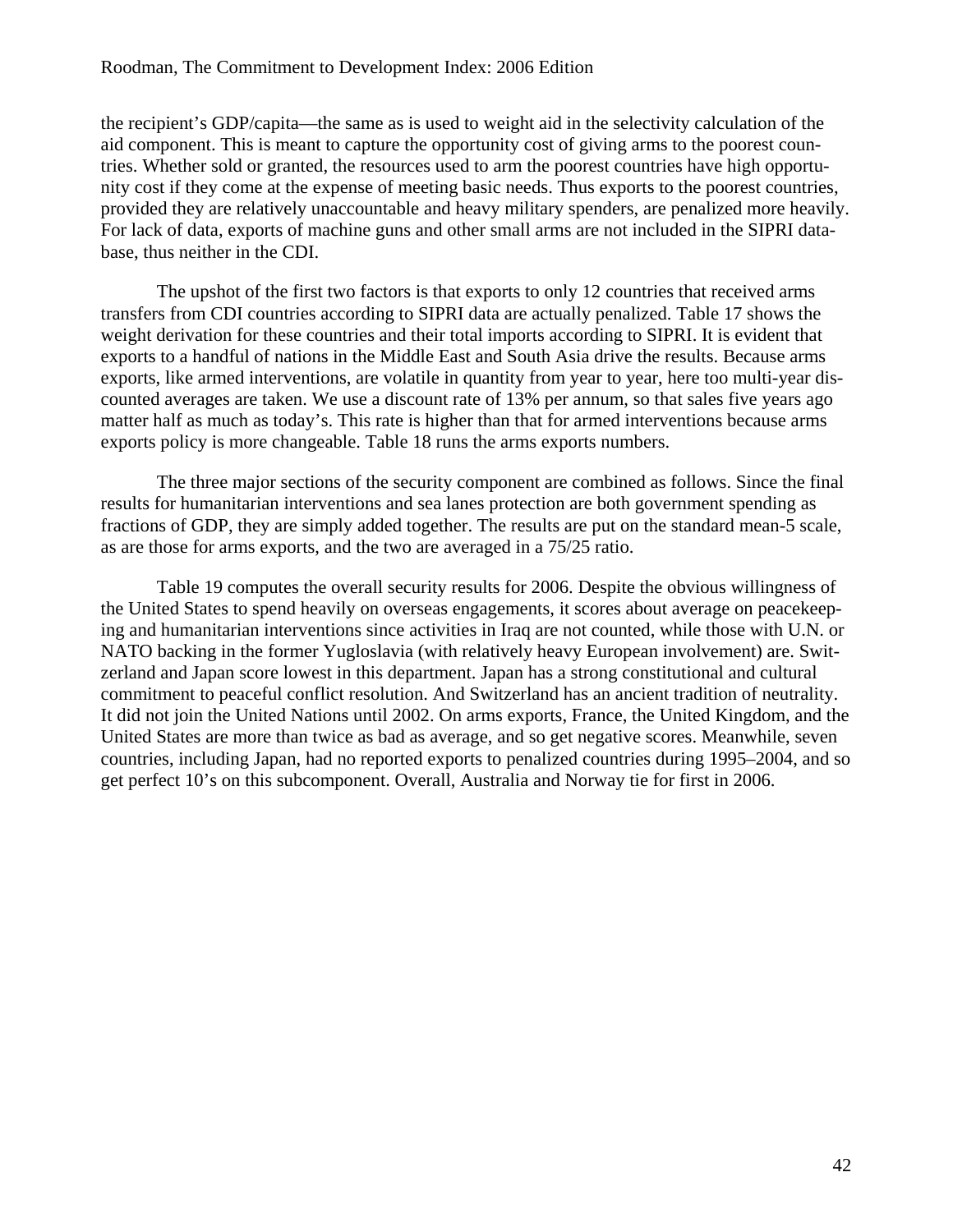| Where                             | When                    | Major participants                                                                                                                         |
|-----------------------------------|-------------------------|--------------------------------------------------------------------------------------------------------------------------------------------|
| Afghanistan (postwar)             | 2001-present            | Canada, France, Germany, Italy, Spain, U.K.                                                                                                |
| Albania (aid for Kosovo refugees) | 1999                    | Italy                                                                                                                                      |
| Bosnia <sup>1</sup>               | 1996-present            | Austria, Belgium, Canada, Denmark, Finland,<br>France, Germany, Greece, Italy, Netherlands,<br>Norway, Portugal, Spain, Sweden, U.K., U.S. |
| Bougainville, Papua New Guinea    | 1998–2003               | Australia, New Zealand                                                                                                                     |
| Côte d'Ivoire                     | $2002 - 03$             | France                                                                                                                                     |
| East Timor                        | 1999-2000               | Australia                                                                                                                                  |
| Egypt and Israel<br>Haiti         | 1982-present<br>1994-95 | U.S.<br>U.S.                                                                                                                               |
| Kosovo (air war)                  | 1999                    | Belgium, France, Germany, Italy, Netherlands,<br>U.K., U.S.                                                                                |
| Kosovo (postwar) <sup>2</sup>     | 1999–present            | Germany, Italy, Netherlands, Norway, Portugal,<br>Spain, Sweden, U.K., U.S.                                                                |
| Iraq (Northern no-fly zone)       | 1997-2003               | U.K., U.S.                                                                                                                                 |
| Sierra Leone                      | 2000                    | U.K.                                                                                                                                       |
| Solomon Islands                   | $2003 - 04$             | Australia, New Zealand                                                                                                                     |
| Somalia                           | 1992–93                 | U.S.                                                                                                                                       |

| Table 14. Non-U.N.-run military operations counted in CDI security component |  |  |  |  |  |
|------------------------------------------------------------------------------|--|--|--|--|--|
|------------------------------------------------------------------------------|--|--|--|--|--|

Somalia<br><sup>1</sup>Includes implementation force (IFOR), stabilization force (SFOR), and operation Deliberate Forge.<br><sup>2</sup>Includes operation Joint Guardian and Kosovo Force (KFOR).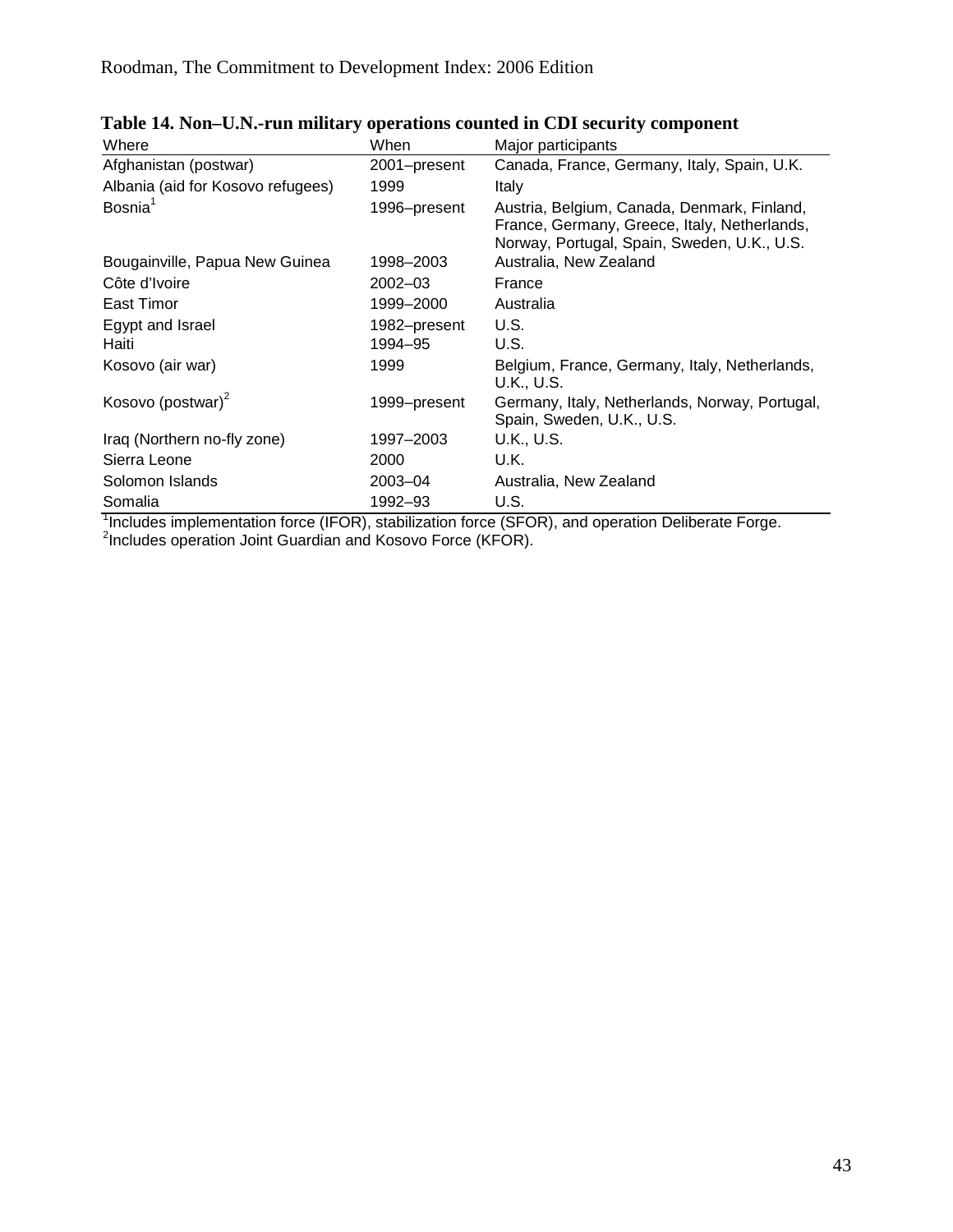# **Table 15. Summary of measurement of contributions to peacekeeping and forcible humanitarian interventions, as percentages of GDP**

|                      |               | U.N.-run peacekeeping operations and |               | Non-U.N.-run PKO and       |               |       |
|----------------------|---------------|--------------------------------------|---------------|----------------------------|---------------|-------|
|                      |               | humanitarian interventions           |               | humanitarian interventions |               |       |
|                      | Contributions | Cost of                              |               | Cost of                    |               |       |
|                      | to U.N.       | maintaining                          |               | maintaining                |               |       |
|                      | peacekeeping  | personnel                            | Cost of using | personnel                  | Cost of using |       |
|                      | budget        | capacity                             | personnel     | capacity                   | personnel     | Total |
| Australia            | 0.017         | 0.048                                | 0.007         | 0.011                      | 0.153         | 0.235 |
| Austria              | 0.034         | 0.012                                | 0.008         | 0.017                      | 0.014         | 0.085 |
| Belgium              | 0.015         | 0.012                                | 0.008         | 0.033                      | 0.035         | 0.104 |
| Canada               | 0.015         | 0.028                                | 0.006         | 0.023                      | 0.053         | 0.124 |
| Denmark              | 0.021         | 0.044                                | 0.007         | 0.048                      | 0.066         | 0.186 |
| Finland              | 0.056         | 0.030                                | 0.007         | 0.043                      | 0.043         | 0.179 |
| France               | 0.012         | 0.025                                | 0.010         | 0.038                      | 0.062         | 0.146 |
| Germany              | 0.002         | 0.002                                | 0.008         | 0.026                      | 0.039         | 0.077 |
| Greece               | 0.002         | 0.001                                | 0.006         | 0.077                      | 0.043         | 0.130 |
| Ireland              | 0.079         | 0.040                                | 0.004         | 0.008                      | 0.010         | 0.141 |
| Italy                | 0.001         | 0.002                                | 0.008         | 0.037                      | 0.063         | 0.111 |
| Japan                | 0.000         | 0.002                                | 0.008         | 0.000                      | 0.000         | 0.011 |
| Netherlands          | 0.013         | 0.028                                | 0.007         | 0.046                      | 0.073         | 0.167 |
| New Zealand          | 0.048         | 0.084                                | 0.007         | 0.015                      | 0.053         | 0.207 |
| Norway               | 0.039         | 0.072                                | 0.006         | 0.051                      | 0.079         | 0.247 |
| Portugal             | 0.049         | 0.031                                | 0.007         | 0.038                      | 0.029         | 0.154 |
| Spain                | 0.001         | 0.001                                | 0.007         | 0.027                      | 0.021         | 0.058 |
| Sweden               | 0.017         | 0.026                                | 0.008         | 0.025                      | 0.046         | 0.122 |
| Switzerland          | 0.001         | 0.003                                | 0.001         | 0.003                      | 0.013         | 0.021 |
| U.K.                 | 0.010         | 0.032                                | 0.008         | 0.042                      | 0.146         | 0.238 |
| <b>United States</b> | 0.001         | 0.004                                | 0.005         | 0.016                      | 0.101         | 0.127 |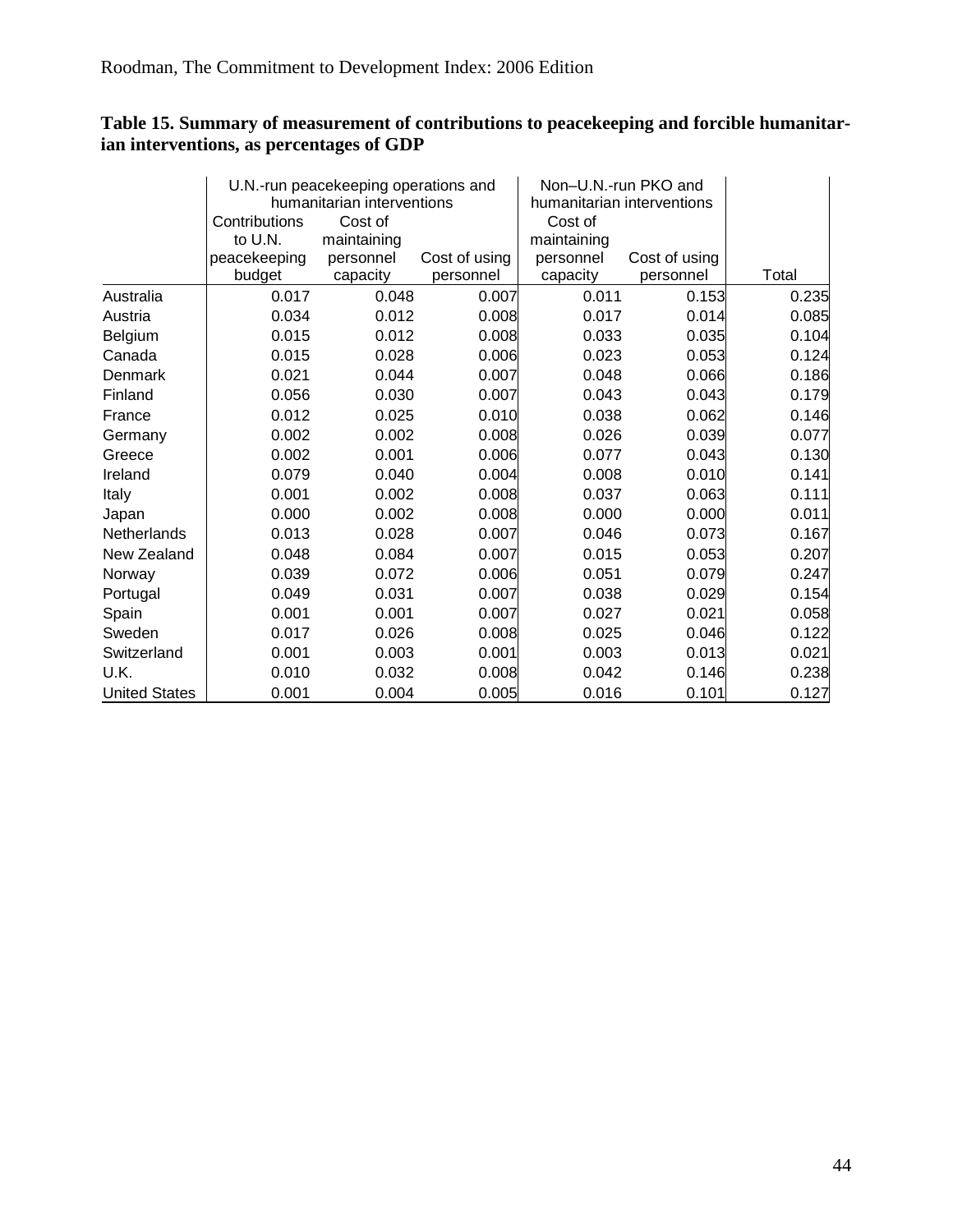| <b>United States</b>                                                                                                                                                                                                                                                                                                                                          | dom<br>United King-                                                             | Netherlands                        | France                                                                                                                                                                                          |                                                                                    |
|---------------------------------------------------------------------------------------------------------------------------------------------------------------------------------------------------------------------------------------------------------------------------------------------------------------------------------------------------------------|---------------------------------------------------------------------------------|------------------------------------|-------------------------------------------------------------------------------------------------------------------------------------------------------------------------------------------------|------------------------------------------------------------------------------------|
| $\infty$                                                                                                                                                                                                                                                                                                                                                      | 4                                                                               | $\vec{o}$                          | $\vec{5}$                                                                                                                                                                                       | rines<br>ma-<br>gub                                                                |
| $\frac{1}{8}$                                                                                                                                                                                                                                                                                                                                                 | $\frac{1}{4}$                                                                   | 34                                 | 34                                                                                                                                                                                              | combat-<br>surface<br>Principal<br>sure                                            |
| 92                                                                                                                                                                                                                                                                                                                                                            | $\vec{v}$                                                                       | $\overline{2}$                     | ZZ                                                                                                                                                                                              | war-<br>Mine<br>fare                                                               |
| 38                                                                                                                                                                                                                                                                                                                                                            |                                                                                 | C                                  | $\omega$                                                                                                                                                                                        | Major ships in fleet<br>phibi-<br>ous<br>Am-<br>Com-<br>S <sub>21</sub><br>bat     |
| Сı<br>24                                                                                                                                                                                                                                                                                                                                                      |                                                                                 |                                    |                                                                                                                                                                                                 | logis-Sea-<br>lift Total<br>$\geq$                                                 |
| 291                                                                                                                                                                                                                                                                                                                                                           | $\tilde{z}$                                                                     | $\geq$                             | 7                                                                                                                                                                                               |                                                                                    |
| Mediterranean: 3 subma-<br>5th fleet: 1 aircraft carrier,<br>7th fleet (counted half): 1<br>Japan: 1 aircraft carrier,<br>rines<br>6 surface combatants,<br>minesweeper<br>minesweepers<br>aircraft carrier, 7 sur-<br>minesweepers<br>3 amphibious ships, 4<br>4 amphibious ships, 1<br>landing platforms, 2<br>face combatants, 2<br>10 surface combatants, | West Indies: 1 de-<br>Indian Ocean: 1 de-<br>stroyer/frigate<br>stroyer/trigate | Netherlands Antilles: 1<br>frigate | Polynesia: 1 frigate, 1<br>French West Indies: 1<br>Indian Ocean: 2 frigates, 1<br>New Caledonia: 1 frigate<br>medium landing ship<br>landing ship;<br>medium landing ship<br>frigate, 1 medium | Description<br>Deployed near sea lanes                                             |
| 48                                                                                                                                                                                                                                                                                                                                                            | N                                                                               | ∸                                  |                                                                                                                                                                                                 | $rac{1}{\sqrt{\frac{1}{2}}\sqrt{2}}$<br>ĬΡ.                                        |
| 376.75                                                                                                                                                                                                                                                                                                                                                        | 40.63                                                                           | 12.13                              | 44.00                                                                                                                                                                                           | val per-<br>sonnel<br>C. Na-<br>(0001)                                             |
|                                                                                                                                                                                                                                                                                                                                                               | 206                                                                             | ςg                                 | <b>255</b>                                                                                                                                                                                      | sonnel<br>tal mili-<br>D. To-<br>(0001)<br>Alet<br>per-                            |
| 1,474 455,900                                                                                                                                                                                                                                                                                                                                                 | 49,600                                                                          | 009'6                              | 51,600                                                                                                                                                                                          | ing (mil-<br>fense<br>spend-<br>$\frac{\text{lion } }{2}$<br>E. De-                |
| 19,221                                                                                                                                                                                                                                                                                                                                                        | 565                                                                             | 71                                 | 1,018                                                                                                                                                                                           | $\times$ C/D $\times$<br>F. Total<br>(million<br>contri-<br>bution<br>\$, B/A<br>⊕ |
| 11,700                                                                                                                                                                                                                                                                                                                                                        | 2,130                                                                           | 575                                | 2,000                                                                                                                                                                                           | G.GDP<br>market<br>prices)<br>(billion<br>$\ddot{\mathbf{e}}$                      |
| 0.164                                                                                                                                                                                                                                                                                                                                                         | 0.012                                                                           | 0.012                              | 0.051                                                                                                                                                                                           | contri-<br>bution/<br>Total<br>GDP<br>(F/G)                                        |

Roodman, The Commitment to Development Index: 2006 Edition

**Table 16. Details of calculation of contribution to protecting sea lanes**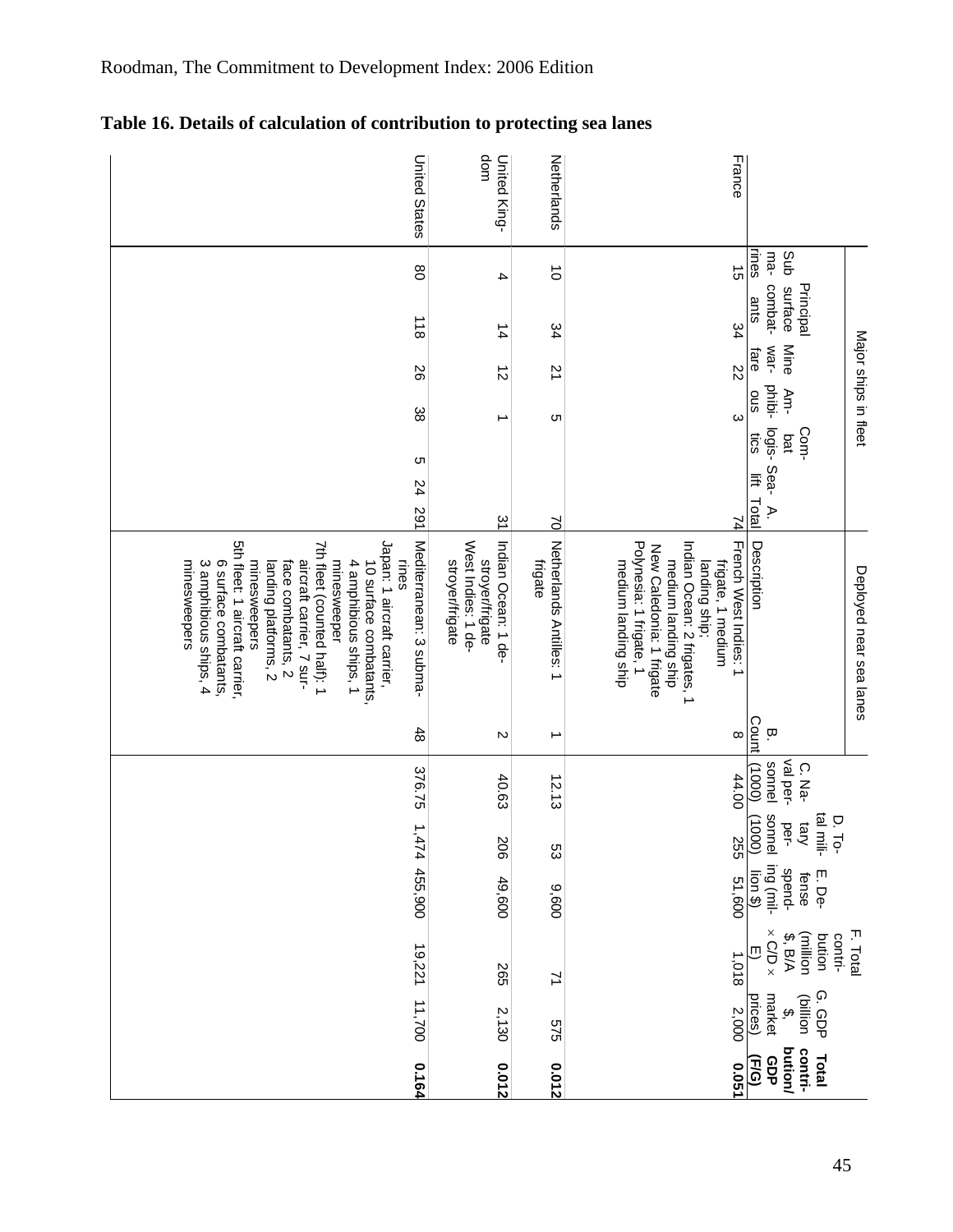|              | A. Voice |            |             |         |        |        |                  |              |
|--------------|----------|------------|-------------|---------|--------|--------|------------------|--------------|
|              | and ac-  | B. Defense | C. Average  |         |        |        | Penalty          |              |
|              | count-   | expendi-   | defense ex- | D. GDP/ | E. Log |        | weight           | Total arms   |
|              | ability, | ture/ GDP, | penditure/  | capita, | GDP/   | F. GDP | $(A \times (B -$ | transfers,   |
| Country      | 2004     | 2004       | GDP, 2004   | 2004    | capita | weight | $C) \times F$    | 1999-2004    |
|              |          | $(\%)$     | (%)         | (3)     |        |        |                  | (million \$) |
| Jordan       | $-0.68$  | 7.63       | 2.39        | 1,996   | 7.60   | 0.85   | $-3.04$          | 838          |
| Saudi Arabia | $-1.63$  | 7.71       | 2.39        | 9,730   | 9.18   | 0.35   | $-3.00$          | 2,965        |
| Oman         | $-0.90$  | 10.43      | 2.39        | 8,370   | 9.03   | 0.39   | $-2.85$          | 234          |
| Pakistan     | $-1.31$  | 4.14       | 2.39        | 604     | 6.40   | 1.23   | $-2.83$          | 1,339        |
| Morocco      | $-0.55$  | 4.54       | 2.39        | 1,555   | 7.35   | 0.93   | $-1.10$          | 184          |
| Colombia     | $-0.47$  | 4.34       | 2.39        | 2,302   | 7.74   | 0.81   | $-0.74$          | 460          |
| Algeria      | $-0.91$  | 3.31       | 2.39        | 2,633   | 7.88   | 0.76   | $-0.64$          | 381          |
| Lebanon      | $-0.81$  | 3.75       | 2.39        | 5,771   | 8.66   | 0.51   | $-0.57$          | 8            |
| Egypt        | $-1.04$  | 2.76       | 2.39        | 987     | 6.89   | 1.08   | $-0.42$          | 3,416        |
| Turkey       | $-0.15$  | 3.90       | 2.39        | 4,384   | 8.39   | 0.60   | $-0.14$          | 3,518        |
| Sri Lanka    | $-0.16$  | 2.81       | 2.39        | 1,010   | 6.92   | 1.07   | $-0.07$          | 72           |
| Singapore    | $-0.13$  | 4.72       | 2.39        | 24,576  | 10.11  | 0.05   | $-0.02$          | 1,630        |

### **Table 17. Arms transfer penalty weight for those recipients for which it is not zero**

Note: Arms transfers are "trend indicator values," based on value estimates for various weapons systems.

#### **Table 18. Summary of penalty for arms exports to undemocratic nations that spend heavily on the military (% of exporter's GDP)**  Weighted

|                      |           |                               |           |           |           |           |           |           |           |           | Weighted  |
|----------------------|-----------|-------------------------------|-----------|-----------|-----------|-----------|-----------|-----------|-----------|-----------|-----------|
|                      | 1995      | 1996                          | 1997      | 1998      | 1999      | 2000      | 2001      | 2002      | 2003      | 2004      | average   |
| Australia            | 0.0000    | 0.0000                        | 0.0000    | $-0.0003$ | 0.0000    | 0.0000    | 0.0000    | 0.0000    | 0.0000    | 0.0000    | 0.0000    |
| Austria              | 0.0000    | 0.0000                        | 0.0000    | 0.0000    | 0.0000    | 0.0000    | 0.0000    | $-0.0020$ | 0.0000    | 0.0000    | $-0.0003$ |
| Belgium              | 0.0000    | 0.0000                        | 0.0000    | 0.0000    | 0.0000    | $-0.0008$ | $-0.0137$ | $-0.1077$ | 0.0000    | 0.0000    | $-0.0190$ |
| Canada               | $-0.0507$ | $-0.0410$                     | $-0.0333$ | $-0.0606$ | $-0.0402$ | $-0.0099$ | $-0.0189$ | $-0.0162$ | $-0.0122$ | $-0.0173$ | $-0.0304$ |
| Denmark              | 0.0000    | 0.0000                        | 0.0000    | 0.0000    | 0.0000    | 0.0000    | 0.0000    | 0.0000    | 0.0000    | 0.0000    | 0.0000    |
| Finland              | $-0.0930$ | 0.0000                        | 0.0000    | 0.0000    | 0.0000    | 0.0000    | $-0.0001$ | 0.0000    | $-0.0005$ | $-0.0015$ | $-0.0060$ |
| France               | $-0.0158$ | $-0.0374$                     | $-0.0175$ | $-0.0422$ | $-0.0648$ | $-0.0288$ | $-0.0292$ | $-0.1286$ | $-0.1157$ | $-0.0862$ | $-0.0823$ |
| Germany              | $-0.0097$ | $-0.0097$                     | $-0.0024$ | $-0.0250$ | $-0.0124$ | $-0.0133$ | $-0.0021$ | $-0.0007$ | $-0.0040$ | 0.0000    | $-0.0077$ |
| Greece               | 0.0000    | 0.0000                        | 0.0000    | 0.0000    | 0.0000    | 0.0000    | $-0.0001$ | 0.0000    | 0.0000    | 0.0000    | 0.0000    |
| Ireland              | 0.0000    | 0.0000                        | 0.0000    | 0.0000    | 0.0000    | 0.0000    | 0.0000    | 0.0000    | 0.0000    | 0.0000    | 0.0000    |
| Italy                | $-0.0159$ | $-0.0150$                     | $-0.0458$ | $-0.0006$ | 0.0000    | $-0.0009$ | $-0.0045$ | $-0.0352$ | $-0.0056$ | $-0.0130$ | $-0.0157$ |
| Japan                | 0.0000    | 0.0000                        | 0.0000    | 0.0000    | 0.0000    | 0.0000    | 0.0000    | 0.0000    | 0.0000    | 0.0000    | 0.0000    |
| Netherlands          | $-0.0014$ | $-0.0336$                     | $-0.0323$ | $-0.0246$ | $-0.0052$ | $-0.0041$ | 0.0000    | 0.0000    | $-0.0020$ | $-0.0004$ | $-0.0086$ |
| New Zealand          | 0.0000    | 0.0000                        | 0.0000    | 0.0000    | 0.0000    | 0.0000    | 0.0000    | 0.0000    | 0.0000    | 0.0000    | 0.0000    |
| Norway               | 0.0000    | 0.0000                        | 0.0000    | 0.0000    | 0.0000    | 0.0000    | $-0.0145$ | $-0.0091$ | 0.0000    | 0.0000    | $-0.0034$ |
| Portugal             | 0.0000    | 0.0000                        | 0.0000    | 0.0000    | 0.0000    | 0.0000    | 0.0000    | 0.0000    | 0.0000    | 0.0000    | 0.0000    |
| Spain                | $-0.0028$ | $-0.0039$                     | $-0.0039$ | $-0.0097$ | 0.0000    | 0.0000    | 0.0000    | $-0.0034$ | $-0.0096$ | $-0.0041$ | $-0.0048$ |
| Sweden               | $-0.0063$ | $-0.0070$                     | $-0.0058$ | $-0.0038$ | $-0.0035$ | $-0.0057$ | $-0.0058$ | $-0.0041$ | $-0.0034$ | $-0.0046$ | $-0.0057$ |
| Switzerland          |           | $-0.0514$ $-0.1173$ $-0.0316$ |           | 0.0000    | 0.0000    | $-0.0263$ | 0.0000    | 0.0000    | 0.0000    | 0.0000    | $-0.0168$ |
| U.K.                 | $-0.0493$ | $-0.0903$                     | $-0.3618$ | $-0.3602$ | $-0.0015$ | $-0.0290$ | $-0.0092$ | $-0.0236$ | $-0.0154$ | $-0.0080$ | $-0.0836$ |
| <b>United States</b> | $-0.0521$ | $-0.0690$                     | $-0.0884$ | $-0.1605$ | $-0.0800$ | $-0.0061$ | $-0.0057$ | $-0.0091$ | $-0.0060$ | $-0.0092$ | $-0.0437$ |
| <b>Discount</b>      |           |                               |           |           |           |           |           |           |           |           |           |
| weight               | 0.29      | 0.33                          | 0.38      | 0.44      | 0.50      | 0.57      | 0.66      | 0.76      | 0.87      | 1.00      |           |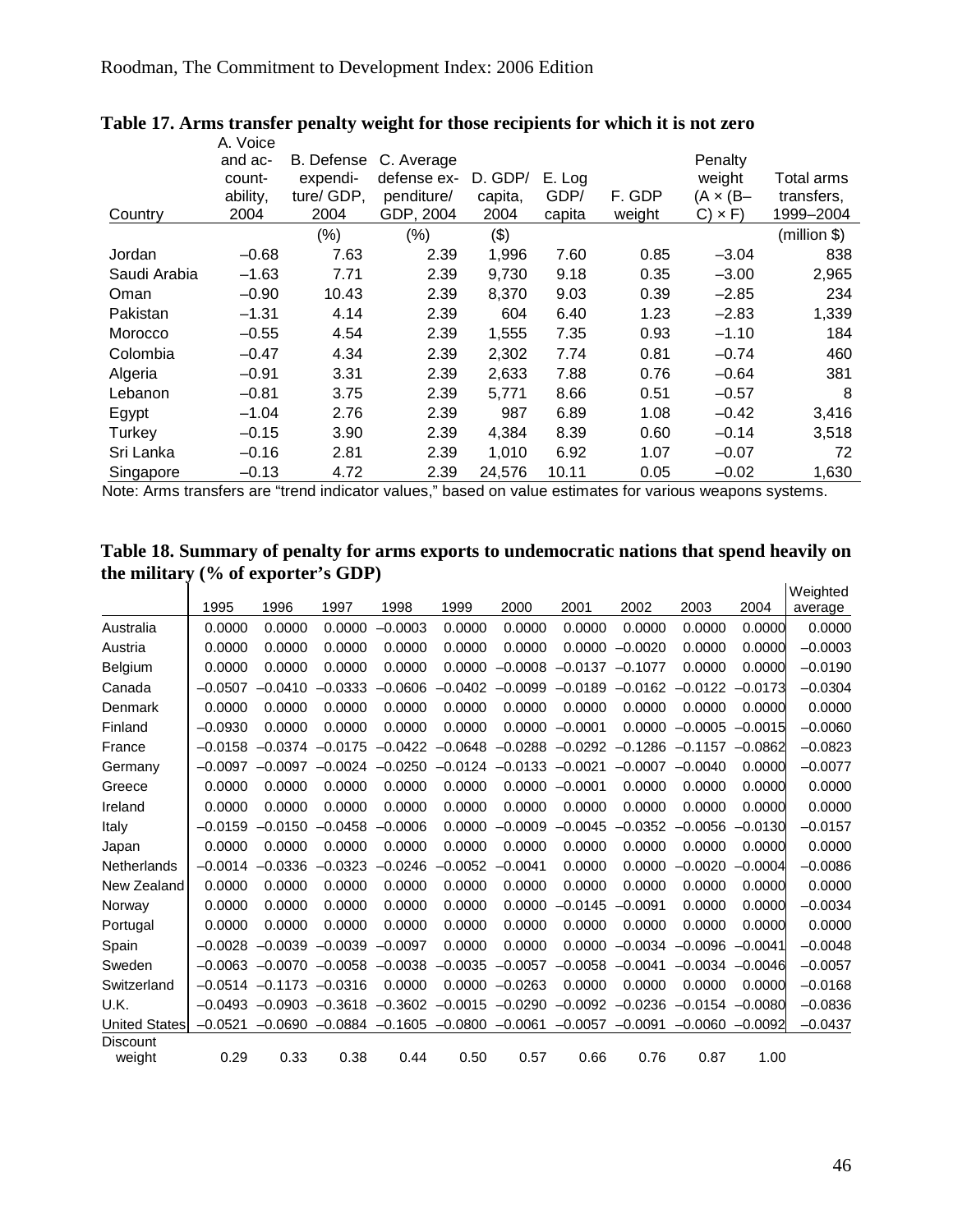|                      |               | Spending   | Arms exports |       |            |         |                |
|----------------------|---------------|------------|--------------|-------|------------|---------|----------------|
|                      | Peacekeeping  | Sea        |              |       |            |         |                |
|                      | &             | lanes      |              |       |            |         |                |
|                      | humanitarian  | protection | Total        |       | Weighted   |         |                |
|                      | interventions | (% of      | (% of        |       | exports (% |         |                |
|                      | (% of GDP)    | GDP)       | GDP)         | Score | of GDP)    | Score   | <b>Overall</b> |
| Australia            | 0.235         | 0.000      | 0.235        | 7.5   | 0.000      | 10.0    | 8.1            |
| Austria              | 0.085         | 0.000      | 0.085        | 2.7   | 0.000      | 9.9     | 4.5            |
| Belgium              | 0.104         | 0.000      | 0.104        | 3.3   | $-0.019$   | 3.8     | 3.4            |
| Canada               | 0.124         | 0.000      | 0.124        | 3.9   | $-0.030$   | 0.1     | 3.0            |
| Denmark              | 0.186         | 0.000      | 0.186        | 5.9   | 0.000      | 10.0    | 6.9            |
| Finland              | 0.179         | 0.000      | 0.179        | 5.7   | $-0.006$   | 8.0     | 6.3            |
| France               | 0.146         | 0.051      | 0.197        | 6.3   | $-0.082$   | $-16.8$ | 0.5            |
| Germany              | 0.077         | 0.000      | 0.077        | 2.4   | $-0.008$   | 7.5     | 3.7            |
| Greece               | 0.130         | 0.000      | 0.130        | 4.1   | 0.000      | 10.0    | 5.6            |
| Ireland              | 0.141         | 0.000      | 0.141        | 4.5   | 0.000      | 10.0    | 5.9            |
| Italy                | 0.111         | 0.000      | 0.111        | 3.5   | $-0.016$   | 4.9     | 3.9            |
| Japan                | 0.011         | 0.000      | 0.011        | 0.3   | 0.000      | 10.0    | 2.8            |
| Netherlands          | 0.167         | 0.012      | 0.179        | 5.7   | $-0.009$   | 7.2     | 6.1            |
| New Zealand          | 0.207         | 0.000      | 0.207        | 6.6   | 0.000      | 10.0    | 7.4            |
| Norway               | 0.247         | 0.000      | 0.247        | 7.8   | $-0.003$   | 8.9     | 8.1            |
| Portugal             | 0.154         | 0.000      | 0.154        | 4.9   | 0.000      | 10.0    | 6.2            |
| Spain                | 0.058         | 0.000      | 0.058        | 1.8   | $-0.005$   | 8.5     | 3.5            |
| Sweden               | 0.122         | 0.000      | 0.122        | 3.9   | $-0.006$   | 8.1     | 4.9            |
| Switzerland          | 0.021         | 0.000      | 0.021        | 0.7   | $-0.017$   | 4.5     | 1.6            |
| United Kingdom       | 0.238         | 0.012      | 0.251        | 8.0   | $-0.084$   | $-17.3$ | 1.6            |
| <b>United States</b> | 0.127         | 0.164      | 0.291        | 9.2   | $-0.044$   | $-4.3$  | 5.9            |
| Average <sup>1</sup> |               |            | 0.158        |       | $-0.015$   |         |                |
| Weight               |               |            |              | 75%   |            | 25%     |                |

**Table 19. Summary of security component** 

<sup>1</sup> Average is based on the scores from the current methodology back-calculated to the 2003 CDI edition, i.e., based on data that would have been current in 2003.

#### *Technology*

Technology is an essential factor in development. Innovations in medicine, communications, agriculture, and energy meet societal needs, improve quality of life, increase productivity, and facilitate industrialization in poorer countries. Taking the long view, a fundamental reason that China's economy has grown at rates of 7% or more for many years is because the country is taking up innovations developed elsewhere over the last century. Vaccines and antibiotics led to major gains in life expectancy in Latin America and East Asia in the 20th century, achieving in a few decades improvements that took Europe almost 150 years. Cell phones have brought electronic communications to the masses even in Africa. The Internet helps developing countries access and disseminate information, form civil society movements, and do commerce with rich-world economies.

Thus people in developing countries benefit from technological advances as both producers and consumers. Recognizing the link between technology and development, the 2004 edition of the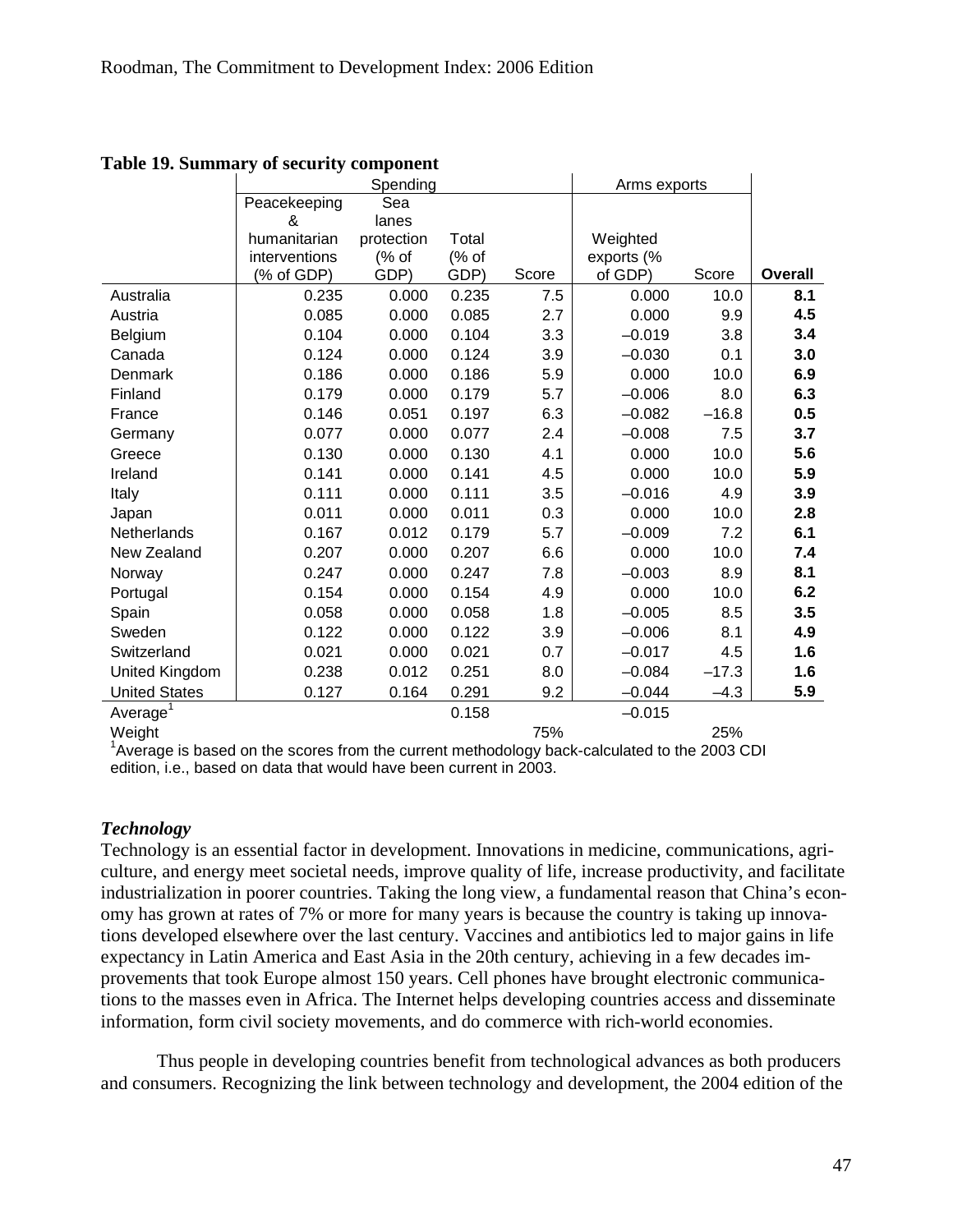index introduced a technology component (Bannon and Roodman 2004). For 2005, Keith Maskus of the University of Colorado refined and elaborated the design. It is unchanged this year.

Technology policy can be divided into two areas, pertaining to generation and diffusion of innovations. In Maskus (2005), as in Bannon and Roodman (2004), the starting point for the assessment of government policy regarding generation is OECD data on direct government R&D, whether performed by public agencies or by private parties on contract. Maskus refines the calculation by discounting by 25% certain kinds of first-world R&D as having somewhat less value for developing countries—namely in agriculture, energy, and industrial development. As in Bannon and Roodman, military R&D is discounted by half because while some of it does have useful civilian spin-offs (including the Internet), much does more to improve the destructive capacity of rich countries than the productive capacity of poor ones. (See Table 20.)

To this is added an estimate of the subsidy value of tax incentives for private R&D. The OECD publishes a "B index" that measures the rate of tax subsidization for business expenditure on R&D. We use the simple average of the rates for small and large companies. On this B index, a 1 indicates full subsidization, 0 indicates no subsidization or taxation, and negative values indicate taxation. The benchmark is full expensing. That is, a 0 means that the tax code treats R&D as an ordinary expense, allowing it to be fully deducted from taxable corporate income in the year the expenditure is made. If a governments does not allow immediate full deduction, this is considered taxation. Tax treatment more favorable than simple expensing is a subsidy. This tax or subsidy rate is multiplied by a country's total business enterprise expenditure on R&D (BERD) to generate an estimate of government tax expenditures on R&D. This estimate is discounted in order to produce a figure that is more comparable to the discounted government R&D spending figure described above. There R&D spending in various categories faces a discount between 0% and 50%; but we know little about which sectors benefit most from tax subsidies, so we use the central figure of 25% for a uniform discount on these subsidies. The subsidy figures being made comparable, they are added together and taken over GDP for an overall measure of government support for R&D with relevance to developing countries. (See Table 21.)

Measuring variation in policies relating to *diffusion* is challenging, in part because intellectual property right (IPR) protection is primarily governed in index countries by the World Trade Organization Trade-Related Aspects of Intellectual Property Rights (TRIPS) agreement, making countries' policies more similar than different. The subcomponent on technology dissemination imposes penalties for seven kinds of IPR policies that restrict the flow of innovations to developing countries. All of these go beyond TRIPS and therefore exhibit variation between countries. It should be noted that stronger IPR protection also increases incentives for creating innovations that help developing countries in the first place. But Maskus (2005) concludes that the instances he penalizes harm developing countries more by restricting the flow of those innovations once created. The penalties fall into three groups:

#### 1) Patent coverage (20% weight)

a) Patentability of plant and animal species. Some rich countries grant patents for plant and animal varieties developed through, for example, genetic engineering. Patent monopolies can deprive poor countries with low purchasing power of access to such innovations, including ones that could be valuable for food production.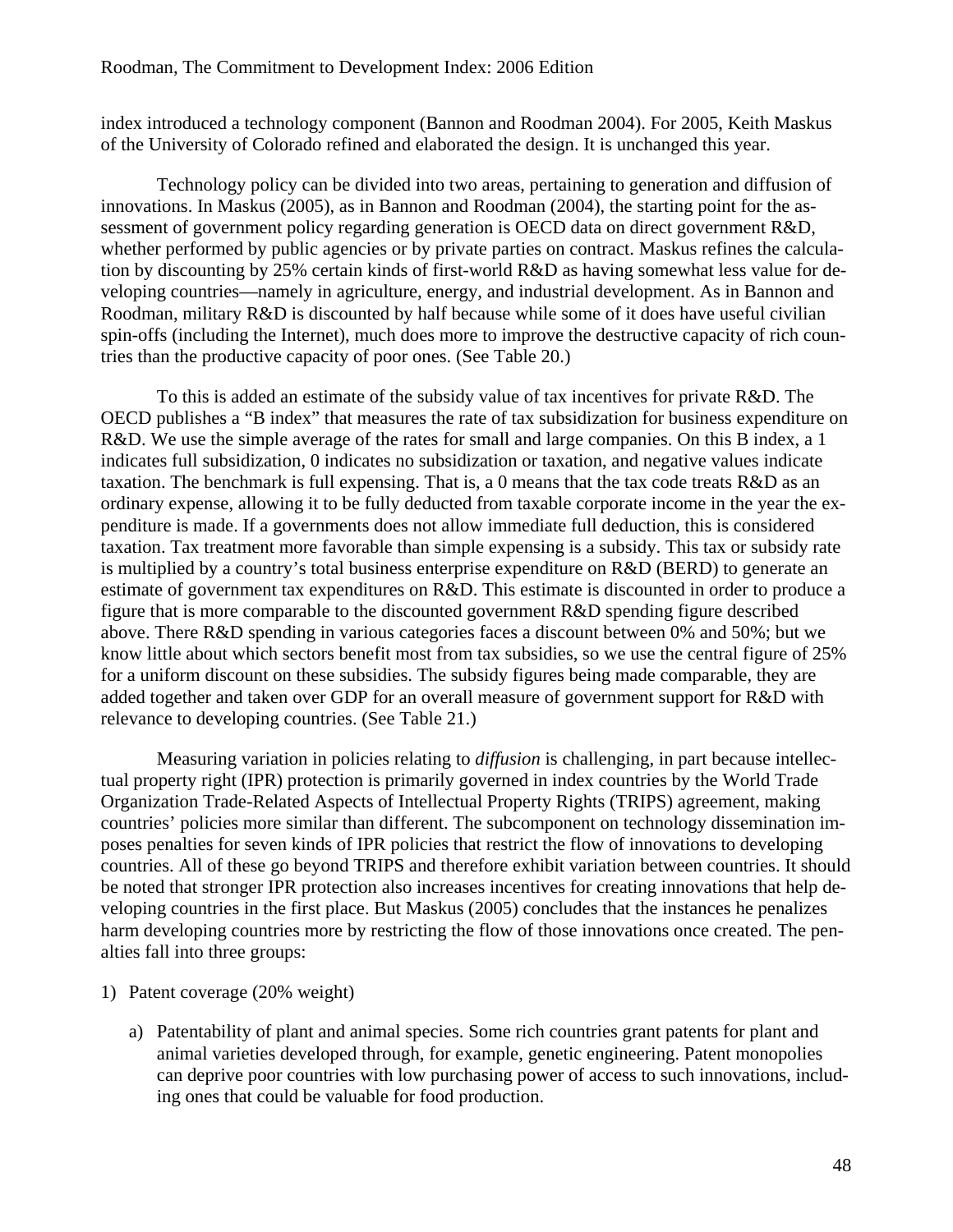- b) Similarly, some countries allow patenting of software innovations (which are distinct from copyrights on specific programs).
- 2) Lack of certain limitations on patent rights ("rights loss provisions") (30%)
	- a) Lack of provision for revocation due to discontinuing working. Some countries revoke a patent if the holder does not "work" it—implement or license it—within a certain period. Countries that have few or no such provisions lose a point.
	- b) Lack of compulsory licensing. Some countries can force patent holders to allow use of their patents if it serves a pressing social need, such as a vaccine might in the face of an epidemic. Those that largely do not are penalized.
- 3) Other IPR extensions (50%)
	- a) "TRIPS+" measures. Some rich countries use their leverage to insert IPR provisions in bilateral (two-country) trade agreements that go beyond TRIPS. For example, the United States persuaded Morocco to accept a provision in their trade treaty that test data submitted to the Moroccan government for approval of new drugs be kept secret for 5 years, and agricultural chemicals for 10 years. In many other bilateral agreements, such as that with Vietnam, these periods are five years, consistent with the comparable U.S. standard. A longer period means delayed access to information useful to companies that would develop competing drugs possibly deferring the day when life-saving drugs become affordable for people in poor countries. While TRIPS contains a provision under which countries are supposed to protect such data, it specifies no such period. The U.S. has also pushed its treaty partners to limit compulsory licensing domestically and give patents for genetic sequences. For all this, the United States is dinged a full point. The European Union tends to push for "geographical indications," which are private rights to use product names derived from places, such as "Bordeaux." This earns EU nations a half-point penalty. Finally, European Free Trade Area members (among the index countries, Norway and Switzerland) tend, like the U.S., to push for limits on compulsory licensing and strong test data protections, for which they are also penalized 0.5.
	- b) Anti-circumvention rules. Some countries have enacted strong criminal penalties for development or use of technologies that can copy copyrighted digital materials by circumventing encryption devices. This is penalized as unnecessarily restrictive.
	- c) European nations have granted restrictive patent-like rights to compilers of databases even when those include publicly funded data that is itself in the public domain. This too is penalized, for limiting the flow of useful, public information to developing countries.

In each of the three areas, penalties are summed, and then rescaled in the usual way, so that a penalty-free country would get a 10 and an average country in 2003, the benchmark year, would get a 5. Scores in the three areas are then averaged using the weights shown above. (See Table 22.) Finally, the results are combined in a 1:2 ratio with the scores for R&D support to yield overall technology scores. (See Table 23.) No country does spectacularly better than its peers on technology. The U.S. loses points for pushing for compulsory licensing bans, and the Europeans are penalized for allowing the copyrighting of databases containing data assembled with public funds.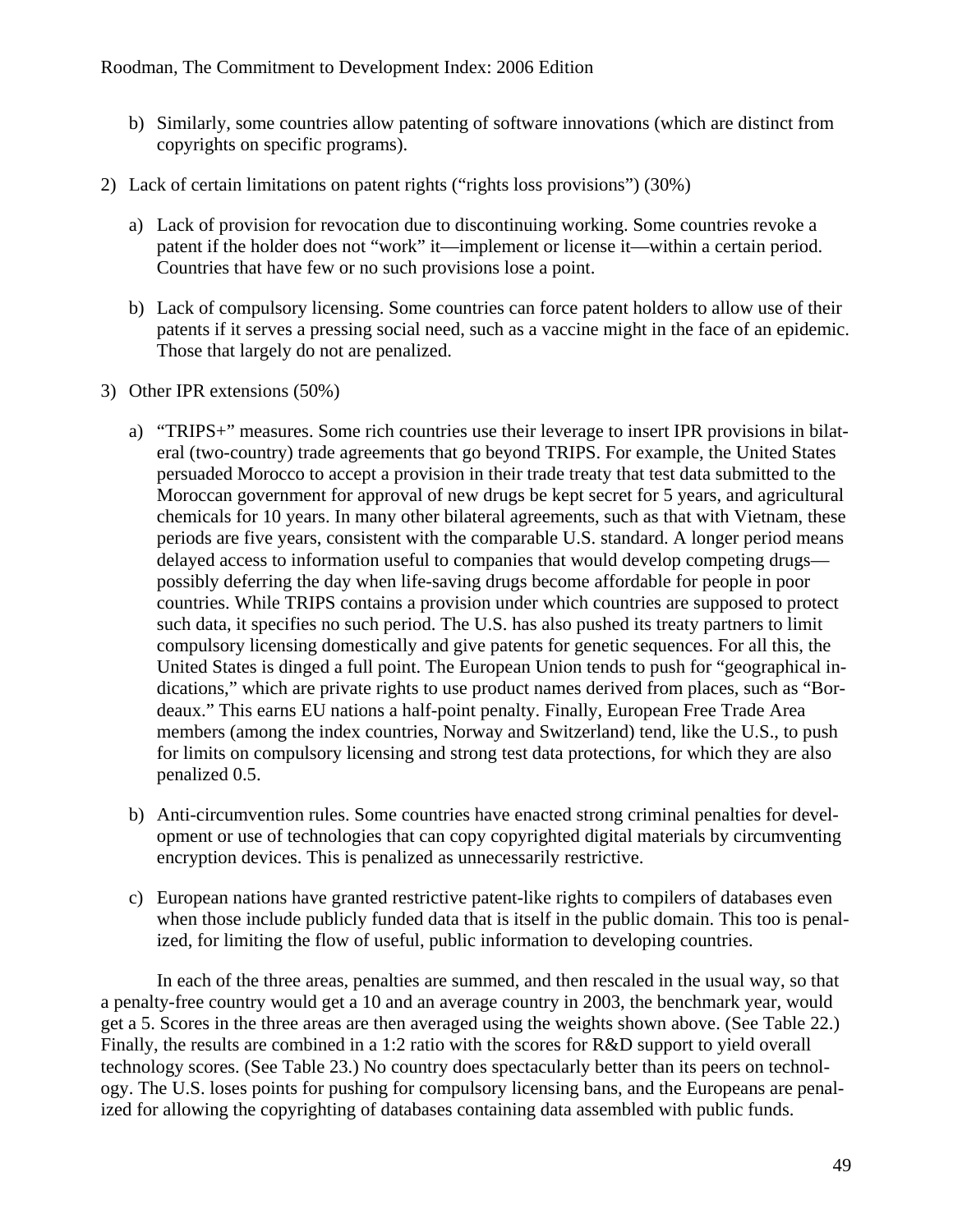Greece and Ireland lag considerably behind overall because of low government R&D subsidies. France, which spends a substantial 1% of GDP on government R&D, takes first. Canada, whose policies on IPRs are the least restrictive of the group, places second.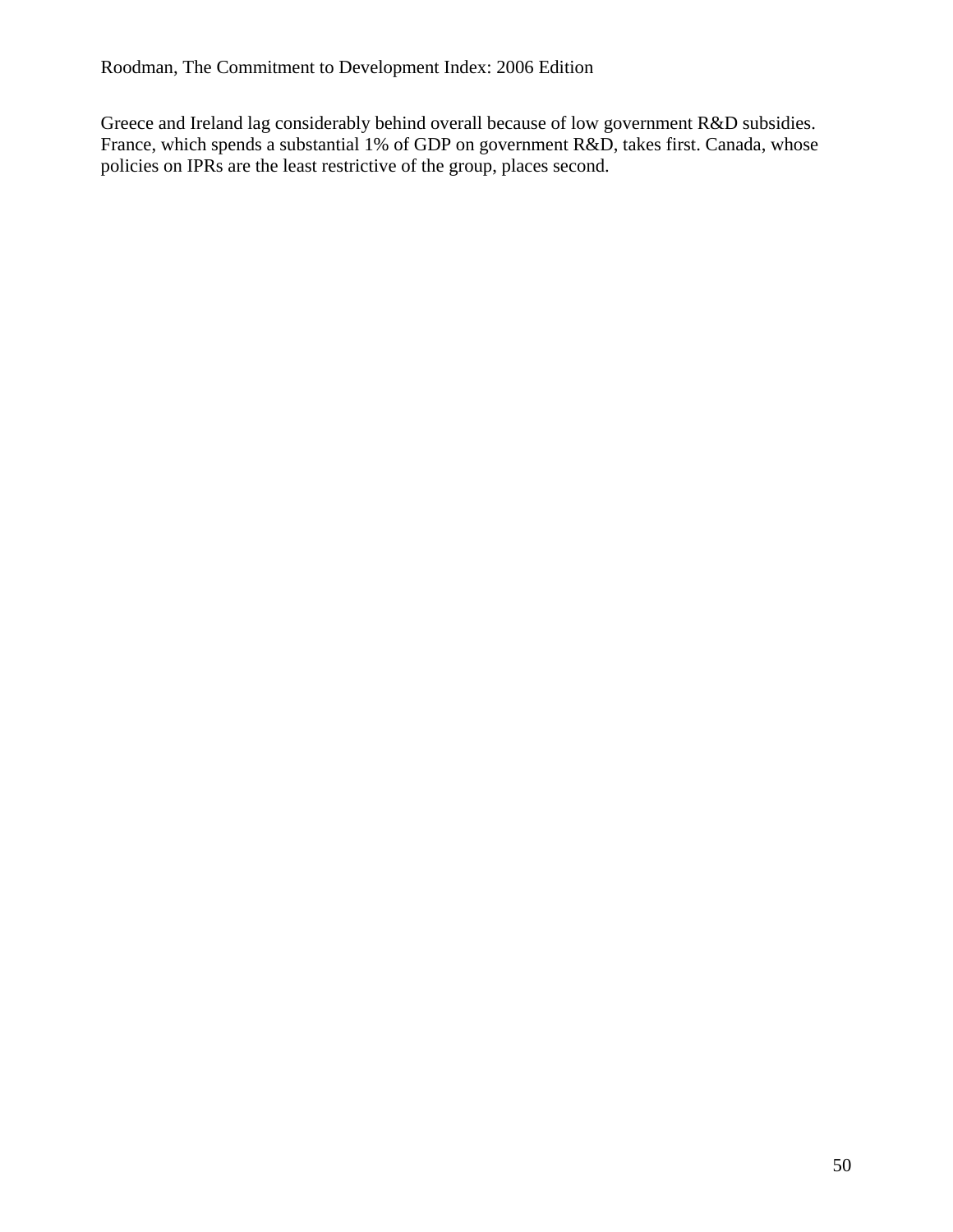|        | ດ.<br>ວ | U.K.            | Switzerland                     | Sweden                                                                            | Spain | Portugal                                            | Vorway                                                                                                                                                                                                                                                                                                                                                | N. Zealand     | Vetherlands    | Japan | ltaly                         | Ireland | Greece | Germany | France | Finland        | <b>Jenmark</b>                                                                                                                                                                                                                                                                                                                                                                                                                                                                   | Canada     | Belgium                                                                                                                                                                                                                                                        | Austria                         | Australia       | Country                                                                       |
|--------|---------|-----------------|---------------------------------|-----------------------------------------------------------------------------------|-------|-----------------------------------------------------|-------------------------------------------------------------------------------------------------------------------------------------------------------------------------------------------------------------------------------------------------------------------------------------------------------------------------------------------------------|----------------|----------------|-------|-------------------------------|---------|--------|---------|--------|----------------|----------------------------------------------------------------------------------------------------------------------------------------------------------------------------------------------------------------------------------------------------------------------------------------------------------------------------------------------------------------------------------------------------------------------------------------------------------------------------------|------------|----------------------------------------------------------------------------------------------------------------------------------------------------------------------------------------------------------------------------------------------------------------|---------------------------------|-----------------|-------------------------------------------------------------------------------|
| Weight |         |                 |                                 |                                                                                   |       |                                                     |                                                                                                                                                                                                                                                                                                                                                       |                |                |       |                               |         |        |         |        |                |                                                                                                                                                                                                                                                                                                                                                                                                                                                                                  |            |                                                                                                                                                                                                                                                                |                                 |                 |                                                                               |
| $75\%$ | 2,537   | 438             |                                 | <b>634</b>                                                                        |       |                                                     | $15037$<br>$450$                                                                                                                                                                                                                                                                                                                                      |                | 83<br>179      |       |                               |         |        |         |        |                | $\begin{array}{cccccc} 48 & 2 & 3 & 3 & 3 & 4 & 5 & 6 \\ 38 & 6 & 6 & 7 & 8 & 7 & 8 & 6 \\ 40 & 6 & 8 & 6 & 7 & 8 & 7 & 8 & 8 \\ 60 & 6 & 6 & 6 & 7 & 8 & 7 & 8 & 8 \\ 70 & 6 & 6 & 6 & 7 & 8 & 8 & 8 & 8 \\ 80 & 6 & 6 & 6 & 7 & 8 & 8 & 8 & 8 \\ 90 & 6 & 6 & 6 & 8 & 8 & 8 & 8 & 8 \\ 10 & 6 & 6 & 6 & 8 & 8 & 8 &$                                                                                                                                                           |            |                                                                                                                                                                                                                                                                | $\frac{29}{4}$ 4 $\frac{49}{8}$ |                 | duction<br>and<br>tech-<br>nology<br>Agri-<br>culture<br>pro-                 |
| 100%   |         |                 | ၁ )<br>၁ )<br>၁ )<br>၁ )<br>၁ ) |                                                                                   |       |                                                     |                                                                                                                                                                                                                                                                                                                                                       | س              |                |       |                               |         |        |         |        |                | 284<br>24                                                                                                                                                                                                                                                                                                                                                                                                                                                                        |            | 28                                                                                                                                                                                                                                                             |                                 | $\frac{8}{1}$   | Control<br>and<br>care en-<br>the en-<br>went<br>ment                         |
| %0S    |         |                 |                                 |                                                                                   |       |                                                     |                                                                                                                                                                                                                                                                                                                                                       |                |                |       |                               |         |        |         |        |                | $25$<br>$25$<br>$4$<br>$-25$<br>$-25$<br>$-25$<br>$-4$<br>$-4$<br>$-4$                                                                                                                                                                                                                                                                                                                                                                                                           |            |                                                                                                                                                                                                                                                                |                                 | 161             | De-<br>fense                                                                  |
| 100%   |         |                 |                                 |                                                                                   |       | $2880$<br>$212$<br>$212$<br>$208$<br>$208$<br>$208$ | $1231$<br>$131$<br>$131$<br>$28$<br>$-28$                                                                                                                                                                                                                                                                                                             |                |                |       |                               |         |        |         |        |                | 2 3 3 3 3 3 4<br>2 4 7 8 9 2 9<br>9 4 9 7 9 7                                                                                                                                                                                                                                                                                                                                                                                                                                    |            |                                                                                                                                                                                                                                                                |                                 |                 | ration<br>and ex<br>ploita-<br>space<br>space<br>Explo-                       |
| 100%   | 1,020   | 281             |                                 |                                                                                   |       |                                                     |                                                                                                                                                                                                                                                                                                                                                       |                |                |       |                               |         |        |         |        |                |                                                                                                                                                                                                                                                                                                                                                                                                                                                                                  | 174        |                                                                                                                                                                                                                                                                | $\frac{3}{2}$ $\frac{4}{3}$     | 502             | Explorer<br>Transformation<br>Transformation<br>Elarth<br>Elarth              |
| 100%   |         |                 |                                 |                                                                                   |       |                                                     | $\begin{array}{cccc}\n & 1 & 1 & 1 & 1 \\  & 1 & 1 & 1 & 1 & 1 \\  & 1 & 1 & 1 & 1 & 1 \\  & 1 & 1 & 1 & 1 & 1 \\  & 1 & 1 & 1 & 1 & 1 \\  & 1 & 1 & 1 & 1 & 1 \\  & 1 & 1 & 1 & 1 & 1 \\  & 1 & 1 & 1 & 1 & 1 \\  & 1 & 1 & 1 & 1 & 1 \\  & 1 & 1 & 1 & 1 & 1 \\  & 1 & 1 & 1 & 1 & 1 \\  & 1 & 1 & 1 & 1 & 1 \\  & 1 & 1 & 1 & 1 & 1 \\  & 1 & 1 &$ |                |                |       |                               |         |        |         |        |                |                                                                                                                                                                                                                                                                                                                                                                                                                                                                                  |            |                                                                                                                                                                                                                                                                |                                 | 1,285           | Gen-<br>eral<br>univer<br>Gen-                                                |
| 15%    |         |                 |                                 |                                                                                   |       |                                                     | $\begin{array}{cccccc} 4 & 4 & 3 & 4 & 5 & 6 \\ 4 & 5 & 3 & 4 & 5 & 6 \\ 4 & 5 & 3 & 5 & 6 & 6 \\ 4 & 5 & 3 & 5 & 6 & 6 \\ 5 & 5 & 5 & 5 & 6 & 6 \\ 6 & 6 & 6 & 6 & 6 & 6 \\ 7 & 6 & 6 & 6 & 6 & 6 \\ 8 & 6 & 6 & 6 & 6 & 6 \\ 9 & 10 & 10 & 10 & 10 & 10 \\ 11 & 11 & 11 & 11 & 11 & 11 \\ 12 & 12 & 12 & 12 & 12 & $                                |                |                |       |                               |         |        |         |        |                |                                                                                                                                                                                                                                                                                                                                                                                                                                                                                  | 827<br>758 | 0/9                                                                                                                                                                                                                                                            | 161                             | 751             | Indus-<br>trial<br>protoing and<br>tech-<br>nology                            |
| 100%   |         | 189<br>189      |                                 |                                                                                   |       |                                                     |                                                                                                                                                                                                                                                                                                                                                       |                |                |       |                               |         |        |         | 38825  |                |                                                                                                                                                                                                                                                                                                                                                                                                                                                                                  |            | $\frac{3}{4}$ $\frac{1}{6}$ $\frac{5}{6}$ $\frac{1}{6}$                                                                                                                                                                                                        |                                 | ღ               | Infra-<br>struce and<br>and plane<br>general limit<br>ise<br>use<br>use       |
| 100%   |         | 2,054<br>7,263  |                                 | 309                                                                               |       |                                                     |                                                                                                                                                                                                                                                                                                                                                       |                |                |       |                               |         |        |         |        |                |                                                                                                                                                                                                                                                                                                                                                                                                                                                                                  |            | 466                                                                                                                                                                                                                                                            | 235                             | $\frac{143}{1}$ | Non-<br>ori-<br>search<br>search                                              |
| 100%   |         | සූ              | 285                             |                                                                                   |       | និ g                                                |                                                                                                                                                                                                                                                                                                                                                       |                | $\frac{18}{9}$ |       |                               |         |        | 114     | 373    |                |                                                                                                                                                                                                                                                                                                                                                                                                                                                                                  |            | ಜ ಜ                                                                                                                                                                                                                                                            | $\mathsf{N}$                    |                 | Other<br>civil re-                                                            |
| 75%    |         |                 |                                 | $\frac{2}{3}$<br>$\frac{2}{3}$<br>$\frac{2}{3}$<br>$\frac{2}{3}$<br>$\frac{2}{3}$ |       |                                                     | ಜ                                                                                                                                                                                                                                                                                                                                                     | Оı             |                |       | ນ<br>ລັດ ລັດ ລັດ<br>ມີລັດ ລັດ |         |        |         |        | $\overline{8}$ | $\overline{2}$                                                                                                                                                                                                                                                                                                                                                                                                                                                                   | 6#7        |                                                                                                                                                                                                                                                                |                                 |                 | energy<br>and ra-<br>tional<br>utiliza-<br>duc-<br>tion,<br>distri-<br>bution |
| 100%   |         | 1,857<br>29,248 | ξ                               |                                                                                   |       |                                                     |                                                                                                                                                                                                                                                                                                                                                       |                |                |       |                               |         |        |         |        |                | $\begin{array}{cccccccccccccc} . & . & . & . & . & . & . & . \\ . & . & . & . & . & . & . & . \\ . & . & . & . & . & . & . & . \\ . & . & . & . & . & . & . & . \\ . & . & . & . & . & . & . & . \\ . & . & . & . & . & . & . & . \\ . & . & . & . & . & . & . & . \\ . & . & . & . & . & . & . & . \\ . & . & . & . & . & . & . & . \\ . & . & . & . & . & . & . & . \\ . & . & . & . & . & . & . & . \\ . & . & . & . & . & . & . & . \\ . & . & . & . & . & . & . & . \\ . &$ |            | ဖွ                                                                                                                                                                                                                                                             |                                 | 364             | and im-<br>ment of<br>human<br>health<br>prove-<br>Protec-<br>tion            |
| 100%   | 1,449   | 422             |                                 |                                                                                   |       |                                                     |                                                                                                                                                                                                                                                                                                                                                       |                |                |       |                               |         |        |         |        |                |                                                                                                                                                                                                                                                                                                                                                                                                                                                                                  |            |                                                                                                                                                                                                                                                                |                                 |                 | Social<br>tures<br>and re-<br>ships<br>ships                                  |
|        | 90,074  |                 |                                 |                                                                                   |       |                                                     |                                                                                                                                                                                                                                                                                                                                                       |                |                |       |                               |         |        |         |        |                |                                                                                                                                                                                                                                                                                                                                                                                                                                                                                  |            |                                                                                                                                                                                                                                                                |                                 | 3,166           | Total,<br>weighted                                                            |
|        |         | 0.59%           |                                 | 0.84%<br>0.75%                                                                    |       | 0.62%<br>0.67%                                      |                                                                                                                                                                                                                                                                                                                                                       | 0.50%<br>0.72% |                |       |                               |         |        |         |        |                |                                                                                                                                                                                                                                                                                                                                                                                                                                                                                  |            | $\begin{array}{l} 0.0000000\\ 0.000000\\ 0.000000\\ 0.000000\\ 0.000000\\ 0.00000\\ 0.00000\\ 0.00000\\ 0.00000\\ 0.00000\\ 0.00000\\ 0.00000\\ 0.00000\\ 0.00000\\ 0.00000\\ 0.00000\\ 0.00000\\ 0.00000\\ 0.00000\\ 0.00000\\ 0.00000\\ 0.00000\\ 0.00000\\$ | 0.60%                           | 0.52%           | Weighted<br>R&D/<br>요<br>민                                                    |

**Table 20. Calculation of weighted R&D/GDP (million \$)**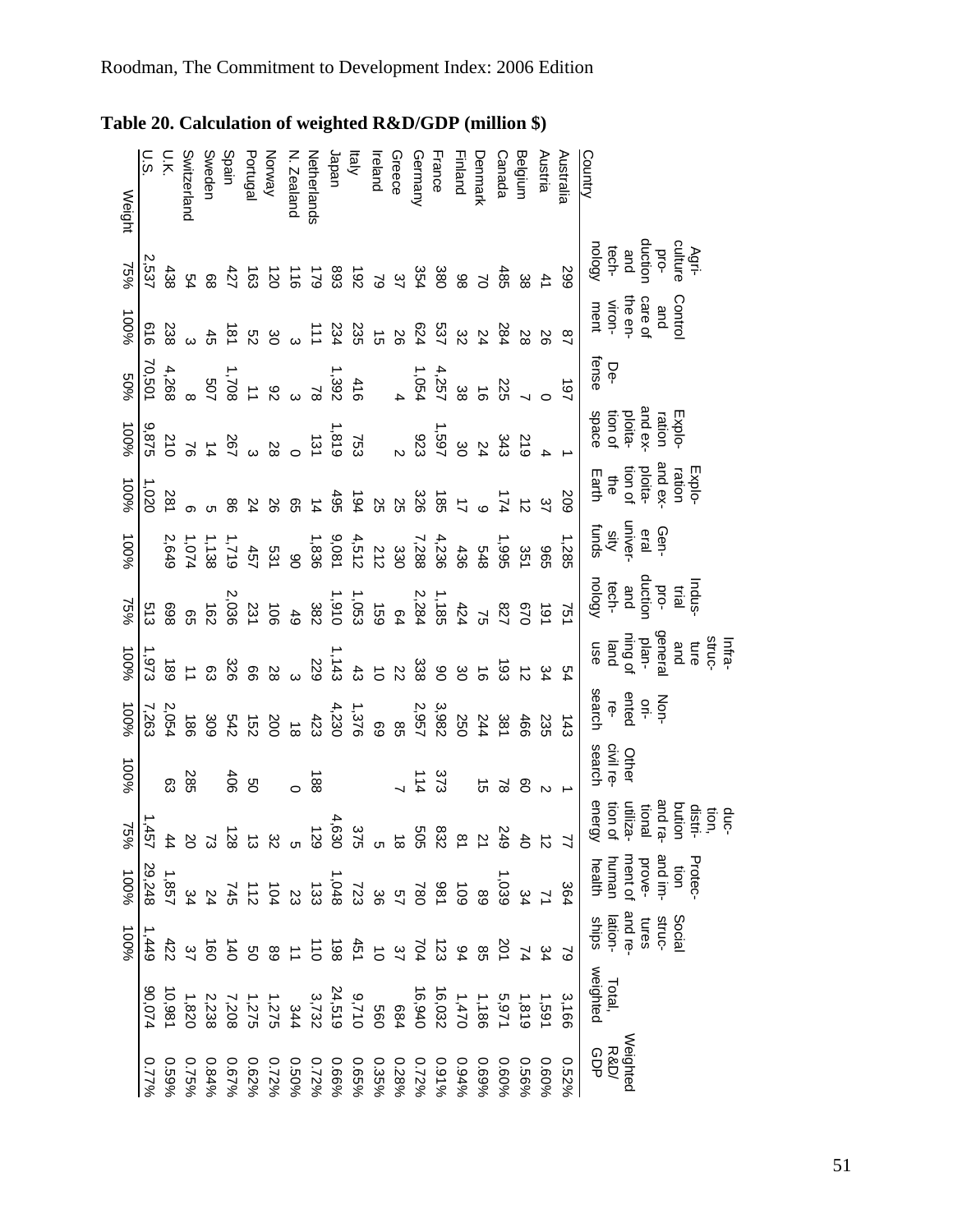|                      | Α                                  | в                   | $\frac{1}{2}$<br>С | D             |             |       |
|----------------------|------------------------------------|---------------------|--------------------|---------------|-------------|-------|
|                      | Tax subsidy                        |                     |                    | <b>Direct</b> |             |       |
|                      | rate for R&D,                      |                     | Tax                | government    |             |       |
|                      | manufacturers Business expenditure |                     |                    | R&D           | Total       |       |
|                      | (average                           | expenditure on R&D/ |                    | expenditure/  | government  |       |
|                      | small/large                        | on R&D/             | GDP (%),           | GDP, weighted | support/GDP |       |
|                      | companies) <sup>1</sup>            | GDP (%)             | weighted           | (%)           | $(\% )$     | Score |
| Formula:             |                                    |                     | AxBx75%            |               | $C+D$       |       |
| Australia            | 11.7                               | 0.89                | 0.08               | 0.52          | 0.60        | 4.4   |
| Austria              | 11.2                               | 1.42                | 0.12               | 0.60          | 0.72        | 5.3   |
| Belgium              | $-1.0$                             | 1.34                | $-0.01$            | 0.56          | 0.55        | 4.0   |
| Canada               | 24.8                               | 0.99                | 0.18               | 0.60          | 0.78        | 5.7   |
| Denmark              | 17.8                               | 1.83                | 0.24               | 0.69          | 0.93        | 6.9   |
| Finland              | $-1.0$                             | 2.45                | $-0.02$            | 0.94          | 0.92        | 6.7   |
| France               | 13.4                               | 1.36                | 0.14               | 0.91          | 1.04        | 7.7   |
| Germany              | $-2.4$                             | 1.75                | $-0.03$            | 0.72          | 0.69        | 5.1   |
| Greece               | $-1.5$                             | 0.19                | 0.00               | 0.28          | 0.28        | 2.0   |
| Ireland              | 4.9                                | 0.79                | 0.03               | 0.35          | 0.38        | 2.8   |
| Italy                | 21.2                               | 0.55                | 0.09               | 0.65          | 0.74        | 5.4   |
| Japan                | 16.4                               | 2.36                | 0.29               | 0.66          | 0.94        | 6.9   |
| Netherlands          | 6.7                                | 1.06                | 0.05               | 0.72          | 0.77        | 5.7   |
| New Zealand          | $-2.3$                             | 0.49                | $-0.01$            | 0.50          | 0.50        | 3.6   |
| Norway               | 22.0                               | 1.00                | 0.16               | 0.72          | 0.89        | 6.5   |
| Portugal             | 28.3                               | 0.26                | 0.06               | 0.62          | 0.67        | 4.9   |
| Spain                | 44.1                               | 0.57                | 0.19               | 0.67          | 0.86        | 6.3   |
| Sweden               | $-1.5$                             | 2.95                | $-0.03$            | 0.84          | 0.81        | 5.9   |
| Switzerland          | $-1.0$                             | 1.90                | $-0.01$            | 0.75          | 0.73        | 5.4   |
| United Kingdom       | 10.1                               | 1.24                | 0.09               | 0.59          | 0.69        | 5.0   |
| <b>United States</b> | 6.6                                | 1.88                | 0.09               | 0.77          | 0.86        | 6.3   |

#### **Table 21. Calculation scores for government support for R&D**

2003 average 0.68 1 A figure of 0 indicates that R&D spending can be fully deducted like other business expenditures. Positive values indicate active subsidization relative to this benchmark. Negative values indicate businesses cannot fully deduct in the year of expenditure.  ${}^{2}$ From previous table.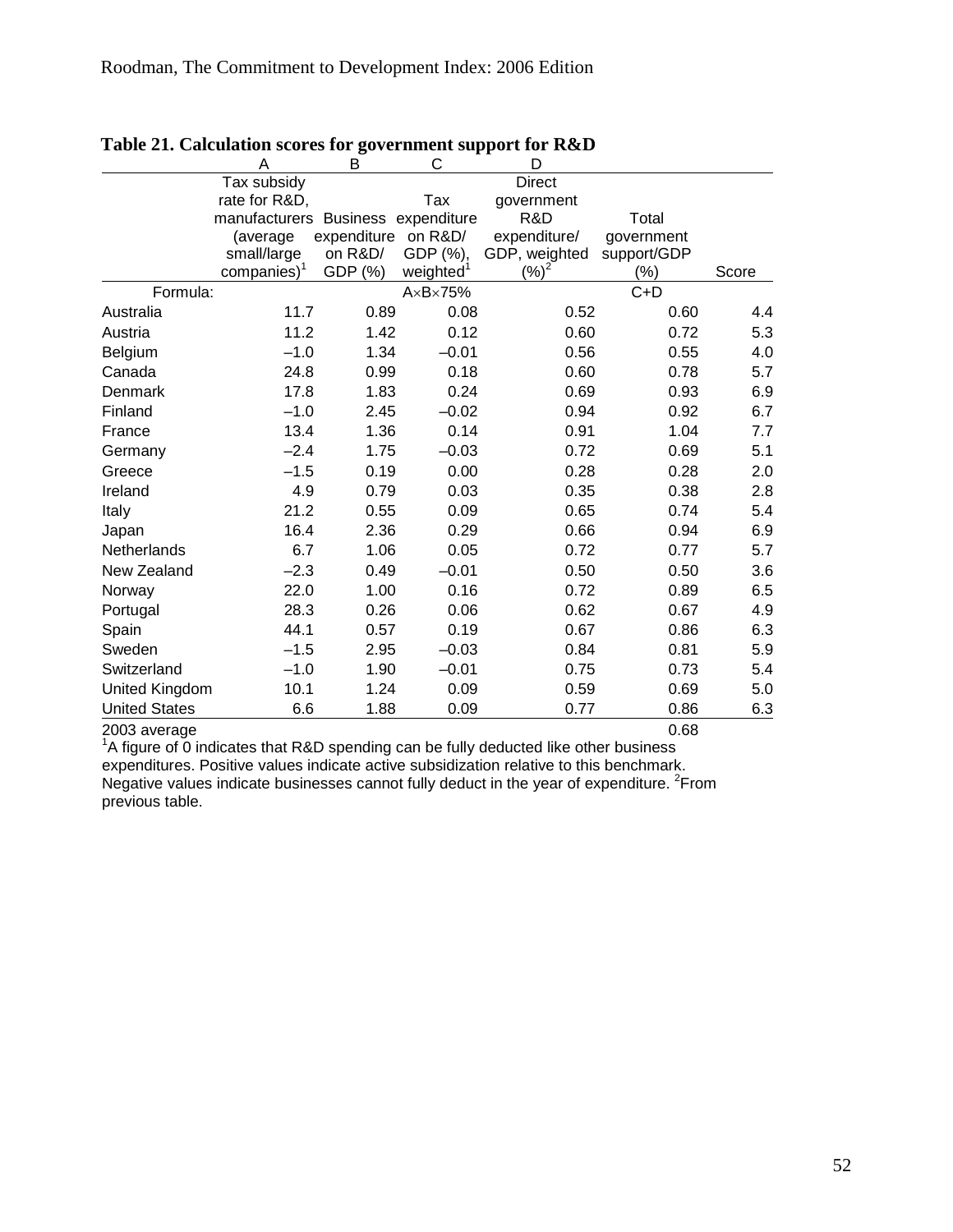| alculation of scores for technology<br>Ο.<br>Ο<br>n:k<br>Sweden<br>Spain<br>Portugal<br>Norway |               |                |                |                |            |               |                |                  |               | Japan   | ltaly          | dissemination<br>Ireland | Greece         | Germany        | France  | Finland            | Denmark       | Canada        | Belgium            | Austria         | Australia      |                                                  |                        |
|------------------------------------------------------------------------------------------------|---------------|----------------|----------------|----------------|------------|---------------|----------------|------------------|---------------|---------|----------------|--------------------------|----------------|----------------|---------|--------------------|---------------|---------------|--------------------|-----------------|----------------|--------------------------------------------------|------------------------|
| Average                                                                                        |               |                | Switzerland    |                |            |               |                | New Zealand      | Netherlands   |         |                |                          |                |                |         |                    |               |               |                    |                 |                | Country                                          |                        |
|                                                                                                |               |                |                | c              |            |               |                |                  |               |         |                |                          |                |                | c       | ⊂                  | 0             | 0             | $\circ$            | 0               | ∸              | patents<br>lemine<br>Plant                       |                        |
|                                                                                                |               | o.<br>G        | ი<br>ნ         | ი<br>ნ         | o.s        | O.5           | 0.25           | 0.25             | o.s           |         | o.s            | o.<br>G                  | o.<br>G        | o.<br>G        | o.<br>G | ი<br>ნ             | Ο.<br>Ο       | ი<br>ნ        | Ο.<br>Ο            | $\overline{c}$  | →              | ware<br>Soft-<br>ents<br>pat-                    | Patent coverage        |
| 60                                                                                             | $\mathsf{N}$  | jن.            | ი<br>ნ         | o.s            | O.5        | 0.5           | 0.25           | 1.25             | 0.5           | $\sim$  | ີຕ             | $\vec{c}$                | $\overline{c}$ | თ.             | O.5     | ე<br>ნ             | Ο.<br>Ο       | ე<br>ნ        | Ο.<br>Ο            | თ<br>ნ          | $\mathbf{v}$   | Total                                            |                        |
| 20%                                                                                            | $\frac{1}{4}$ | ີບ             | 72<br>22       | 72<br>22       | 72<br>22   | $\frac{2}{3}$ | 8.6            | 2.9              | $\frac{2}{3}$ | بـ<br>4 | $\vec{5}$      | $\vec{c}$                | r.s            | $\frac{7}{2}$  | 75      | $\frac{1}{\delta}$ | $\frac{2}{3}$ | $\frac{2}{3}$ | $\frac{2}{\delta}$ | $\dot{\rm s}$   | $\frac{1}{4}$  | Score                                            |                        |
|                                                                                                |               |                |                |                |            |               |                |                  |               |         |                |                          |                |                |         |                    |               |               |                    |                 |                | working<br>patents<br>tion for<br>revoca-<br>not | -ack of                |
|                                                                                                |               |                |                |                |            |               |                |                  |               |         |                |                          |                |                |         |                    |               |               | ⊂                  |                 | 0              | Compul-<br>censes<br>sory li-<br>not is-<br>sued | Rights loss provisions |
| 1.4                                                                                            | N             | N              | N              |                |            |               |                |                  |               |         |                |                          | ⊂              | N              |         |                    | N             |               |                    | $\mathsf{\sim}$ |                | Total                                            |                        |
| 30%                                                                                            | ىب<br>ö       | 3.O            | بہ<br>ö        | α<br>Ο         | တ<br>Ċ٦    | စ္ပာ<br>Ċ٦    | őς             | თ.<br>ს          | 3.<br>Ο       | თ<br>ნ  | 6.5            | ω<br>Ο                   | 0.0            | őς             | თ<br>ს  | თ.<br>ს            | őς            | თ.            | 9.5                | 3.<br>Ο         | Θ.5            | <b>Score</b>                                     |                        |
|                                                                                                |               | 97.0           | 0.75           | 97.0           | 0.75       | <b>220</b>    | 0.75           | 0                | Ξ.<br>2       | 0       | 0.75           | 9.75                     | 9.75           | 0.75           | 9.75    | 0.75               | 0.75          | $\circ$       | 0.75               | 0.75            | $\circ$        | <b>TRIPS+</b><br>policy                          |                        |
|                                                                                                |               | 0              | 0              | 0              | c          | 0             | 0              | ○                | 0             |         | 0              | 0                        |                |                | 0       | ○                  |               | ○             | $\circ$            |                 |                | vention<br>Ω<br>rules<br>ircum-<br>Anti-         |                        |
|                                                                                                | 0             |                |                |                |            |               |                |                  |               |         |                |                          |                |                |         |                    |               | ⊂             |                    |                 | $\circ$        | Protec-<br>Data-<br>base<br>ion                  | Other                  |
| $\frac{1}{\Omega}$                                                                             | $\mathsf{N}$  | $\mathfrak{S}$ | $\mathfrak{S}$ | $\mathfrak{S}$ | $\ddot{c}$ | $\frac{1}{2}$ | $\overline{S}$ | $\circ$          | 95            |         | $\overline{5}$ | 1.75                     | 2.75           | $\mathfrak{S}$ | 31      | 31                 | Ņ<br>32       | $\circ$       | ≓.<br>32           | Ņ<br>32         | ∸              |                                                  |                        |
| 50%                                                                                            | ب<br>4        | 4.<br>ن        | 4.<br>ن        | 4.<br>ن        | 4:<br>ن    | 4.<br>ن       | 4.3            | $\overline{0.0}$ | 4.3           | ္       | 4.3            | 4.3                      | $\vec{c}$      | $\vec{c}$      | 4:<br>ن | 4:3                | $\vec{c}$     | 10.0          | 4.3                | $\vec{c}$       | $\overline{9}$ | Total Score                                      |                        |
|                                                                                                | بر<br>ن       | ယ<br>ယ         | 4.5            | 4՝2<br>r       | თ<br>თ     | თ<br>თ        | 4.7            | ر<br>ت           | 4.5           | ე<br>O  | 4.4            | ین<br>ن                  | 4.9            | 2.8            | თ<br>თ  | თ<br>თ             | 2.8           | 8.4           | 5.5                | 2.8             | 0.5            | <b>SCOLE</b><br>Over-<br><u>ه</u>                |                        |

# Roodman, The Commitment to Development Index: 2006 Edition

53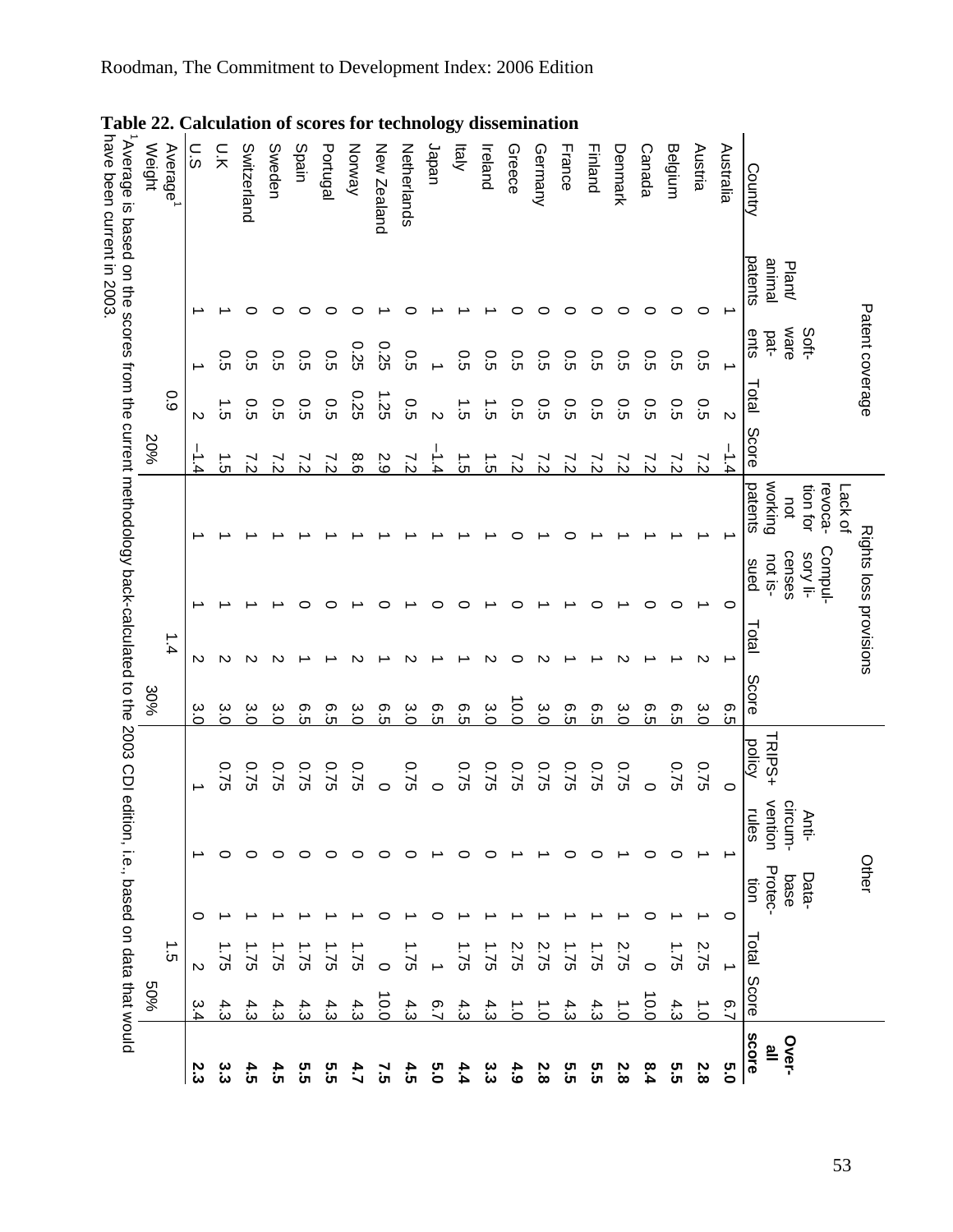|                      | Government       | IPR <sub>s</sub> /                  |       |
|----------------------|------------------|-------------------------------------|-------|
|                      |                  | support for restrictions on Overall |       |
| Country              | R&D <sup>1</sup> | dissemination <sup>1</sup>          | score |
| Australia            | 4.4              | 5.0                                 | 4.6   |
| Austria              | 5.3              | 2.8                                 | 4.5   |
| Belgium              | 4.0              | 5.5                                 | 4.5   |
| Canada               | 5.7              | 8.4                                 | 6.6   |
| Denmark              | 6.9              | 2.8                                 | 5.5   |
| Finland              | 6.7              | 5.5                                 | 6.3   |
| France               | 7.7              | 5.5                                 | 6.9   |
| Germany              | 5.1              | 2.8                                 | 4.3   |
| Greece               | 2.0              | 4.9                                 | 3.0   |
| Ireland              | 2.8              | 3.3                                 | 3.0   |
| Italy                | 5.4              | 4.4                                 | 5.1   |
| Japan                | 6.9              | 5.0                                 | 6.3   |
| Netherlands          | 5.7              | 4.5                                 | 5.3   |
| New Zealand          | 3.6              | 7.5                                 | 4.9   |
| Norway               | 6.5              | 4.7                                 | 5.9   |
| Portugal             | 4.9              | 5.5                                 | 5.1   |
| Spain                | 6.3              | 5.5                                 | 6.1   |
| Sweden               | 5.9              | 4.5                                 | 5.4   |
| Switzerland          | 5.4              | 4.5                                 | 5.1   |
| United Kingdom       | 5.0              | 3.3                                 | 4.5   |
| <b>United States</b> | 6.3              | 2.3                                 | 5.0   |
| Weight               | 67%              | 33%                                 |       |

#### **Table 23. Summary of technology component**

<sup>1</sup> From previous tables.

### **3. Overall results**

As explained in section 1, the overall scores from each of the seven components are rescaled where necessary so that those in the benchmark year of 2003 average 5. The parameters of these transformations are held fixed over time, to allow meaningful comparisons of results over time. Component scores are then averaged across components to yield final scores. Table 24 shows the final results for 2006.

On the overall 2006 Commitment to Development Index, most of the Nordics and the Netherlands do well, buoyed by large aid flows, high contributions to security, and lower pollution rates. Western offshoots Australia, Canada, New Zealand, and the United States are another group with a common profile. They tend to be strong in areas where *lack* of government intervention, or else support for the private sector is rewarded—namely trade, migration, and investment—and weak in areas where government activism is rewarded, particularly aid and environment. The major exception to this pattern is security, where Australia, New Zealand, and the United States all do well; evidently this is one sphere where the political consensus in these countries is for government activism. Meanwhile, Japan's relatively inward orientation comes though in its low scores on aid, trade, migration, and security.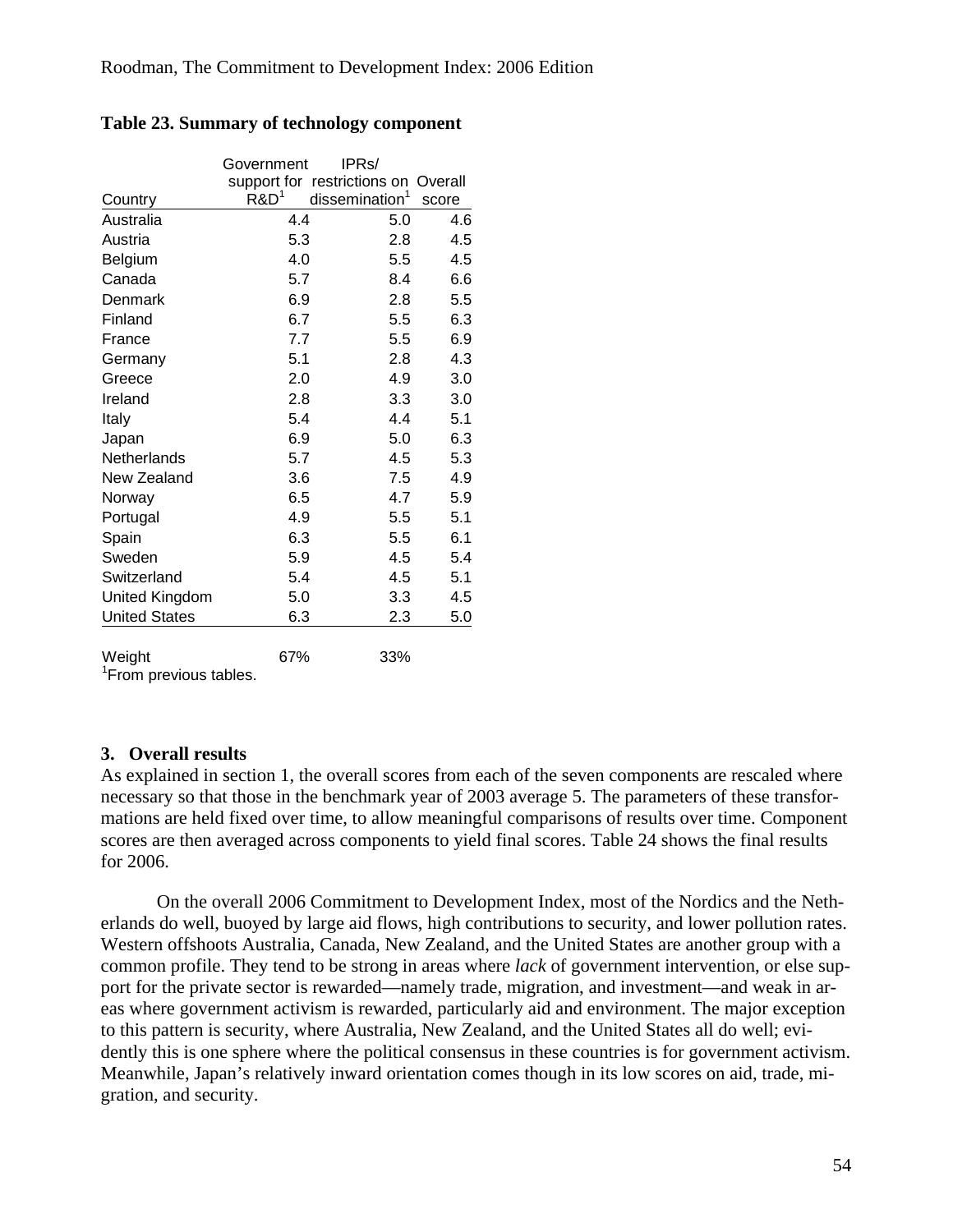#### Roodman, The Commitment to Development Index: 2006 Edition

Since one purpose of the CDI is to track policy change over time, Table 25 back-calculates the 2006 methodology to 2003, the CDI's first year.<sup>34</sup> Not all of the underlying data could be "downdated" to 2003–05 in performing this back-calculation. For example, the net stock change of unskilled migrants from developing countries is for 1990–2000 throughout. The most important data for the trade component, the tariff estimates from CEPII, are for 2001 only. However, the textile and apparel quotas that Canada, the European Union, and the United States, abolished on January 1, 2005, are included for 2003 and 2004, using estimates of their export tax equivalents from Francois and Spinanger (2004).

The big picture in Table 25 is one of little change. This is not surprising since policies do not turn on a dime. The average CDI score climbed from a pre-determined 5.0 in 2003 to 5.3 in 2005, then fell to 5.2 in 2005. Still, the climb is real. Fourteen countries rose on the CDI and only seven declined. Several policy trends are behind the rise. Greece, Norway, Switzerland, the United Kingdom, and the United States gave more aid. Canada, the European Union, and the United States ended textiles and apparel quotas. Belgium, Denmark, Spain, and Sweden curtailed prohibitions against pension funds investing in developing countries. The phase-out of ozone-depleting substances continued, as ordained by the Montreal Protocol. Many countries adopted policies to limit illegal tropical timber imports.

One important question about the results is how sensitive they are to changes in the component weights. To investigate the effect of raising weights on individual components, I generate 63 non-standard versions of the 2006 CDI: first with the weight on aid raised to 2, then 3, and so on up to 10 (while weights on the other components are held at 1), then the same for trade, and then the other components. For each version I calculate the correlation of overall scores with the standard CDI, and the average absolute change in rank.<sup>35</sup> Figure 2 and Figure 3 show the results. The CDI proves reasonably stable despite large overweighting. For all the components, even tenfold overweighting yields a score correlation of 0.56–0.83. As for ranks, tenfold-overweighting any of the components except technology moves countries an average of 4.5–6.5 spots up or down in the standings. Whether these numbers are small or large is perhaps in the eye of the beholder. Since most countries are clumped in the middle of the score range, one would expect small changes in weights to disproportionately affect rankings, so that Figure 2 is more meaningful than Figure 3.

<sup>&</sup>lt;sup>34</sup> The publicly available spreadsheet includes full details of these calculations. See  $\frac{www.cgdev.org}{www.cgdev.org}$ .<br><sup>35</sup> I am indebted to Michael Clemens for this technique. Details of these calculations are also in the public sp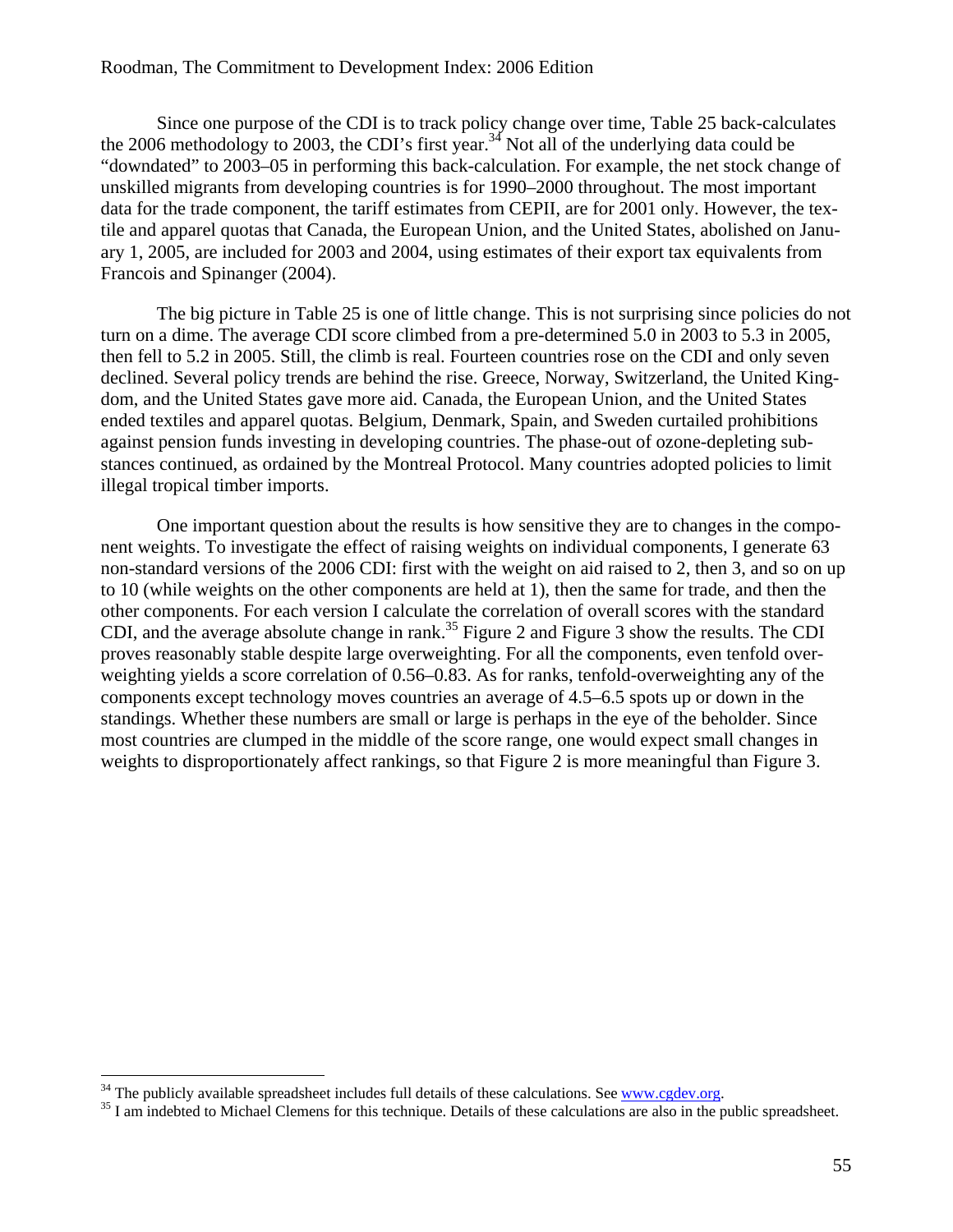|                      |      |        | Invest- |           | Environ- |          | Technol- |         |                | 2005 rank<br>by 2005<br>methodol- |
|----------------------|------|--------|---------|-----------|----------|----------|----------|---------|----------------|-----------------------------------|
| Country              | Aid  | Trade  | ment    | Migration | ment     | Security | ogy      | Average | Rank           | ogy                               |
| Australia            | 2.5  | 6.4    | 6.9     | 6.4       | 3.9      | 8.1      | 4.6      | 5.5     | 6              | 4                                 |
| Austria              | 2.7  | 5.9    | 3.3     | 10.5      | 6.2      | 4.5      | 4.5      | 5.4     | $\overline{7}$ | $\overline{7}$                    |
| Belgium              | 5.1  | 5.9    | 6.5     | 2.6       | 6.6      | 3.4      | 4.5      | 4.9     | 15             | 15                                |
| Canada               | 3.3  | 6.8    | 7.7     | 4.7       | 4.5      | 3.0      | 6.6      | 5.2     | 10             | 10                                |
| Denmark              | 10.0 | 5.9    | 5.3     | 5.0       | 6.1      | 6.9      | 5.5      | 6.4     | $\mathbf 2$    | 1                                 |
| Finland              | 3.9  | 6.1    | 6.2     | 2.7       | 6.7      | 6.3      | 6.3      | 5.4     | $\overline{7}$ | $\overline{7}$                    |
| France               | 4.1  | 6.0    | 5.9     | 2.6       | 6.1      | 0.5      | 6.9      | 4.6     | 18             | 15                                |
| Germany              | 3.3  | 5.9    | 6.8     | 6.2       | 6.7      | 3.7      | 4.3      | 5.3     | 9              | $\overline{7}$                    |
| Greece               | 2.7  | 5.9    | 4.0     | 1.7       | 5.2      | 5.6      | 3.0      | 4.0     | 20             | 20                                |
| Ireland              | 5.9  | 5.7    | 2.5     | 4.6       | 7.5      | 5.9      | 3.0      | 5.0     | 13             | 18                                |
| Italy                | 1.6  | 6.1    | 5.5     | 3.2       | 4.8      | 3.9      | 5.1      | 4.3     | 19             | 18                                |
| Japan                | 1.1  | $-0.4$ | 5.6     | 1.7       | 4.3      | 2.8      | 6.3      | 3.1     | 21             | 21                                |
| Netherlands          | 8.5  | 6.2    | 7.8     | 4.8       | 7.5      | 6.1      | 5.3      | 6.6     | 1              | $\overline{2}$                    |
| New Zealand          | 2.2  | 7.6    | 3.7     | 6.9       | 6.4      | 7.4      | 4.9      | 5.6     | 5              | $\mathbf 5$                       |
| Norway               | 9.3  | 1.2    | 8.0     | 4.6       | 6.1      | 8.1      | 5.9      | 6.2     | 4              | 5                                 |
| Portugal             | 2.3  | 6.1    | 6.2     | 1.4       | 6.4      | 6.2      | 5.1      | 4.8     | 16             | 13                                |
| Spain                | 2.5  | 6.0    | 6.7     | 5.2       | 3.8      | 3.5      | 6.1      | 4.8     | 16             | 17                                |
| Sweden               | 9.8  | 6.1    | 6.2     | 4.8       | 7.0      | 4.9      | 5.4      | 6.3     | 3              | 3                                 |
| Switzerland          | 4.8  | 3.1    | 7.2     | 9.5       | 5.3      | 1.6      | 5.1      | 5.2     | 10             | 13                                |
| U.K.                 | 4.6  | 5.9    | 8.6     | 2.6       | 7.8      | 1.6      | 4.5      | 5.1     | 12             | 10                                |
| <b>United States</b> | 2.2  | 7.4    | 6.9     | 4.6       | 3.2      | 5.9      | 5.0      | 5.0     | 13             | <u>12</u>                         |
|                      |      |        |         |           |          |          |          |         |                |                                   |
| Average              | 4.4  | 5.5    | 6.1     | 4.6       | 5.8      | 4.8      | 5.1      | 5.2     |                |                                   |
| Standard<br>dev.     | 2.7  | 1.9    | 1.6     | 2.3       | 1.3      | 2.1      | 1.0      | 0.8     |                |                                   |

**Table 24. Commitment to Development Index 2006: scores**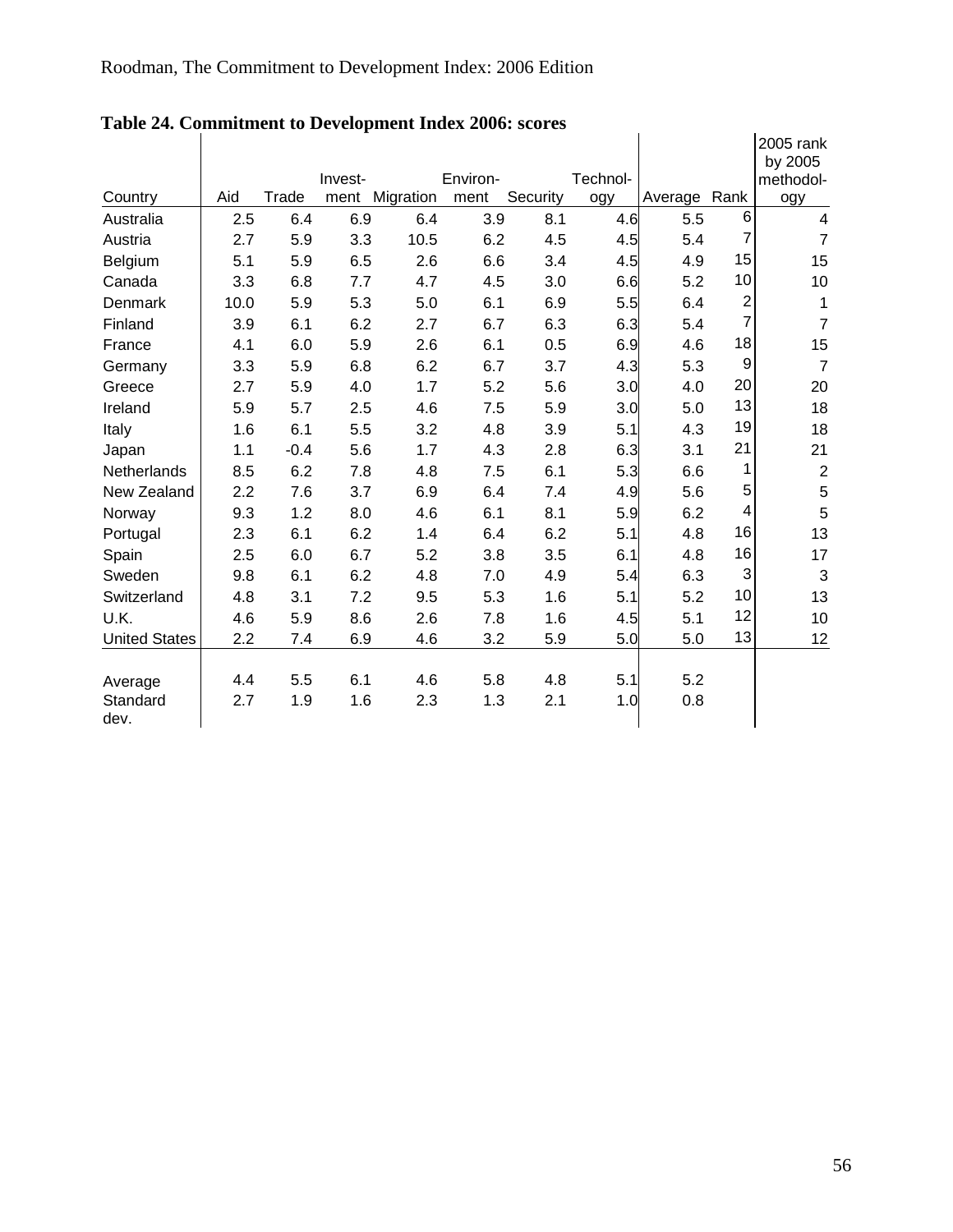|                      |      |      |      |      | Change,       | ື<br>Rank by |
|----------------------|------|------|------|------|---------------|--------------|
| Country              | 2003 | 2004 | 2005 | 2006 | $2003 - 06^1$ | improvement  |
| Australia            | 5.8  | 5.7  | 5.7  | 5.5  | $-0.3$        | 19           |
| Austria              | 5.3  | 5.4  | 5.4  | 5.4  | $+0.0$        | 12           |
| Belgium              | 4.8  | 4.6  | 4.9  | 4.9  | $+0.2$        | 12           |
| Canada               | 4.9  | 5.1  | 5.3  | 5.2  | $+0.3$        | 6            |
| Denmark              | 7.0  | 6.9  | 6.7  | 6.4  | $-0.6$        | 18           |
| Finland              | 5.2  | 5.4  | 5.6  | 5.4  | $+0.2$        | 9            |
| France               | 4.7  | 4.8  | 4.8  | 4.6  | $-0.1$        | 10           |
| Germany              | 5.4  | 5.3  | 5.5  | 5.3  | $-0.1$        | 15           |
| Greece               | 3.7  | 3.9  | 4.1  | 4.0  | $+0.3$        | 6            |
| Ireland              | 4.7  | 4.8  | 4.9  | 5.0  | $+0.3$        | 12           |
| Italy                | 4.0  | 4.2  | 4.5  | 4.3  | $+0.3$        | 4            |
| Japan                | 2.7  | 2.9  | 2.8  | 3.1  | $+0.4$        | 15           |
| Netherlands          | 6.7  | 6.7  | 6.8  | 6.6  | $-0.1$        | 15           |
| New Zealand          | 5.9  | 5.6  | 5.6  | 5.6  | $-0.3$        | 19           |
| Norway               | 5.9  | 6.1  | 6.2  | 6.2  | $+0.3$        | 10           |
| Portugal             | 4.4  | 4.9  | 4.9  | 4.8  | $+0.4$        | 4            |
| Spain                | 3.9  | 4.4  | 4.7  | 4.8  | $+0.9$        | 1            |
| Sweden               | 5.9  | 6.5  | 6.6  | 6.3  | $+0.4$        | 1            |
| Switzerland          | 5.3  | 5.0  | 5.1  | 5.2  | $-0.0$        | 21           |
| United Kingdom       | 4.6  | 4.8  | 5.3  | 5.1  | $+0.5$        | 1            |
| <b>United States</b> | 4.5  | 4.9  | 5.0  | 5.0  | $+0.5$        | 6            |
| Average              | 5.0  | 5.1  | 5.3  | 5.2  | $+0.2$        |              |

Average 5.0 5.1 5.3 5.2 +0.2<br><sup>1</sup> For accuracy, figures shown are rounded changes in scores rather than the changes in rounded scores that are published in CGD and FP (2006).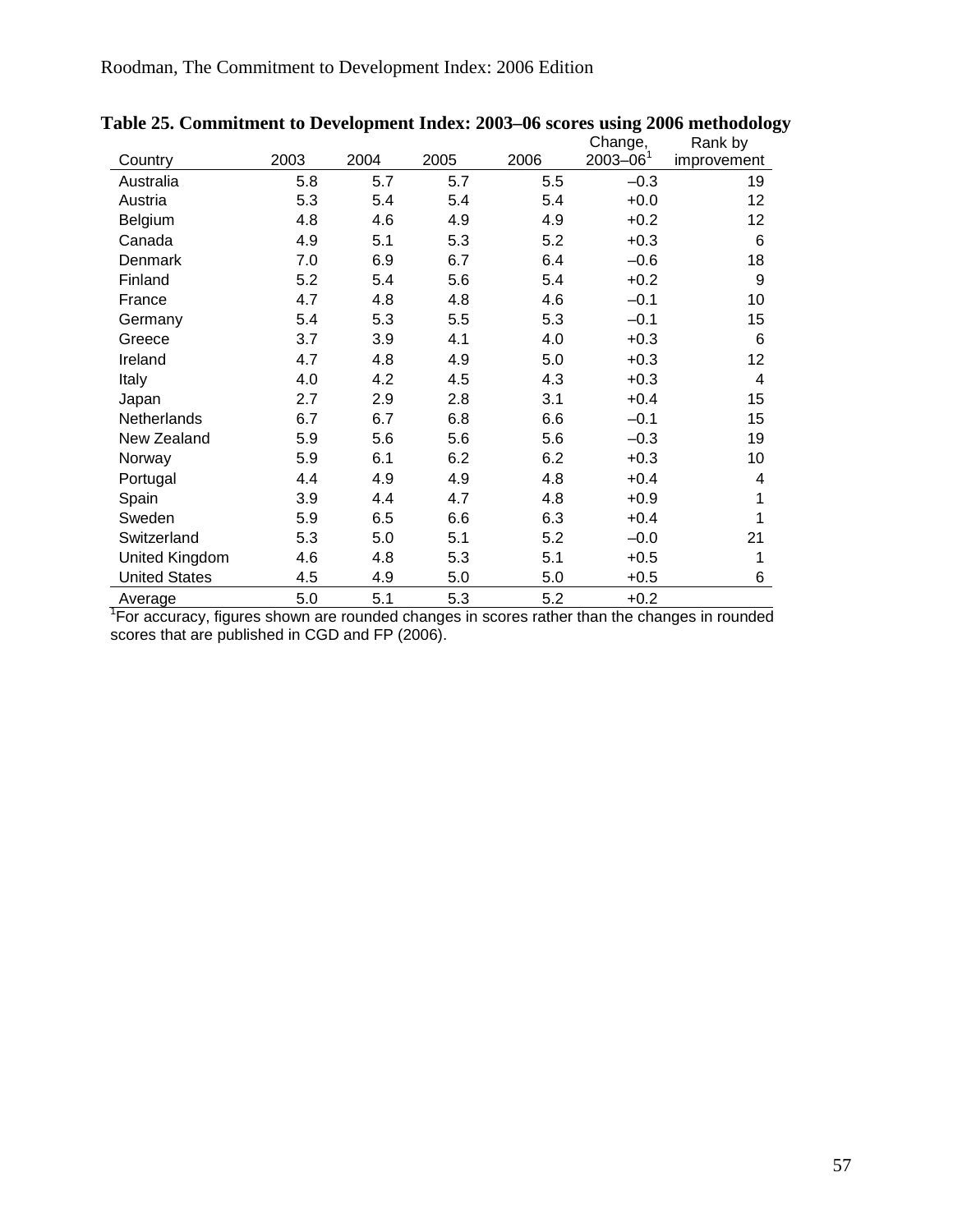



**Figure 2. Correlation of standard CDI with versions with higher weight placed on one component**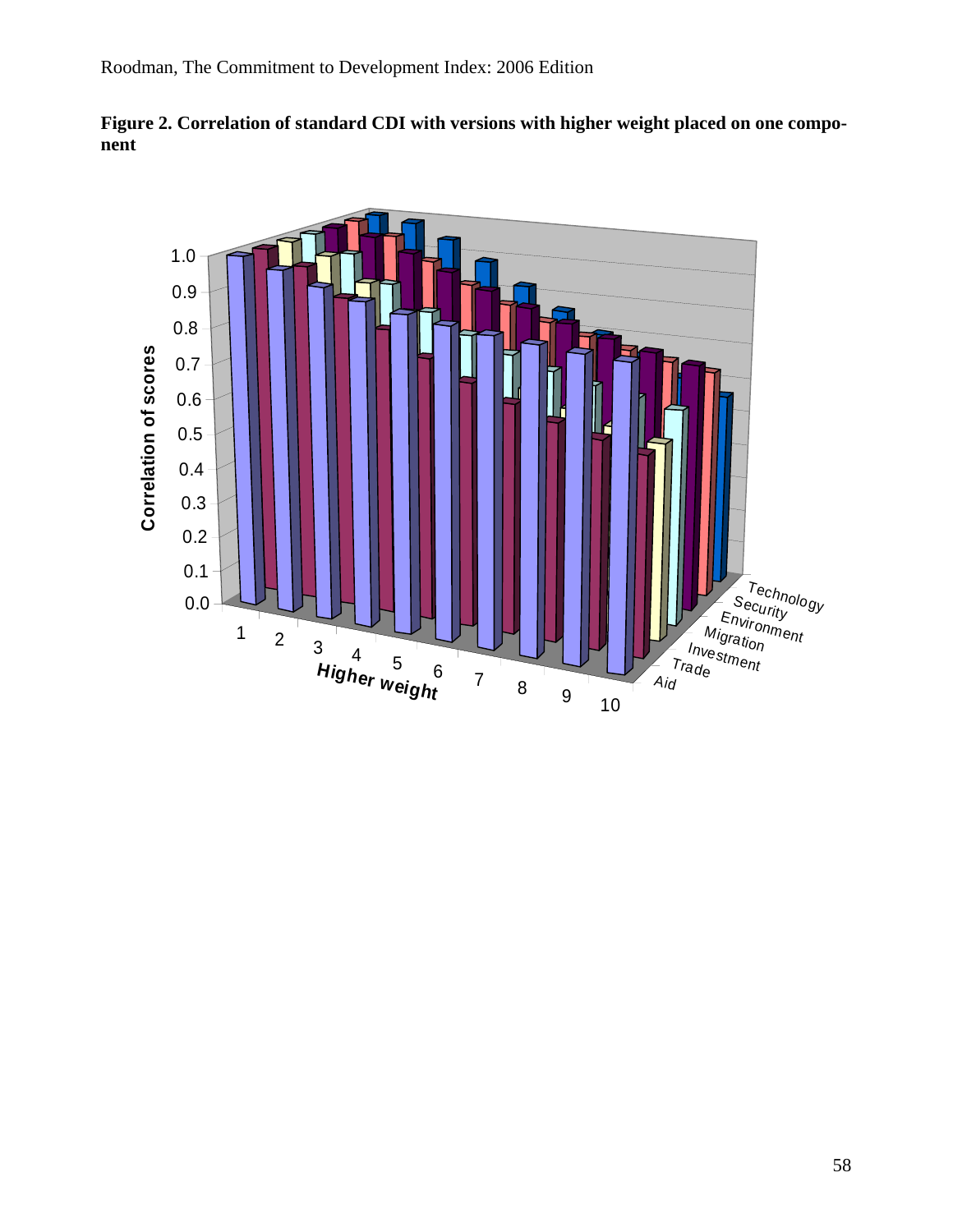

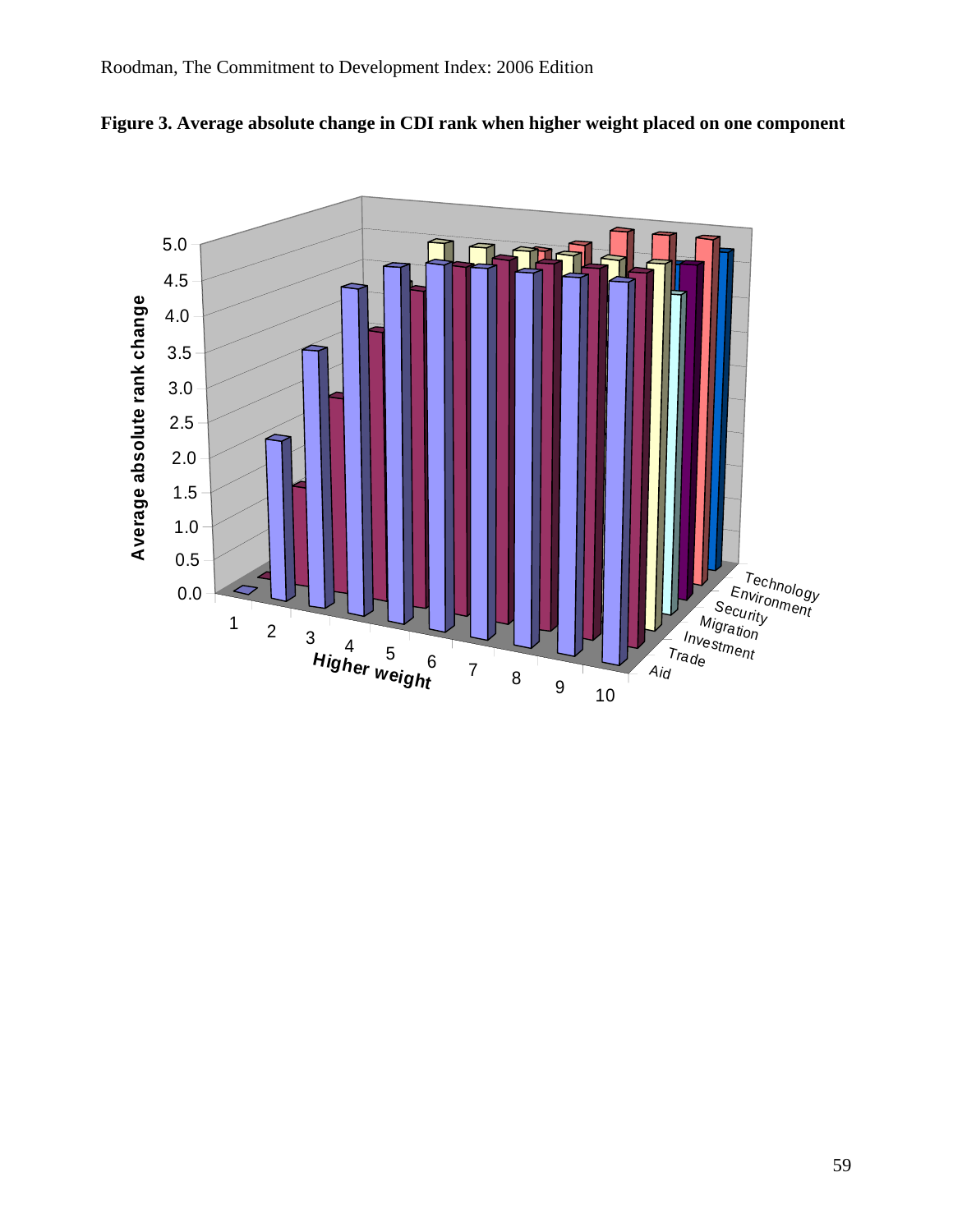#### **References**

- Bannon, Alicia, and David Roodman (2004), "Technology and the Commitment to Development Index," Center for Global Development, Washington, DC, April.
- Birdsall, Nancy, and David Roodman (2003), "The Commitment to Development Index: A Scorecard of Rich-Country Policies," Center for Global Development, Washington, DC, April.
- Bouët, Antoine, et al., "Computing an exhaustive and consistent, ad-valorem equivalent measure of applied protection: a detailed description of MAcMap-HS6 methodology," 2nd ed., Paris, Centre d'Etudes Prospectives et d'Informations Internationales, June 2004.
- Brown, Adrienne, Mick Foster, Andy Norton, and Felix Naschold, *The Status of Sector Wide Approaches*. Overseas Development Institute. London. July 2001.
- Cassara, Amy, and Danial Prager (2005), "An Index of Rich-Country Environmental Performance: 2005 Edition," Center for Global Development, Washington, DC.
- Cassen, Robert (1994), *Does Aid Work? Report to an Intergovernmental Task Force*, 2<sup>nd</sup> ed, Clarendon Press, Oxford, U.K.
- Center for Global Development and Foreign Policy (CGD and FP) (2003), "Ranking the Rich," *Foreign Policy*, May/June.

------------------------------------------------------------------------------- (2006), "Ranking the Rich,"

*Foreign Policy*, September/October.

- Chowdhury, Shyamal, and Lyn Squire (2003), "Setting Weights for Aggregate Indices: An Application to the Commitment to Development Index and Human Development Index," draft, Global Development Network, Washington, DC.
- Cline, William (2002), "An Index of Industrial Country Trade Policy toward Developing Countries," Working Paper 14, Center for Global Development, Washington, DC.
- ----------------- (2004), *Trade Policy and Global Poverty*, Center for Global Development and Institute for International Economics, Washington, DC.
- de Gorter, Harry, Melinda Ingco, and Laura Ignacio, "Domestic Support for Agriculture: Agricultural Policy Reform and Developing Countries," *Trade Note* 7, World Bank, September 10, 2003.
- Dimaranan, Betina V., and Robert A. McDougall (2002), *Global Trade, Assistance, and Production: The GTAP 5 Data Base*. Center for Global Trade Analysis, Purdue University
- Docquier, Frédéric, and Abdeslam Marfouk (2005), "International Migration by Educational Attainment (1990–2000): Release 1.1, March.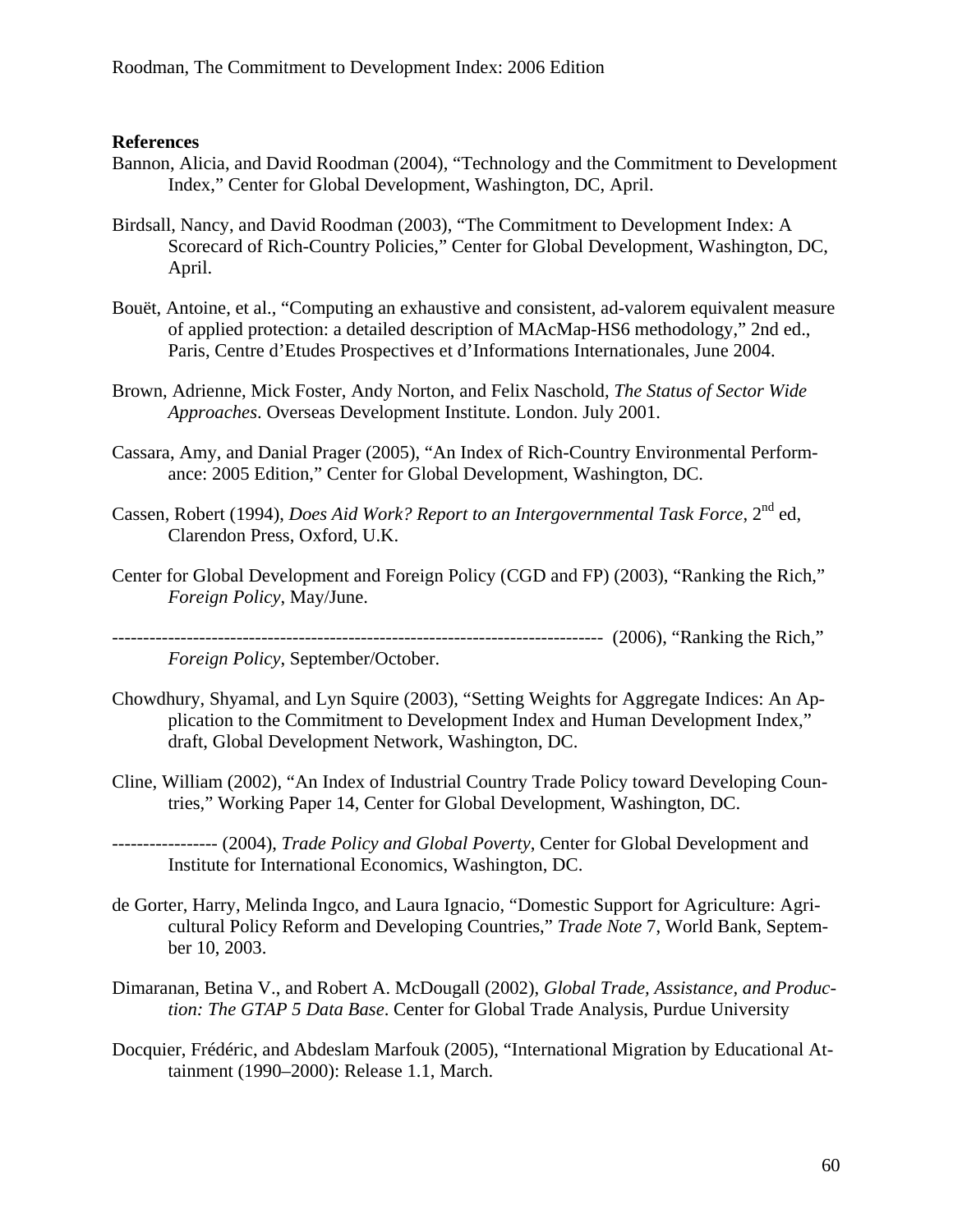- Francois, Joseph, and Dean Spinanger (2004, "Liberalizing Quotas on Textiles and Clothing: Has the ATC Actually Worked?" draft, June.
- Grieco, Elizabeth M., and Kimberly A. Hamilton (2004), "Realizing the Potential of Migrant "Earn, Learn, and Return" Strategies: Does Policy Matter?" Migration Policy Institute, Washington, DC, February.
- Gross, Joachim (2002), "The Severe Impact of Climate Change on Developing Countries," *Medicine & Global Survival* 7, No. 2, pp. 96–100.
- Institute for International Strategic Studies (2005), *The Military Balance*, London.
- Jepma, Catrinus J. (1991), *The Tying of Aid,* OECD Development Centre, Paris.
- Kaufmann, Daniel, Aart Kraay, and Massimo Mastruzzi (2005), *Governance Matters IV: Governance Indicators for 1996–2004*, Policy Research Working Paper 3630, World Bank, Washington, DC, May.
- Knack, Stephen, and Aminur Rahman (2004), "Donor Fragmentation and Bureaucratic Quality in Aid Recipients," Policy Research Working Paper 3186, World Bank, Washington, DC, January.
- Lowell, B. Lindsay and Valerie Edwards Carro (2006), "An Evaluation of an Extended Index on Pro-Development Migration Policies," Center for Global Development, Washington, DC, April.
- Maskus, Keith (2005), "Components of a Proposed Technology Transfer Index: Background Note," Center for Global Development, Washington, DC, March.
- Moran, Theodore (2006a), "How Multinational Investors Evade Developed Country Laws," Working Paper 79, Center for Global Development, Washington, DC, February.
- ---------------------- (2006b), "Rationale for Components of a Scoring System of Developed Country Support for International Investment Flows to Developing Countries," Center for Global Development, Washington, DC, May.
- O'Hanlon, Michael and Adriana Lins de Albuquerque (2004), "Note on the Security Component of the 2004 CDI," Center for Global Development, Washington, DC, April.
- Organisation for Economic Co-operation and Development (OECD) (2005a), *Agricultural Policies in OECD Countries—Monitoring and Evaluation*, Paris.
- ------- (2005b), *Education at a Glance*, Paris.
- ------- (2005c), *Review of Fisheries in OECD Countries: Policies and Summary Statistics*, Paris.
- ------- (2004), *Gross Domestic Expenditure on R&D GERD* (database).]